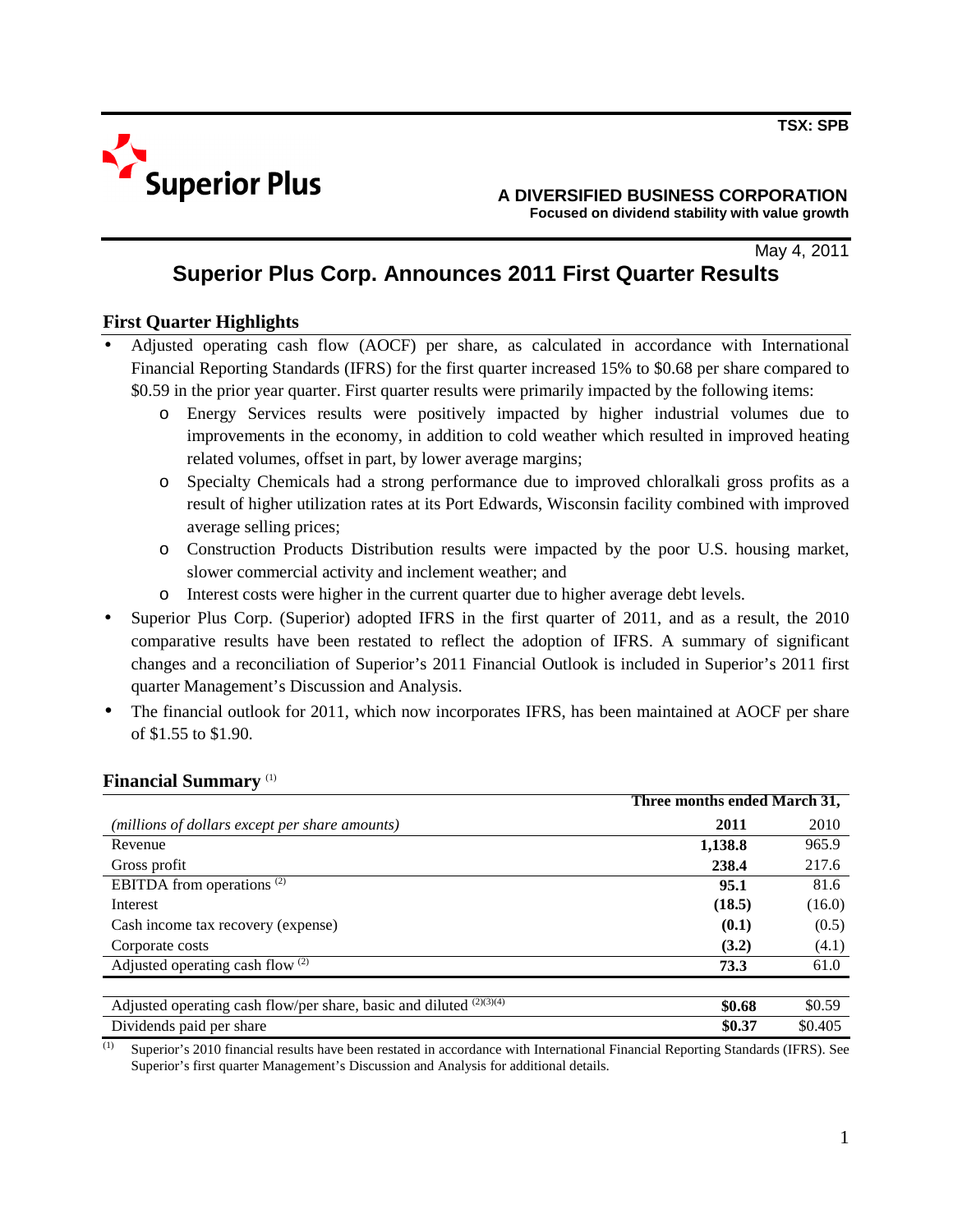- <sup>(2)</sup> EBITDA from operations and adjusted operating cash flow are key performance measures used by management to evaluate the performance of Superior. These measures are defined under "Non-IFRS Financial Measures" in Superior's 2011 First Quarter Management's Analysis and Discussion.
- (3) The weighted average number of shares outstanding for the three months ended March 31, 2011 is 108.1 million (2010 103.3) million).
- $^{(4)}$  For the three months ended March 31, 2011 and 2010, there were no dilutive instruments.

### **Segmented Information**

|                                           | Three months ended March 31, |      |
|-------------------------------------------|------------------------------|------|
| (millions of dollars)                     | 2011                         | 2010 |
| <b>EBITDA</b> from operations:            |                              |      |
| <b>Energy Services</b>                    | 65.6                         | 55.6 |
| <b>Specialty Chemicals</b>                | 25.7                         | 21.3 |
| <b>Construction Products Distribution</b> | 3.8                          | 4.7  |
|                                           | 95.1                         | 81.6 |

### **Energy Services**

- EBITDA from operations for the first quarter was \$65.6 million compared to \$55.6 million in the prior year quarter due to improved results from the U.S. refined fuels business and the Canadian Propane business, which more than offset reduced supply portfolio management gross profits.
- The Canadian propane business generated gross profit of \$69.7 million in the first quarter compared to \$65.8 million in the prior year quarter. Canadian propane distribution sales volumes were 59 million litres or 16% greater than the prior year quarter, with increases in all lines of business except for automotive. Increases came from higher industrial volumes as a result of improvements in the economic environment within this sector and the impact of colder weather. Residential and commercial volumes were higher than the prior year due to the impact of weather and ongoing sales and marketing initiatives.
- Sales volumes benefitted from colder than average weather, as temperatures across Canada for the first quarter, measured by degree days, were 20% colder than the prior year and 8% colder than the five-year average.
- Canadian propane average sales margins were 15.9 cents per litre in the first quarter compared to 17.3 cents per litre in the prior year quarter. The decrease in average sales margins was due to a higher proportion of lower margin industrial volumes, ongoing general customer competitive pressures and higher transportation costs. The margin weakness was more pronounced at the beginning of the quarter and had returned to normal levels by the end of the quarter due principally to the improved flow-through of transportation related costs.
- The U.S. refined fuels business, excluding the service segment, generated gross profits of \$60.4 million in the first quarter, higher than the prior year due in part to the benefit of a full quarter of all three acquisitions. Results also benefitted from colder temperatures across the northeast U.S., as average temperatures measured by degree days for the first quarter were 13% colder than the prior year and 4% colder than the five-year average. The integration within Superior's U.S. refined fuels business is substantially complete, which will provide operational efficiencies and facilitate the integration of future tuck-in acquisitions.
- U.S. refined fuels average sales margins were 10.9 cents per litre in the first quarter compared to 10.8 cents per litre in the prior year quarter. The modest increase in average margins was due to improved sales mix, favourable market conditions and margin management initiatives.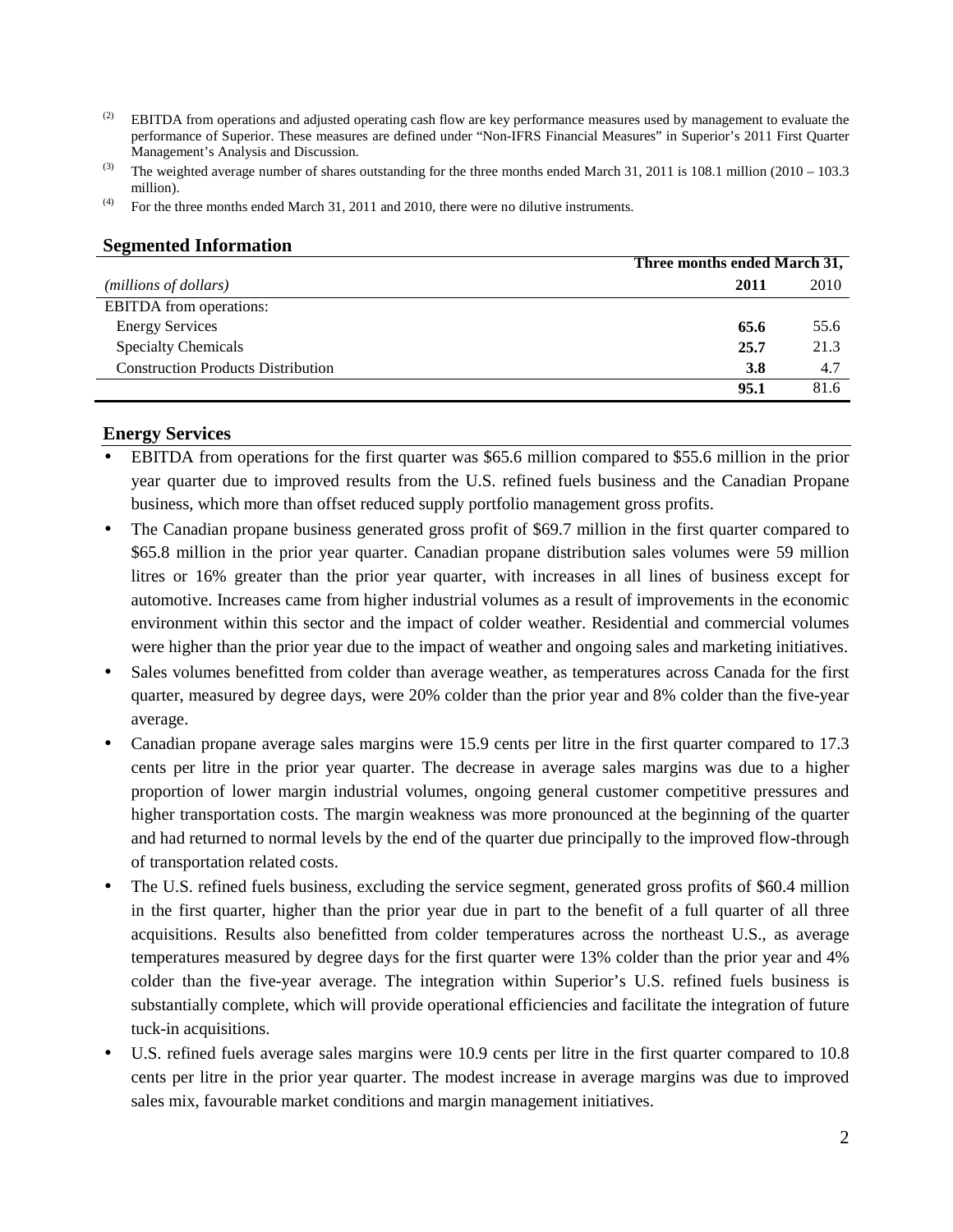- The U.S. refined fuels business completed a small tuck-in acquisition of a heating oil distributor during the first quarter.
- The fixed-price energy services business generated gross profits of \$8.3 million compared to \$7.4 million in the prior year quarter. Higher natural gas gross profits came from the contribution of increased transportation revenues and favourable natural gas market pricing. Natural gas sales volumes were lower than the prior year quarter which is the result of exiting the direct residential natural gas markets in Ontario and B.C in 2009.
- The supply portfolio management business generated gross profits of \$3.6 million in the first quarter compared to \$5.3 million in the comparative period due to reduced market trading opportunities throughout the quarter relative to the prior year quarter.
- Superior expects EBITDA from operations for its Energy Services business for 2011 to be between \$120 and \$140 million, consistent with the outlook provided in the fourth quarter of 2010. Superior has maintained its outlook for the Energy services business based on a strong first quarter and continued improvement in non-heating volumes.

# **Specialty Chemicals**

- EBITDA from operations for the first quarter was \$25.7 million compared to \$21.3 million in the prior year quarter due to improved chloralkali sales volumes and higher average realized selling prices.
- Chloralkali sales volumes benefited from the incremental contribution of the Port Edwards chloralkali facility which was operating at higher operating rates throughout the current year quarter compared to the prior year quarter. The facility expansion was completed in the fourth quarter of 2009, but was not running at peak operating levels until the second half of 2010. Additionally, average realized selling prices were higher than the prior year period due to improvements in general economic conditions throughout North America.
- Sodium chlorate gross profits were lower than the prior year quarter. An 11% increase in sales volumes due to improved North American demand was more than offset by reduced gross margins due to external product purchase requirements as a result of temporary production line issues. The production line issues have been resolved. Average sodium chlorate selling prices were consistent with the prior year as improved market conditions were fully offset by the appreciation of the Canadian dollar on U.S. denominated sales.
- Superior expects EBITDA from operations for its Specialty Chemicals business for 2011 to be between \$100 and \$115 million, consistent with the outlook provided in the fourth quarter of 2010. Superior continues to see a stable market for sodium chlorate as a result of strong pulp market fundamentals. Superior also expects continued improvement in chloralkali sales volumes and pricing due to improved North American chemical demand and the full year impact of the expanded Port Edwards facility.

# **Construction Products Distribution**

- EBITDA from operations for the first quarter was \$3.8 million compared to \$4.7 million in the prior year quarter.
- Construction Products Distribution's results continue to be impacted by ongoing weakness in the residential and commercial construction markets which resulted in reduced sales volumes of both gypsum and commercial and industrial insulation. Overall sales margins were modestly higher than the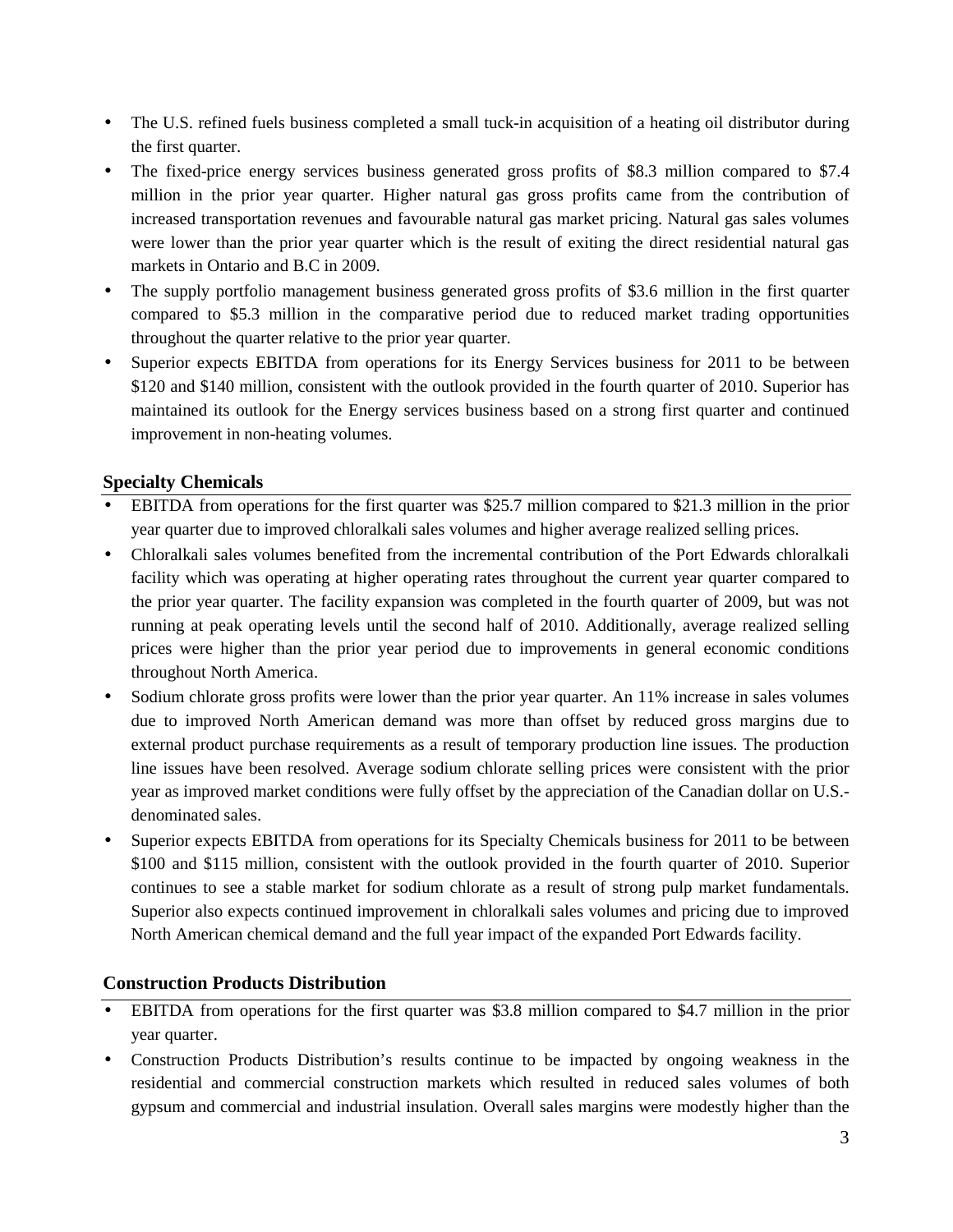prior year due to improved supply chain management and favourable supplier arrangements, offset in part, by the impact of ongoing competitive pressures due to reduced sales volumes. Additionally, results were impacted by a number of severe winter storms throughout North America during the first quarter which reduced sales volumes and increased operating costs.

- Superior continues to focus on integrating the operations of Winroc, SPI and the recently acquired western Canadian commercial and industrial insulation business to generate operational efficiencies.
- Superior expects EBITDA from operations for its Construction Products Distribution business for 2011 to be between \$27 and \$37 million, consistent with the outlook provided in the fourth quarter of 2010. Superior's assessment of the overall market is unchanged from the fourth quarter in that the outlook for Canadian residential and commercial markets is for stable to modestly lower activity levels. In the U.S., the recovery in the residential housing markets is much more uncertain and appears to have stalled; it is currently unclear when a sustained recovery will begin. U.S. commercial activity remains weak while the insulation markets are stable to modestly improving. As a result of the significant restructuring activities undertaken throughout 2010, the Construction Products Distribution business is well positioned to take advantage of future improvements to the U.S. construction market.

# **Corporate Related**

- Total interest expense for the first quarter was \$18.5 million compared to \$16.0 million in the prior year quarter. Interest expense increased due to higher average debt levels as a result of the financing of acquisitions completed during the first quarter of 2010, offset in part, by the appreciation of the Canadian dollar on U.S.-denominated interest costs.
- Superior's dividend re-investment program (DRIP) generated proceeds of \$9.2 million during the first quarter. Proceeds from the DRIP will be used to reduce existing debt levels and fund existing and future accretive growth opportunities. The DRIP provides Superior's shareholders with the opportunity to reinvest their cash dividends in the future growth of the business at a 5% discount to the market price of Superior's common shares.
- Four quarter trailing compliance EBITDA was \$238.6 million resulting in a Consolidated Secured Debt to compliance EBITDA ratio of 2.5x and a Consolidated Debt (excluding convertible debentures) to compliance EBITDA ratio of 3.1x as at December 31, 2010. Compliance EBITDA includes the impact of acquisitions completed during 2010.

# **Financial Outlook**

| (millions of dollars except per share amounts) | Current $(1)$   | 2011 Outlook 2011 Outlook<br><b>Prior</b> <sup>(2)</sup> |
|------------------------------------------------|-----------------|----------------------------------------------------------|
| <b>EBITDA</b> from operations:                 |                 |                                                          |
| <b>Energy Services</b>                         | 120-140         | 120-140                                                  |
| <b>Specialty Chemicals</b>                     | 100-115         | 100-115                                                  |
| <b>Construction Products Distribution</b>      | 27-37           | 27-37                                                    |
| Adjusted operating cash flow per share         | $$1.55 - $1.90$ | $$1.55 - $1.90$                                          |

(1) The assumptions, definitions, risk factors and explanation of the 2011 Financial Outlook are discussed in Superior's 2011 First Quarter Management's Discussion and Analysis.

(2) 2011 Outlook Prior has been updated for the adoption of IFRS. See page 23 of Superior's 2011 First Quarter Management's Discussion and Analysis for details.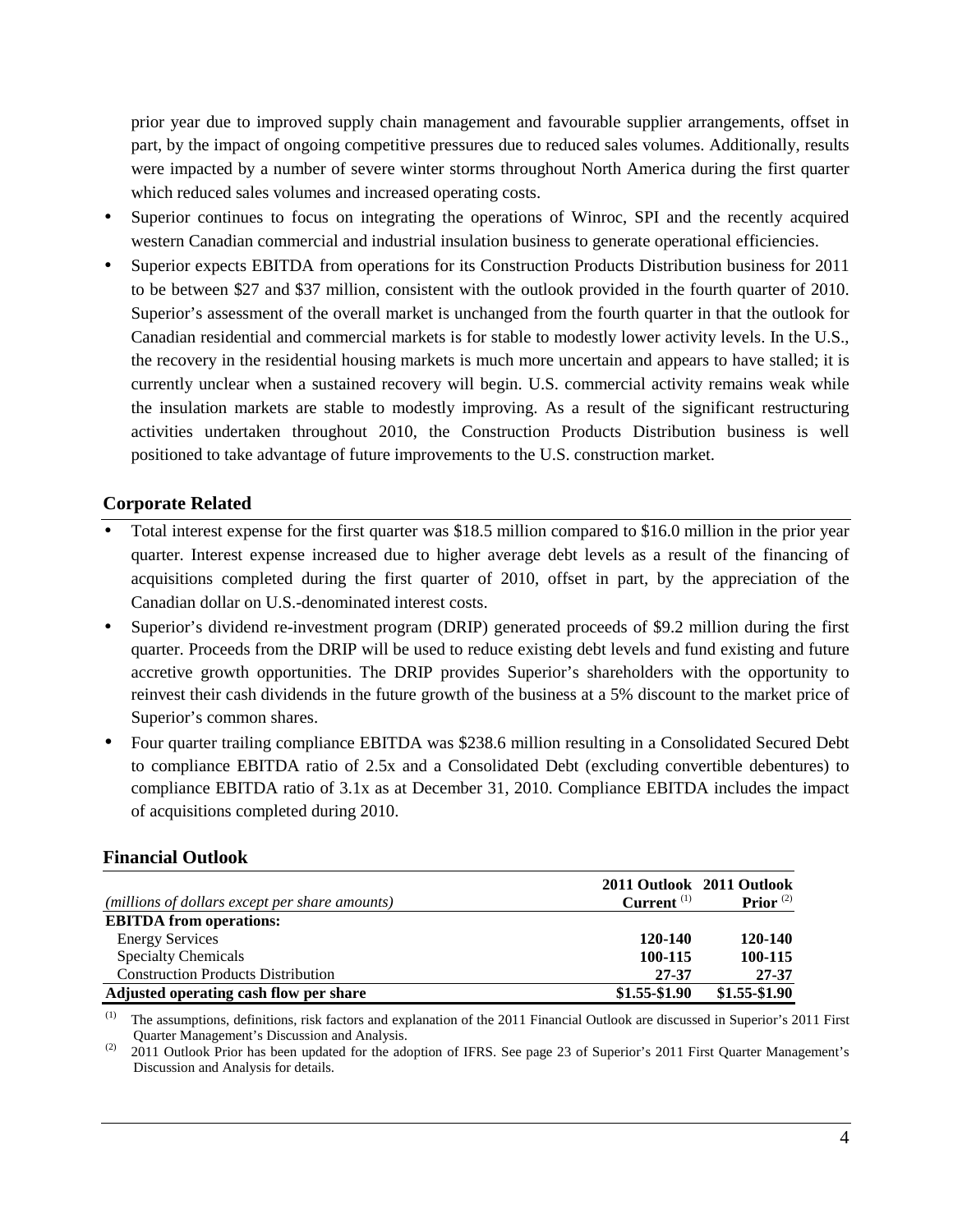# **2011 First Quarter Results**

Superior's 2011 First Quarter Management's Discussion and Analysis is attached and is also available on Superior's website at: www.superiorplus.com under the investor information section.

# **Conference Call**

Superior will be conducting a conference call and webcast for investors, analysts, brokers and media representatives to discuss the 2011 First Quarter Results at 3:30 p.m. MDT on Wednesday, May 4, 2011. To participate in the call, dial: 1-866-226-1792. An archived recording of the call will be available for replay until midnight, Saturday, June 11, 2011. To access the recording, dial: 1-800-408-3053 and enter pass code 4871857 followed by the # key. Internet users can listen to the call live, or as an archived call, on Superior's website at: www.superiorplus.com.

# **Forward Looking Information**

Certain information included herein is forward-looking, within the meaning of applicable Canadian securities laws. Forward-looking information includes, without limitation, statements regarding the future financial position, business strategy, market conditions, budgets, litigation, projected costs, capital expenditures, financial results, adjusted operating cash flow, EBITDA from operations, taxes and plans and objectives of or involving Superior and Superior Plus LP. Forward-looking information is often, but not always, identified by the use of words such as "anticipate", "believe", "expect", "plan", "intend", "forecast", "target", "project", "guidance", "may", "will", "should", "could", "estimate", "predict" or similar words suggesting future outcomes or language suggesting an outlook.. Forward-looking information in this press release, including the attached 2011 First Quarter Management's Discussion and Analysis, includes but is not limited to, consolidated and business segment outlooks, product production, expected EBITDA from operations, expected AOCF, expected AOCF per share, future capital expenditures, future economic conditions, business strategy and objectives, dividend strategy, future dividend payments, future cash flows, anticipated taxes, benefits and synergies resulting from corporate and asset acquisitions, commodity prices and costs, expected life of facilities and statements regarding the future financial position of Superior and Superior Plus LP. Superior believes the expectations reflected in such forward-looking information are reasonable but no assurance can be given that these expectations will prove to be correct and such forwardlooking statements should not be unduly relied upon.

Forward-looking information is based on various assumptions. Those assumptions are based on information currently available to Superior, including information obtained from third party industry analysts and other third party sources concerning the historic performance of Superior's businesses, anticipated financial performance, current business and economic trends, the amount of future dividends paid by Superior, business prospects, availability and utilization of tax basis, regulatory developments, currency, exchange and interest rates, trading data, cost estimates, our ability to obtain financing on acceptable terms, and the other assumptions set forth under the "Outlook" sections contained in the attached 2011 First Quarter Management's Discussion and Analysis. Readers are cautioned that the preceding list of assumptions is not exhaustive.

By their very nature, forward-looking information involve inherent risks and uncertainties, both general and specific, and risks that predictions, forecasts, projections and other forward-looking information will not be achieved, some of which are described herein and in the attached 2011 First Quarter Management's Discussion and Analysis. Such forward-looking information necessarily involves known and unknown risks and uncertainties, which may cause Superior's or Superior LP's actual performance and financial results in future periods to differ materially from any projections of future performance or results expressed or implied by such forward-looking information. We caution readers not to place undue reliance on this information as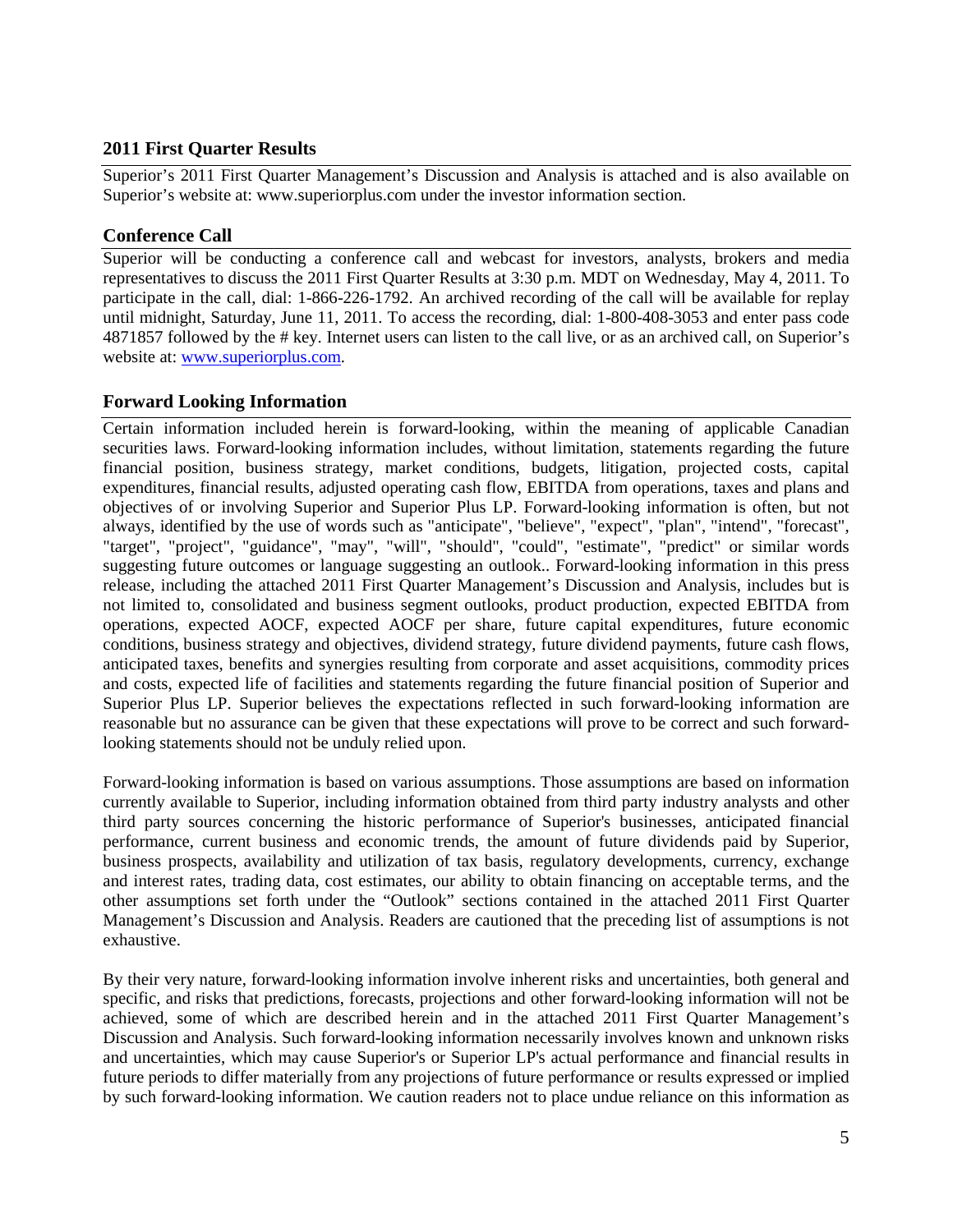a number of important factors could cause the actual results to differ materially from the beliefs, plans, objectives, expectations and anticipations, estimates and intentions expressed in such forward-looking information. These risks and uncertainties include but are not limited to the risks referred to under the section entitled "Risk Factors to Superior", in the attached 2011 First Quarter Management's Discussion and Analysis, the risks associated with the availability and amount of the tax basis and the risks identified in Superior's 2010 Annual Information Form under the heading "Risk Factors".

Readers are cautioned that the foregoing lists of factors that may affect future results is not exhaustive. When relying on our forward-looking information to make decisions with respect to Superior, investors and others should carefully consider the foregoing factors and other uncertainties and potential events. Any forward-looking information is made as of the date hereof and, except as required by law, Superior does not undertake any obligation to publicly update or revise such information to reflect new information, subsequent or otherwise. For more information about Superior, visit our website at www.superiorplus.com or contact:

| <b>Wayne Bingham</b> | <b>Executive Vice-President and Chief Financial Officer</b>                                                                                                              |
|----------------------|--------------------------------------------------------------------------------------------------------------------------------------------------------------------------|
|                      | E-mail: whingham@superiorplus.com                                                                                                                                        |
|                      | Phone: (403) 218-2951 / Fax: (403) 218-2973                                                                                                                              |
| <b>Jay Bachman</b>   | Vice-President, Investor Relations and Treasurer<br>E-mail: jbachman@superiorplus.com<br>Phone: (403) 218-2957 / Fax: (403) 218-2973<br>Toll Free: 1-866-490-PLUS (7587) |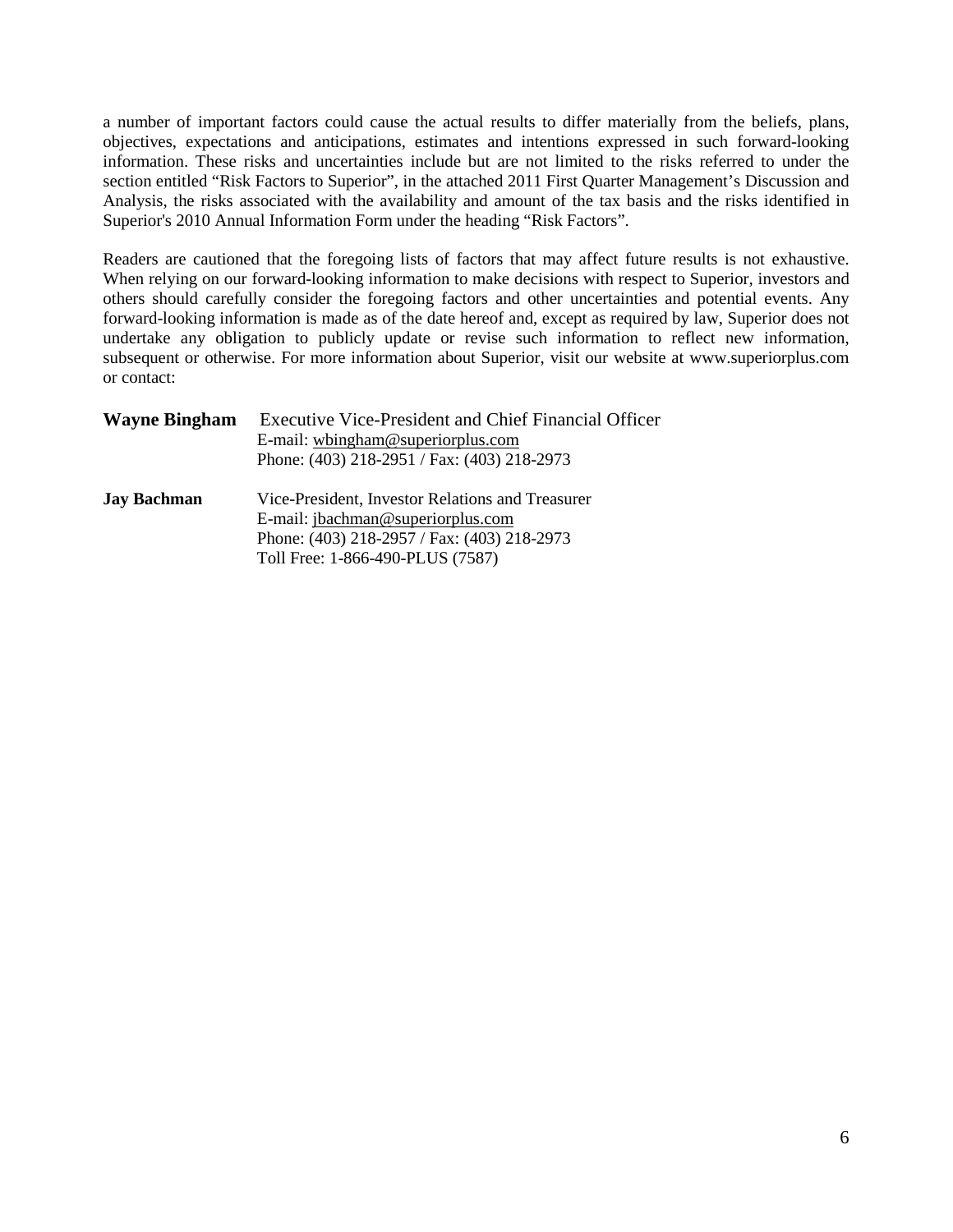# **Management's Discussion and Analysis of 2011 First Quarter Results May 4, 2011**

The following Management's Discussion and Analysis (MD&A) is a review of the financial performance and position of Superior Plus Corp. (Superior) for the three months ended March 31, 2011 and 2010. The information in this MD&A is current to May 4, 2011. This MD&A should be read in conjunction with Superior's audited consolidated financial statements and notes to those statements as at and for the year ended December 31, 2010, its December 31, 2010 MD&A and its unaudited condensed consolidated financial statements as at and for the three months ended March 31, 2011.

On Jan. 1, 2011, Superior adopted International Financial Reporting Standards (IFRS) for Canadian publicly accountable enterprises. Prior to the adoption of IFRS, Superior followed Canadian Generally Accepted Accounting Principles (GAAP). While IFRS has many similarities to GAAP, some of our accounting policies have changed as a result of our transition to IFRS. The most significant accounting policy changes that have had an impact on the results of our operations are discussed within the applicable sections of this MD&A, and in more detail in the Adoption of IFRS section of this MD&A.

The accompanying unaudited condensed consolidated financial statements of Superior have been prepared by and are the responsibility of Superior's management. Superior's unaudited condensed consolidated financial statements have been prepared in accordance with IFRS as issued by the International Accounting Standards Board (IASB). Dollar amounts in this MD&A are expressed in Canadian dollars and millions except where otherwise noted.

# **Overview of Superior**

Superior is a diversified business corporation. Superior holds 100% of Superior Plus LP (Superior LP), a limited partnership formed between Superior General Partner Inc. (Superior GP) as general partner and Superior as limited partner. Superior owns 100% of the shares of Superior GP. The cash flow of Superior is solely dependent on the results of Superior LP and is derived from the allocation of Superior LP's income to Superior by means of partnership allocations. Superior, through its ownership of Superior LP, has three operating segments: the Energy Services segment which includes a Canadian propane distribution business, a U.S. refined fuels distribution business, a fixed-price energy services business and a supply portfolio management business; the Specialty Chemicals segment; and the Construction Products Distribution segment.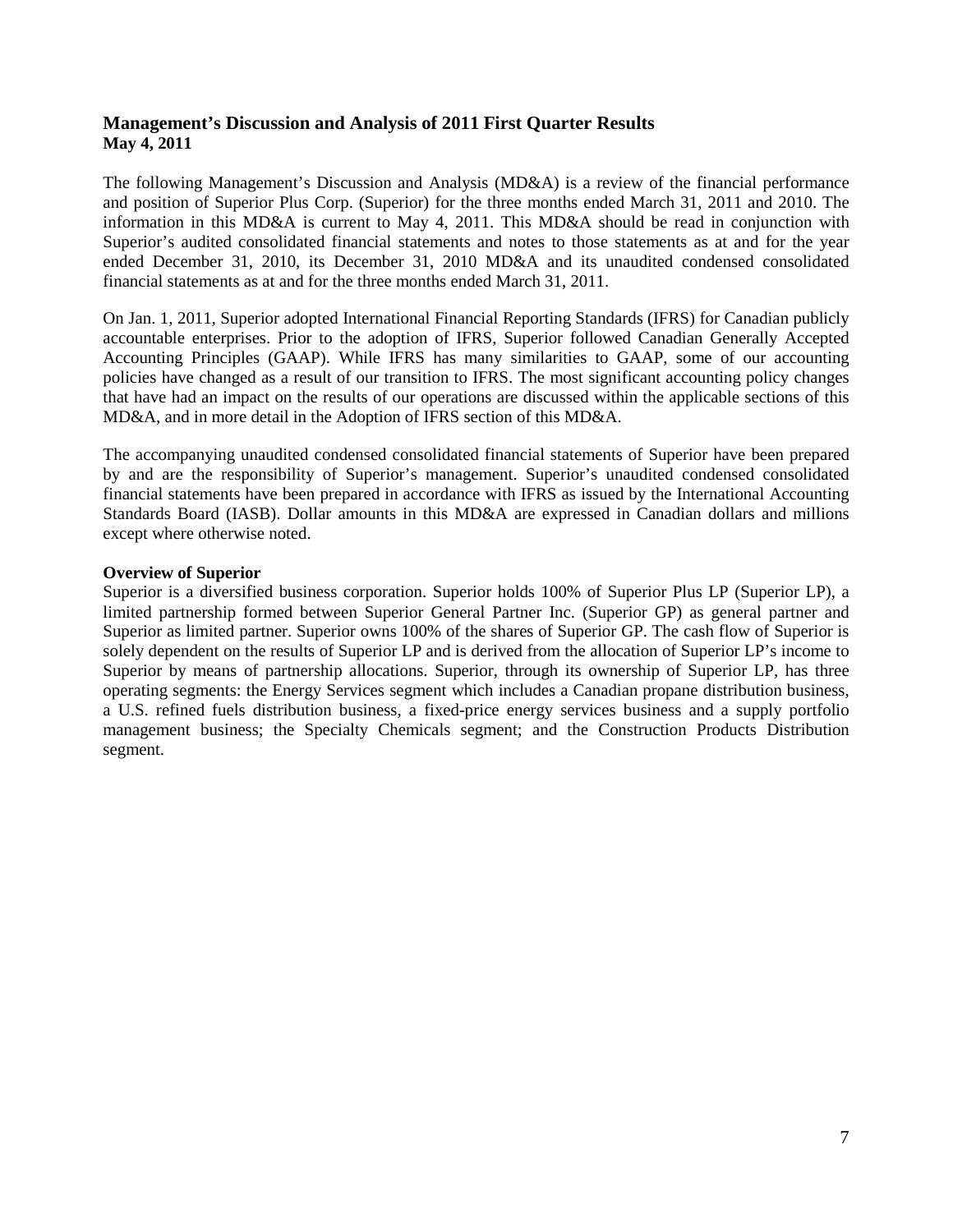# **First Quarter Results**

### **Summary of Adjusted Operating Cash Flow (1)**

|                                                |        | Three months ended<br>March 31, |
|------------------------------------------------|--------|---------------------------------|
| (millions of dollars except per share amounts) | 2011   | 2010                            |
| EBITDA from operations: $(2)$                  |        |                                 |
| <b>Energy Services</b>                         | 65.6   | 55.6                            |
| <b>Specialty Chemicals</b>                     | 25.7   | 21.3                            |
| <b>Construction Products Distribution</b>      | 3.8    | 4.7                             |
|                                                | 95.1   | 81.6                            |
| Interest                                       | (18.5) | (16.0)                          |
| Cash income tax expense                        | (0.1)  | (0.5)                           |
| Corporate costs                                | (3.2)  | (4.1)                           |
| Adjusted operating cash flow $^{(2)}$          | 73.3   | 61.0                            |

Adjusted operating cash flow per share <sup>(2)</sup>, basic <sup>(3)</sup> and diluted <sup>(4)</sup>  $\qquad$  \$0.68  $\qquad$  \$0.59

(1) Superior has restated its 2010 results in accordance with IFRS, see "Adoption of IFRS" for the impact of IFRS on Superior's 2010 results.

<sup>(2)</sup> EBITDA and adjusted operating cash flow are not IFRS measures. See "Non-IFRS Financial Measures."

(3) The weighted average number of shares outstanding for the three months ended March 31, 2011, is 108.1 million (2010 – 103.3) million).

 $^{(4)}$  For the three months ended March 31, 2011 and 2010, there were no dilutive instruments.

#### **Adjusted Operating Cash Flow Reconciled to Cash Flow from Operating Activities** (1)

|       |                                                 |        | Three months ended |
|-------|-------------------------------------------------|--------|--------------------|
|       |                                                 |        | March 31,          |
|       | (millions of dollars)                           | 2011   | 2010               |
|       | Net cash flow from operating activities         | 57.7   | 106.0              |
| Add:  | Increase (decrease) in non-cash working capital | 35.5   | (29.0)             |
|       | Other expenses                                  |        | 1.6                |
|       | Non cash interest expense                       | 1.8    | 1.5                |
| Less: | Income taxes paid                               | (0.1)  | (0.5)              |
|       | Finance costs recognized in net earnings        | (21.6) | (18.6)             |
|       | <b>Adjusted operating cash flow</b>             | 73.3   | 61.0               |

See the Unaudited Condensed Consolidated Financial Statements for net cash flows from operating activities and changes in non-cash working capital.

First quarter adjusted operating cash flow was \$73.3 million, an increase of \$12.3 million or 20% from the prior year quarter. The increase in adjusted operating cash flow was due to higher operating results at Energy Services and Specialty Chemicals offset in part by lower operating results at Construction Products Distribution and higher interest costs. Adjusted operating cash flow was \$0.68 per share, compared to \$0.59 per share in the prior year quarter due to a 20% increase in adjusted operating cash flow offset in part by a 5% increase in the weighted average number of shares outstanding. The average number of shares outstanding increased in 2011 as a result of shares issued to partially finance the acquisition of the Burnaby Assets by Construction Products Distribution on June 28, 2010 and the reinstatement of the dividend reinvestment plan effective for the payment of the May 2010 dividend.

Net earnings for the first quarter were \$41.1 million, compared to net loss of \$0.5 million in the prior year quarter. Net earnings were impacted by \$14.4 million in unrealized gains on financial instruments in the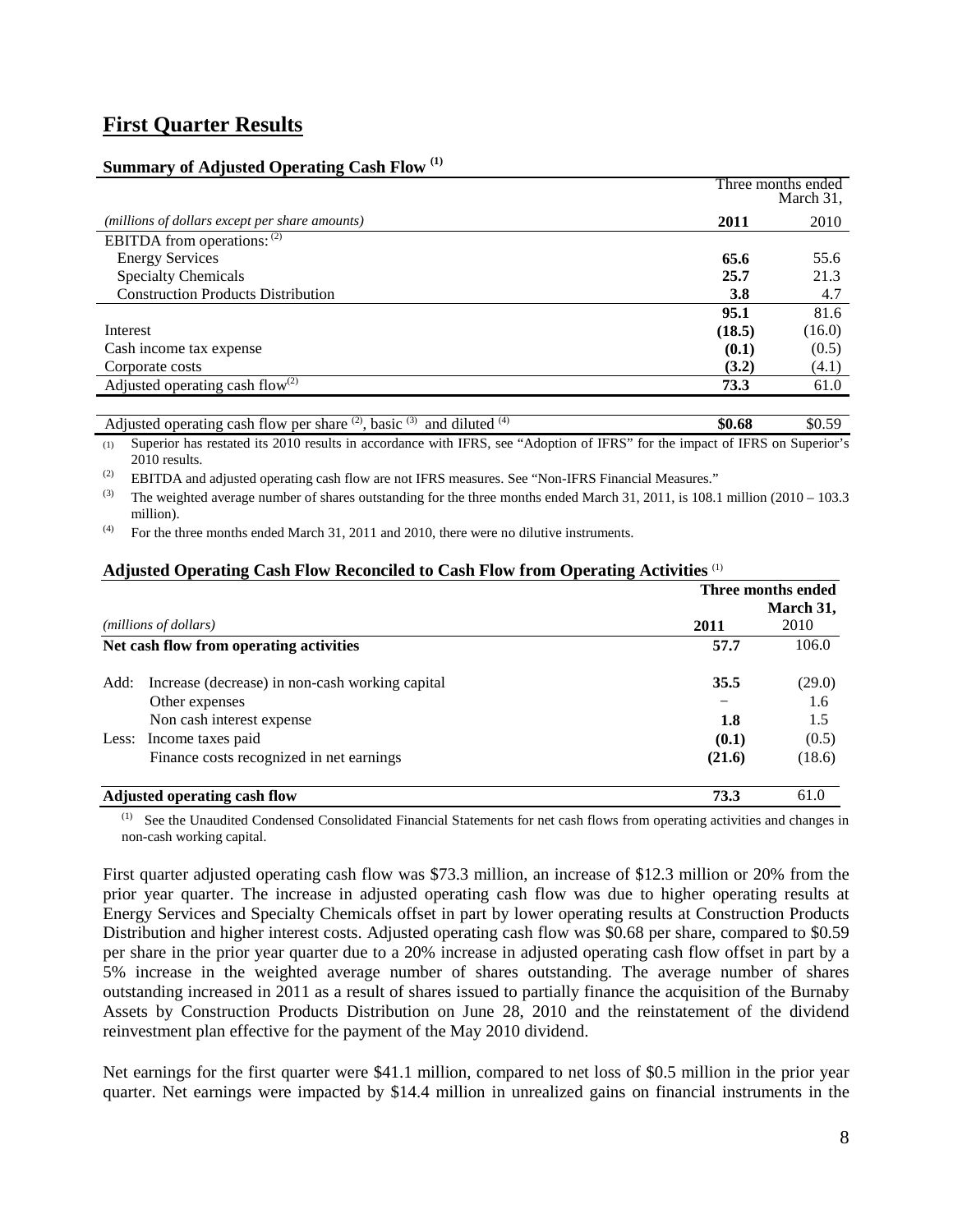current quarter, compared to unrealized losses of \$28.2 million in the prior year quarter. The change in the unrealized gains and losses on financial instruments was due principally to gains in the current quarter on Superior's natural gas financial derivatives compared to losses in the prior year as a result of fluctuations in the spot and forward price for natural gas. Revenues of \$1,138.8 million were \$172.9 million higher than the prior year quarter due principally to higher Energy Services revenue from the full-quarter contribution from the acquisitions of Griffith Holdings Inc. (Griffith), higher sales volumes and commodity prices along with higher Specialty Chemicals revenue. Gross profit of \$238.4 million was \$20.8 million higher than the prior year quarter due principally to contribution of the acquisition of Griffith and higher Specialty Chemicals gross profits, offset in part by lower supply portfolio management gross profits. Total income tax for the first quarter was an expense of \$14.4 million compared to an income tax recovery of \$2.2 million in the prior year quarter. The income tax expense in 2011 was impacted by higher net earnings before taxes due to gains on derivative financial instruments and higher operating results from Superior's U.S operations.

### **Energy Services**

Energy Services' condensed operating results for 2011 and 2010 are provided in the following table.  **Three months ended March 31,** 

| THE C MONTHS CHUCU IVIAL CH 91,                       |         |              |
|-------------------------------------------------------|---------|--------------|
| (millions of dollars)                                 | 2011    | $2010^{(2)}$ |
| $Revenue^{(1)}$                                       | 841.6   | 688.5        |
| Cost of sales <sup><math>(1)</math></sup>             | (688.1) | (549.7)      |
| Gross profit                                          | 153.5   | 138.8        |
| Less: Cash operating and administration $costs^{(1)}$ | (86.9)  | (82.2)       |
| Finance lease interest costs                          | (1.0)   | (1.0)        |
| <b>EBITDA</b> from operations                         | 65.6    | 55.6         |

(1)In order to better reflect the results of its operations, Superior has reclassified certain amounts for purposes of this management's discussion analysis to present its results as if it had accounted for various transactions as accounting hedges. See "Reconciliation of Divisional Segmented Revenue and Cost of Sales to EBITDA" for detailed amounts.

(2) Superior has restated its 2010 results in accordance with IFRS, see "Adoption of IFRS" for the impact of IFRS on Superior's 2010 results.

Revenues for the first quarter of 2011 were \$841.6 million, an increase of \$153.1 million from revenues of \$688.5 million in 2010. The increase in revenues is primarily due to the full-quarter contribution of the acquisition of Griffith Holdings Inc. (Griffith) on January 20, 2010, colder weather and higher commodity prices. Total gross profit for the first quarter of 2011 was \$153.5 million, an increase of \$14.7 million or 11% over the prior year quarter. The increase due to the full-quarter contribution from the acquisition of Griffith, the impact of colder weather on both Canadian propane distribution and U.S. refined fuels distribution and improved fixed-price energy services results offset in part by reduced supply portfolio management gross profits. A summary and detailed review of gross profit is provided below.

#### **Gross Profit Detail**

|                                 | Three months ended March 31, |       |
|---------------------------------|------------------------------|-------|
| (millions of dollars)           | 2011                         | 2010  |
| Canadian propane distribution   | 69.7                         | 65.8  |
| U.S. refined fuels distribution | 60.4                         | 50.5  |
| Other services                  | 11.5                         | 9.8   |
| Supply portfolio management     | 3.6                          | 5.3   |
| Fixed-price energy services     | 8.3                          | 7.4   |
| Total gross profit              | 153.5                        | 138.8 |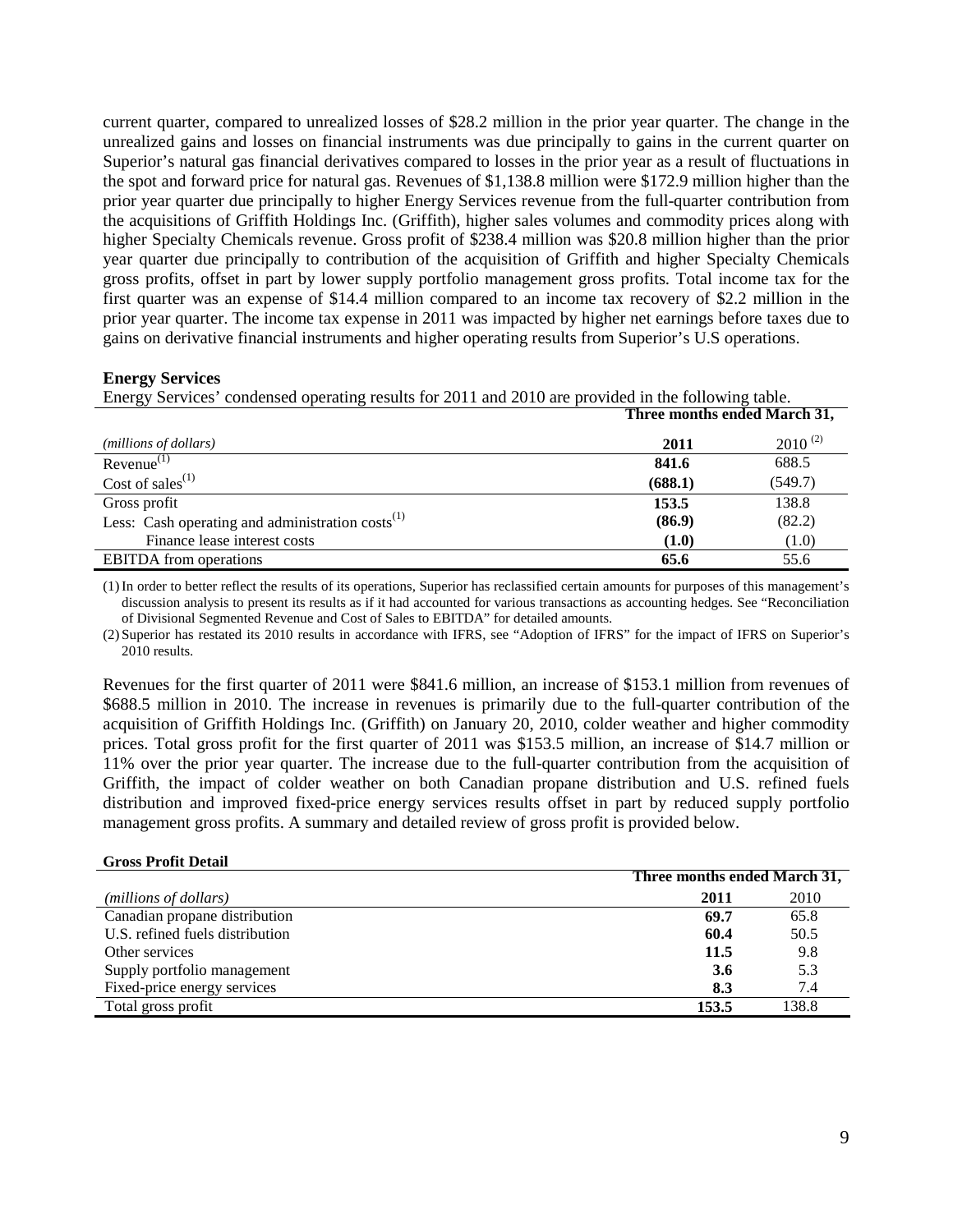# *Canadian Propane Distribution*

Canadian propane distribution gross profit for the first quarter was \$69.7 million, an increase of \$3.9 million or 6% from 2010, due to higher sales volumes offset in part by lower gross margins. Residential and commercial sales volumes in 2011 increased by 15 million litres or 10% from the prior year quarter primarily due to colder weather offset in part by customer conservation. Average weather across Canada for the quarter, as measured by degree days, was 20% colder than the prior year and 8% colder than the fiveyear average. Industrial volumes increased by 44 million litres or 22%, due to the impact of an improved economy as compared to the prior year quarter. Automotive propane volumes declined by 2 million litres or 11%, due to the continued structural decline in this end-use market.

Average propane sales margins for the first quarter decreased to 15.9 cents per litre from 17.3 cents per litre in the prior year quarter. The decline in average margins compared to the prior year is principally due to product mix, competitive pressures and higher transportation costs.

|  | <b>Canadian Propane Distribution Sales Volumes</b> |  |
|--|----------------------------------------------------|--|
|  |                                                    |  |

| Volumes by End-Use Application $(1)$ |      |      | Volumes by Region $(2)$ |                              |      |
|--------------------------------------|------|------|-------------------------|------------------------------|------|
| Three months ended March 31,         |      |      |                         | Three months ended March 31, |      |
| ( <i>millions of litres</i> )        | 2011 | 2010 | (millions of litres)    | 2011                         | 2010 |
| Residential                          | 53   | 51   | Western Canada          | <b>250</b>                   | 211  |
| Commercial                           | 107  | 94   | Eastern Canada          | 154                          | 139  |
| Agricultural                         | 21   | 19   | Atlantic Canada         | 35                           | 30   |
| Industrial                           | 242  | 198  |                         |                              |      |
| Automotive                           | 16   | 18   |                         |                              |      |
|                                      | 439  | 380  |                         | 439                          | 380  |

 (1) **Regions**: Western Canada region consists of British Columbia, Alberta, Saskatchewan, Manitoba, Northwest Ontario, Yukon and Northwest Territories; Eastern Canada region consists of Ontario (except for Northwest Ontario) and Quebec; and Atlantic Canada consists of New Brunswick, Newfoundland & Labrador, Nova Scotia and Prince Edward Island.

# *U.S. Refined Fuels Distribution*

U.S. refined fuels gross profit for the first quarter was \$60.4 million, an increase of \$9.9 million from the prior year quarter. The increase in gross profit is due to the full-quarter contribution from the acquisition of Griffith, higher margins and sales volumes. Average U.S. refined fuels sales margins for the first quarter increased slightly to 10.9 cents per litre from 10.8 cents per litre in the prior year quarter. The increase in margins is principally due to product mix, favourable market conditions and margin management initiatives. Sales volumes of 552 million litres, increased by 83 million litres over the prior year quarter due to the fullquarter contribution from the acquisition of Griffith and increase demand for various wholesale related fuels. Weather measured by heating degree days for first quarter was 13% colder than the prior year and 4% colder than the five-year average. The colder weather resulted in increased sales volumes in all segments except residential heating oil which was impacted by customer conservation and higher customer attrition due to sharply higher heating oil prices.

|  |  | <b>U.S. Refined Fuels Distribution Sales Volumes</b>       |  |
|--|--|------------------------------------------------------------|--|
|  |  | $\mathbf{V}_{0}$ lumaa ku End Haa Annliaatian $\mathbf{u}$ |  |

| Volumes by End-Use Application $(1)$ |      |                              | Volumes by Region $(2)$ |      |      |
|--------------------------------------|------|------------------------------|-------------------------|------|------|
| Three months ended March 31,         |      | Three months ended March 31, |                         |      |      |
| ( <i>millions of litres</i> )        | 2011 | 2010                         | (millions of litres)    | 2011 | 2010 |
| Residential                          | 173  | 170                          | Northeast United States | 552  | 469  |
| Commercial                           | 256  | 281                          |                         |      |      |
| Automotive                           | 123  | 18                           |                         |      |      |
|                                      | 552  | 469                          |                         | 552  | 469  |

(1) **Volume**: Volume of heating oil, propane, diesel and gasoline sold (millions of litres).

(2) **Regions**: Northeast United States region consists of Pennsylvania, Connecticut, New York, and Rhode Island.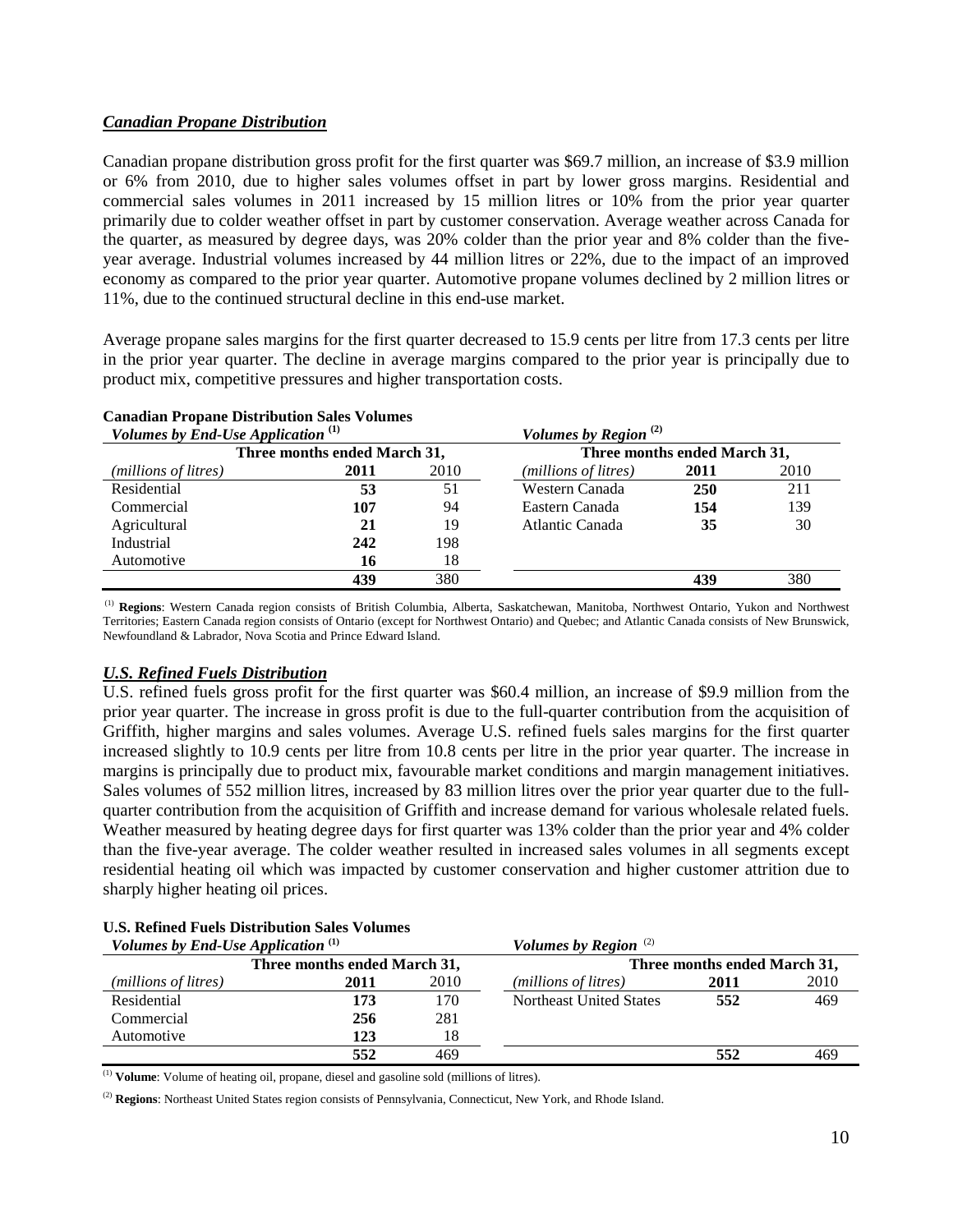# *Other Services*

Other services gross profit was \$11.5 million in the first quarter, an increase of \$1.7 million or 17% from the prior year quarter. The increase in other services gross profit is due to the full-quarter contribution of the acquisition of Griffith.

# *Supply Portfolio Management*

Supply portfolio management gross profits were \$3.6 million in the first quarter, a decrease of \$1.7 million or 12% from the prior year quarter due to reduced volatility in the wholesale cost of propane and market related opportunities along with lower sales volumes.

# *Fixed-Price Energy Services*

#### **Fixed-Price Energy Services Gross Profit**

|                                        | Three months ended March 31, 2011 |           |                      | Three months ended March 31, 2010 |          |                              |  |
|----------------------------------------|-----------------------------------|-----------|----------------------|-----------------------------------|----------|------------------------------|--|
| (millions of dollars except volume and | Gross                             |           |                      | Gross                             |          |                              |  |
| <i>per unit amounts</i> )              | <b>Profit</b>                     | Volume    | Per Unit             | Profit                            | Volume   | Per Unit                     |  |
| Natural Gas <sup>(1)</sup>             | 7.1                               | 5.6 G.I   | 126.8 $\epsilon$ /GJ | 6.5                               | 7.4 GJ   | 89.5 $\mathcal{C}/\text{GJ}$ |  |
| Electricity <sup>(2)</sup>             | $1.2\phantom{0}$                  | 117.1 KWh | 1.02 $\epsilon$ /KWh | 0.9                               | 73.8 KWh | $1.18 \text{ e/KWh}$         |  |
| Total                                  | 8.3                               |           |                      | 7.4                               |          |                              |  |

 $(1)$  Natural gas volumes and per unit amounts are expressed in millions of gigajoules (GJ).

 $^{(2)}$  Electricity volumes and per unit amounts are expressed in millions of kilowatt hours (KWh).

Fixed-price energy services gross profit was \$8.3 million in the first quarter, an increase of \$0.9 million (12%) from \$7.4 million in the prior year quarter. Natural gas gross profit was \$7.1 million, an increase of \$0.6 million from the prior year quarter due to higher margins offset in part by lower volumes. Gross profit per unit was 126.8 cents per gigajoules (GJ), an increase of 37.3 cents per GJ (42%) from the prior year quarter. The increase in natural gas gross margin was due to higher transportation revenue, lower transportation costs and favourable market pricing. Sales volumes of natural gas were 5.6 million GJ, 1.8 million GJ (24%) lower than the prior year quarter as reduced residential volumes were partially offset by higher commercial volumes. Natural gas sales volumes declined due to the decision to exit the Ontario and B.C. direct residential natural markets over the last 24 months offset in part by continued growth in commercial volumes. Electricity gross profit in the first quarter of 2011 was \$1.2 million, an increase of \$0.3 million or 33% percent from the prior year quarter due to the aggregation of additional commercial customers over the past year, higher volumes and gross margins. During the quarter Fixed-price energy services entered the Pennsylvania electricity market, successfully launching a residential electricity offering that is being sold to existing heating oil and propane customers.

# *Operating costs*

Cash operating and administrative costs were \$86.9 million in first quarter of 2011, an increase of \$4.7 million or 6% from the prior year quarter. The increase in expenses was primarily due to full-quarter contribution from the acquisition of Griffith and increased Canadian propane distribution operating costs. The increase in Canadian propane distribution operating costs is due higher fuel costs, truck maintenance and collection costs associated with increased collection efforts due to the system upgrade.

Finance lease interest costs of \$1.0 million were consistent with the prior year quarter.

# *System Upgrade*

During the second quarter of 2010, Superior's Canadian propane distribution business upgraded their JD Edwards enterprise system to the most recent version in order to enhance efficiencies and core business functions. As a result of the upgrade, Superior experienced complications with processing certain sales transactions and producing accurate invoices which delayed customer collections and increased net working capital. As at March 31, 2011, net working capital was approximately \$120 million to \$125 million higher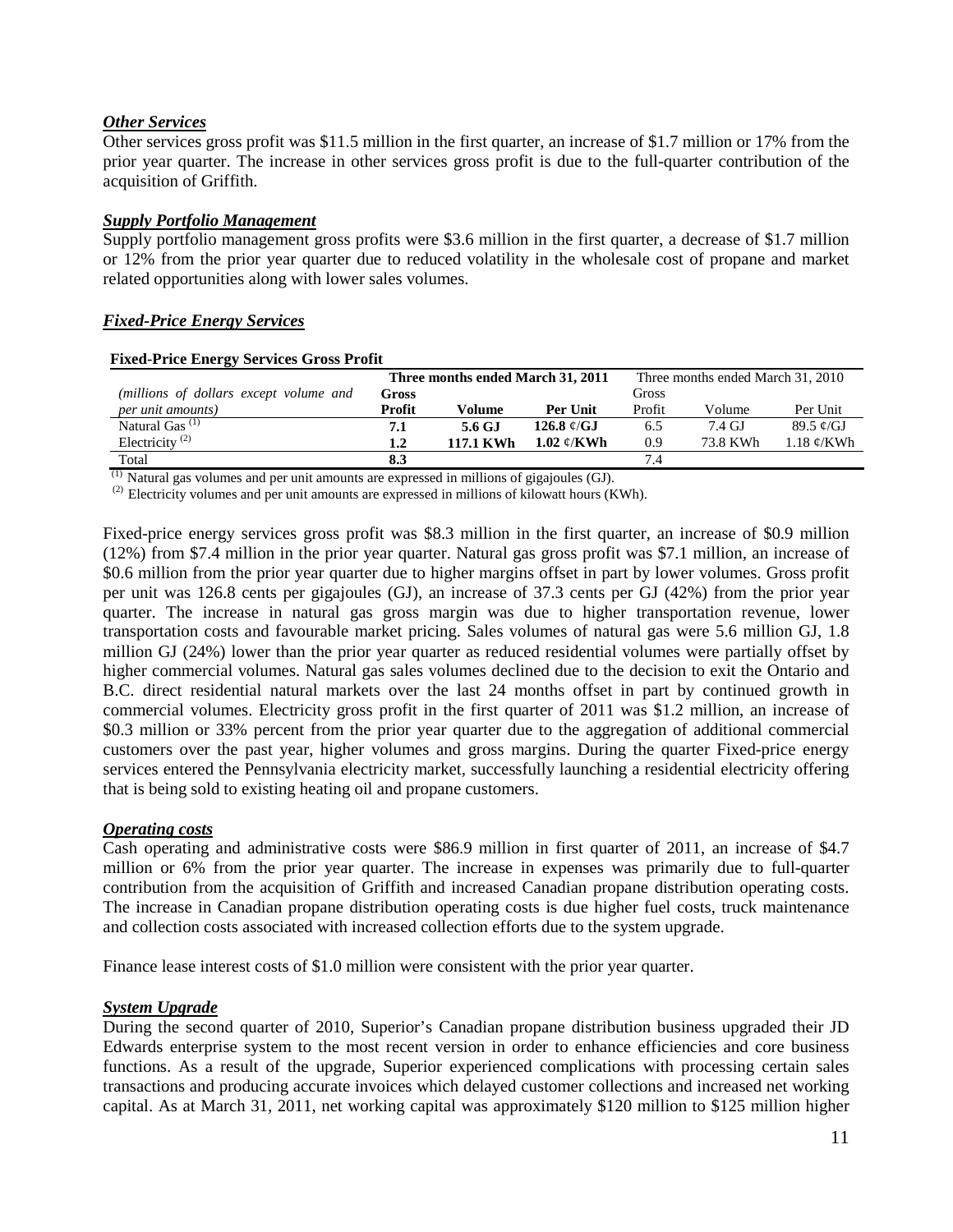than the prior year due to the system upgrade complications. The delay in customer collections has resulted in significantly higher past due receivables which Superior has provided for through an increase to the allowance for doubtful accounts. Throughout the first quarter of 2011 Superior has continued to resolve implementation issues and has substantially increased customer collection efforts in order to reduce working capital. Superior expects net working capital to return to historical levels by mid 2011.

# **Outlook**

Energy Services expects EBITDA from operations for 2011 to be between \$120 million and \$140 million, consistent with Superior's prior financial outlook for Energy Services after adjusting for the adoption of IFRS, see table under "Prior Financial Outlook Adjusted for the Adoption of IFRS" for further details. Significant assumptions underlying its current outlook are:

- Average temperatures across Canada and the northeast United States are expected to be consistent with the recent five-year average;
- Total propane and U.S. refined fuels-related sales volumes in 2011 compared to 2010 are anticipated to increase due to colder average weather experienced in Q1 2011, economic improvement, and sales and marketing initiatives;
- Wholesale propane, and U.S. refined fuels-related prices are not anticipated to significantly impact demand for propane, refined fuels and related services;
- Supply portfolio management market opportunities are expected to return to historic levels for the remainder of 2011;
- Fixed price energy services is expected to be able to access sales channel agents on acceptable contract terms and expects gross profit to modestly increase from 2010 levels. The financial benefit from entering the retail electricity and natural gas markets in the northeast U.S. in 2011 is expected to be offset by reduced residential customer revenues due to the exit of the B.C. residential natural gas market in 2010 and lack of volatility in the price of natural gas; and
- The commercial electricity market in Ontario is expected to provide growth opportunities in 2011.

In addition to the significant assumptions detailed above, refer to "Risk Factors to Superior" for a detailed review of significant business risks affecting Energy Services' businesses.

# **Specialty Chemicals**

Specialty Chemicals' condensed operating results for 2011 and 2010 are provided in the following table.

| (millions of dollars except per metric tonne) | Three months ended March 31, |           |              |       |  |  |  |
|-----------------------------------------------|------------------------------|-----------|--------------|-------|--|--|--|
| $(MT)$ amounts)                               | 2011                         |           | $2010^{(2)}$ |       |  |  |  |
|                                               | \$ per MT                    | \$ per MT |              |       |  |  |  |
| Chemical Revenue $^{(1)}$                     | 130.8                        | 667       | 109.9        | 646   |  |  |  |
| Chemical Cost of Sales <sup>(1)</sup>         | (74.5)                       | (380)     | (58.9)       | (346) |  |  |  |
| <b>Chemical Gross Profit</b>                  | 56.3                         | 287       | 51.0         | 300   |  |  |  |
| Less: Cash operating and administrative       |                              |           |              |       |  |  |  |
| $costs^{(1)}$                                 | (30.6)                       | (156)     | (29.7)       | (175) |  |  |  |
| <b>EBITDA</b> from operations                 | 25.7                         | 131       | 21.3         | 125   |  |  |  |
| Chemical volumes sold (thousands of MTs)      |                              | 196       |              | 170   |  |  |  |

(1) In order to better reflect the results of its operations, Superior has reclassified certain amounts for purposes of this management's discussion analysis related to derivative financial instruments, non-cash amortization and foreign currency translation losses/gains related to U.S.-denominated working capital. See "Reconciliation of Divisional Segmented Revenue and Cost of Sales to EBITDA" for detailed amounts.

(2) Superior has restated its 2010 results in accordance with IFRS, see "Adoption of IFRS" for the impact of IFRS on Superior's 2010 results.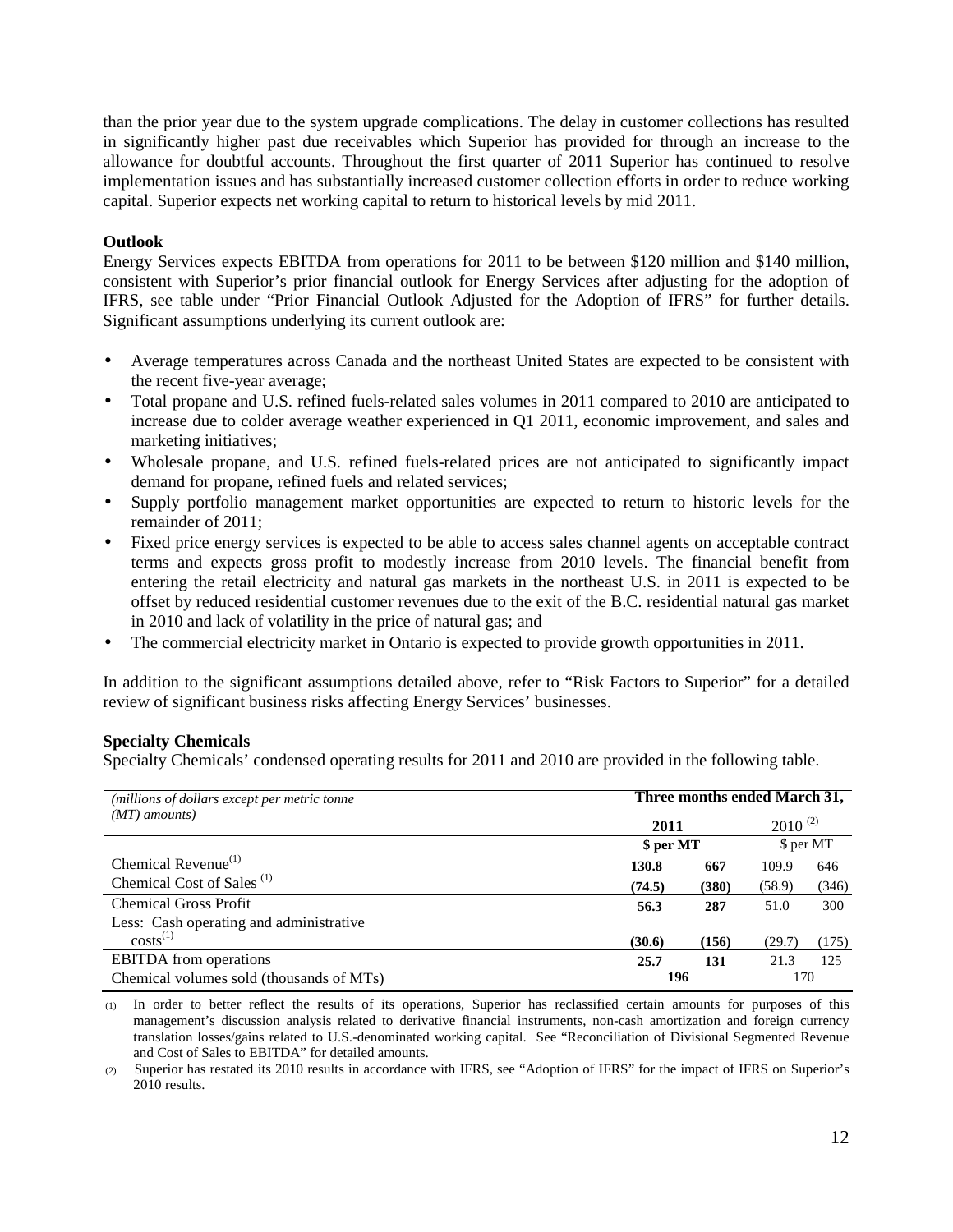Chemical revenue for the first quarter of \$130.8 million was \$20.9 million or 19% higher than the prior year quarter primarily as a result of increased sodium chlorate and chloralkali/potassium sales volumes. First quarter gross profit of \$56.3 million was \$5.3 million higher than the prior year quarter due to increased chloralkali/potassium gross profits. Sodium chlorate sales volumes increased by 12,000 tonnes or 11% compared to the prior year quarter due to higher demand from North America as a result of increased demand for pulp and higher Chile based sales volumes as the prior year was affected by the February 27, 2010 earthquake. Sodium chlorate gross profits were consistent with the prior year quarter, as lower margins related to external product purchases as a result of temporary production line issues and higher electricity costs were offset by higher sales volumes. Chloralkali/potassium gross profits were higher than the prior year quarter as a result of increased sales volumes due primarily to higher production capacity resulting from the Port Edwards expansion completed in the fourth quarter of 2009 and higher pricing for chloralkali/potassium products. Chloralkali/potassium sales volumes increased by 14,000 tonnes or 23% compared to the prior year quarter. Sales prices for chloralkali/potassium based products for the first quarter of 2011 increased as compared to the prior year quarter due to strengthening market conditions.

Cash operating and administrative costs of \$30.6 million were \$0.9 million or 3% higher than the prior year quarter due to higher maintenance and engineering costs.

# **Outlook**

Superior expects 2011 EBITDA from operations from its Specialty Chemicals segment to be between \$100 million and \$115 million, consistent with Superior's prior financial outlook for Specialty Chemicals after adjusting for the adoption of IFRS, see table under "Prior Financial Outlook Adjusted for the Adoption of IFRS" for further details. Significant assumptions underlying the current outlook are:

- Supply and demand fundamentals for sodium chlorate are expected to remain strong in 2011, resulting in increased sales volumes as compared to 2010. Pricing is expected to remain consistent or slightly improved as compared to 2010 levels;
- Chloralkali revenues in 2011 are expected to increase due to higher selling prices and higher sales volumes and favourable product mix from the Port Edwards facility; and
- Average plant utilization will approximate 95% in 2011.

In addition to the significant assumptions detailed above, refer to "Risk Factors to Superior" for a detailed review of the significant business risks affecting Superior's Specialty Chemicals' segment.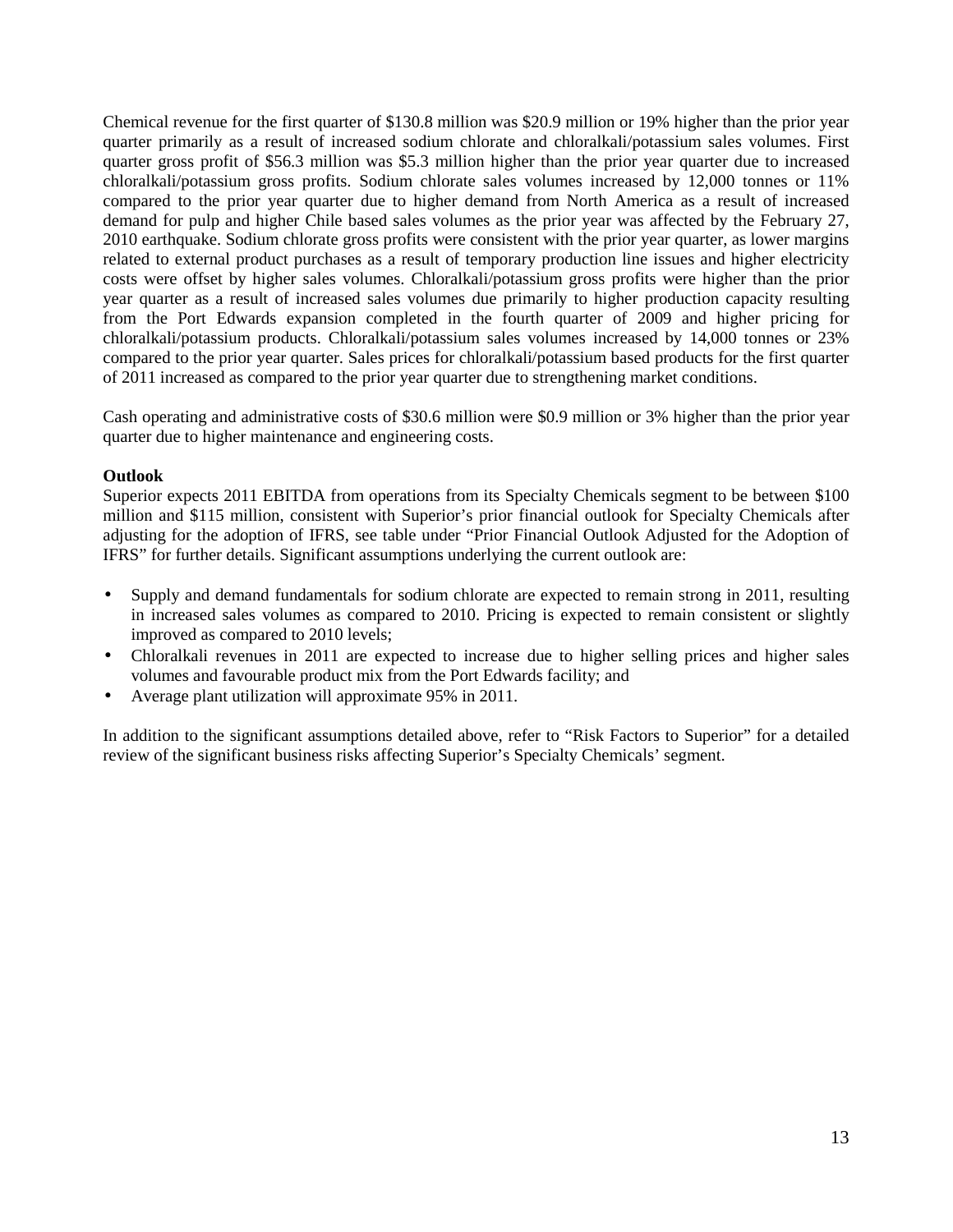### **Construction Products Distribution**

Construction Products Distribution's condensed operating results for 2011 and 2010 are provided in the following table.

|                                                                   | Three months ended March 31, |              |
|-------------------------------------------------------------------|------------------------------|--------------|
| ( <i>millions of dollars</i> )                                    | 2011                         | $2010^{(3)}$ |
| Revenue                                                           |                              |              |
| Gypsum Specialty Distribution (GSD) revenue $(1)(2)$              | 110.7                        | 110.7        |
| Commercial and Industrial Insulation (C&I) revenue <sup>(2)</sup> | 55.4                         | 56.3         |
| Cost of sales                                                     |                              |              |
| GSD cost of sales <sup><math>(2)</math></sup>                     | (85.9)                       | (86.1)       |
| C&I cost of sales <sup>(2)</sup>                                  | (40.5)                       | (41.8)       |
| Gross profit                                                      | 39.7                         | 39.1         |
| Less: Cash operating and administrative costs                     | (35.6)                       | (34.3)       |
| Finance lease interest costs                                      | (0.3)                        | (0.1)        |
| <b>EBITDA</b> from operations                                     | 3.8                          | 4.7          |

(1) In order to better reflect the results of its operations, Superior has reclassified certain amounts for purposes of this management's discussion analysis to present its results as if it had accounted for various transactions as accounting hedges. See "Reconciliation of Divisional Segmented Revenue and Cost of Sales to EBITDA" for detailed amounts.

(2) Certain reclassifications of 2010 amounts have been made to conform to current presentation. Specifically, for the three months ended March 31, 2010, \$110.7 million and \$56.3 million has been reclassified to GSD revenue from distribution and direct sales revenue to provide comparative presentation of Construction Products Distribution's revenue, respectively. For the three months ended March 31, 2010, \$86.1 million and \$41.8 million has been reclassified to C&I revenue from distribution and direct sales revenue to provide comparative presentation of Construction Products Distribution revenue, respectively.

(3) Superior has restated its 2010 results in accordance with IFRS, see "Adoption of IFRS" for the impact of IFRS on Superior's 2010 results.

GSD and C&I revenues of \$166.1 million for the first quarter of 2011 were \$0.9 million (1%) lower than the prior year quarter primarily due to severe weather experienced across North American which disrupted business activities offset in part by the contribution from the acquisition of the Burnaby Assets on June 28, 2010.

Gross profit of \$39.7 million in the first quarter was \$0.6 million higher than the prior year quarter, due principally to the impact of higher gross margins due to the implementation of a procurement strategy and favourable negotiations with supplies. Sales margins and average selling prices continue to be challenged as a result of ongoing competitive pressures and ongoing slow economic activity.

Cash operating and administration costs were \$35.6 million in the first quarter, an increase of \$1.3 million or 4% from the prior year quarter due to the impact of the severe winter weather which increased warehouse and trucking costs in order to meet order requirements, customer mix and the contribution of the acquisition of the Burnaby Assets. Construction Products Distribution continues to actively manage its cost structure.

Finance lease interest costs on Construction Products Distribution truck and equipment leases of \$0.3 million were slightly higher than the prior year quarter, due to additional leases entered into during 2011.

# **Outlook**

Superior expects Construction Products Distribution's EBITDA from operations for 2011 to be between \$27 million and \$37 million, consistent with Superior's prior financial outlook for Construction Products Distribution after adjusting for adoption of IFRS, see table under "Prior Financial Outlook Adjusted for the Adoption of IFRS" for further details. Significant assumptions underlying its current outlook are:

• GSD sales revenue from Canada is expected to decline from 2010 levels due to competitive conditions in the market. GSD sales revenue from the U.S. is expected to increase from 2010 due to higher pricing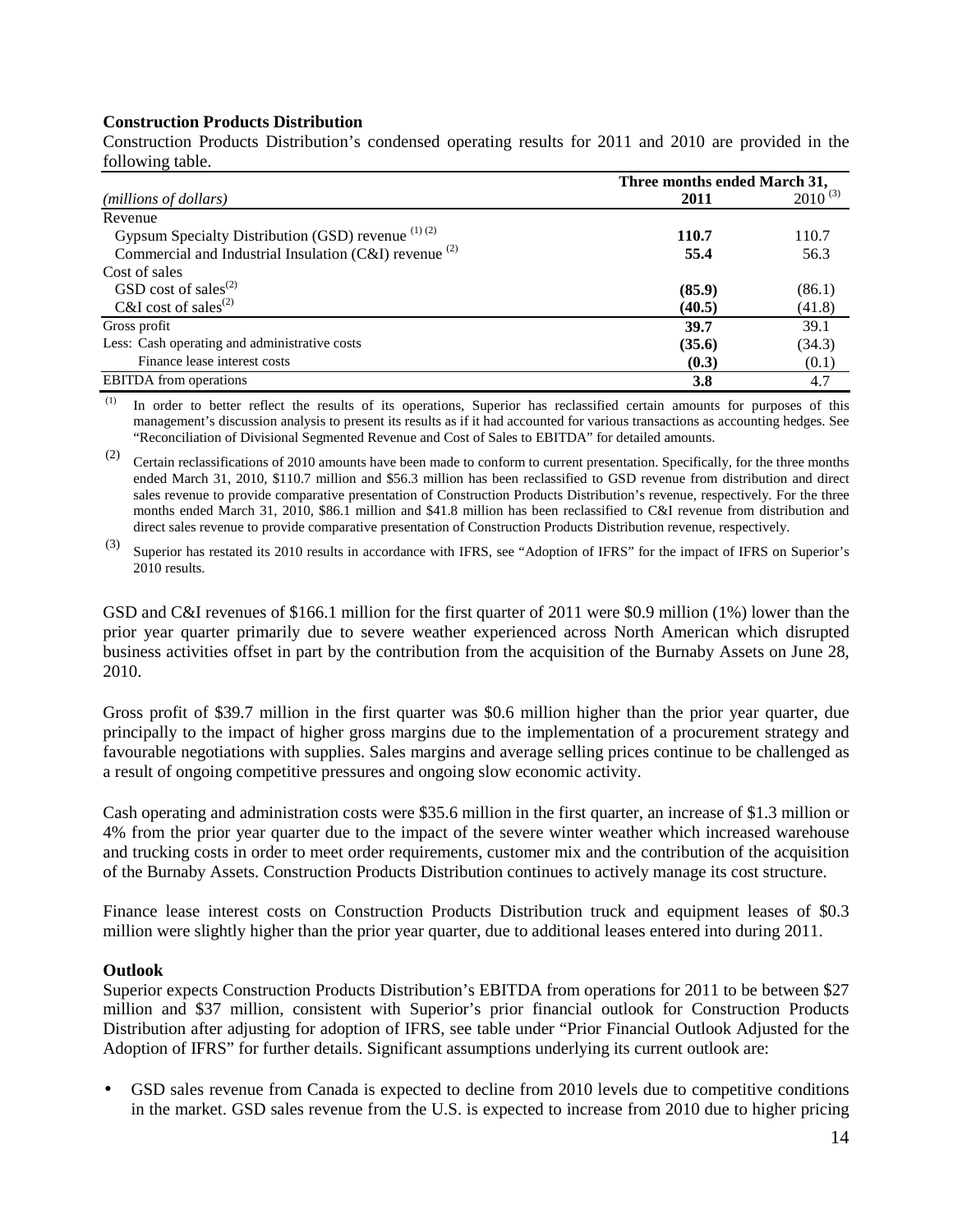and the expansion of existing GSD product lines into U.S. branches. C&I sales revenue is expected to decrease from 2010 due to reduced contribution from U.S. regions due to challenging market conditions. The decrease in C&I revenue will be offset in part by the full year contribution from the acquisition of the Burnaby Assets; and

Sales margin for GSD and C&I as compared to 2010 is expected to increase due to volume improvement in some markets, procurement initiatives and supplier negotiations offset in part by competitive pressures.

In addition to the Construction Products Distribution segment's significant assumptions detailed above, refer to "Risk Factors to Superior" for a detailed review of the significant business risks affecting Superior's Construction Products Distribution segment.

|                                                    | Three months ended March 31, |       |  |
|----------------------------------------------------|------------------------------|-------|--|
| (millions of dollars)                              | 2011                         | 2010  |  |
| Efficiency, process improvement and growth related | 4.6                          | 5.6   |  |
| Other capital                                      | 3.2                          | 1.4   |  |
|                                                    | 7.8                          | 7.0   |  |
| Acquisition of Griffith                            |                              | 142.6 |  |
| Other acquisitions                                 | 4.6                          | 0.4   |  |
| Proceeds on disposition of capital                 | (1.0)                        | (0.5) |  |
| Total net capital expenditures                     | 11.4                         | 149.5 |  |
| Investment in finance leases                       | 3.3                          | 4.3   |  |
| Total expenditures                                 | 14.7                         | 153.8 |  |

### **Consolidated Capital Expenditure Summary**

Efficiency, process improvement and growth related expenditures were \$4.6 million in the first quarter compared to \$5.6 million in the prior year quarter. These were incurred primarily in relation to Energy Services' purchases of rental assets, system upgrades and truck related expenditures. Other capital expenditures were \$3.2 million in the first quarter compared to \$1.4 million in the prior year quarter, consisting primarily of required maintenance and general capital across all of Superior's segments. During the first quarter Energy Services' completed the acquisition of a propane distributor and a heating oil distributor for \$4.6 million before deferred consideration. Proceeds on the disposal of capital were \$1.0 million in the first quarter and consisted of Superior's disposition of surplus tanks and cylinders. During the first quarter Superior entered into new leases with capital equivalent value of \$3.3 million primarily related to delivery vehicles for the Energy Services and Construction Products Distribution segments.

# **Corporate and Interest Costs**

Corporate costs for the first quarter were \$3.2 million, compared to \$4.1 million in the prior year quarter. Corporate costs were impacted by lower employee costs, reduced employee long term incentive compensation, short term incentive compensation and decreased professional fees.

Interest expense on revolving term bank credit and term loans for the first quarter was \$9.2 million, a decrease of \$1.5 million from the prior year quarter. Interest costs decreased as the prior quarter average debt levels were higher due to the impact of financing the acquisition of Griffith on January 20, 2010. See "Liquidity and Capital Resources" discussion for further details on the change in average debt levels.

Interest on Superior's convertible unsecured subordinated debentures ("Debentures" which includes all series of convertible unsecured subordinated debentures) was \$9.3 million for the first quarter of 2011, \$4.0 million higher than the prior year quarter of \$5.3 million. The increase in debenture interest is primarily due to the issuance of \$172.5 million of 5.75% convertible debentures on March 25, 2010 and the issuance of \$150.0 million, 6.00% convertible debentures on December 23, 2010, issued in part to partially finance the acquisition of Griffith and for general corporate purposes.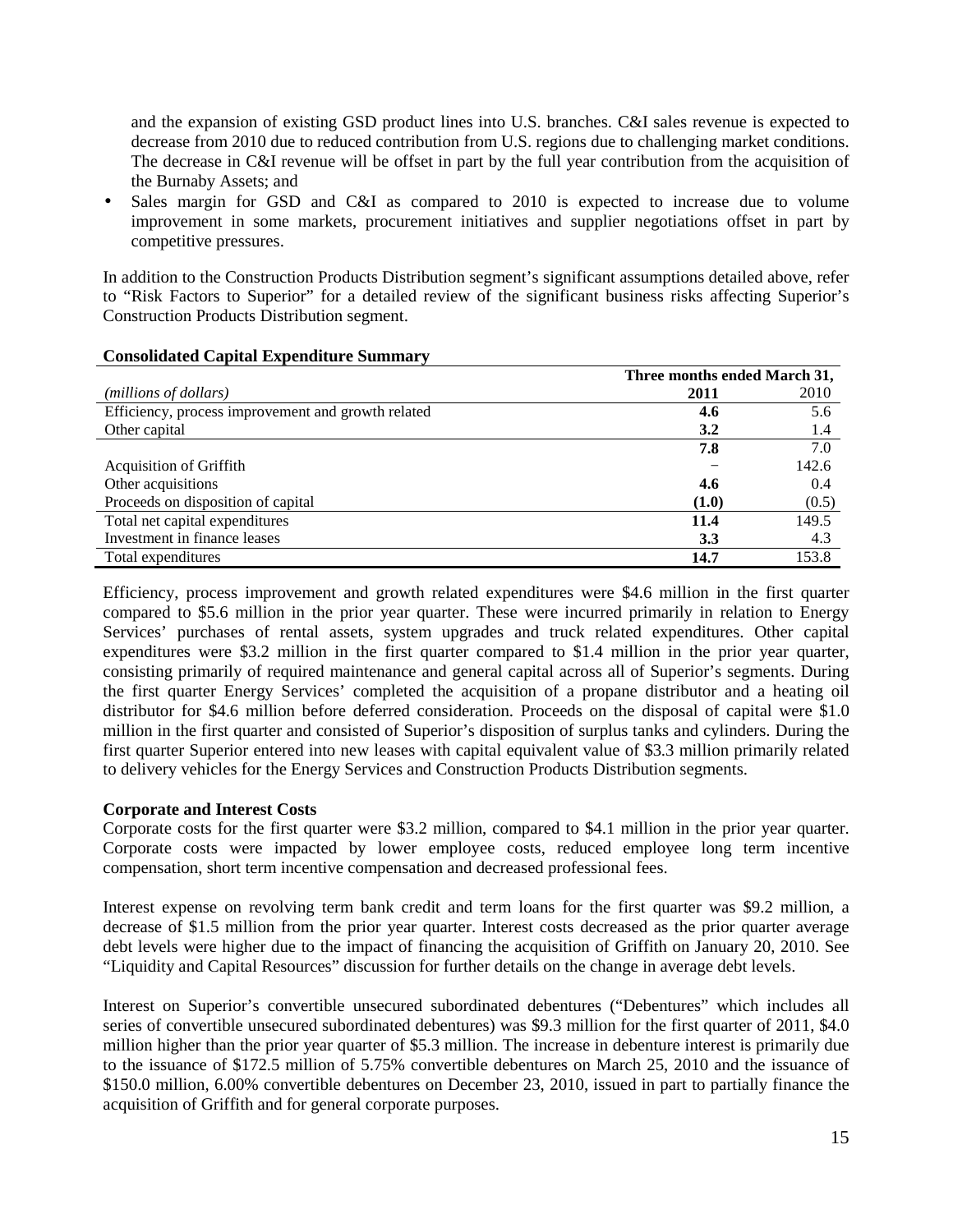# **Taxation**

Total income tax expense for the first quarter was \$14.4 million, and consists of \$0.1 million in cash income tax expense and \$14.3 million in deferred income tax expense, compared to a total income tax recovery of \$2.2 million in the prior year quarter, which consisted of 0.5 million in cash income tax expense and a \$2.7 million deferred income tax recovery.

Cash income and withholding taxes for the first quarter was \$0.1 million and consisted of income tax expense in the U.S. of \$0.1 million (2010 Q1 - \$0.5 million of U.S. cash tax expense). Deferred income tax expense for the first quarter was \$14.3 million (2010 Q1 - \$2.7 million deferred income tax recovery), resulting in a corresponding net deferred income tax asset of \$241.7 million as at March 31, 2011. Deferred income taxes for the first quarter were impacted by unrealized gains and losses on derivative financial instruments and an increase in operating results.

# **Consolidated Outlook**

Superior expects adjusted cash flow from operations for 2011 to be between \$1.55 and \$1.90 per share, consistent with Superior's prior financial outlook after adjusting for the adoption of IFRS, see table under "Prior Financial Outlook Adjusted for the Adoption of IFRS" for further details. Superior's consolidated adjusted operating cash flow outlook is dependent on the operating results of its three operating segments. See the discussion of operating results by segment for additional details on Superior's 2011 guidance. In addition to the operating results of Superior's three operating segments, significant assumptions underlying Superior's current 2011 outlook are:

- The economic recovery in Canada and the United States is expected to continue in 2011;
- Superior is expected to continue to attract capital and obtain financing on acceptable terms;
- The foreign currency exchange rate between the Canadian and US dollar is expected to be 0.97 in 2011 on all unhedged foreign currency transactions;
- Financial and physical counterparties are expected to continue fulfilling their obligations to Superior;
- Regulatory authorities are not expected to impose any new regulations impacting Superior;
- Superior's average interest rate on floating-rate debt is expected to increase modestly throughout 2011;
- The per share outlooks for 2011 include the impact of Superior's dividend reinvestment program (DRIP); and
- U.S. based cash taxes are expected to be minimal in 2011 and have been based on existing statutory income tax rates.

In addition to Superior's significant assumptions detailed above, refer to the section "Risk Factors to Superior" for a detailed review of Superior's significant business risks.

# **Liquidity and Capital Resources**

Superior's revolving syndicated bank facility (Credit Facility), term loans, accounts receivable securitization and finance lease obligations (Borrowings) before deferred financing fees totaled \$739.9 million as at March 31, 2011, a decrease of \$0.1 million from December 31, 2010. Overall Borrowings were consistent with year end as cash flow from operations was utilized for dividend payments, capital expenditures and ongoing net working capital requirements. Net working capital levels continue to trend higher than normal as a result of accounts receivables levels within the Canadian propane distribution business due to delayed invoicing associated with a system upgrade (refer to "System Upgrade" for additional details). On June 25, 2010, Superior completed an extension of its Credit Facility with ten lenders and reduced the facility from \$600 million to \$450 million. The Credit Facility matures on June 28, 2013 and can be expanded up to \$750 million. See "Summary of Cash Flows" for details on Superior's sources and uses of cash.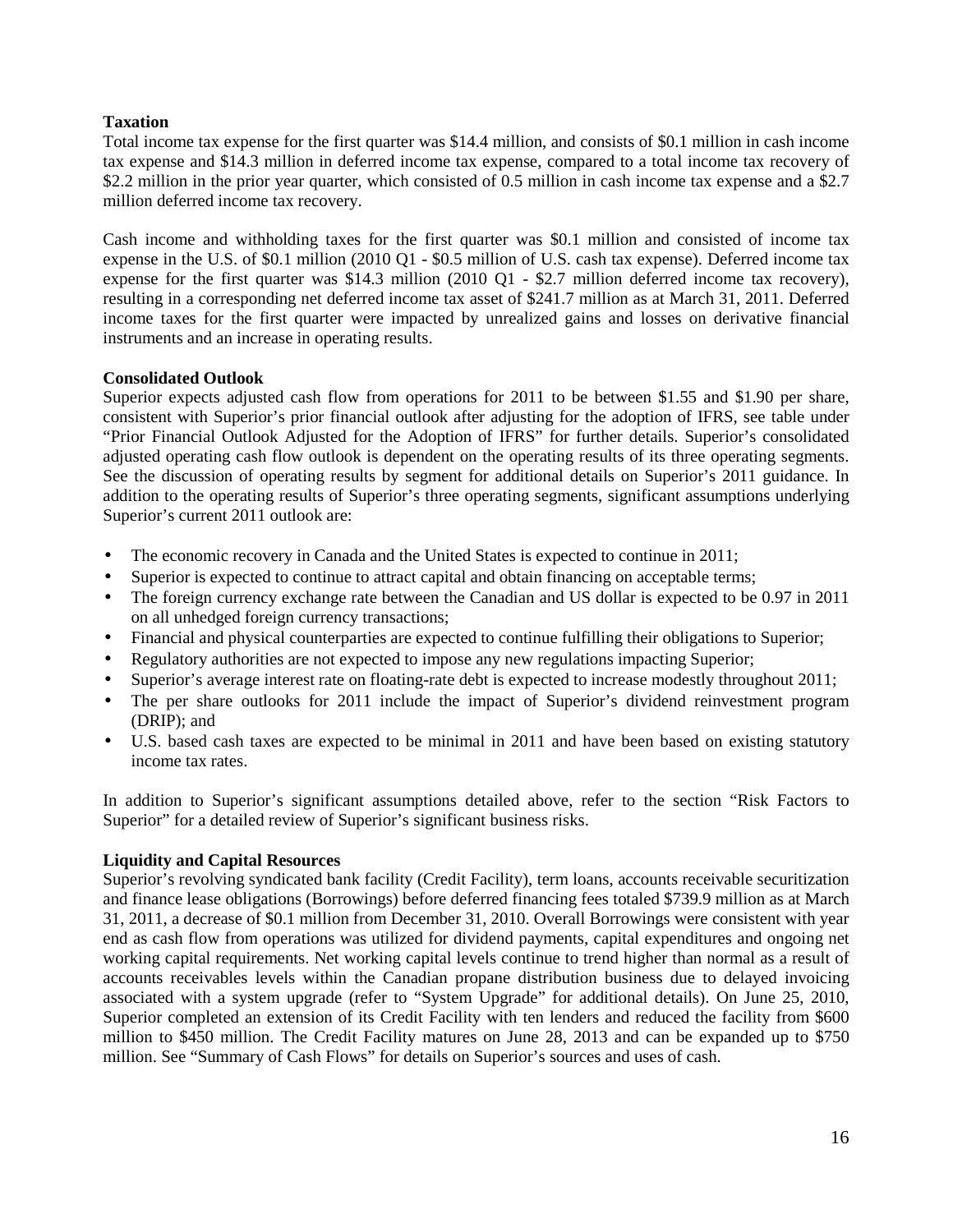As at March 31, 2011, Debentures before deferred issue costs issued by Superior totaled \$638.0 million which was consistent with the \$637.8 million outstanding as at December 31, 2010. See Note 15 to the Unaudited Condensed Consolidated Financial Statements for additional details on Superior's Debentures.

As at March 31, 2011, approximately \$54.3 million was available under the Credit Facility and accounts receivable securitization program, which Superior considers sufficient to meet its net working capital funding requirements and expected capital expenditures.

Consolidated net working capital was \$416.1 million as at March 31, 2011, an increase of \$16.3 million from net working capital of \$399.8 million as at December 31, 2010. The increase in net working capital was primarily due to impact of the heating season on Energy Services' working capital levels and the ongoing delayed invoicing and cash collections issues associated with the system upgrade completed in the second quarter of 2010 at Canadian propane distribution (refer to "System Upgrade" for additional details). The increase in Energy Services' net working capital was offset in part by lower net working capital within the corporate segment due to timing of debenture interest payments. Superior's net working capital requirements are financed from revolving term bank credit facilities and by proceeds raised from a trade accounts receivable sales program.

In May 2010, Superior reestablished its Dividend Reinvestment Program and Optional Share Purchase Plan (DRIP), commencing with the payment of the May 2010 dividend. The DRIP provides Shareholders with the opportunity to reinvest their cash dividends at a 5% discount to the market price of Superior's shares. Proceeds received from the DRIP were \$9.2 million for the three months ended March 31, 2011.

As at March 31, 2011, when calculated in accordance with Superior's Credit Facility, the Consolidated Secured Debt to Compliance EBITDA ratio was 2.5 to 1.0 (December 31,  $2010 - 2.6$  to 1.0) and the Consolidated Debt to Compliance EBITDA ratio was 3.1 to 1.0 (December 31, 2010 – 3.3 to 1.0). For both of these covenants all outstanding Debentures are not considered. These ratios are within the requirements contained in Superior's debt covenants, which restrict its ability to pay dividends. In accordance with Superior's Credit Facility, Superior must maintain a Consolidated Secured Debt to Compliance EBITDA ratio of not more than 3.0 to 1.0 and not more than 3.5 to 1.0 as a result of acquisitions. In addition, Superior must maintain a Consolidated Debt to Compliance EBITDA ratio of not more than 5.0 to 1.0, excluding convertible unsecured subordinated debentures. Distributions (including payments to Debenture holders) cannot exceed Compliance EBITDA less cash income taxes, plus \$35.0 million on a trailing twelve month rolling basis.

Superior has entered into an agreement to sell, with limited recourse, certain accounts receivable on a 30 day revolving basis to an entity sponsored by a Canadian chartered bank to finance a portion of its working capital requirements. The receivables are sold at a discount to face value based on prevailing money market rates. As at March 31, 2011, proceeds of \$89.3 million (December 31, 2010 – \$90.1 million) had been raised from this program and were used to repay revolving term bank credits. (See Note 13 to the Unaudited Condensed Consolidated Financial Statements). Superior is able to adjust the size of the program on a seasonal basis in order to match the fluctuations of its accounts receivable funding requirements. This program requires Superior to maintain a minimum secured credit rating of BB. Also Superior is required to maintain certain collection performance standards and due to accounts receivable collection issues associated with a system upgrade at Energy Services those performance standards were not met as at December 31, 2010. Superior has received a waiver related to certain collection performance standards from the accounts receivable securitization lenders and as at March 31, 2011 Superior was in compliance with all performance standards related to the program. Effective July 2, 2010, Superior extended the maturity of its accounts receivable securitization program until June 29, 2011.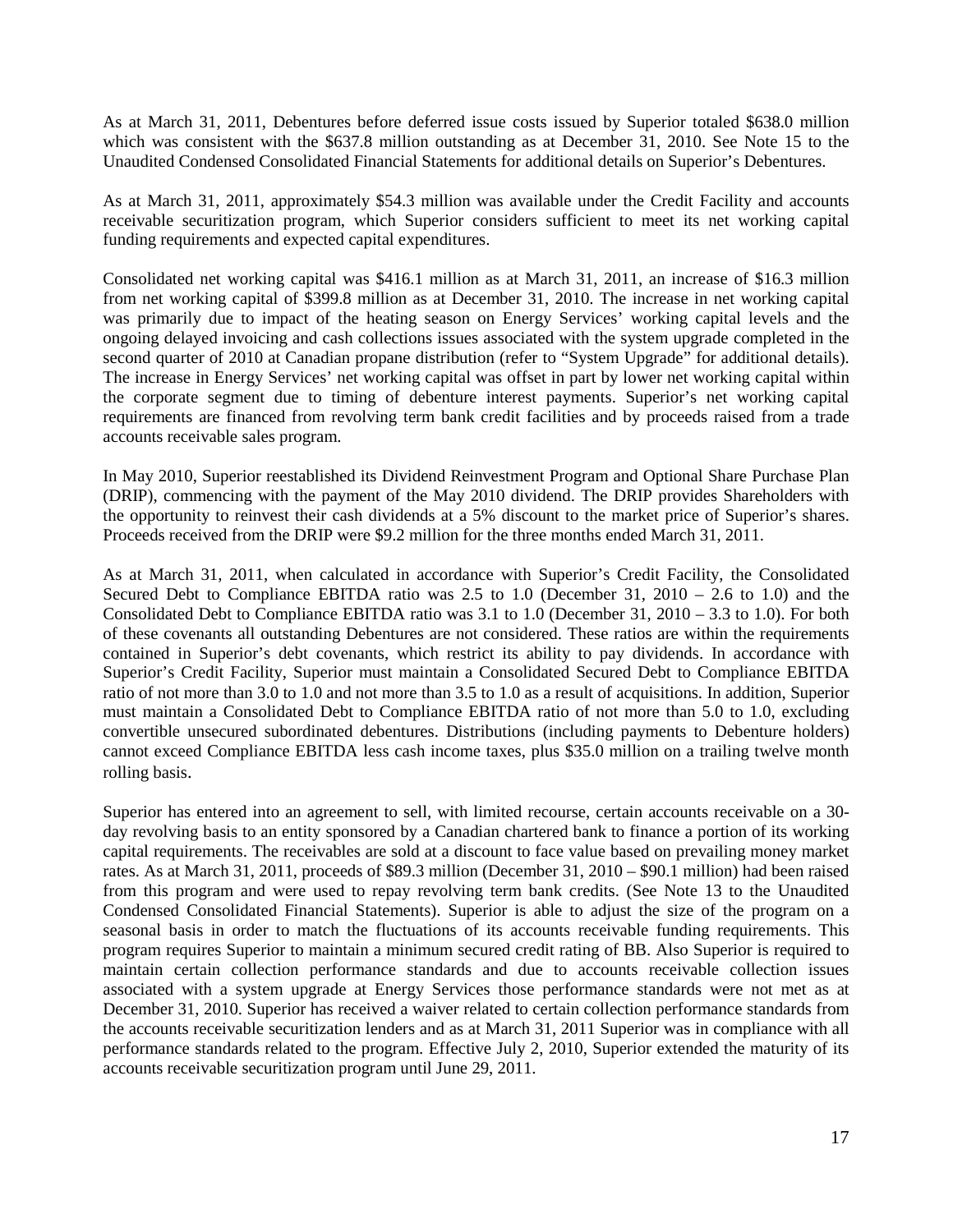On January 20, 2010, DBRS confirmed Superior LP's senior secured notes and senior unsecured debenture ratings at BBB(low) and BB(high), respectively, both with stable trends. On September 9, 2010, DBRS confirmed Superior LP's senior secured long-term debt credit rating at BBB(low) and its senior unsecured rating at BB(high), but changed the trend of both from stable to negative. On March 8, 2011, Standard and Poor's lowered both Superior's and Superior's wholly-owned subsidiary, Superior Plus LP's, long-term corporate credit rating to BB- from BB and reduced the secured debt rating to BB+ from BBB-. The outlook rating for both Superior and Superior Plus LP remains stable and the credit rating on Superior's unsecured debt is unchanged at BB-.

At March 31, 2011, Superior had an estimated defined benefit pension solvency deficiency of approximately \$20.1 million (December 31, 2010 - \$23.7 million) and a going concern solvency deficiency of approximately \$11.4 million (December 31, 2010 - \$17.7 million). Funding requirements required by applicable pension legislation are based upon going concern and solvency actuarial assumptions. These assumptions differ from the going concern actuarial assumptions used in Superior's financial statements. Superior has sufficient liquidity through existing revolving term bank credits and anticipated future operating cash flow to fund this deficiency over the prescribed funding period.

In the normal course of business, Superior is subject to lawsuits and claims. Superior believes the resolution of these matters will not have a material adverse effect, individually or in the aggregate, on Superior's liquidity, consolidated financial position or results of operations. Superior records costs as they are incurred or when they become determinable.

# **Shareholders' Capital**

The weighted average number of shares outstanding during the first quarter was 108.1 million shares, an increase of 4.8 million shares compared to the prior year quarter due to the issuance of 3,612,195 common shares over the past twelve months and the resulting impact on weighted average number of shares outstanding. The following table provides a detailed breakdown of the common shares issued over the last twelve months:

|                                                                |                       |                       | <b>Issued Number</b> |
|----------------------------------------------------------------|-----------------------|-----------------------|----------------------|
|                                                                | Closing               | <b>Issuance Price</b> | Common<br>οf         |
|                                                                | Date                  | per Share             | Shares (Millions)    |
| As at March 31, 2010                                           |                       |                       | 104.9                |
| Issuance of common shares to partially finance the acquisition |                       |                       |                      |
| of the Burnaby Assets                                          | June 28, 2010         | \$13.05               | 1.2                  |
|                                                                | June 15, 2010 through |                       |                      |
| Issuance of common shares under Superior's DRIP                | March 15, 2011        | \$11.14               | 2.4                  |
| As at March 31, 2011                                           |                       |                       | 108.5                |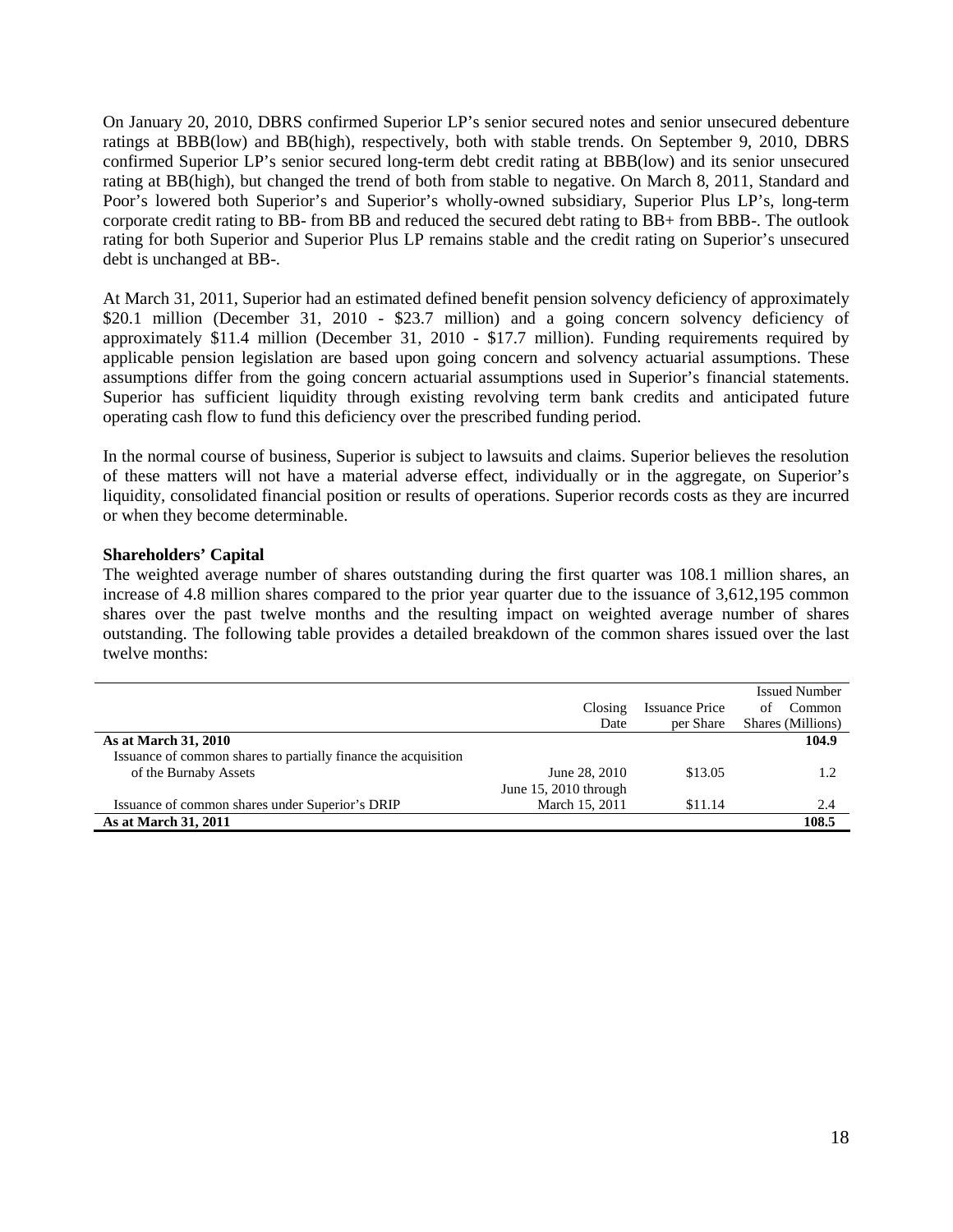As at May 4, 2011, March 31, 2011 and December 31, 2010, the following common shares and securities convertible into common shares were outstanding:

|                                                 | May 4, 2011       |               |                   | <b>March 31, 2011</b> | December 31, 2010 |               |
|-------------------------------------------------|-------------------|---------------|-------------------|-----------------------|-------------------|---------------|
|                                                 | Convertible       |               | Convertible       |                       | Convertible       |               |
| (millions)                                      | <b>Securities</b> | <b>Shares</b> | <b>Securities</b> | <b>Shares</b>         | <b>Securities</b> | <b>Shares</b> |
| Common shares outstanding $(1)$                 |                   | 108.7         |                   | 108.5                 |                   | 108.0         |
| 5.75% Debentures $(2)$                          | \$174.9           | 4.9           | \$174.9           | 4.9                   | \$174.9           | 4.9           |
| 5.85% Debentures <sup>(3)</sup>                 | \$75.0            | 2.4           | \$75.0            | 2.4                   | \$75.0            | 2.4           |
| 7.50% Debentures $(4)$                          | \$69.0            | 5.3           | \$69.0            | 5.3                   | \$69.0\$          | 5.3           |
| 5.75% Debentures $(5)$                          | \$172.5           | 9.1           | \$172.5           | 9.1                   | \$172.5           | 9.1           |
| $6.00\%$ Debentures <sup><math>(6)</math></sup> | \$150.0           | 9.9           | \$150.0           | 9.9                   | \$150.0           | 9.9           |
| Shares outstanding and issuable                 |                   |               |                   |                       |                   |               |
| upon conversion of Debentures                   |                   | 140.3         |                   | 140.1                 |                   | 139.6         |

(1) Common shares outstanding as at May 4, 2011, includes 226,952 common shares issued under Superior's DRIP program during the month of April.

 $(2)$  Convertible at \$36.00 per share.

(3) Convertible at \$31.25 per share.

 $^{(4)}$  Convertible at \$13.10 per share.

 $(5)$  Convertible at \$19.00 per share.

 $(6)$  Convertible at \$15.10 per share.

### **Dividends Paid to Shareholders**

Superior's dividends paid to its shareholders are dependent on its cash flow from operating activities with consideration for changes in working capital requirements, investing activities and financing activities of Superior. See "Summary of Adjusted Operating Cash Flow" and "Summary of Cash Flows" for additional details on the sources and uses of Superior's cash flow.

Dividends declared to shareholders in the first quarter were \$40.0 million (before DRIP proceeds of \$9.2 million) or \$0.37 per share, a decrease of \$1.8 million as compared to the first quarter of 2010 due to the revision of Superior's dividend rate to \$0.10 per share per month effective with the March 2011 dividend payment. Superior annualized dividend rate is \$1.20 per share which decreased from the prior level of \$0.135 per share per month or \$1.62 per share on an annualized basis effective with Superior's March 2011 dividend. Dividends to shareholders are declared at the discretion of Superior.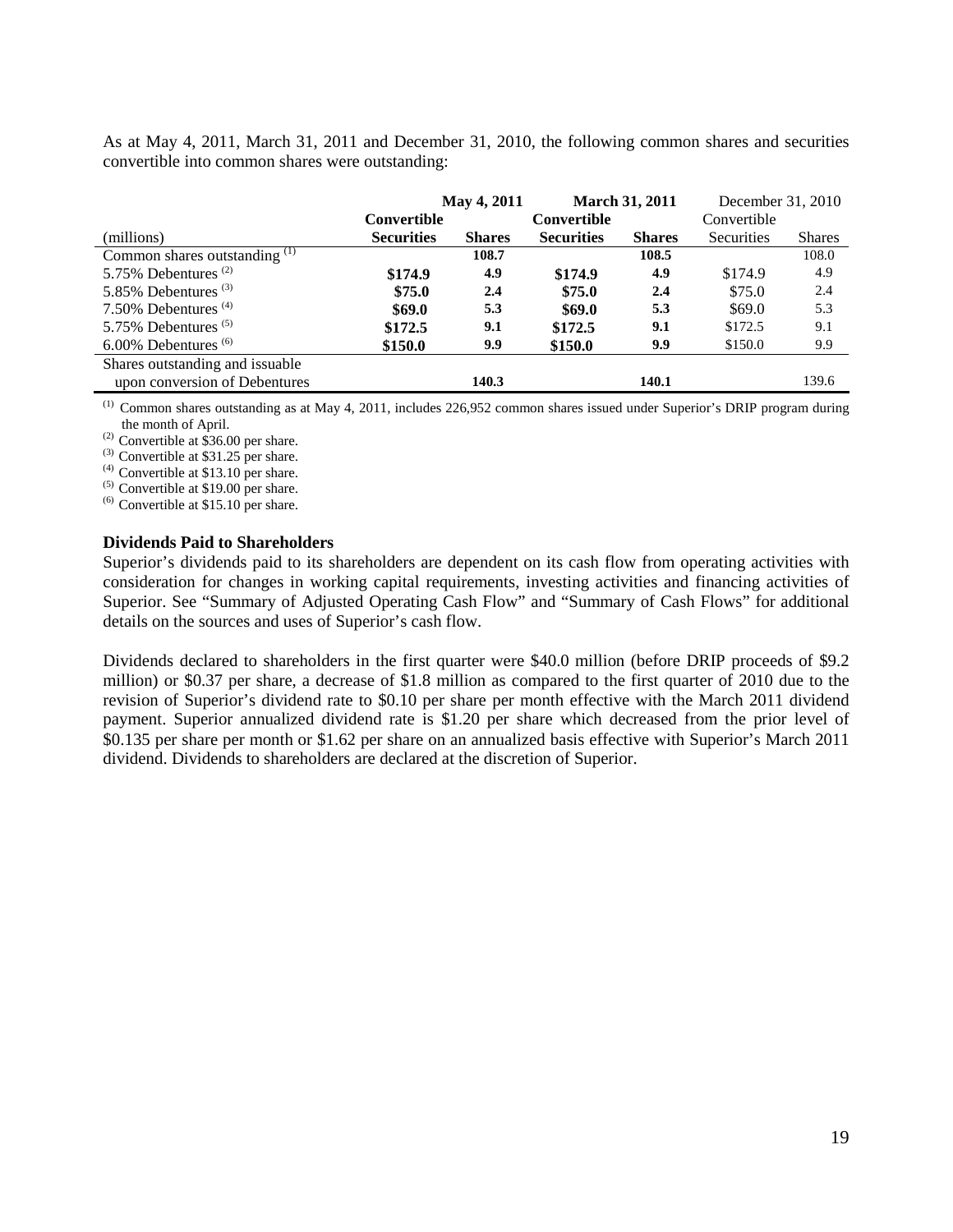Superior's primary sources and uses of cash are detailed below:

### **Summary of Cash Flows** (1)

|                                                            |               | Three months ended March 31, |
|------------------------------------------------------------|---------------|------------------------------|
| (millions of dollars)                                      | 2011          | 2010                         |
| <b>Cash flows from operating activities</b>                | 53.4          | 99.4                         |
| Investing activities:                                      |               |                              |
| Purchase of property, plant and equipment <sup>(2)</sup>   | (7.8)         | (7.0)                        |
| Proceeds on disposal of property, plant and equipment      | 1.0           | 0.5                          |
| Acquisition of Griffith                                    |               | (142.6)                      |
| Other acquisitions                                         | (4.6)         | (0.4)                        |
| Cash flows used in investing activities                    | (11.4)        | (149.5)                      |
| Financing activities:                                      |               |                              |
| Dividends to shareholders                                  |               |                              |
|                                                            | (40.0)<br>9.2 | (41.8)                       |
| Proceeds from dividend reinvestment plan                   | 8.3           |                              |
| <b>Borrowings</b>                                          |               | (167.3)                      |
| Repayment of finance lease obligation                      | (4.1)         | (3.0)                        |
| Proceeds from the issuance of 5.75% convertible debentures |               | 172.5                        |
| Costs incurred for the issuance of 5.75% convertible       |               |                              |
| debentures                                                 |               | (6.4)                        |
| Issuance of common shares                                  |               | 66.5                         |
| Net proceeds (repayment) of accounts receivable            |               |                              |
| securitization program                                     | (0.8)         | 16.7                         |
| Other                                                      | (3.6)         | 1.0                          |
| Cash flows from (used in) financing activities             | (31.0)        | 38.2                         |
| Net increase (decrease) in cash and cash equivalents       | (11.0)        | (11.9)                       |
| Cash and cash equivalents, beginning of period             | 8.9           | 24.3                         |
|                                                            |               |                              |
| Effect of translation of foreign denominated cash and cash |               |                              |
| equivalents                                                | (0.4)         | (0.5)                        |
| Cash and cash equivalents, end of period                   | 19.5          | 11.9                         |

(1) See the Consolidated Statements of Cash Flows for additional details.<br>(2) See "Consolidated Canital Expenditure Summary" for additional details.

See "Consolidated Capital Expenditure Summary" for additional details.

#### **Financial Instruments – Risk Management**

Derivative and non-financial derivatives are used by Superior to manage its exposure to fluctuations in foreign currency exchange rates, interest rates and commodity prices. Superior assesses the inherent risks of these instruments by grouping derivative and non-financial derivatives related to the exposures these instruments mitigate. Superior's policy is not to use derivative or non-financial derivative instruments for speculative purposes. Superior does not formally designate its derivatives as hedges and, as a result, Superior does not apply hedge accounting and is required to designate its derivatives and non-financial derivatives as held for trading.

Effective 2008, Energy Services entered into natural gas financial swaps primarily with Macquarie Cook Energy Canada Ltd. (formerly, Constellation Energy Commodities Group Inc.) for distributor billed natural gas business in Canada to manage its economic exposure of providing fixed-price natural gas to its customers. Additionally, Energy Services maintains its natural gas swap positions with seven additional counterparties. Energy Services monitors its fixed-price natural gas positions on a daily basis to evaluate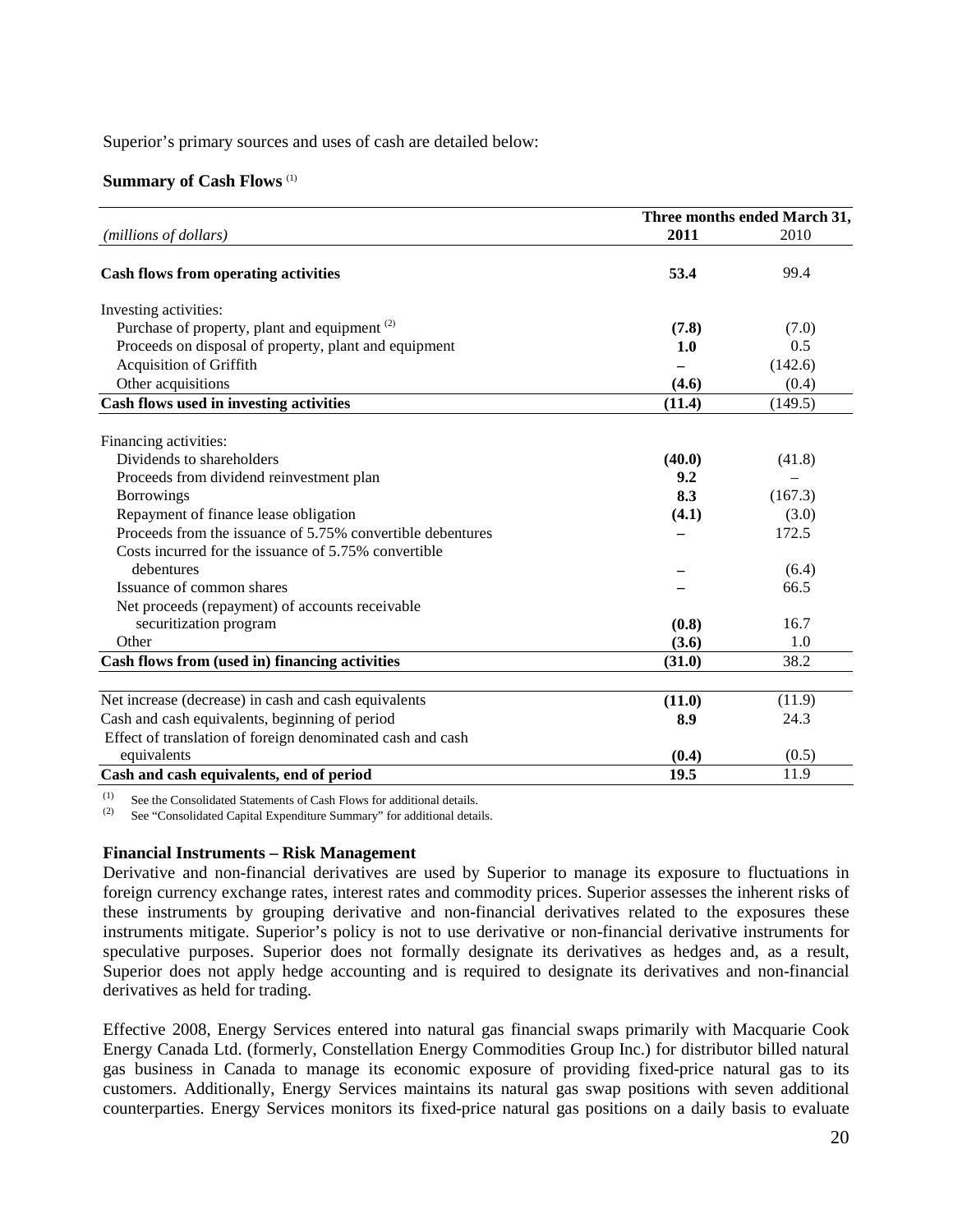compliance with established risk management policies. Superior maintains a substantially balanced fixedprice natural gas position in relation to its customer supply commitments.

Energy Services entered into electricity financial swaps with three counterparties to manage the economic exposure of providing fixed-price electricity to its customers. Energy Services monitors its fixed-price electricity positions on a daily basis to evaluate compliance with established risk management policies. Energy Services maintains a substantially balanced fixed-price electricity position in relation to its customer supply commitments.

Energy Services entered into various propane forward purchase and sale agreements with more than 20 counterparties to manage the economic exposure of its wholesale customer supply contracts. Energy Services monitors its fixed-price propane positions on a daily basis to monitor compliance with established risk management policies. Energy Services maintains a substantially balanced fixed-price propane gas position in relation to its wholesale customer supply commitments.

Specialty Chemicals has entered into fixed-price electricity purchase agreements to manage the economic exposure of certain of its chemical facilities to changes in the market price of electricity, in markets where the price of electricity is not fixed. Substantially all of the fair value with respect to these agreements is with a single counterparty.

Superior, on behalf of its operating divisions, entered into foreign currency forward contracts with twelve counterparties to manage the economic exposure of Superior's operations to movements in foreign currency exchange rates. Energy Services contracts a portion of its fixed-price natural gas, propane and heating oil purchases and sales in US dollars and enters into forward US dollar purchase contracts to create an effective Canadian dollar fixed-price purchase cost. Specialty Chemicals enters into US dollar forward sales contracts on an ongoing basis to mitigate the impact of foreign exchange fluctuations on sales margins on production from its Canadian plants that is sold in US dollars. Interest expense on Superior's US dollar debt is also used to mitigate the impact of foreign exchange fluctuations.

As at March 31, 2011, Energy Services had hedged approximately 100% of its US dollar natural gas and propane purchase (sales) obligations for the remainder of 2011. Overall Superior has hedged approximately 100% and 83% of its estimated US dollar exposure for the remainder of 2011 and 2012. The estimated sensitivity on adjusted operating cash flow for Superior, including divisional US exposures and the impact on US-denominated debt with respect to a \$0.01 change in the Canadian to United States exchange rate for 2011 is \$nil million, respectively after giving effect to United States forward contracts for 2011, as shown in the table below. Superior's sensitivities and guidance are based on an anticipated average Canadian to US dollar foreign currency exchange rate for 2011 of 0.97.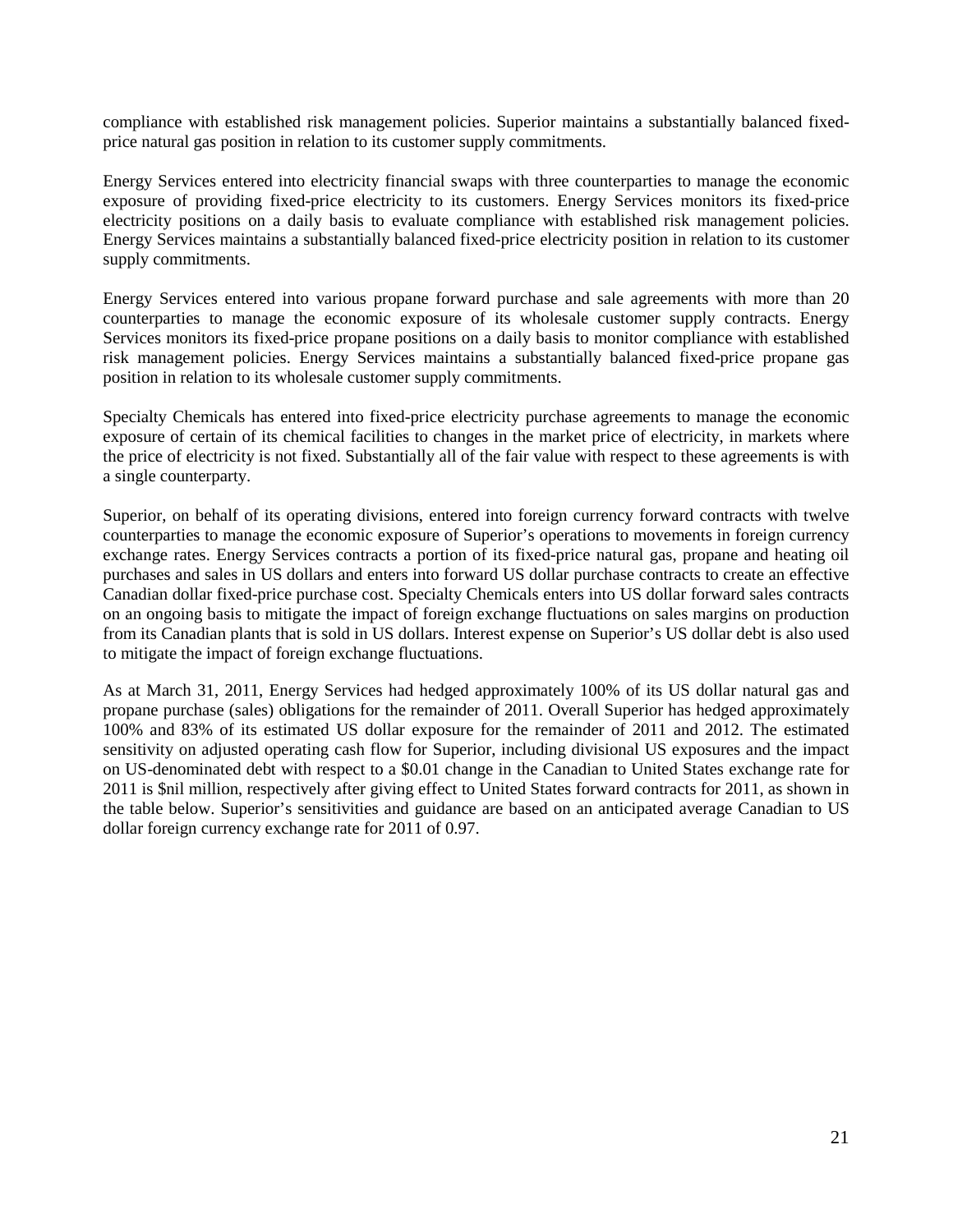|                                                            |       |       |       |      |                          | 2016 and          |       |
|------------------------------------------------------------|-------|-------|-------|------|--------------------------|-------------------|-------|
| (US\$ millions except exchange rates)                      | 2011  | 2012  | 2013  | 2014 | 2015                     | <b>Thereafter</b> | Total |
| Energy Services – US\$ forward purchases $(1)$             | (5.9) |       |       |      |                          |                   | (5.9) |
| Energy Services – US\$ forward purchases (sales)           | 14.0  | 44.0  | 44.0  |      |                          |                   | 102.0 |
| Construction Products Distribution – US\$ forward sales    | 13.5  | 24.0  | 24.0  |      |                          |                   | 61.5  |
| Specialty Chemicals – US\$ forward sales                   | 108.0 | 122.5 | 72.0  | 48.0 | $\overline{\phantom{0}}$ |                   | 350.5 |
| Net US \$ forward sales                                    | 129.6 | 190.5 | 140.0 | 48.0 |                          |                   | 508.1 |
|                                                            |       |       |       |      |                          |                   |       |
| Energy Services – Average US\$ forward purchase rate $(1)$ | 1.03  |       |       |      |                          |                   | 1.03  |
| Energy Services - Average US\$ forward sales rate          | 1.05  | 1.06  | 1.06  |      |                          |                   | 1.06  |
| Construction Products Distribution – Average US\$          |       |       |       |      |                          |                   |       |
| forward sales rate                                         | 1.06  | 1.06  | 1.07  |      |                          |                   | 1.06  |
| Specialty Chemicals – US\$ forward sales rate              | 1.10  | 1.05  | 1.07  | 1.07 |                          |                   | 1.07  |
| Net average external US\$/Cdn\$ exchange rate              | 1.09  | 1.05  | 1.06  | 1.07 |                          |                   | 1.07  |
|                                                            |       |       |       |      |                          |                   |       |
| Specialty Chemicals – Euro forward sales                   | 3.6   |       |       |      |                          |                   | 3.6   |
| Specialty Chemicals - Average Euro forward sales rate      | 1.40  |       |       |      |                          |                   | 1.40  |
|                                                            |       |       |       |      |                          |                   |       |

Fixed-price energy services is now sourcing its fixed-price natural gas requirements in Canadian dollars; as such, fixed-price energy services will no longer be required to use US-dollar forward contracts to fix its Canadian dollar exposure.

Superior has interest rate swaps with four counterparties to manage the interest rate mix of its total debt portfolio and related overall cost of borrowing. Superior manages its overall liquidity risk in relation to its general funding requirements by utilizing a mix of short-term and longer-term maturity debt instruments. Superior reviews its mix of short-term and longer-term debt instruments on an on-going basis to ensure it is able to meet its liquidity requirements.

Superior utilizes a variety of counterparties in relation to its derivative and non-financial derivative instruments in order to mitigate its counterparty risk. Superior assesses the credit worthiness of its significant counterparties at the inception and throughout the term of a contract. Superior is also exposed to customer credit risk. Energy Services and Construction Products Distribution deal with a large number of small customers, thereby reducing this risk. Specialty Chemicals, due to the nature of its operations, sells its products to a relatively small number of customers. Specialty Chemicals mitigates its customer credit risk by actively monitoring the overall credit worthiness of its customers. Energy Services fixed-price energy services business has minimal exposure to customer credit risk as local natural gas and electricity distribution utilities have been mandated, for a nominal fee, to provide invoicing, collection and the assumption of bad debts risk for residential and small commercial customers. Fixed-price energy services actively monitor the credit worthiness of its direct bill industrial customers. All of Superior's business segments have credit risk policies in place in order to minimize credit exposures.

For additional details on Superior's financial instruments, including the amount and classification of gains and losses recorded in Superior's third quarter Consolidated Financial Statements, summary of fair values, notional balances, effective rates and terms, and significant assumptions used in the calculation of the fair value of Superior's financial instruments, see Note 17 to the Unaudited Condensed Consolidated Financial Statements.

#### **Disclosure Controls and Procedures and Internal Controls Over Financial Reporting**

No changes have been made in Superior's internal control over financial reporting that have materially affected, or are reasonably likely to materially affect, Superior's internal control over financial reporting in the quarter ended March 31, 2011.

During 2010, the Canadian propane distribution business completed a system upgrade of their JD Edwards enterprise system to the most recent version. Superior has experienced improvements in areas such as process efficiency and certain internal controls as a result of the upgrade. The Canadian propane distribution management team is focused on stabilizing the system with direct oversight of the CEO and CFO.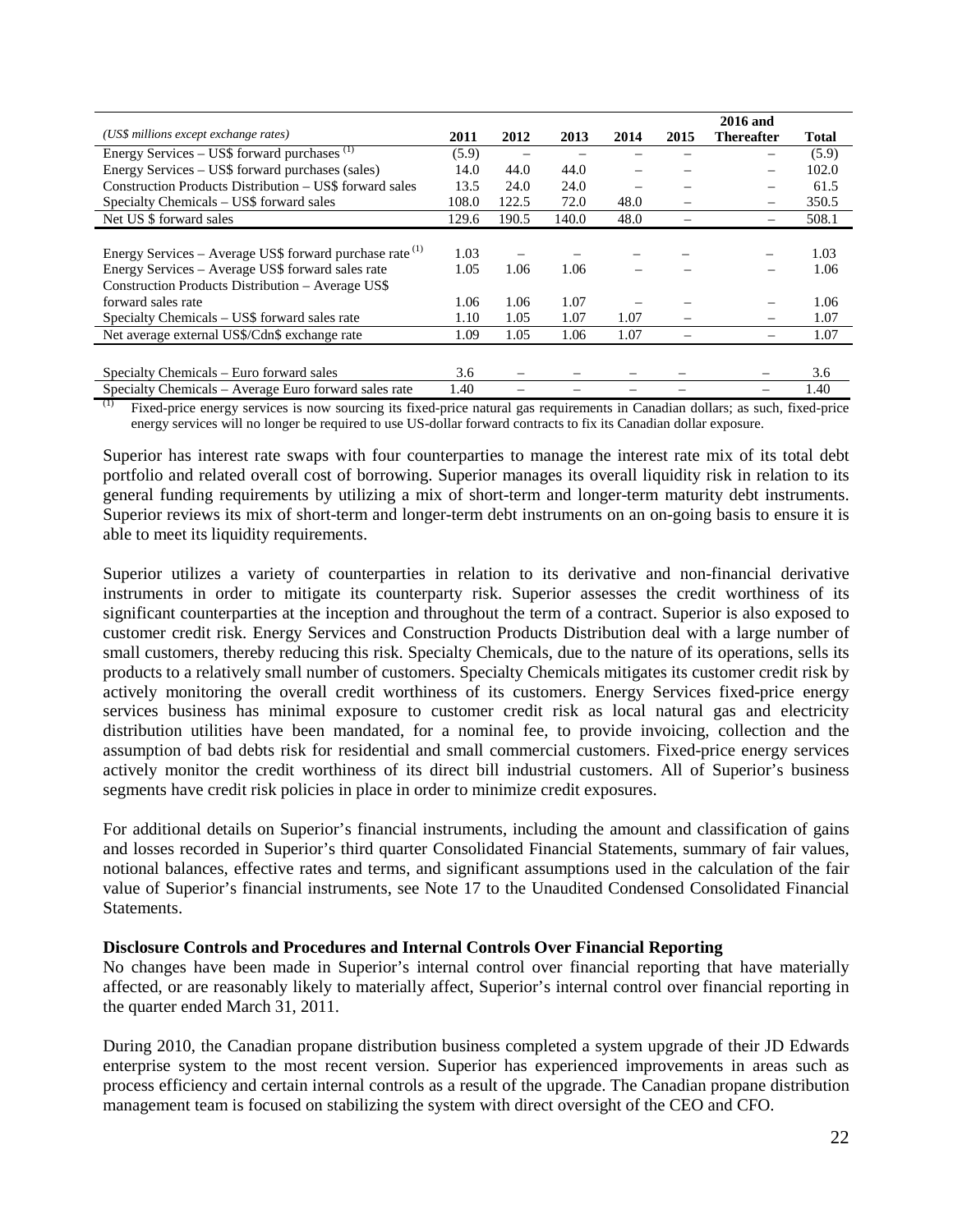### **Critical Accounting Policies and Estimates**

Superior's Unaudited Condensed Consolidated Financial Statements have been prepared in accordance with IFRS. The significant accounting policies are described in the unaudited Condensed Consolidated Financial Statements for the period ended March 31, 2011. Certain of these accounting policies, as well as estimates made by management in applying such policies, are recognized as critical because they require management to make subjective or complex judgments about matters that are inherently uncertain. Our critical accounting estimates relate to the allowance for doubtful accounts, employee future benefits, future income tax assets and liabilities, the valuation of derivatives and non-financial derivatives and asset impairments and the assessment of potential asset retirement obligations.

### **Adoption of IFRS**

The Accounting Standards Board of Canada (AcSB) announced plans in 2008 which require the convergence of GAAP with IFRS for publicly accountable enterprises, including Superior. The changeover date from GAAP to IFRS is for annual and quarterly financial statements relating to fiscal years beginning on or after January 1, 2011.

During 2008, Superior formed an IFRS project team to develop an IFRS transition plan. Superior's approach was to assess and coordinate ongoing training requirements in conjunction with the development of a comprehensive diagnostic/planning document throughout the first, second and third quarters of 2009. Superior's diagnostic plan was substantially completed in the fourth quarter of 2009 and includes the assessment of differences between GAAP and IFRS, options available under IFRS, potential system requirements as a result of the adoption of IFRS, and the impact on internal controls and other business activities. Superior executed its detailed IFRS transition plan and issued its first IFRS-based financial statements for the period ended March 31, 2011.

The initial adoption of IFRS has required Superior to review each of its accounting policies and determine whether or not a change is required or permitted under IFRS and whether any amended policy is required to be applied on a retrospective or prospective basis. This review was performed in accordance with IFRS 1 *First-time Adoption of International Financial Reporting Standards* which provides guidance for initial adoption, policy choice option and exemptions available.

IFRS accounting standards are similar to the conceptual framework of GAAP, although significant differences exist in certain matters of recognition, measurement and disclosure. The adoption of IFRS has had a material impact on Superior's consolidated balance sheets and statement of comprehensive income

#### **Transition to IFRS**

Superior has restated previously reported unaudited financial figures for 2010 under GAAP to reflect the adoption of IFRS. Superior's financial information has been compiled from the underlying IFRS basis of financial information included in the accompanying financial statements for the three months ended March 31, 2011. See Note 28 to Superior's Unaudited Condensed Consolidated Financial Statements for the three months ended March 31, 2011 for the details Superior's transition to IFRS.

Superior will continue to assess the impact of changes to IFRS on its opening balance sheet adjustments and other reporting periods. The actual adjustments recorded in Superior's opening balance sheet as at January 1, 2010 for the year ending December 31, 2011, may differ from those presented in the Unaudited Condensed Consolidated Financial Statements as a March 31, 2011 pending changes to IFRS accounting standards.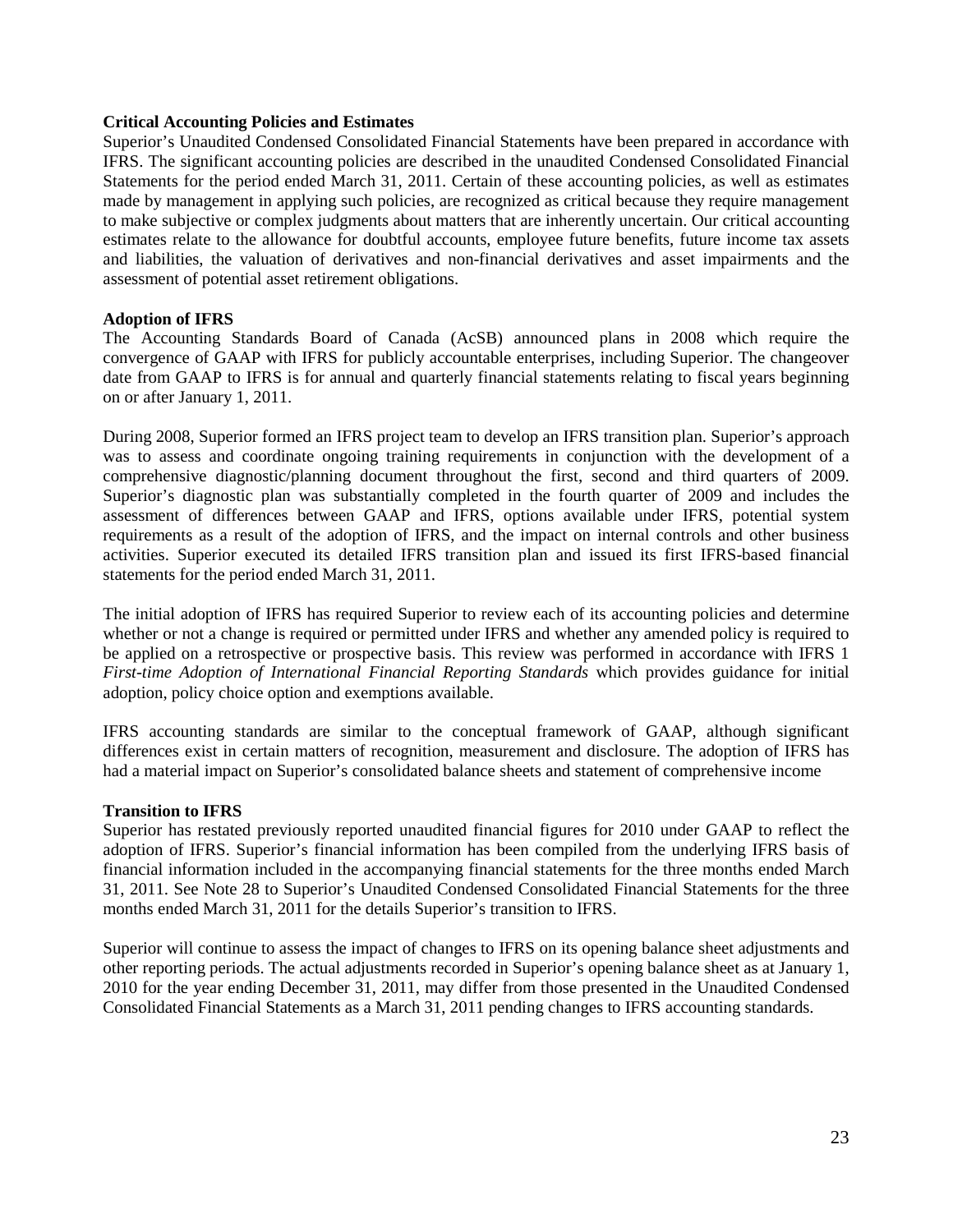### **Reconciliation from GAAP to IFRS**

The following table reconciles Superior's audited financial information for the three months ended March 31, 2010 under GAAP to that under IFRS. Superior has also provided additional analysis describing the reconciling items affecting AOCF for the period.

| Reconciliation of Net Earnings (Loss) for the Three Months Ended March 31, 2010 |             |       |                               |             |                                                      |  |  |  |
|---------------------------------------------------------------------------------|-------------|-------|-------------------------------|-------------|------------------------------------------------------|--|--|--|
| Three months ended March 31, 2010                                               |             |       |                               |             |                                                      |  |  |  |
| (millions of dollars)                                                           | <b>GAAP</b> |       | Adjustments Reclassifications | <b>IFRS</b> | <b>IFRS</b> Accounts                                 |  |  |  |
| Revenues                                                                        | 964.6       | 0.8   | 0.5                           | 965.9       | Revenues                                             |  |  |  |
| Cost of products sold                                                           | (728.4)     | (1.8) | (18.1)                        | (748.3)     | Cost of sales                                        |  |  |  |
| Realized gains (losses) on derivative                                           |             |       |                               |             |                                                      |  |  |  |
| financial instruments                                                           | (17.6)      |       | 17.6                          |             |                                                      |  |  |  |
| Gross profit                                                                    | 218.6       | (1.0) |                               | 217.6       |                                                      |  |  |  |
| Operating and administrative costs                                              | 157.5       | (5.6) | 20.0                          | 171.9       | Selling, distribution<br>and administrative<br>costs |  |  |  |
|                                                                                 |             | 1.6   |                               | 1.6         | Other expenses                                       |  |  |  |
| Deprecation of property, plant and                                              |             |       |                               |             |                                                      |  |  |  |
| equipment                                                                       | 8.6         | 4.1   | (12.7)                        |             |                                                      |  |  |  |
| Amortization of intangible assets                                               | 6.9         | 0.5   | (7.4)                         |             |                                                      |  |  |  |
| Interest on revolving term bank credits<br>and term loan                        | 10.8        | 1.2   | 6.6                           | 18.6        | Finance expense                                      |  |  |  |
| Interest on convertible unsecured                                               |             |       |                               |             |                                                      |  |  |  |
| subordinated debt                                                               | 5.2         |       | (5.2)                         |             |                                                      |  |  |  |
| Accretion of convertible debenture and                                          |             |       |                               |             |                                                      |  |  |  |
| borrowings issue costs                                                          | 1.4         |       | (1.4)                         |             |                                                      |  |  |  |
| Unrealized losses (gains) on derivative                                         | 28.2        |       |                               | 28.2        | <b>Unrealized losses</b>                             |  |  |  |
| financial instruments                                                           |             |       |                               |             | (gains) on derivative                                |  |  |  |
|                                                                                 |             |       |                               |             | financial instruments                                |  |  |  |
|                                                                                 | 218.6       | 1.8   | (0.1)                         | 220.3       |                                                      |  |  |  |
|                                                                                 |             |       |                               |             |                                                      |  |  |  |
| Net earnings (loss) before income taxes                                         |             | (2.8) | 0.1                           | (2.7)       | Net earnings (loss)                                  |  |  |  |
|                                                                                 |             |       |                               |             | before income taxes                                  |  |  |  |
|                                                                                 |             |       |                               |             | Income tax recovery                                  |  |  |  |
| Income tax recovery (expense)                                                   | 9.2         | (6.9) | (0.1)                         | 2.2         | (expense)                                            |  |  |  |
| <b>Net Earnings (Loss)</b>                                                      | 9.2         | (9.7) |                               | (0.5)       | <b>Net Earnings (Loss)</b>                           |  |  |  |

In the above table, any amounts under IFRS adjustments represents changes made to GAAP information due to the adoption of IFRS. See Note 28 to Superior's Unaudited Condensed Consolidated Financial Statements as at and for the three months ended March 31, 2011 for details of these changes.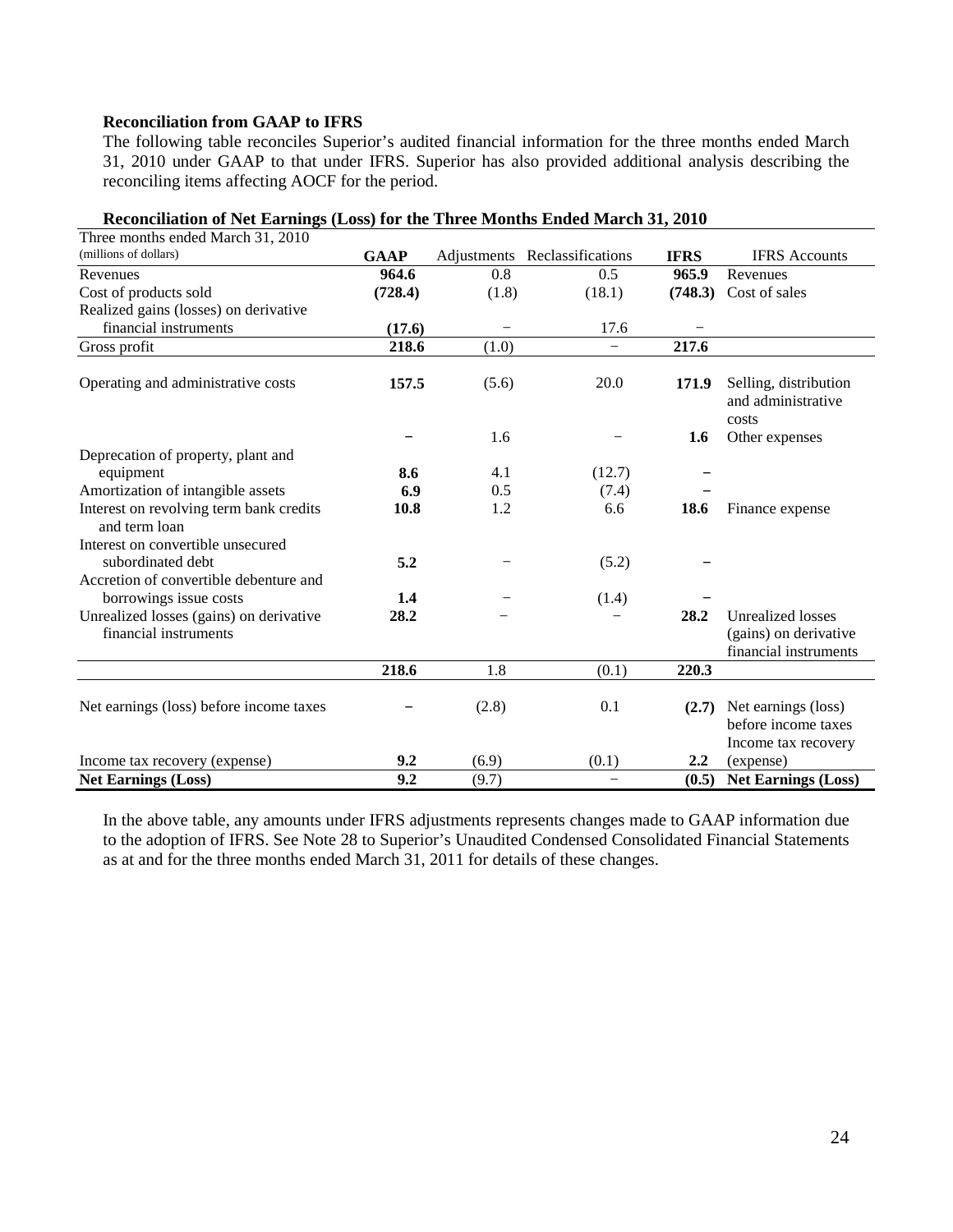#### **Reconciliation from AOCF under GAAP to AOCF under IFRS**

|                                                   | Three months<br>ended March 31, | <b>Year ended</b><br>December 31, |  |
|---------------------------------------------------|---------------------------------|-----------------------------------|--|
| (millions of dollars)                             | 2010                            | <b>2010</b>                       |  |
| <b>AOCF</b> as reported under GAAP                | $56.5^{(1)}$                    | $143.4^{(1)}$                     |  |
| IFRS Adjustments:                                 |                                 |                                   |  |
| Finance leases                                    | 3.0                             | 12.8                              |  |
| Employee future benefits                          | 0.8                             | 1.5                               |  |
| Capitalization of major inspections and overhauls | 0.7                             | 4.0                               |  |
| Add back of non-recurring other expenses          |                                 | 1.2                               |  |
| <b>AOCF</b> as revised under IFRS                 | 61.0                            | 162.9                             |  |

**(1)** In order to better reflect the results of its operations, Superior has revised the treatment of customer contract related costs in the prior year AOCF.

#### **Adjustments:**

**Finance leases**: Under IFRS, Superior is required to capitalize leases which qualify as finance leases based on the criteria set out in IAS 17 *Leases.* AOCF has increased by an amount equal to the principal repayment of leases treated as finance under IFRS. Also Superior has increased borrowings by \$69.7 million as at December 31, 2010 due to the recognition of finance leases under IFRS.

**Employee Future Benefits**: Under IFRS, Superior was required to revalue its employee benefit obligation as at January 1, 2010, which reduced the period expense for employee future benefits during 2010.

**Capitalization of major inspections and overhauls**: Under IFRS, Superior has capitalized various expenditures for major inspections and overhauls which did not qualify for capitalization under GAAP. As such AOCF have increased due to the capitalization of those types of costs.

| T TIOT FINANCIAL OULLOOK Augusted for the Auoption of IF KS |                 |                  |                     |                     |
|-------------------------------------------------------------|-----------------|------------------|---------------------|---------------------|
|                                                             |                 |                  | <b>Construction</b> | <b>Consolidated</b> |
|                                                             | <b>Energy</b>   | <b>Specialty</b> | <b>Products</b>     | <b>AOCF</b> per     |
| (millions of dollars except per share amounts)              | <b>Services</b> | <b>Chemicals</b> | <b>Distribution</b> | <b>Share</b>        |
| 2011 Outlook Prior per GAAP                                 | 100-120         | 100-115          | 25-35               | $$1.40-S1.75$       |
| <b>IFRS</b> Adjustments:                                    |                 |                  |                     |                     |
| Lease payments now reflected as capital                     |                 |                  |                     |                     |
| leases, net of incremental interest                         | 13.0            |                  | 2.0                 | \$0.09              |
| Reclassification of certain maintenance costs               |                 |                  |                     |                     |
| as capital                                                  | 4.5             |                  |                     | \$0.04              |
| Reclassification of customer commission                     |                 |                  |                     |                     |
| costs previously amortized                                  | 2.5             |                  |                     | \$0.02              |
| 2011 Outlook Prior per IFRS                                 | 120-140         | 100-115          | 27-37               | $$1.55 - $1.90$     |

# **Prior Financial Outlook Adjusted for the Adoption of IFRS**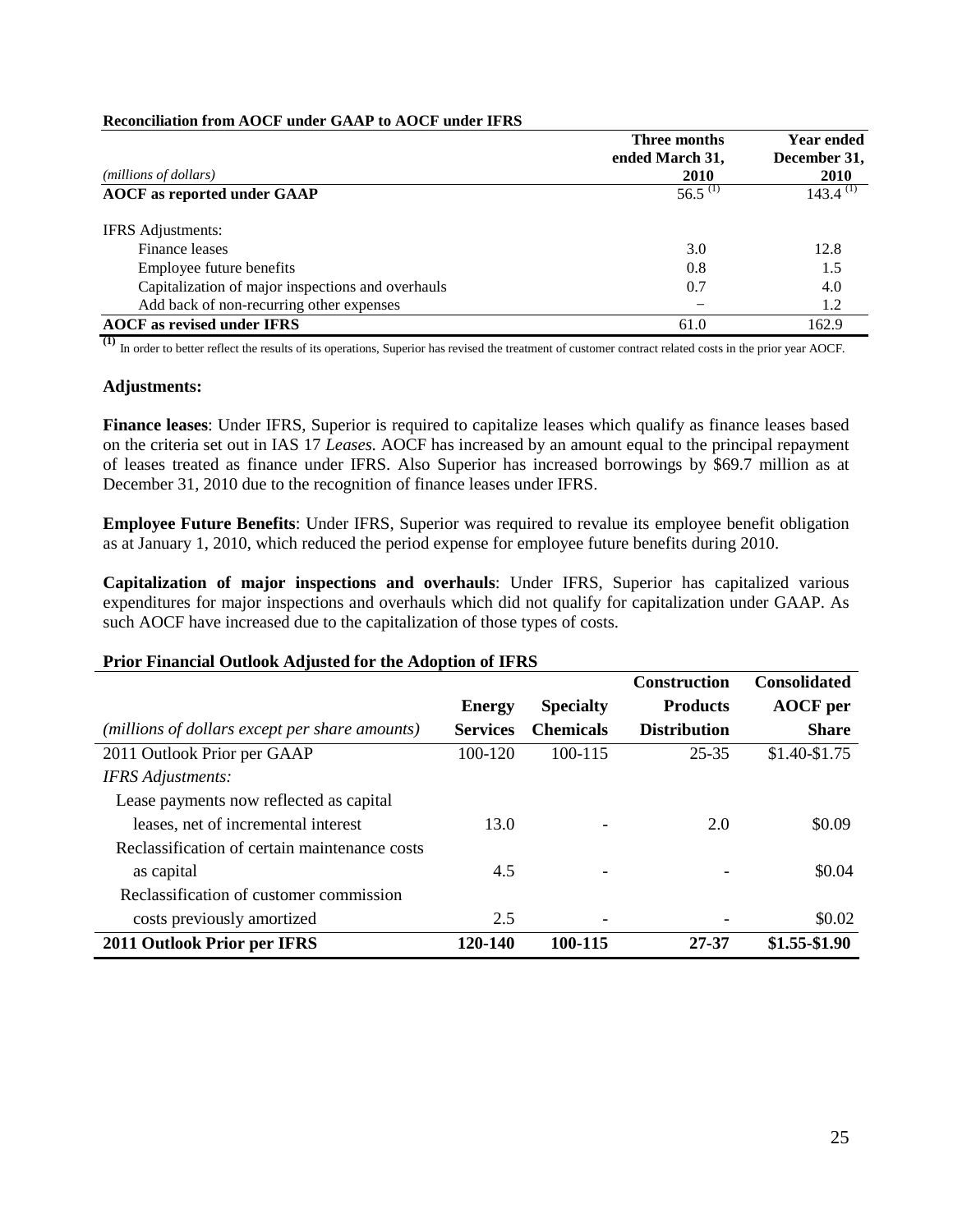# **Quarterly Financial and Operating Information**

|                                                 | 2011           |            |        | 2010 Quarters $(2)$ |          |          | 2009 Quarters $(3)$ |        |
|-------------------------------------------------|----------------|------------|--------|---------------------|----------|----------|---------------------|--------|
|                                                 | <b>Ouarter</b> |            |        |                     |          |          |                     |        |
| (millions of dollars except per share amounts)  | First          | Fourth     | Third  | Second              | First    | Fourth   | Third               | Second |
| Canadian propane sales volumes (millions)       |                |            |        |                     |          |          |                     |        |
| of litres)                                      | 439            | 372        | 234    | 249                 | 380      | 390      | 244                 | 274    |
| U.S. refined fuels sales volumes (millions)     |                |            |        |                     |          |          |                     |        |
| of litres)                                      | 552            | 499        | 331    | 403                 | 469      |          |                     |        |
| Natural gas sales volumes (millions of GJs)     | 6              | 6          |        |                     |          | 8        | 8                   | 8      |
| Electricity sales volumes (millions of KwH)     | 117            | 133        | 86     | 73                  | 74       | 68       | 56                  | 38     |
| Chemical sales volumes (thousands of metric     |                |            |        |                     |          |          |                     |        |
| tonnes)                                         | 196            | 193        | 189    | 183                 | 170      | 160      | 188                 | 188    |
| Revenues (millions of dollars)                  | 1,138.8        | 1.011.2    | 769.1  | 791.2               | 965.9    | 747.5    | 441.3               | 454.4  |
| Gross profit                                    | 238.4          | 224.7      | 172.4  | 165.9               | 217.6    | 193.1    | 152.8               | 153.3  |
| Net earnings (loss)                             | 41.1           | (74.0)     | 3.0    | (5.1)               | (0.5)    | (19.9)   | (203.9)             | 164.3  |
| Per share, basic and diluted                    | \$0.38         | $(\$0.69)$ | \$0.03 | $(\$0.05)$          | \$(0.00) | \$(0.23) | \$(2.31)            | \$1.86 |
| Adjusted operating cash flow (millions of       | 73.3           | 62.5       | 26.5   | 12.9                | 61.0     | 65.0     | 33.5                | 38.1   |
| dollars)                                        |                |            |        |                     |          |          |                     |        |
| Per share, basic and diluted                    | \$0.68         | \$0.58     | \$0.25 | \$0.12              | \$0.59   | \$0.74   | \$0.38              | \$0.43 |
| Net working capital $(1)$ (millions of dollars) | 416.1          | 399.8      | 280.9  | 268.3               | 228.8    | 152.2    | 227.4               | 217.6  |

(1) Net working capital reflects amounts as at the quarter-end and is comprised of trade and other receivables, prepaid expenses and inventories, less trade and other payables, deferred revenue and dividends and interest payable to shareholders and debentureholders.

(2) All 2010 figures have been restated for the adoption of IFRS.

(3) All 2009 figures are based on GAAP.

# **Non-IFRS Financial Measures**

#### *Adjusted Operating Cash Flow*

Adjusted operating cash flow is equal to cash flow from operating activities as defined by IFRS, adjusted for changes in non-cash working capital. Superior may deduct or include additional items to its calculation of adjusted operating cash flow; these items would generally, but not necessarily, be items of a non-recurring nature. Adjusted operating cash flow is the main performance measure used by management and investors to evaluate the performance of Superior. Readers are cautioned that adjusted operating cash flow is not a defined performance measure under IFRS and that adjusted operating cash flow cannot be assured. Superior's calculation of adjusted operating cash flow may differ from similar calculations used by comparable entities. Adjusted operating cash flow represents cash flow generated by Superior that is available for, but not necessarily limited to, changes in working capital requirements, investing activities and financing activities of Superior.

The seasonality of Superior's individual quarterly results must be assessed in the context of annualized adjusted operating cash flow. Adjustments recorded by Superior as part of its calculation of adjusted operating cash flow include, but are not limited to, the impact of the seasonality of Superior's businesses, principally the Energy Services segment, by adjusting for non-cash working capital items, thereby eliminating the impact of the timing between the recognition and collection/payment of Superior's revenues and expense, which can differ significantly from quarter to quarter. Adjustments are also made to reclassify the cash flows related to natural gas and electricity customer contract related costs in a manner consistent with the income statement recognition of these costs. Adjusted operating cash flow is reconciled to cash flow from operating activities on page 8.

# *EBITDA*

EBITDA represents earnings after interest on finance lease obligations but before taxes, depreciation, amortization, finance expense and other non-cash expenses, and is used by Superior to assess its consolidated results and the results of its operating segments. EBITDA is not a defined performance measure under IFRS. Superior's calculation of EBITDA may differ from similar calculations used by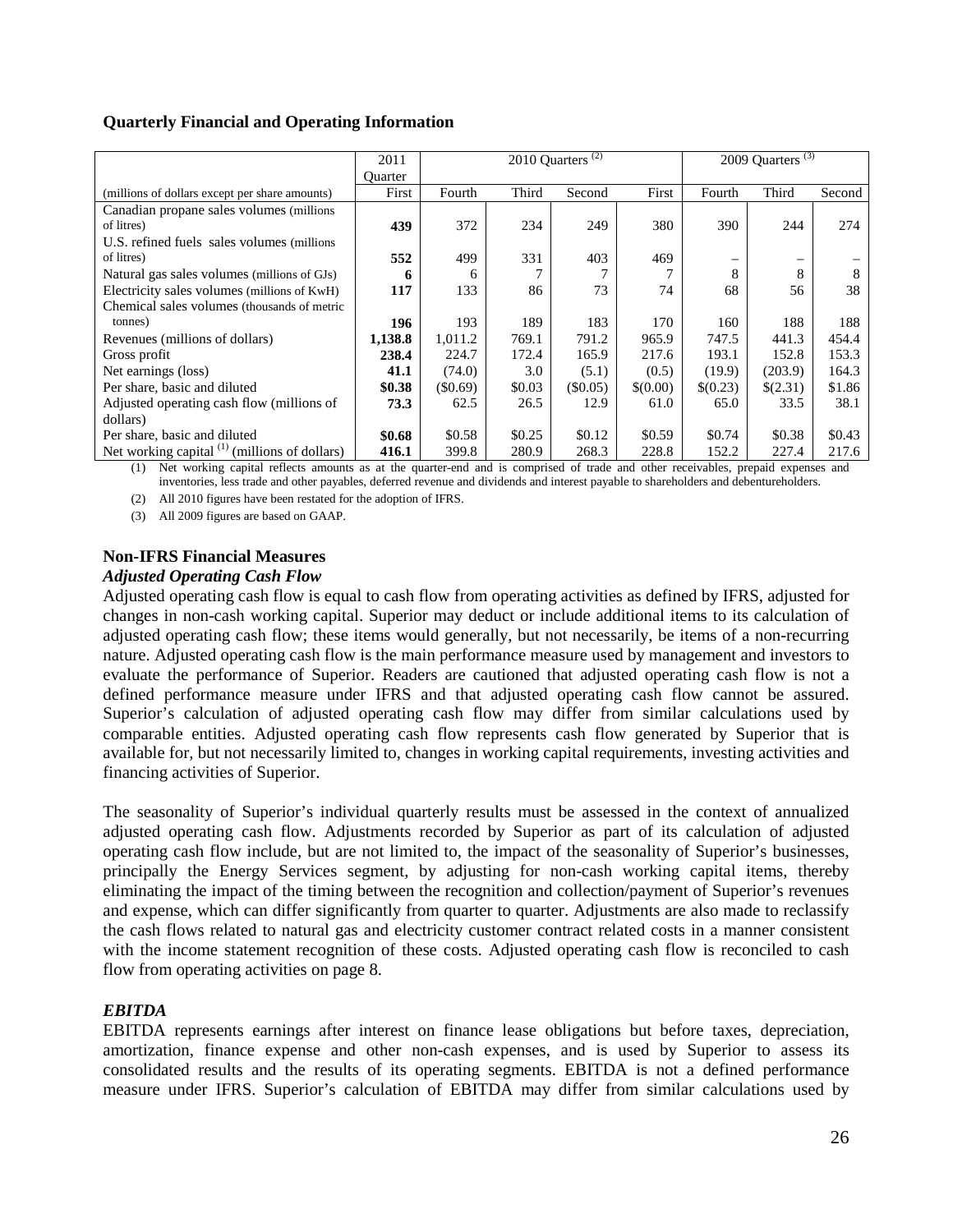comparable entities. EBITDA of Superior's operating segments may be referred to as EBITDA from operations. Net earnings are reconciled to EBITDA from operations on page 28.

# *Compliance EBITDA*

Compliance EBITDA represents earnings before interest, taxes, depreciation, amortization and other noncash expenses calculated on a 12 month trailing basis giving pro forma effect to acquisitions and divestitures and is used by Superior to calculate its debt covenants and other credit information. Compliance EBITDA is not a defined performance measure under IFRS. Superior's calculation of Compliance EBITDA may differ from similar calculations used by comparable entities. See Note 19 to the Unaudited Condensed Consolidated Financial Statements for a reconciliation of net earnings (loss) to Compliance EBITDA.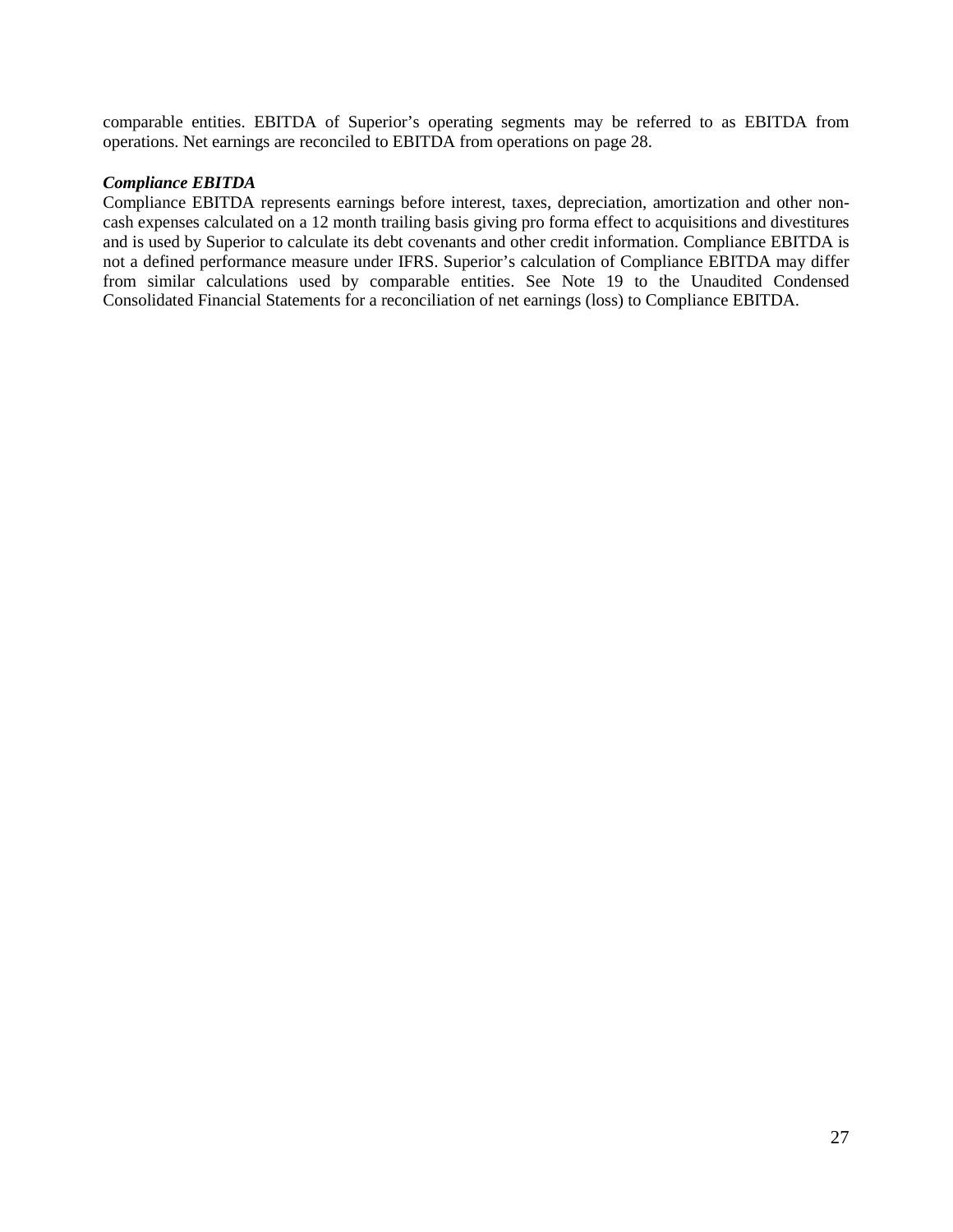|  |  |  | Reconciliation of Net Earnings (Loss) to EBITDA from Operations <sup>(1)(2)</sup> |
|--|--|--|-----------------------------------------------------------------------------------|
|--|--|--|-----------------------------------------------------------------------------------|

|                                                                                     |                 |                  | <b>Construction</b> |
|-------------------------------------------------------------------------------------|-----------------|------------------|---------------------|
|                                                                                     | <b>Energy</b>   | <b>Specialty</b> | <b>Products</b>     |
| For the three months ended March 31, 2011                                           | <b>Services</b> | <b>Chemicals</b> | <b>Distribution</b> |
| Net earnings                                                                        | 65.2            | 7.3              | 1.9                 |
| Add: Amortization of property, plant and equipment, intangible assets and accretion | 15.2            | 1.6              | 1.9                 |
| Amortization included in cost of sales                                              |                 | 11.4             |                     |
| Amortization of customer contract costs                                             | 1.2             |                  |                     |
| Customer contract related costs                                                     | (0.8)           |                  |                     |
| Unrealized losses on derivative financial instruments                               | (15.2)          | 5.4              |                     |
| <b>EBITDA</b> from operations                                                       | 65.6            | 25.7             | 3.8                 |

| For the three months ended March 31, 2010                                           | Energy<br><b>Services</b> | <b>Specialty</b><br><b>Chemicals</b> | <b>Construction</b><br><b>Products</b><br><b>Distribution</b> |
|-------------------------------------------------------------------------------------|---------------------------|--------------------------------------|---------------------------------------------------------------|
| Net earnings (loss)                                                                 | (3.9)                     | 3.6                                  | 0.9                                                           |
| Add: Amortization of property, plant and equipment, intangible assets and accretion | 15.1                      | 1.6                                  | 3.8                                                           |
| Amortization included in cost of sales                                              |                           | 11.8                                 |                                                               |
| Amortization of customer contract costs                                             | 1.6                       |                                      |                                                               |
| Customer contract related costs                                                     | (0.6)                     |                                      |                                                               |
| Other expenses                                                                      | 1.6                       |                                      |                                                               |
| Unrealized losses on derivative financial instruments                               | 41.8                      | 4.2                                  |                                                               |
| <b>EBITDA</b> from operations                                                       | 55.6                      | 21.2                                 | 4.7                                                           |

(1) See the Unaudited Condensed Consolidated Financial Statements for net earnings (loss), amortization of property, plant and equipment, intangible assets and accretion of convertible debenture issue costs, amortization included in cost of sales, amortization of customer contract costs, customer contract related costs and unrealized (gains) losses on derivative financial instruments.

(2) See "Non-IFRS Financial Measures" for additional details.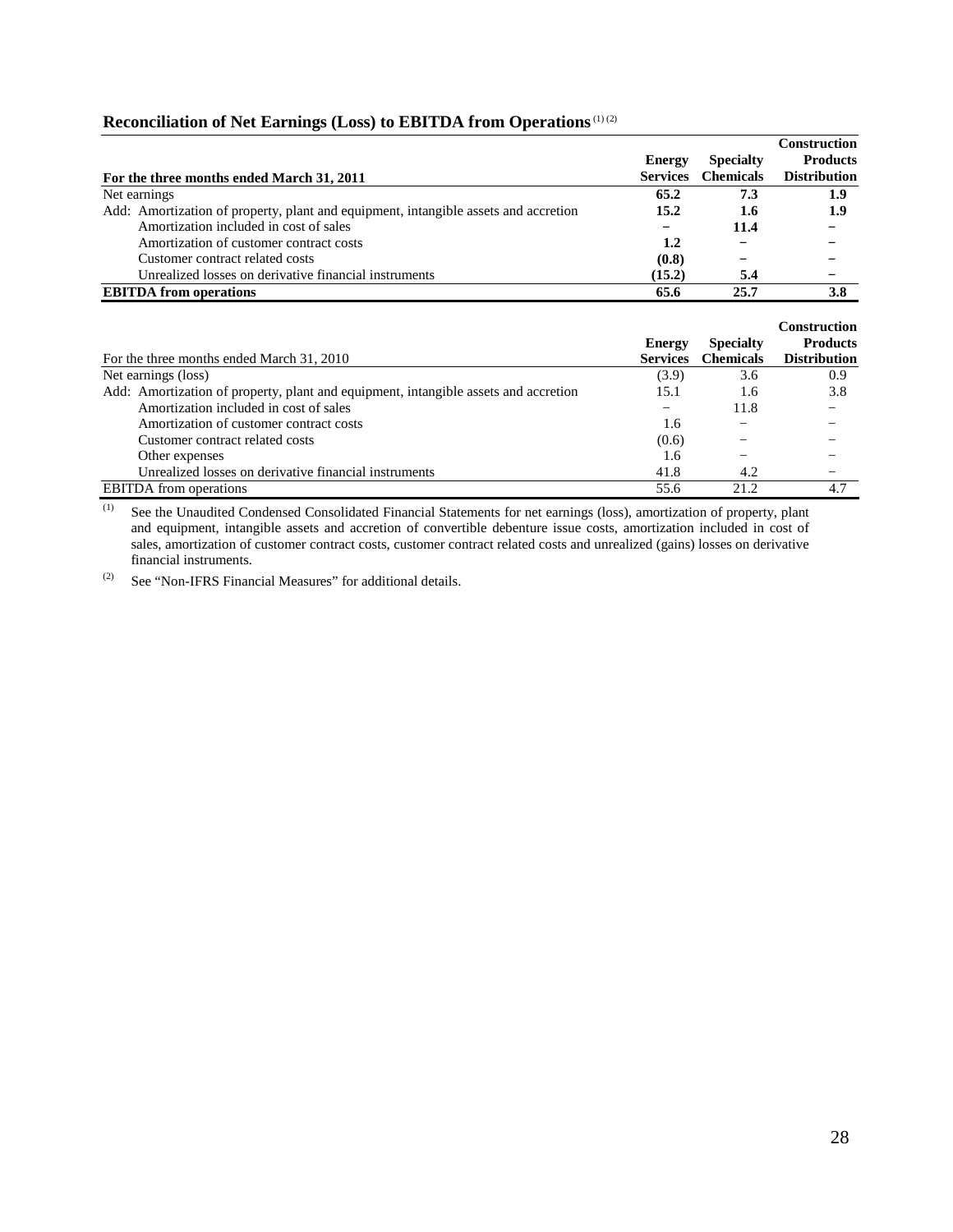|                                                                            | For the three months ended March 31, |                  |                     | For the three months ended March 31, |           |              |  |
|----------------------------------------------------------------------------|--------------------------------------|------------------|---------------------|--------------------------------------|-----------|--------------|--|
|                                                                            |                                      |                  | 2010                |                                      |           | 2010         |  |
|                                                                            |                                      |                  | <b>Construction</b> |                                      |           | Construction |  |
|                                                                            | <b>Energy</b>                        | <b>Specialty</b> | <b>Products</b>     | Energy                               | Specialty | Products     |  |
|                                                                            | <b>Services</b>                      | <b>Chemicals</b> | <b>Distribution</b> | Services                             | Chemicals | Distribution |  |
| <b>Revenue per Financial Statements</b>                                    | 841.6                                | 131.1            | 166.1               | 688.1                                | 110.8     | 167.0        |  |
| Foreign currency gains (losses) related                                    |                                      |                  |                     |                                      |           |              |  |
| to working capital                                                         |                                      | (0.3)            |                     | 0.4                                  | (0.9)     |              |  |
| Revenue per the MD&A                                                       | 841.6                                | 130.8            | 166.1               | 688.5                                | 109.9     | 167.0        |  |
|                                                                            |                                      |                  |                     |                                      |           |              |  |
| Cost of products sold per Financial                                        |                                      |                  |                     |                                      |           |              |  |
| <b>Statements</b>                                                          | (688.1)                              | (85.9)           | (126.4)             | (549.7)                              | (70.7)    | (127.9)      |  |
| Non-cash amortization                                                      |                                      | 11.4             |                     |                                      | 11.8      |              |  |
| Cost of products sold per the MD&A                                         | (688.1)                              | (74.5)           | (126.4)             | (549.7)                              | (58.9)    | (127.9)      |  |
| <b>Gross profit</b>                                                        | 153.5                                | 56.3             | 39.7                | 138.8                                | 51.0      | 39.1         |  |
| Cash operating and administrative<br><b>Costs per Financial Statements</b> | (102.5)                              | (32.5)           | (37.5)              | (97.5)                               | (32.2)    | (38.1)       |  |
| Amortization and depreciation                                              |                                      |                  |                     |                                      |           |              |  |
| expenses                                                                   | 15.2                                 | 1.6              | 1.9                 | 14.7                                 | 1.6       | 3.8          |  |
| Amortization of customer contract                                          |                                      |                  |                     |                                      |           |              |  |
| related costs                                                              | 1.2                                  |                  |                     | 1.6                                  |           |              |  |
| Customer contract related costs                                            | (0.8)                                |                  |                     | (0.6)                                |           |              |  |
| Reclassification of foreign currency                                       |                                      |                  |                     |                                      |           |              |  |
| (gains) and losses related to working                                      |                                      |                  |                     |                                      |           |              |  |
| capital                                                                    |                                      | 0.3              |                     | (0.4)                                | 0.9       |              |  |
| Cash operating and administrative                                          |                                      |                  |                     |                                      |           |              |  |
| costs per the MD&A                                                         | (86.9)                               | (30.6)           | (35.6)              | (82.2)                               | (29.7)    | (34.3)       |  |

### **Reconciliation of Divisional Segmented Revenue, Cost of Sales and cash operating and administrative costs included in this MD&A**

# **Risk Factors to Superior**

The risks factors and uncertainties detailed below are a summary of Superior's assessment of its material risk factors as identified in Superior's 2010 Annual Information Form under the heading "Risk Factors". For a detailed discussion of these risks, see Superior's 2010 Annual Information Form filed on the Canadian Securities Administrator's website, www.sedar.com and Superior's website, www.superiorplus.com.

# **Risks to Superior**

Superior is entirely dependent upon the operations and assets of Superior LP. Superior's ability to make dividend payments to shareholders is dependent upon the ability of Superior LP to make distributions on its outstanding limited partnership units as well as the operations and business of Superior LP.

There is no assurance regarding the amounts of cash to be distributed by Superior LP or generated by Superior LP and therefore funds available for dividends to shareholders. The actual amount distributed in respect of the limited partnership units will depend on a variety of factors including, without limitation, the performance of Superior LP's operating businesses, the effect of acquisitions or dispositions on Superior LP, and other factors that may be beyond the control of Superior LP or Superior. In the event significant sustaining capital expenditures are required by Superior LP or the profitability of Superior LP declines, there would be a decrease in the amount of cash available for dividends to shareholders and such decrease could be material.

Superior's dividend policy and the distribution policy of Superior LP are subject to change at the discretion of the board of directors of Superior or the board of directors of Superior General Partner Inc., as applicable. Superior's dividend policy and the distribution policy of Superior LP are also limited by contractual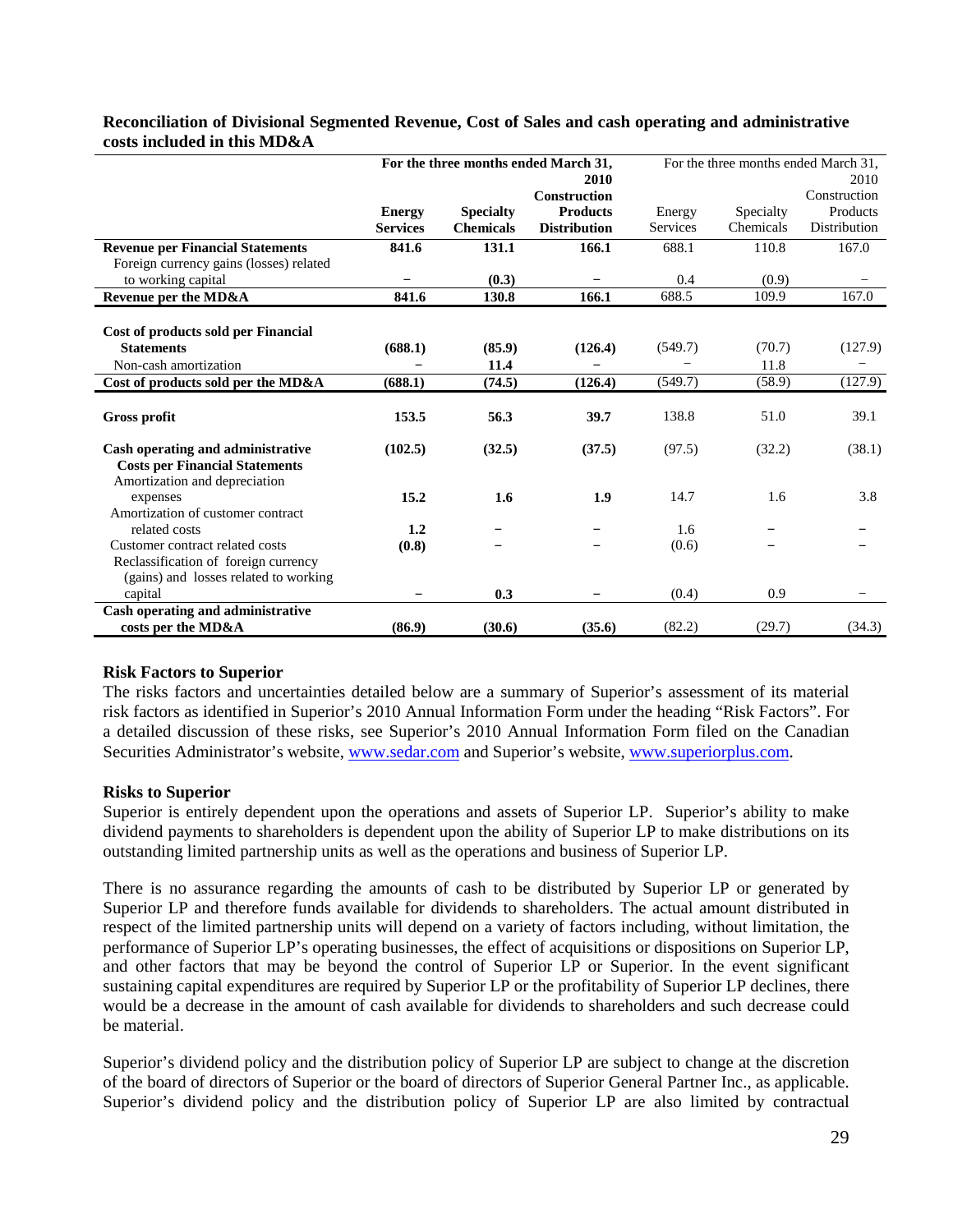agreements including agreements with lenders to Superior and its affiliates and by restrictions under corporate law.

The credit facilities of Superior LP contain covenants that require Superior LP to meet certain financial tests and that restrict, among other things, the ability of Superior LP to incur additional debt, dispose of assets or pay dividends/distributions in certain circumstances. These restrictions may preclude Superior LP from returning capital or making distributions on the limited partnership units.

The payout by Superior LP of substantially all of its available cash flow means that capital expenditures to fund growth opportunities can only be made in the event that other sources of financing are available. Lack of access to such additional financing could limit the future growth of the business of Superior LP and, over time, have a material adverse effect on the amount of cash available for dividends to Shareholders.

To the extent that external sources of capital, including public and private markets, become limited or unavailable, Superior's and Superior LP's ability to make the necessary capital investments to maintain or expand the current business and to make necessary principal payments under its term credit facilities may be impaired.

Superior maintains a substantial floating interest rate exposure through a combination of floating interest rate borrowings and the use of derivative instruments. Demand levels for approximately half of Energy Services' sales and substantially all of Specialty Chemicals' and Construction Products Distribution's sales are affected by general economic trends. Generally speaking, when the economy is strong, interest rates increase as does sales demand from Superior's customers, thereby increasing Superior's ability to pay higher interest costs and vice versa. In this way, there is a common relationship between economic activity levels, interest rates and Superior's ability to pay higher or lower rates.

A portion of Superior's net cash flows is denominated in US dollars. Accordingly, fluctuations in the Canadian/US dollar exchange rate can impact profitability. Superior attempts to mitigate this risk by hedging.

The timing and amount of capital expenditures incurred by Superior LP or by its subsidiaries will directly affect the amount of cash available to Superior for dividends to shareholders. Dividends may be reduced, or even eliminated, at times when significant capital expenditures are incurred or other unusual expenditures are made.

If the board of directors of Superior decides to issue additional common shares, preferred shares or securities convertible into common shares, existing shareholders may suffer significant dilution.

There can be no assurances that income tax laws in the numerous jurisdictions in which Superior operates will not be changed, interpreted or administered in a manner which adversely affects Superior and its shareholders. In addition, there can be no assurance that the Canada Revenue Agency (or provincial tax agency), U.S. Internal Revenue Service (or a state or local tax agency), or the Chilean Internal Revenue Service (collectively the "Tax Agencies") will agree with how Superior calculates its income for tax purposes or that the various Tax Agencies will not change their administrative practices to the detriment of Superior or its Shareholders.

Without limiting the generality of the foregoing, since the beginning of 2010, the Canada Revenue Agency has requested and reviewed information from Superior relating to the plan of arrangement (Arrangement) involving the Fund and Ballard Power Systems Inc. and the conversion of the Fund to a corporation (Conversion). While Superior is confident in the appropriateness of its tax filing position and the expected tax consequences of the Arrangement and the Conversion transaction, there remains a possibility that, if the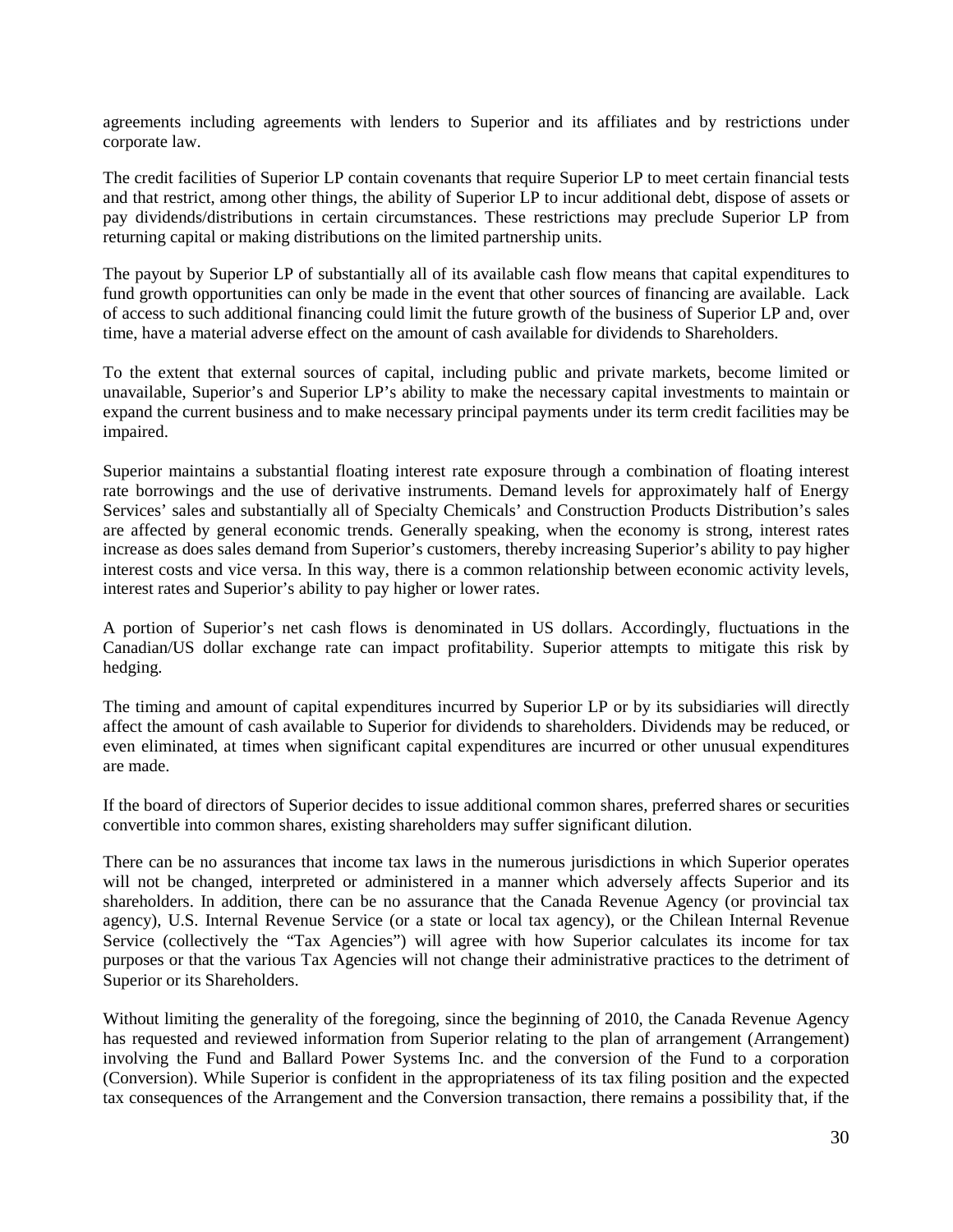Canada Revenue Agency elects to challenge Superior's tax filing and such challenge is successful, it could potentially affect the availability or quantum of the tax basis or other tax accounts of Superior. Although it is difficult to quantify the potential impact of any such outcome, it could be materially adverse to Superior.

# **Risks to Superior's segments Energy Services**

# *Canadian Propane Distribution and U.S. Refined Fuels*

Propane is sold in competition with other energy sources such as fuel oil, electricity and natural gas, along with alternative energy sources that are currently under development. In addition to competition from other energy sources, Superior competes with other retail marketers. Superior's ability to remain an industry leader depends on its ability to provide reliable service at competitive selling prices.

Competition in the U.S. Refined Fuels business markets generally occurs on a local basis between large full service, multi-state marketers and smaller local independent marketers. Although the industry has seen a continued trend of consolidation over the past several years, the top ten multi-state marketers still generate only one-third of total retail sales in the United States. Marketers primarily compete based upon price and service and tend to operate in close proximity to customers, typically within a 35-mile marketing radius from a central depot, to lower delivery costs and provide prompt service.

Weather and general economic conditions affect propane and refined fuels market volumes. Weather influences the demand for propane and heating oil used primarily for space heating uses and also for agricultural applications.

The trend towards increased conservation measures and technological advances in energy efficiency may have a detrimental effect on propane demand and Superior's sales. Further, increases in the cost of propane encourage customers to conserve fuel and to invest in more energy-efficient equipment, reducing demand. Changes in propane supply costs are normally passed through to customers, but timing lags (the time between when Superior purchases the propane and when the customer purchases the propane) may result in positive or negative gross margin fluctuations.

Superior offers its customers various fixed-price propane and heating oil programs. In order to mitigate the price risk from offering these services, Superior uses its physical inventory position, supplemented by forward commodity transactions with various third parties having terms and volumes substantially the same as its customers' contracts. In periods of high propane price volatility the fixed price programs create exposure to over or under supply positions as the demand from customers may significantly exceed or fall short of supply procured. In addition, if propane prices decline significantly subsequent to customers signing up for a fixed price program there is a risk that customers will default on their commitments.

Superior's operations are subject to the risks associated with handling, storing and transporting propane in bulk. Slight quantities of propane may also be released during transfer operations. To mitigate risks, Superior has established a comprehensive program directed at environmental, health and safety protection. This program consists of an environmental policy, codes of practice, periodic self-audits, employee training, quarterly and annual reporting and emergency prevention and response.

The U.S. refined fuels business, through a centralized safety and environment management system, ensures that safety practices and regulatory compliance are an important part of its business. The storage and delivery of refined fuels poses the potential for spills which impact the soils and water of storage facilities and customer properties.

Superior's fuel distribution businesses are based and operate in Canada and the United States, and, as a result, such operations could be affected by changes to laws, rules or policies which may either be more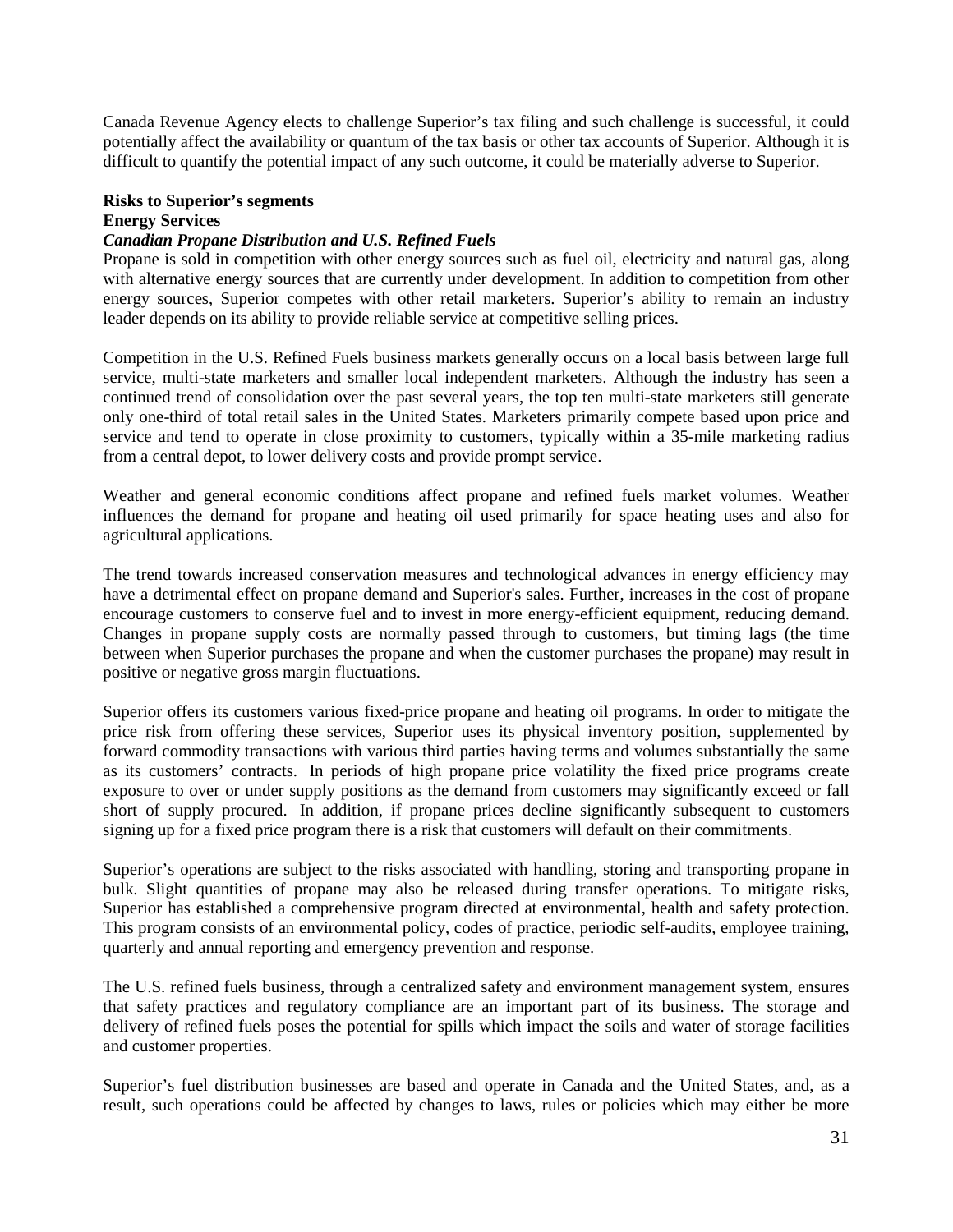favourable to competing energy sources or increase costs or otherwise negatively affect the operations of Energy Services in comparison to such competing energy sources. Any such changes could have an adverse effect on the operations of Energy Services.

Approximately 14% of Superior's Canadian propane distribution and U.S. refined fuels distribution businesses employees are unionized. Collective bargaining agreements are renegotiated in the normal course of business. While labour disruptions are not expected, there is always risk associated with the renegotiation process that could have an adverse impact to Superior.

### *Fixed-price energy services business*

New entrants in the energy retailing business may enter the market and compete directly for the customer base that Superior targets, slowing or reducing its market share.

Fixed-price energy services purchases natural gas to meet its estimated commitments to its customers based upon their historical consumption. Depending on a number of factors, including weather, customer attrition and poor economic conditions affecting commercial customers' production levels, customers' combined natural gas consumption may vary from the volume purchased. This variance must be reconciled and settled at least annually and may require Superior to purchase or sell natural gas at market prices, which may have an adverse impact on the results of this business. To mitigate balancing risk, Superior closely monitors its balancing position and takes measures such as adjusting gas deliveries and transferring gas between pools of customers, so that imbalances are minimized. In addition, Superior maintains a reserve for potential balancing costs. The reserve is reviewed on a monthly basis to ensure that it is sufficient to absorb any losses that might arise from balancing.

Fixed-price energy services matches its customers' estimated electricity requirements by entering into electricity swaps in advance of acquiring customers. Depending on several factors, including weather, customer energy consumption may vary from the volumes purchased by Superior. Superior is able to invoice existing commercial electricity customers for balancing charges when the amount of energy used is greater than or less than the tolerance levels set initially. In certain circumstances, there can be balancing issues for which Superior is responsible when customer aggregation forecasts are not realized.

Fixed-price energy services resources its fixed-price term natural gas sales commitments by entering into various physical natural gas and US dollar foreign exchange purchase contracts for similar terms and volumes to create an effective Canadian dollar fixed-price cost of supply. Superior transacts with nine financial and physical natural gas counterparties. There can be no assurance that any of these counterparties will not default on any of their obligations to Superior. However, the financial condition of each counterparty is evaluated and credit limits are established to minimize Superior's exposure to this risk. There is also a risk that supply commitments and foreign exchange positions may become unmatched; however, this is monitored daily in compliance with Superior's risk management policy.

Fixed-price energy services must retain qualified sales agents in order to properly execute its business strategy. The continued growth of fixed-price energy services is reliant on the services of agents to sign up new customers. There can be no assurance that competitive conditions will allow these agents to achieve these customer additions. Lack of success in the marketing programs of fixed-price energy services would limit future growth of cash flow.

Fixed-price energy services operates in the highly regulated energy industry in Ontario and Quebec. Changes to existing legislation could impact this business' operations. As part of the current regulatory framework, local delivery companies are mandated to perform certain services on behalf of fixed-price energy services, including invoicing, collection, assuming specific bad debt risks and storage and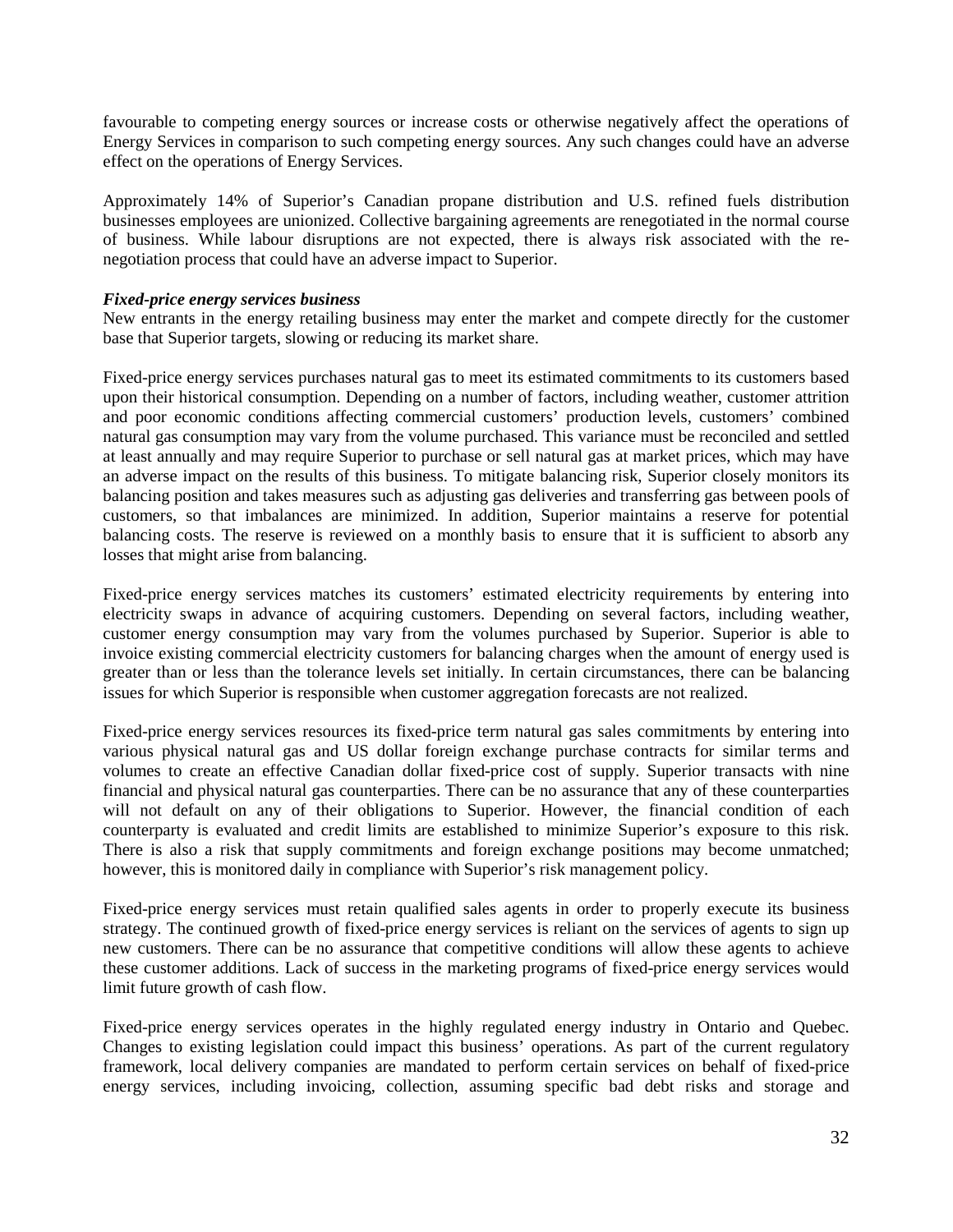distribution of natural gas. Any elimination or changes to these rules could have a significant adverse effect on the results of this business.

The Ontario Energy Board issued an update to the revised Codes of Conduct supporting the Energy Consumer Protection Act. Although the industry had anticipated automatic renewal of natural gas accounts on a month-to-month basis, the OEB has confirmed that the automatic renewal of natural gas contracts will be allowed for a period of one year capped at the customer's existing rate. Only one automatic renewal will be allowed emphasizing the need to positively convert automatic renewals to other products before the customer is returned to the utility at the end of the renewal term. Renewal notifications will require a standard disclosure form and a price comparison between fixed-price energy service's renewal price and the utility default rate.

### **Specialty Chemicals**

Specialty Chemicals competes with sodium chlorate, chloralkali and potassium producers on a worldwide basis. Key competitive factors include price, product quality, logistics capability, reliability of supply, technical capability and service. The end-use markets for products are correlated to the general economic environment and the competitiveness of customers, all of which are outside of its control.

Specialty Chemicals has long-term electricity contracts or electricity contracts that renew automatically with power producers in each of the jurisdictions where its plants are located. There is no assurance that Specialty Chemicals will continue to be able to secure adequate supplies of electricity at reasonable prices or on acceptable terms.

Potassium chloride (KCL) is a major raw material used in the production of potassium hydroxide at the Port Edwards, Wisconsin facility. Substantially all of Specialty Chemicals KCL is received from Potash Corporation of Saskatchewan (Potash). Specialty Chemicals currently has a limited ability to source KCL from additional suppliers.

Specialty Chemicals is exposed to fluctuations in the US dollar and the euro versus the Canadian dollar. Specialty Chemicals manages its exposure to fluctuations between the United States and Canadian dollar by entering into hedge contracts with external third parties and internally with other Superior businesses.

Specialty Chemicals' operations involve the handling, production, transportation, treatment and disposal of materials that are classified as hazardous and are regulated by environmental and health and safety laws, regulations and requirements. The potential exists for the release of highly toxic and lethal substances, including chlorine. Equipment failure could result in damage to facilities, death or injury and liabilities to third parties. If at any time the appropriate regulatory authorities deem any of the facilities unsafe, they may order that such facilities be shut down.

Specialty Chemicals' operations and activities in various jurisdictions require regulatory approvals for the handling, production, transportation and disposal of chemical products and waste substances. The failure to obtain or comply fully with such applicable regulatory approvals may materially adversely affect Specialty Chemicals.

Approximately 25% of Specialty Chemicals' employees are unionized. Collective bargaining agreements are renegotiated in the normal course of business. While labour disruptions are not expected, there is always risk associated with the re-negotiation process that could have an adverse impact to Superior.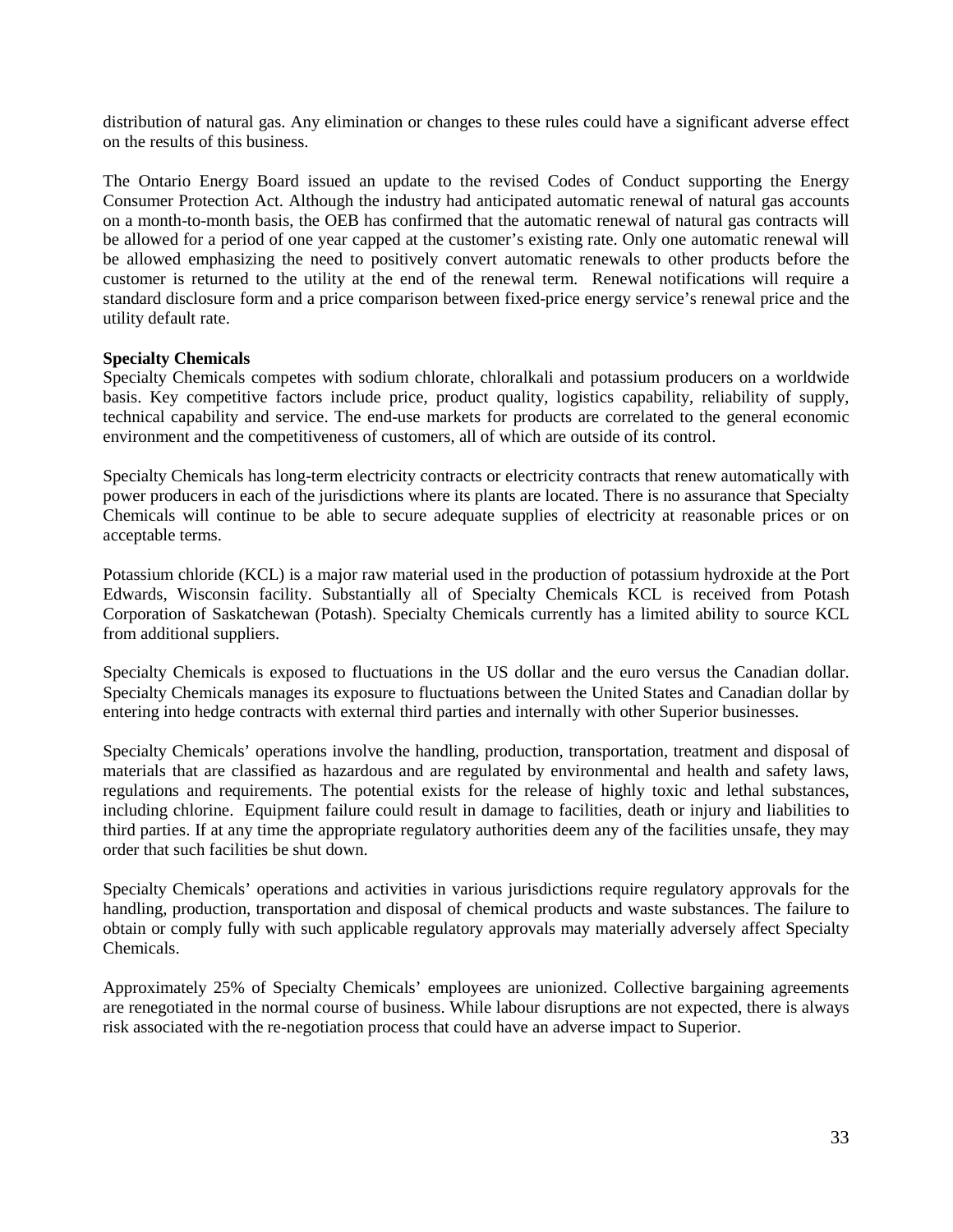#### **Construction Products Distribution**

Activity in the Construction Products Distribution segment is subject to changes in the level of general economic activity and in particular to the level of activity in residential and non-residential construction subsectors. New construction in residential markets is subject to such factors as household income, employment levels, customer confidence, population changes and the supply of residential units in any local area. Non-residential activity can be subdivided into commercial, industrial and institutional. New construction activity in these sectors is subject to many of the same general economic factors as for residential activity. In the industrial and institutional subsectors, government and regulatory programs can also have a significant impact on the outlook for product distribution, particularly as related to our insulation businesses. As a result, changes to the level of general economic activity or any of the above mentioned factors that affect the amount of construction or renovations in residential and non-residential markets can have an adverse affect on the CPD business and Superior.

Construction Products Distribution competes with other specialty construction distributors servicing the builder/contractor market, in addition to big-box home centres and independent lumber yards. The ability to remain competitive depends on its ability to provide reliable service at competitive prices.

The gypsum specialty distributor (GSD) market is driven largely by residential and non-residential construction. Demand for wall and ceiling building materials is affected by changes in general and local economic factors including demographic trends, employment levels, interest rates, consumer confidence and overall economic growth. These factors in turn impact the level of existing housing sales, new home construction, new non-residential construction, and office/commercial space turnover, all of which are significant factors in the determination of demand for products and services.

The commercial  $\&$  industrial (C $\&$ I) market is driven largely by C $\&$ I construction spending and economic growth. Sectors within the C&I market that are particularly influential to demand include commercial construction and renovation, construction or expansion of industrial process facilities, such as oil refineries and petrochemical plants, as well as institutional facilities (e.g., government, health care and schools).

The distribution of walls and ceilings and C&I products involves risks, including the failure or substandard performance of equipment, human error, natural disasters, suspension of operations and new governmental statutes, regulations, guidelines and policies. Operations are also subject to various hazards incidental to the handling, processing, storage and transportation of certain hazardous materials, including industrial chemicals. The business maintains safe working practices through proper procedures and direction and utilization of equipment such as forklifts, boom trucks, fabrication equipment and carts/dollies. The business handles and stores a variety of construction materials and maintains appropriate material handling compliance programs in accordance with local, state/provincial and federal regulations.

Approximately 4% of Construction Products Distribution's employees are unionized. Collective bargaining agreements are renegotiated in the normal course of business. While labour disruptions are not expected, there is always risk associated with the re-negotiation process that could have an adverse impact to Superior.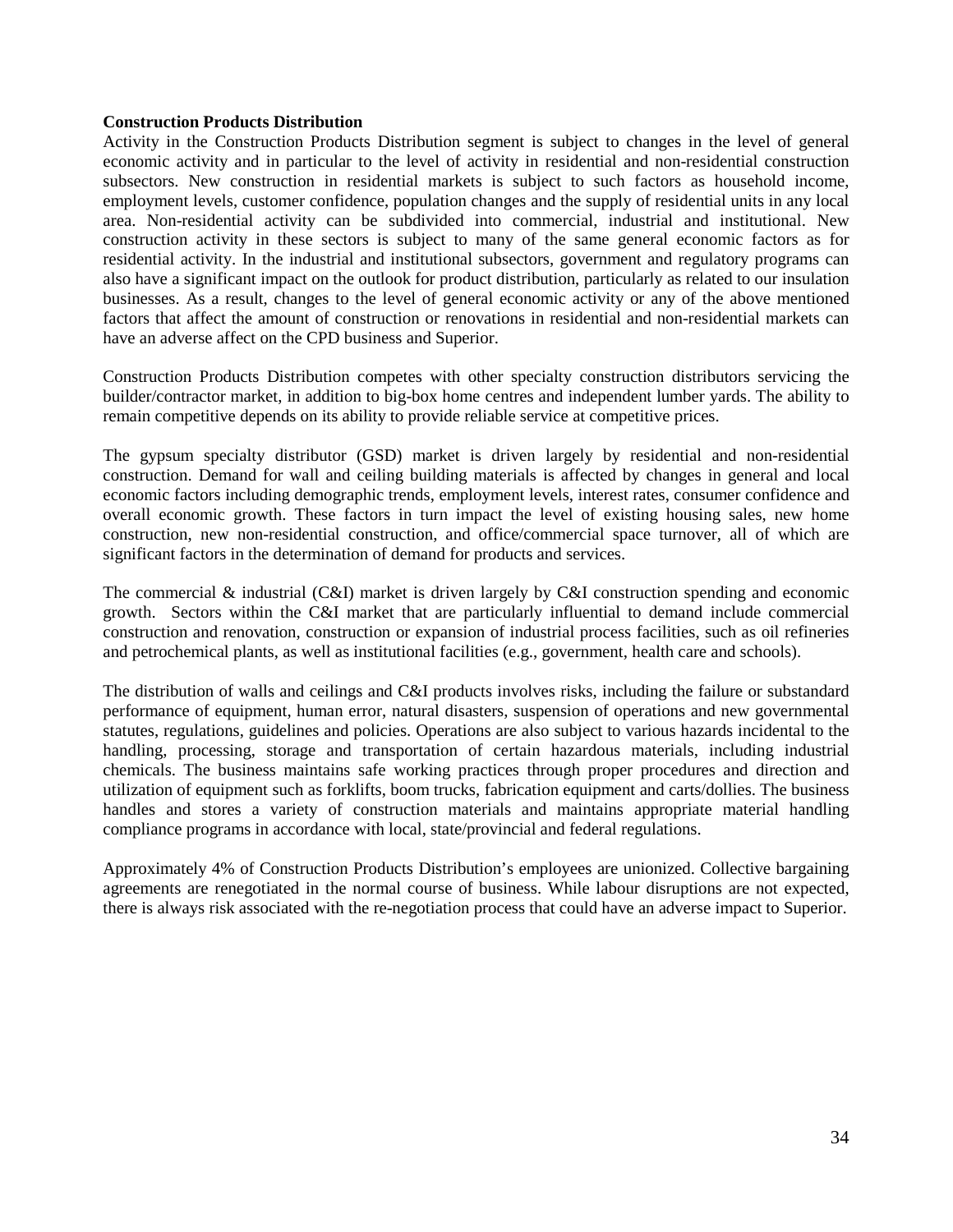#### **SUPERIOR PLUS CORP. Condensed Consolidated Balance Sheets**

|                                                                     |              | March 31, | December 31, | January 1,   |
|---------------------------------------------------------------------|--------------|-----------|--------------|--------------|
| (unaudited, millions of Canadian dollars)                           | <b>Notes</b> | 2011      | $2010^{(1)}$ | $2010^{(1)}$ |
| <b>Assets</b>                                                       |              |           |              |              |
| <b>Current Assets</b>                                               |              |           |              |              |
| Cash and cash equivalents                                           |              | 19.5      | 8.9          | 24.3         |
| Trade and other receivables                                         | 5 & 17       | 577.7     | 552.4        | 395.2        |
| Prepaid expenses                                                    |              | 18.3      | 23.3         | 21.3         |
| Inventories                                                         | 6            | 156.2     | 167.1        | 143.5        |
| Unrealized gains on derivative financial instruments                | 17           | 20.0      | 31.4         | 22.2         |
| Total current assets                                                |              | 791.7     | 783.1        | 606.5        |
|                                                                     |              |           |              |              |
| <b>Non-Current Assets</b>                                           |              |           |              |              |
| Property, plant and equipment                                       | 7            | 892.2     | 910.2        | 880.0        |
| Intangible assets and investment property                           | $\,$ 8 $\,$  | 171.1     | 182.2        | 185.6        |
| Goodwill                                                            | 9            | 473.1     | 471.7        | 527.5        |
| Notes and finance lease receivable                                  |              | 13.2      | 12.1         |              |
| Deferred tax                                                        | 18           | 324.9     | 340.1        | 326.6        |
| Unrealized gains on derivative financial instruments                | 17           | 25.6      | 26.6         | 28.5         |
| Total non-current assets                                            |              | 1,900.1   | 1,942.9      | 1,948.2      |
|                                                                     |              |           |              |              |
| <b>Total assets</b>                                                 |              | 2,691.8   | 2,726.0      | 2,554.7      |
|                                                                     |              |           |              |              |
| <b>Liabilities and Equity</b>                                       |              |           |              |              |
| <b>Current Liabilities</b>                                          |              |           |              |              |
| Trade and other payables                                            | 11           | 309.9     | 320.7        | 296.3        |
| Deferred revenue                                                    | 12           | 4.9       | 6.8          | 5.8          |
| <b>Borrowings</b>                                                   | 13 & 14      | 133.9     | 136.2        | 108.9        |
| Dividends and interest payable to shareholders and debentureholders |              | 21.3      | 15.5         | 14.2         |
| Unrealized losses on derivative financial instruments               | 17           | 61.2      | 78.6         | 77.8         |
| Total current liabilities                                           |              | 531.2     | 557.8        | 503.0        |
|                                                                     |              |           |              |              |
| <b>Non-Current Liabilities</b>                                      |              |           |              |              |
| <b>Borrowings</b>                                                   | 13 & 14      | 599.5     | 596.7        | 680.1        |
| Convertible unsecured subordinated debentures                       | 15           | 619.9     | 619.1        | 308.4        |
| Provisions                                                          | 10           | 11.1      | 11.0         | 6.9          |
| Employee future benefits                                            | 16           | 43.7      | 45.5         | 30.1         |
| Deferred tax liabilities                                            | 18           | 83.2      | 84.8         | 38.5         |
| Unrealized losses on derivative financial instruments               | 17           | 51.5      | 57.8         | 52.6         |
| Total non-current liabilities                                       |              | 1,408.9   | 1,414.9      | 1,116.6      |
|                                                                     |              |           |              |              |
| <b>Total liabilities</b>                                            |              | 1,940.1   | 1,972.7      | 1,619.6      |
|                                                                     |              |           |              |              |
| <b>Equity</b>                                                       |              |           |              |              |
| Capital                                                             | 19           | 1,615.6   | 1,606.4      | 1,507.3      |
| Deficit                                                             | 19           | (798.0)   | (799.1)      | (551.1)      |
| Accumulated other comprehensive loss                                | 19           | (65.9)    | (54.0)       | (21.1)       |
| <b>Total equity</b>                                                 |              | 751.7     | 753.3        | 935.1        |
| <b>Total liabilities and equity</b>                                 |              |           |              |              |
|                                                                     |              | 2,691.8   | 2,726.0      | 2,554.7      |

(See Notes to the Condensed Consolidated Financial Statements) **(1)**Refer to Note 28 for impact of adopting IFRS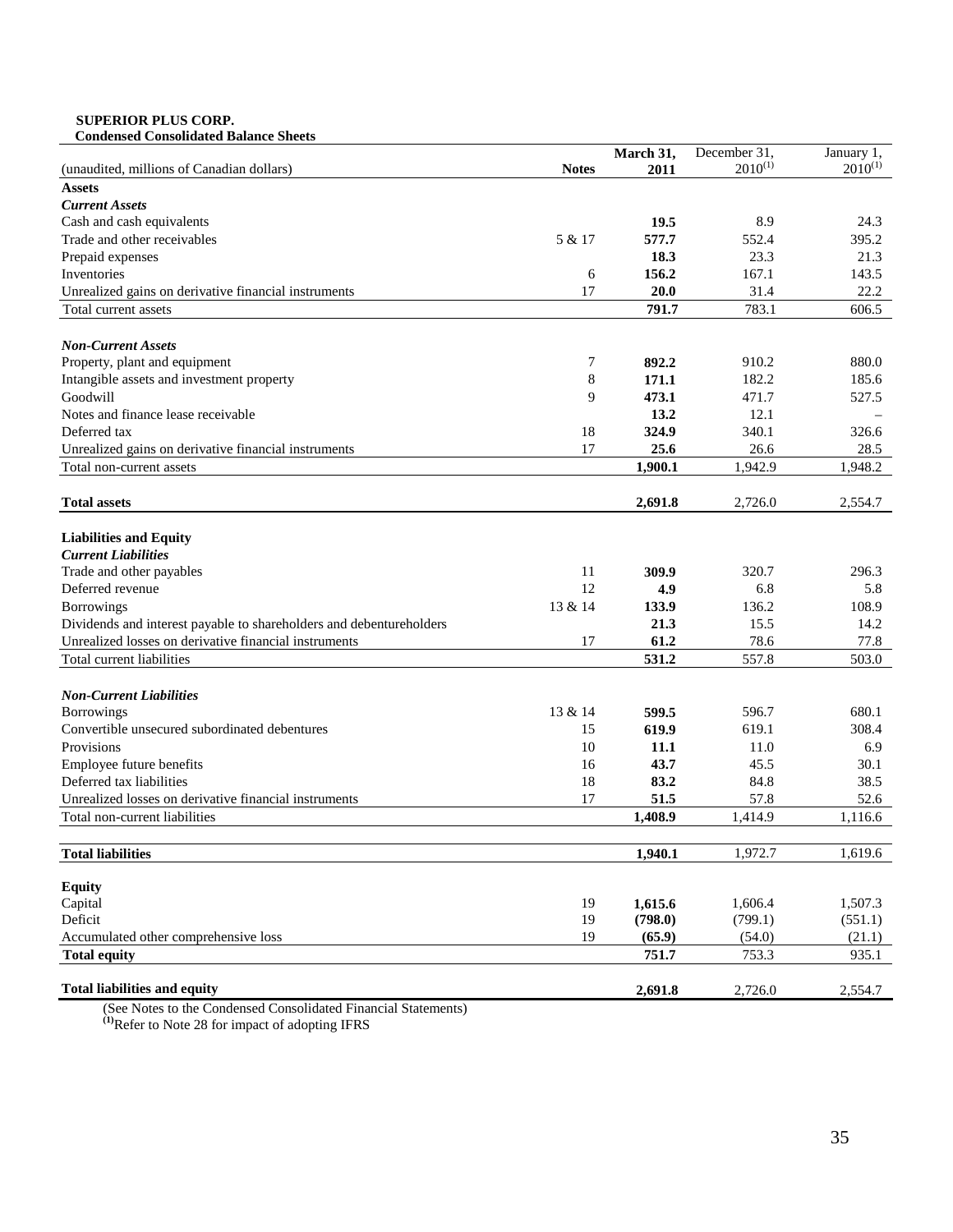# **SUPERIOR PLUS CORP. Condensed Consolidated Statement of Changes in Equity**

| (unaudited, millions of Canadian dollars)                                                                               | Share<br>Capital | Contributed<br>Surplus   | <b>Total</b><br>Capital | <b>Deficit</b> | <b>Accumulated other</b><br>comprehensive loss | Total          |
|-------------------------------------------------------------------------------------------------------------------------|------------------|--------------------------|-------------------------|----------------|------------------------------------------------|----------------|
| January 1, 2010 <sup>(1)</sup>                                                                                          | 1,502.0          | 5.3                      | 1,507.3                 | (551.1)        | (21.1)                                         | 935.1          |
| Net loss for the period                                                                                                 |                  |                          |                         | (0.5)          |                                                | (0.5)          |
| Net proceeds on issuance of share capital<br>Option value associated with the issuance of the<br>convertible debentures | 66.0             | 0.2                      | 66.0<br>0.2             |                |                                                | 66.0<br>0.2    |
| Dividends paid to shareholders (Note 19)<br>Unrealized foreign currency gains (losses) on                               |                  |                          |                         | (41.8)         |                                                | (41.8)         |
| translation of foreign operations<br>Amortization of actuarial defined benefit gains                                    |                  |                          |                         |                | (16.3)                                         | (16.3)         |
| $(\text{losses})$<br>Reclassification of derivative gains and losses<br>previously deferred                             |                  |                          |                         |                | (9.2)<br>(0.3)                                 | (9.2)<br>(0.3) |
| Income tax on other comprehensive income                                                                                |                  |                          |                         |                | 2.3                                            | 2.3            |
| March 31, 2010 <sup>(1)</sup>                                                                                           | 1,568.0          | 5.5                      | 1,573.5                 | (593.4)        | (44.6)                                         | 935.5          |
| Net loss for the period                                                                                                 | $\overline{a}$   | $\overline{\phantom{0}}$ |                         | (76.5)         | $\overline{a}$                                 | (76.5)         |
| Net proceeds on issuance of share capital                                                                               | 15.7             |                          | 15.7                    |                | $\overline{\phantom{0}}$                       | 15.7           |
| Shares issued under the Dividend reinvestment plan                                                                      | 17.2             |                          | 17.2                    |                | $\overline{\phantom{0}}$                       | 17.2           |
| Dividends paid to shareholders (Note 19)<br>Unrealized foreign currency gains (losses) on                               |                  |                          | $\equiv$                | (129.4)        | $\overline{\phantom{0}}$                       | (129.4)        |
| translation of foreign operations<br>Amortization of actuarial defined benefit gains                                    |                  |                          |                         |                | (11.0)                                         | (11.0)         |
| $(\text{losses})$<br>Reclassification of derivative gains and losses<br>previously deferred                             |                  |                          |                         |                | (10.7)<br>12.4                                 | (10.7)<br>12.4 |
| Income tax on other comprehensive income                                                                                |                  |                          |                         |                | (0.1)                                          | (0.1)          |
| Prior period adjustments                                                                                                |                  |                          |                         | 0.2            |                                                | 0.2            |
| December 31, 2010 <sup>(1)</sup>                                                                                        | 1,600.9          | 5.5                      | 1,606.4                 | (799.1)        | (54.0)                                         | 753.3          |
| Net earnings for the period                                                                                             | $\overline{a}$   | $\overline{a}$           |                         | 41.1           | $\overline{\phantom{0}}$                       | 41.1           |
| Shares issued under the Dividend reinvestment plan                                                                      | 9.2              |                          | 9.2                     |                |                                                | 9.2            |
| Dividends paid to shareholders (Note 19)<br>Unrealized foreign currency gains (losses) on                               |                  |                          |                         | (40.0)         | $\overline{\phantom{0}}$                       | (40.0)         |
| translation of foreign operations<br>Amortization of actuarial defined benefit gains                                    |                  |                          |                         |                | (13.3)                                         | (13.3)         |
| (losses)<br>Reclassification of derivative gains and losses<br>previously deferred                                      |                  |                          |                         |                | 1.3<br>0.6                                     | 1.3<br>0.6     |
| Income tax on other comprehensive income                                                                                |                  |                          |                         |                | (0.5)                                          | (0.5)          |
| March 31, 2011                                                                                                          | 1,610.1          | 5.5                      | 1,615.6                 | (798.0)        | (65.9)                                         | 751.7          |

 $^{(1)}$  Refer to Note 28 for impact of adopting IFRS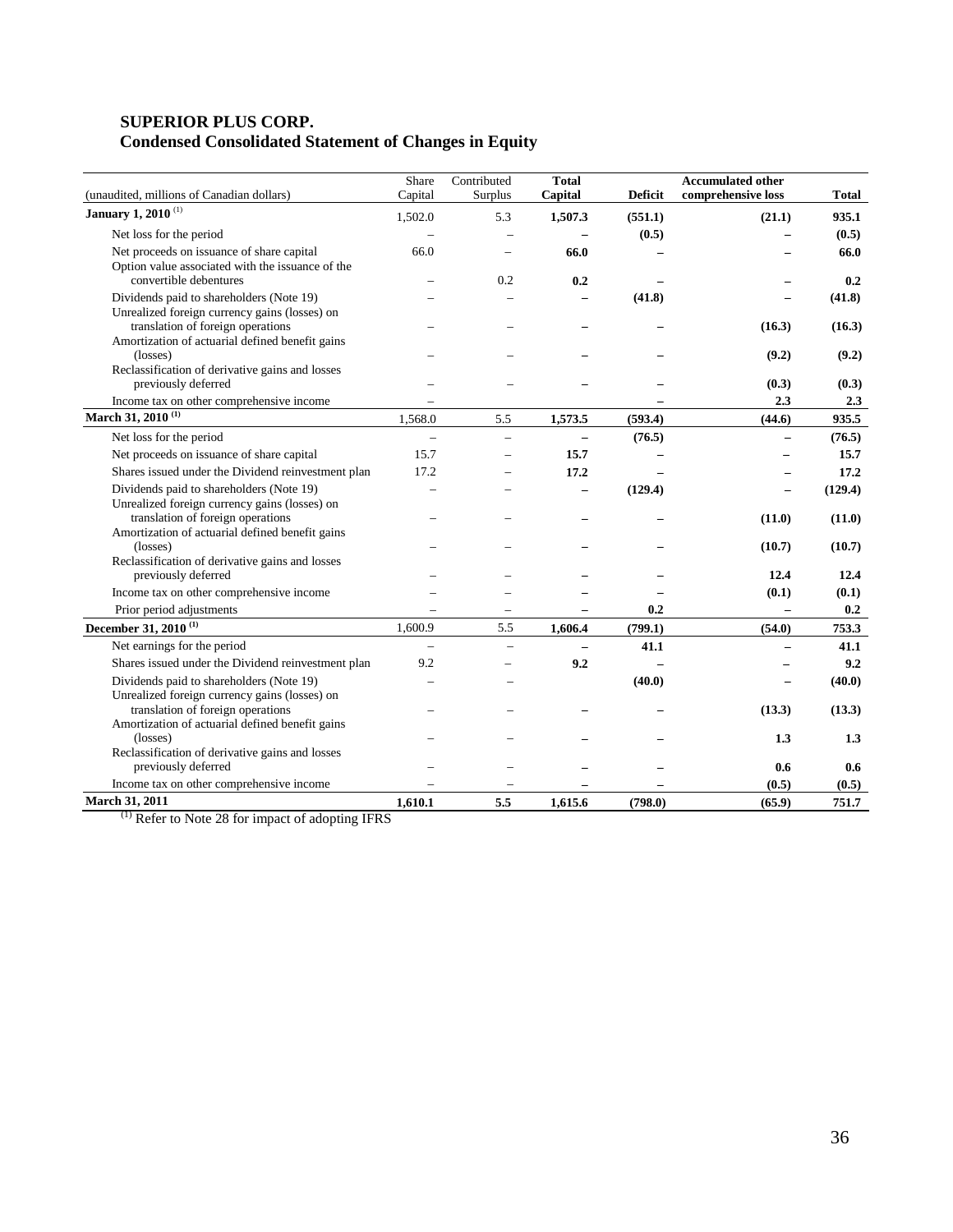| Condensed Consondated Statement of Fet Earlings (Loss) and Comprenensive income (Loss) |              |                        |                 |
|----------------------------------------------------------------------------------------|--------------|------------------------|-----------------|
|                                                                                        |              | <b>Three Months</b>    | Three Months    |
|                                                                                        |              | <b>Ended March 31,</b> | Ended March 31, |
| (unaudited, millions of Canadian dollars except per share amounts)                     | <b>Notes</b> | 2011                   | $2010^{(1)}$    |
|                                                                                        |              |                        |                 |
| <b>REVENUES</b>                                                                        | 23           | 1,138.8                | 965.9           |
| Cost of sales (includes products $&$ services)                                         | 23           | (900.4)                | (748.3)         |
| Gross profit                                                                           |              | 238.4                  | 217.6           |
| <b>EXPENSES</b>                                                                        |              |                        |                 |
| Selling, distribution and administrative costs                                         | 23           | 175.7                  | 171.9           |
| Other expenses                                                                         |              |                        | 1.6             |
| Finance expense                                                                        | 23           | 21.6                   | 18.6            |
| Unrealized losses (gains) on derivative financial instruments                          | 17           | (14.4)                 | 28.2            |
|                                                                                        |              | 182.9                  | 220.3           |
| Net earnings (loss) before income taxes                                                |              | 55.5                   | (2.7)           |
| Income tax (expense) recovery                                                          | 18           | (14.4)                 | 2.2             |
| Net earnings (loss)                                                                    |              | 41.1                   | (0.5)           |
|                                                                                        |              |                        |                 |
| Net earnings (loss)                                                                    |              | 41.1                   | (0.5)           |
| Other comprehensive income (loss), net of tax:                                         |              |                        |                 |
| Unrealized foreign currency gains (losses) on translation of                           |              |                        |                 |
| foreign operations                                                                     | 19           | (13.3)                 | (16.3)          |
| Amortization of actuarial defined benefit gains (losses)                               | 19           | 1.3                    | (9.2)           |
| Reclassification of derivative losses previously deferred                              | 19           | 0.6                    | (0.3)           |
| Income tax (expense) recovery on other comprehensive loss                              | 19           | (0.5)                  | 2.3             |
| Total comprehensive income (loss) for the period                                       |              | 29.2                   | (24.0)          |
| <b>Net Earnings (Loss) per Share</b>                                                   |              |                        |                 |
| From operations:                                                                       |              |                        |                 |
| Basic and diluted                                                                      | 20           | \$0.38                 | \$0.00          |
|                                                                                        |              |                        |                 |

# **SUPERIOR PLUS CORP. Condensed Consolidated Statement of Net Earnings (Loss) and Comprehensive Income (Loss)**

(See Notes to the Condensed Consolidated Financial Statements)

(1) Refer to Note 28 for impact of adopting IFRS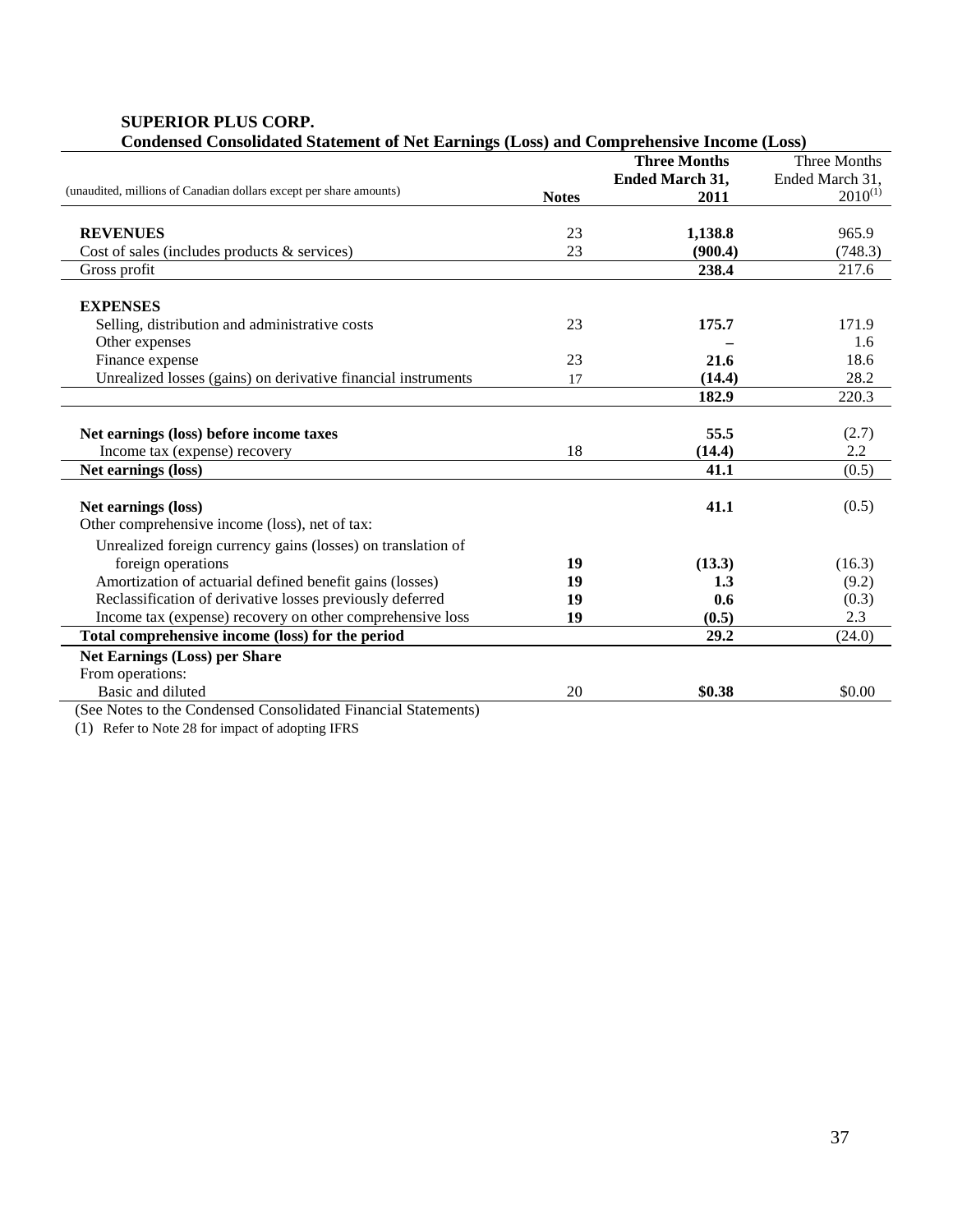# **SUPERIOR PLUS CORP. Condensed Consolidated Statement of Cash Flows**

| Ended March 31,<br><b>Ended March 31,</b><br>(unaudited, millions of Canadian dollars)<br>$2010^{(1)}$<br><b>Notes</b><br>2011<br>Net earnings (loss) for the period<br>41.1<br>(0.5)<br>21.6<br>18.6<br>Finance costs recognized in net earnings<br>Income tax expense recognized in net earnings<br>14.4<br>(2.2)<br>Adjustments for items not affecting cash:<br>Depreciation included in selling, distribution and administrative<br>7<br>12.2<br>12.7<br>costs<br>8<br>Amortization of intangible assets<br>7.4<br>6.5<br>Depreciation included in cost of sales<br>7<br>11.4<br>11.8<br>Amortization of customer related costs<br>1.2<br>1.6<br>17<br>28.2<br>Unrealized losses (gains) on derivative financial instruments<br>(14.4)<br>Customer contract related costs<br>(0.8)<br>(0.6)<br>(Increase) decrease in non-cash operating working capital items<br>22<br>(35.5)<br>29.0<br>Net cash flows from operating activities<br>57.7<br>106.0<br>Income taxes paid<br>(0.1)<br>(0.5)<br>Interest paid<br>(4.2)<br>(6.1)<br>Cash flows from operating activities<br>53.4<br>99.4<br><b>INVESTING ACTIVITIES</b><br>Purchase of property, plant and equipment<br>$\boldsymbol{7}$<br>(7.8)<br>(7.0)<br>7<br>Proceeds from disposal of property, plant and equipment<br>0.5<br>1.0<br>Acquisition of Griffith<br>(142.6)<br>4<br>Other acquisitions<br>4<br>(4.6)<br>(0.4)<br>Cash flows used in investing activities<br>(11.4)<br>(149.5)<br><b>FINANCING ACTIVITIES</b><br>Net proceeds (repayment) of borrowings and loans<br>8.3<br>(167.3)<br>Net payment of finance lease obligations<br>(4.1)<br>(3.0)<br>Net proceeds (repayment) from accounts receivable sales program<br>(0.8)<br>16.7<br>Proceeds from issuance of 5.75% convertible debentures<br>172.5<br>Issue costs incurred for the 5.75% convertible debentures<br>(6.4)<br>Proceeds from issuance of common shares<br>66.5<br>9.2<br>Proceeds from the dividend reinvestment program<br>(40.0)<br>(41.8)<br>Dividends paid to shareholders<br>(Decrease) increase in non-cash working capital<br>(3.6)<br>1.0<br>Cash flows (used in) from financing activities<br>38.2<br>(31.0)<br>Net increase (decrease) in cash and cash equivalents<br>11.0<br>(11.9)<br>Cash and cash equivalents, beginning of period<br>8.9<br>24.3 |                             | <b>Three Months</b> | Three Months |
|---------------------------------------------------------------------------------------------------------------------------------------------------------------------------------------------------------------------------------------------------------------------------------------------------------------------------------------------------------------------------------------------------------------------------------------------------------------------------------------------------------------------------------------------------------------------------------------------------------------------------------------------------------------------------------------------------------------------------------------------------------------------------------------------------------------------------------------------------------------------------------------------------------------------------------------------------------------------------------------------------------------------------------------------------------------------------------------------------------------------------------------------------------------------------------------------------------------------------------------------------------------------------------------------------------------------------------------------------------------------------------------------------------------------------------------------------------------------------------------------------------------------------------------------------------------------------------------------------------------------------------------------------------------------------------------------------------------------------------------------------------------------------------------------------------------------------------------------------------------------------------------------------------------------------------------------------------------------------------------------------------------------------------------------------------------------------------------------------------------------------------------------------------------------------------------------------------------------------------------------------------------------------------------------------------|-----------------------------|---------------------|--------------|
|                                                                                                                                                                                                                                                                                                                                                                                                                                                                                                                                                                                                                                                                                                                                                                                                                                                                                                                                                                                                                                                                                                                                                                                                                                                                                                                                                                                                                                                                                                                                                                                                                                                                                                                                                                                                                                                                                                                                                                                                                                                                                                                                                                                                                                                                                                         |                             |                     |              |
|                                                                                                                                                                                                                                                                                                                                                                                                                                                                                                                                                                                                                                                                                                                                                                                                                                                                                                                                                                                                                                                                                                                                                                                                                                                                                                                                                                                                                                                                                                                                                                                                                                                                                                                                                                                                                                                                                                                                                                                                                                                                                                                                                                                                                                                                                                         |                             |                     |              |
|                                                                                                                                                                                                                                                                                                                                                                                                                                                                                                                                                                                                                                                                                                                                                                                                                                                                                                                                                                                                                                                                                                                                                                                                                                                                                                                                                                                                                                                                                                                                                                                                                                                                                                                                                                                                                                                                                                                                                                                                                                                                                                                                                                                                                                                                                                         | <b>OPERATING ACTIVITIES</b> |                     |              |
|                                                                                                                                                                                                                                                                                                                                                                                                                                                                                                                                                                                                                                                                                                                                                                                                                                                                                                                                                                                                                                                                                                                                                                                                                                                                                                                                                                                                                                                                                                                                                                                                                                                                                                                                                                                                                                                                                                                                                                                                                                                                                                                                                                                                                                                                                                         |                             |                     |              |
|                                                                                                                                                                                                                                                                                                                                                                                                                                                                                                                                                                                                                                                                                                                                                                                                                                                                                                                                                                                                                                                                                                                                                                                                                                                                                                                                                                                                                                                                                                                                                                                                                                                                                                                                                                                                                                                                                                                                                                                                                                                                                                                                                                                                                                                                                                         |                             |                     |              |
|                                                                                                                                                                                                                                                                                                                                                                                                                                                                                                                                                                                                                                                                                                                                                                                                                                                                                                                                                                                                                                                                                                                                                                                                                                                                                                                                                                                                                                                                                                                                                                                                                                                                                                                                                                                                                                                                                                                                                                                                                                                                                                                                                                                                                                                                                                         |                             |                     |              |
|                                                                                                                                                                                                                                                                                                                                                                                                                                                                                                                                                                                                                                                                                                                                                                                                                                                                                                                                                                                                                                                                                                                                                                                                                                                                                                                                                                                                                                                                                                                                                                                                                                                                                                                                                                                                                                                                                                                                                                                                                                                                                                                                                                                                                                                                                                         |                             |                     |              |
|                                                                                                                                                                                                                                                                                                                                                                                                                                                                                                                                                                                                                                                                                                                                                                                                                                                                                                                                                                                                                                                                                                                                                                                                                                                                                                                                                                                                                                                                                                                                                                                                                                                                                                                                                                                                                                                                                                                                                                                                                                                                                                                                                                                                                                                                                                         |                             |                     |              |
|                                                                                                                                                                                                                                                                                                                                                                                                                                                                                                                                                                                                                                                                                                                                                                                                                                                                                                                                                                                                                                                                                                                                                                                                                                                                                                                                                                                                                                                                                                                                                                                                                                                                                                                                                                                                                                                                                                                                                                                                                                                                                                                                                                                                                                                                                                         |                             |                     |              |
|                                                                                                                                                                                                                                                                                                                                                                                                                                                                                                                                                                                                                                                                                                                                                                                                                                                                                                                                                                                                                                                                                                                                                                                                                                                                                                                                                                                                                                                                                                                                                                                                                                                                                                                                                                                                                                                                                                                                                                                                                                                                                                                                                                                                                                                                                                         |                             |                     |              |
|                                                                                                                                                                                                                                                                                                                                                                                                                                                                                                                                                                                                                                                                                                                                                                                                                                                                                                                                                                                                                                                                                                                                                                                                                                                                                                                                                                                                                                                                                                                                                                                                                                                                                                                                                                                                                                                                                                                                                                                                                                                                                                                                                                                                                                                                                                         |                             |                     |              |
|                                                                                                                                                                                                                                                                                                                                                                                                                                                                                                                                                                                                                                                                                                                                                                                                                                                                                                                                                                                                                                                                                                                                                                                                                                                                                                                                                                                                                                                                                                                                                                                                                                                                                                                                                                                                                                                                                                                                                                                                                                                                                                                                                                                                                                                                                                         |                             |                     |              |
|                                                                                                                                                                                                                                                                                                                                                                                                                                                                                                                                                                                                                                                                                                                                                                                                                                                                                                                                                                                                                                                                                                                                                                                                                                                                                                                                                                                                                                                                                                                                                                                                                                                                                                                                                                                                                                                                                                                                                                                                                                                                                                                                                                                                                                                                                                         |                             |                     |              |
|                                                                                                                                                                                                                                                                                                                                                                                                                                                                                                                                                                                                                                                                                                                                                                                                                                                                                                                                                                                                                                                                                                                                                                                                                                                                                                                                                                                                                                                                                                                                                                                                                                                                                                                                                                                                                                                                                                                                                                                                                                                                                                                                                                                                                                                                                                         |                             |                     |              |
|                                                                                                                                                                                                                                                                                                                                                                                                                                                                                                                                                                                                                                                                                                                                                                                                                                                                                                                                                                                                                                                                                                                                                                                                                                                                                                                                                                                                                                                                                                                                                                                                                                                                                                                                                                                                                                                                                                                                                                                                                                                                                                                                                                                                                                                                                                         |                             |                     |              |
|                                                                                                                                                                                                                                                                                                                                                                                                                                                                                                                                                                                                                                                                                                                                                                                                                                                                                                                                                                                                                                                                                                                                                                                                                                                                                                                                                                                                                                                                                                                                                                                                                                                                                                                                                                                                                                                                                                                                                                                                                                                                                                                                                                                                                                                                                                         |                             |                     |              |
|                                                                                                                                                                                                                                                                                                                                                                                                                                                                                                                                                                                                                                                                                                                                                                                                                                                                                                                                                                                                                                                                                                                                                                                                                                                                                                                                                                                                                                                                                                                                                                                                                                                                                                                                                                                                                                                                                                                                                                                                                                                                                                                                                                                                                                                                                                         |                             |                     |              |
|                                                                                                                                                                                                                                                                                                                                                                                                                                                                                                                                                                                                                                                                                                                                                                                                                                                                                                                                                                                                                                                                                                                                                                                                                                                                                                                                                                                                                                                                                                                                                                                                                                                                                                                                                                                                                                                                                                                                                                                                                                                                                                                                                                                                                                                                                                         |                             |                     |              |
|                                                                                                                                                                                                                                                                                                                                                                                                                                                                                                                                                                                                                                                                                                                                                                                                                                                                                                                                                                                                                                                                                                                                                                                                                                                                                                                                                                                                                                                                                                                                                                                                                                                                                                                                                                                                                                                                                                                                                                                                                                                                                                                                                                                                                                                                                                         |                             |                     |              |
|                                                                                                                                                                                                                                                                                                                                                                                                                                                                                                                                                                                                                                                                                                                                                                                                                                                                                                                                                                                                                                                                                                                                                                                                                                                                                                                                                                                                                                                                                                                                                                                                                                                                                                                                                                                                                                                                                                                                                                                                                                                                                                                                                                                                                                                                                                         |                             |                     |              |
|                                                                                                                                                                                                                                                                                                                                                                                                                                                                                                                                                                                                                                                                                                                                                                                                                                                                                                                                                                                                                                                                                                                                                                                                                                                                                                                                                                                                                                                                                                                                                                                                                                                                                                                                                                                                                                                                                                                                                                                                                                                                                                                                                                                                                                                                                                         |                             |                     |              |
|                                                                                                                                                                                                                                                                                                                                                                                                                                                                                                                                                                                                                                                                                                                                                                                                                                                                                                                                                                                                                                                                                                                                                                                                                                                                                                                                                                                                                                                                                                                                                                                                                                                                                                                                                                                                                                                                                                                                                                                                                                                                                                                                                                                                                                                                                                         |                             |                     |              |
|                                                                                                                                                                                                                                                                                                                                                                                                                                                                                                                                                                                                                                                                                                                                                                                                                                                                                                                                                                                                                                                                                                                                                                                                                                                                                                                                                                                                                                                                                                                                                                                                                                                                                                                                                                                                                                                                                                                                                                                                                                                                                                                                                                                                                                                                                                         |                             |                     |              |
|                                                                                                                                                                                                                                                                                                                                                                                                                                                                                                                                                                                                                                                                                                                                                                                                                                                                                                                                                                                                                                                                                                                                                                                                                                                                                                                                                                                                                                                                                                                                                                                                                                                                                                                                                                                                                                                                                                                                                                                                                                                                                                                                                                                                                                                                                                         |                             |                     |              |
|                                                                                                                                                                                                                                                                                                                                                                                                                                                                                                                                                                                                                                                                                                                                                                                                                                                                                                                                                                                                                                                                                                                                                                                                                                                                                                                                                                                                                                                                                                                                                                                                                                                                                                                                                                                                                                                                                                                                                                                                                                                                                                                                                                                                                                                                                                         |                             |                     |              |
|                                                                                                                                                                                                                                                                                                                                                                                                                                                                                                                                                                                                                                                                                                                                                                                                                                                                                                                                                                                                                                                                                                                                                                                                                                                                                                                                                                                                                                                                                                                                                                                                                                                                                                                                                                                                                                                                                                                                                                                                                                                                                                                                                                                                                                                                                                         |                             |                     |              |
|                                                                                                                                                                                                                                                                                                                                                                                                                                                                                                                                                                                                                                                                                                                                                                                                                                                                                                                                                                                                                                                                                                                                                                                                                                                                                                                                                                                                                                                                                                                                                                                                                                                                                                                                                                                                                                                                                                                                                                                                                                                                                                                                                                                                                                                                                                         |                             |                     |              |
|                                                                                                                                                                                                                                                                                                                                                                                                                                                                                                                                                                                                                                                                                                                                                                                                                                                                                                                                                                                                                                                                                                                                                                                                                                                                                                                                                                                                                                                                                                                                                                                                                                                                                                                                                                                                                                                                                                                                                                                                                                                                                                                                                                                                                                                                                                         |                             |                     |              |
|                                                                                                                                                                                                                                                                                                                                                                                                                                                                                                                                                                                                                                                                                                                                                                                                                                                                                                                                                                                                                                                                                                                                                                                                                                                                                                                                                                                                                                                                                                                                                                                                                                                                                                                                                                                                                                                                                                                                                                                                                                                                                                                                                                                                                                                                                                         |                             |                     |              |
|                                                                                                                                                                                                                                                                                                                                                                                                                                                                                                                                                                                                                                                                                                                                                                                                                                                                                                                                                                                                                                                                                                                                                                                                                                                                                                                                                                                                                                                                                                                                                                                                                                                                                                                                                                                                                                                                                                                                                                                                                                                                                                                                                                                                                                                                                                         |                             |                     |              |
|                                                                                                                                                                                                                                                                                                                                                                                                                                                                                                                                                                                                                                                                                                                                                                                                                                                                                                                                                                                                                                                                                                                                                                                                                                                                                                                                                                                                                                                                                                                                                                                                                                                                                                                                                                                                                                                                                                                                                                                                                                                                                                                                                                                                                                                                                                         |                             |                     |              |
|                                                                                                                                                                                                                                                                                                                                                                                                                                                                                                                                                                                                                                                                                                                                                                                                                                                                                                                                                                                                                                                                                                                                                                                                                                                                                                                                                                                                                                                                                                                                                                                                                                                                                                                                                                                                                                                                                                                                                                                                                                                                                                                                                                                                                                                                                                         |                             |                     |              |
|                                                                                                                                                                                                                                                                                                                                                                                                                                                                                                                                                                                                                                                                                                                                                                                                                                                                                                                                                                                                                                                                                                                                                                                                                                                                                                                                                                                                                                                                                                                                                                                                                                                                                                                                                                                                                                                                                                                                                                                                                                                                                                                                                                                                                                                                                                         |                             |                     |              |
|                                                                                                                                                                                                                                                                                                                                                                                                                                                                                                                                                                                                                                                                                                                                                                                                                                                                                                                                                                                                                                                                                                                                                                                                                                                                                                                                                                                                                                                                                                                                                                                                                                                                                                                                                                                                                                                                                                                                                                                                                                                                                                                                                                                                                                                                                                         |                             |                     |              |
|                                                                                                                                                                                                                                                                                                                                                                                                                                                                                                                                                                                                                                                                                                                                                                                                                                                                                                                                                                                                                                                                                                                                                                                                                                                                                                                                                                                                                                                                                                                                                                                                                                                                                                                                                                                                                                                                                                                                                                                                                                                                                                                                                                                                                                                                                                         |                             |                     |              |
|                                                                                                                                                                                                                                                                                                                                                                                                                                                                                                                                                                                                                                                                                                                                                                                                                                                                                                                                                                                                                                                                                                                                                                                                                                                                                                                                                                                                                                                                                                                                                                                                                                                                                                                                                                                                                                                                                                                                                                                                                                                                                                                                                                                                                                                                                                         |                             |                     |              |
|                                                                                                                                                                                                                                                                                                                                                                                                                                                                                                                                                                                                                                                                                                                                                                                                                                                                                                                                                                                                                                                                                                                                                                                                                                                                                                                                                                                                                                                                                                                                                                                                                                                                                                                                                                                                                                                                                                                                                                                                                                                                                                                                                                                                                                                                                                         |                             |                     |              |
|                                                                                                                                                                                                                                                                                                                                                                                                                                                                                                                                                                                                                                                                                                                                                                                                                                                                                                                                                                                                                                                                                                                                                                                                                                                                                                                                                                                                                                                                                                                                                                                                                                                                                                                                                                                                                                                                                                                                                                                                                                                                                                                                                                                                                                                                                                         |                             |                     |              |
|                                                                                                                                                                                                                                                                                                                                                                                                                                                                                                                                                                                                                                                                                                                                                                                                                                                                                                                                                                                                                                                                                                                                                                                                                                                                                                                                                                                                                                                                                                                                                                                                                                                                                                                                                                                                                                                                                                                                                                                                                                                                                                                                                                                                                                                                                                         |                             |                     |              |
| Effect of translation of foreign denominated cash and cash                                                                                                                                                                                                                                                                                                                                                                                                                                                                                                                                                                                                                                                                                                                                                                                                                                                                                                                                                                                                                                                                                                                                                                                                                                                                                                                                                                                                                                                                                                                                                                                                                                                                                                                                                                                                                                                                                                                                                                                                                                                                                                                                                                                                                                              |                             |                     |              |
| equivalents<br>(0.4)<br>(0.5)                                                                                                                                                                                                                                                                                                                                                                                                                                                                                                                                                                                                                                                                                                                                                                                                                                                                                                                                                                                                                                                                                                                                                                                                                                                                                                                                                                                                                                                                                                                                                                                                                                                                                                                                                                                                                                                                                                                                                                                                                                                                                                                                                                                                                                                                           |                             |                     |              |
| 11.9<br>Cash and cash equivalents, end of period<br>19.5                                                                                                                                                                                                                                                                                                                                                                                                                                                                                                                                                                                                                                                                                                                                                                                                                                                                                                                                                                                                                                                                                                                                                                                                                                                                                                                                                                                                                                                                                                                                                                                                                                                                                                                                                                                                                                                                                                                                                                                                                                                                                                                                                                                                                                                |                             |                     |              |

(See Notes to the Condensed Consolidated Financial Statements)

 $<sup>(1)</sup>$  Refer to Note 28 for impact of adopting IFRS</sup>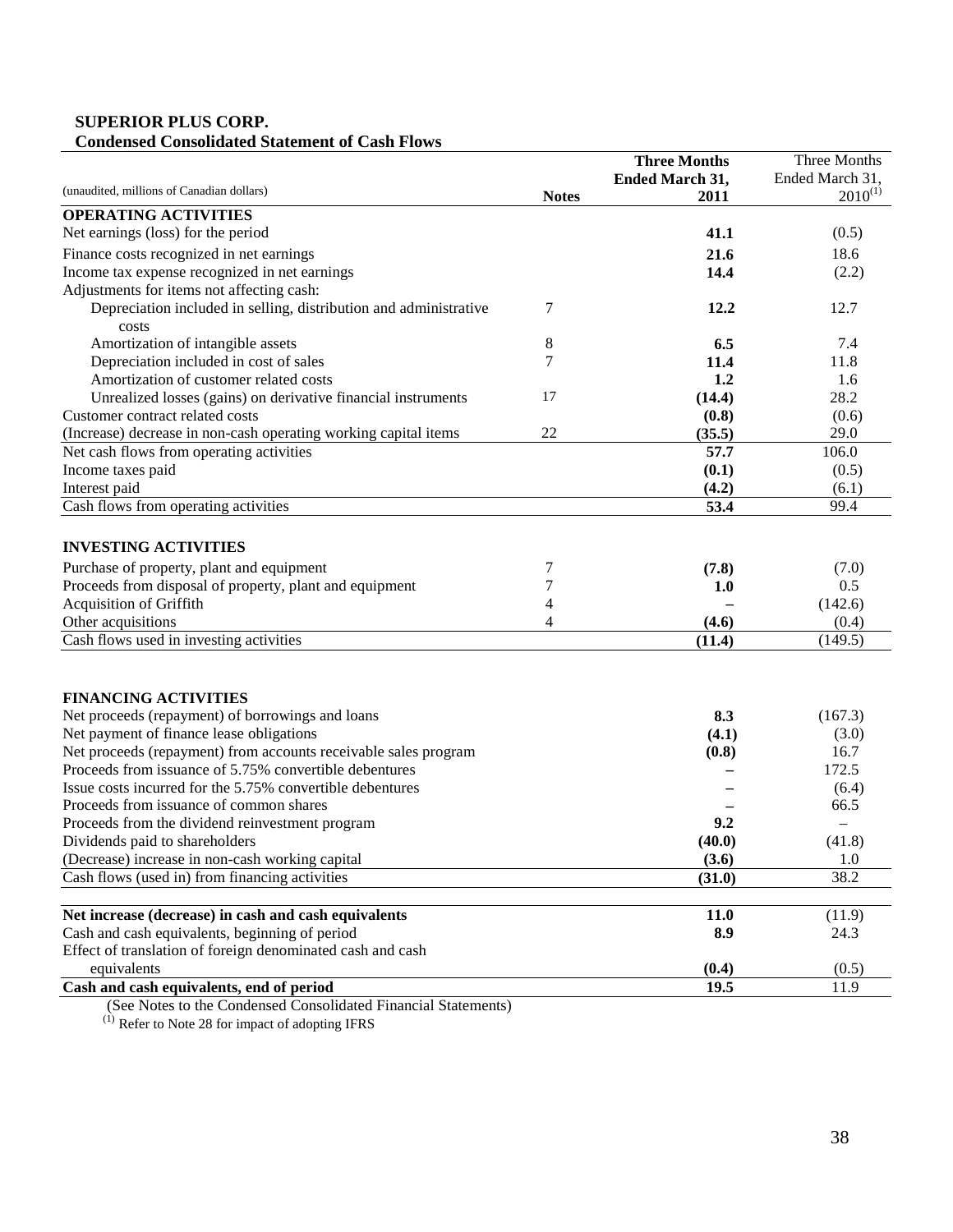# **Notes to the Unaudited Condensed Consolidated Financial Statements**

(unaudited, Tabular amounts in Canadian millions of dollars, unless noted otherwise, except per share amounts.)

# **1. Organization**

Superior Plus Corp. (Superior) is a diversified business corporation, incorporated under the Canada Business Corporations Act. The address of the registered office is  $840 - 7<sup>th</sup>$  Avenue SW, Calgary, Alberta. Superior holds 100% of Superior Plus LP (Superior LP), a limited partnership formed between Superior General Partner Inc., as general partner and Superior as limited partner. Superior holds 100% of the shares of Superior General Partner Inc. Superior does not conduct active business operations but rather distributes to shareholders the income it receives from Superior Plus LP in the form of partnership allocations, net of expenses and interest payable on the convertible unsecured subordinated debentures (the debentures). Superior's investments in Superior Plus LP are financed by share capital and debentures.

The accompanying Unaudited Condensed Consolidated Financial Statements (Consolidated Financial Statements) of Superior as at March 31, 2011 and the three months ended March 31, 2011 and 2010 were authorized for issue by the Board of Directors on May 4, 2011.

# **Reportable Operating Segments**

Superior operates three distinct reportable operating segments: Energy Services, Specialty Chemicals and Construction Products Distribution. Superior's Energy Services operating segment provides distribution, wholesale procurement and related services in relation to propane, heating oil and other refined fuels. Energy Services also provides fixed-price natural gas and electricity supply services. Superior's Specialty Chemicals operating segment is a leading supplier of sodium chlorate and technology to the pulp and paper industries and a regional supplier of potassium and chloralkali products to the U.S. Midwest. Superior's Construction Products Distribution operating segment is one of the largest distributors of commercial and industrial insulation in North America and the largest distributor of specialty construction products to the walls and ceilings industry in Canada. (See Note 25)

## **2. Basis of Presentation**

The accompanying Consolidated Financial Statements have been prepared in accordance with International Accounting Standards 34 *Interim Financial Reporting* (IAS 34) as issued by the International Accounting Standards Board (IASB) and using the accounting policies Superior expects to adopt in its annual consolidated financial statements as at and for the year ending December 31, 2011. Those accounting policies are based on the International Financial Reporting Standards (IFRS) and International Financial Reporting Interpretations Committee (IFRIC) interpretations that Superior expects to be applicable at that time. Superior applied IFRS 1 "first-time adoption of International Reporting Standards" (IFRS 1) as at January 1, 2010 (Transition Date). An explanation of the transition to IFRS is provided in Note 28. The policies set out below were consistently applied to all the periods presented unless otherwise noted below.

These Consolidated Financial Statements are presented in Canadian dollars, which is Superior's functional and presentation currency. All financial information presented in Canadian dollars has been rounded to the nearest million. These Consolidated Financial Statements should be read in conjunction with Superior's 2010 annual consolidated financial statements and in consideration of the IFRS transition disclosures included in Note 28 to these Consolidated Financial Statements and the additional disclosures included herein.

The Consolidated Financial Statements have been prepared on the historical cost basis except for certain financial instruments that are measured at fair value as explained in the accounting policies below and incorporate the accounts of Superior and its wholly-owned subsidiaries. Subsidiaries are all entities over which Superior has the power to govern the financial and operating policies generally accompanying a shareholding of more than one half of the voting rights. The results of subsidiaries are included in Superior's income statement from date of acquisition, or in the case of disposals, up to the date of disposal. All transactions and balances between Superior and Superior's subsidiaries have been eliminated on consolidation. Superior's subsidiaries are all wholly owned directly or indirectly by Superior Plus Corp.

Superior's Consolidated Financial Statements were previously prepared in accordance with Canadian generally accepted accounting principles (GAAP). GAAP differs in some areas from IFRS and in preparing these Consolidated Financial Statements, management has amended certain accounting, measurements and consolidation methods previously applied in the GAAP financial statements to comply with IFRS. The comparative figures for 2010 were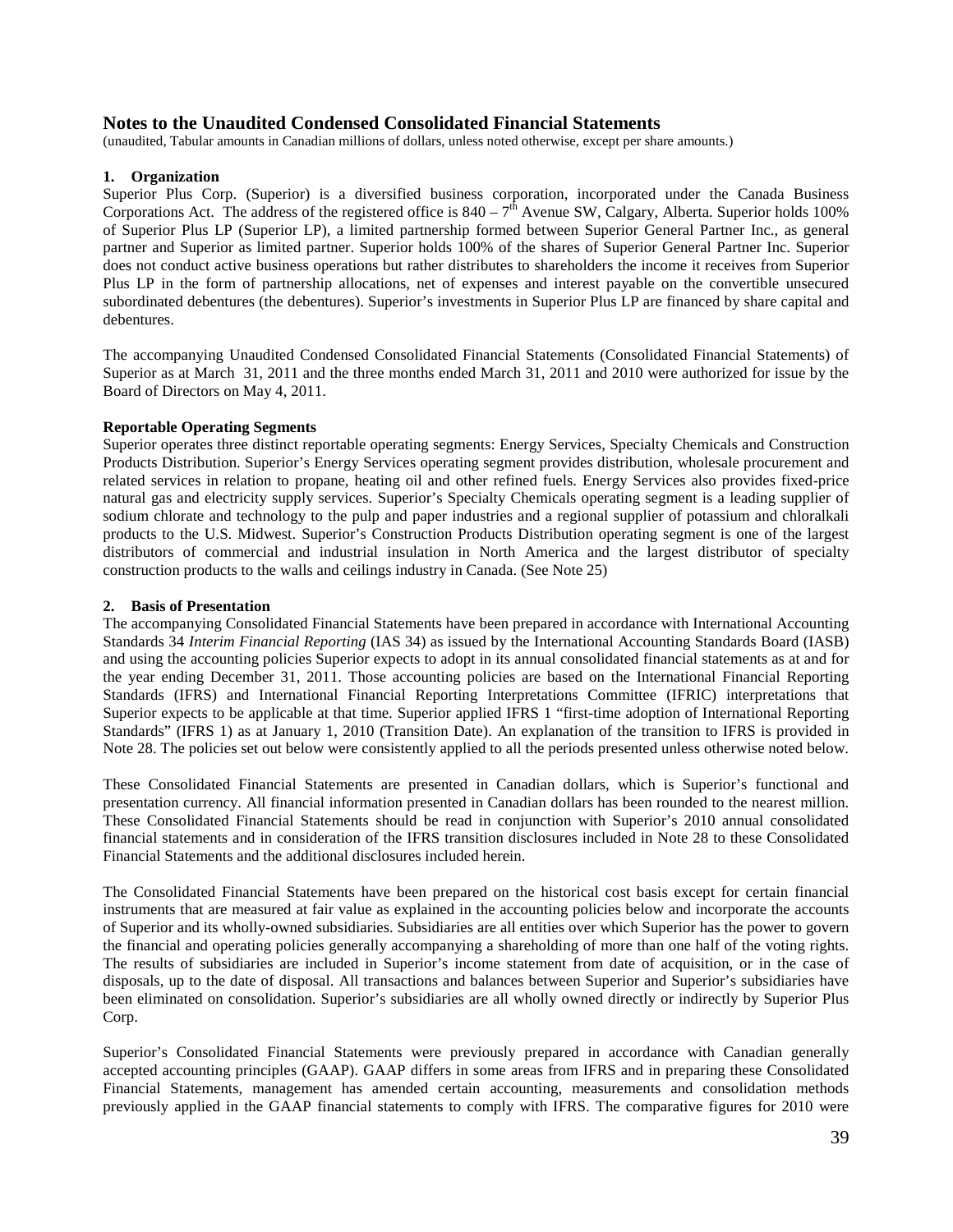restated to reflect these adjustments. Note 28 contains reconciliations and descriptions of the effect of the transition from GAAP to IFRS on equity, earnings, and comprehensive income along with line-by-line reconciliations of the statement of net earnings (loss) and comprehensive income (loss) and balance sheets for the year ended December 31, 2010 as well as the interim periods relevant to the computation of theses Consolidated Financial Statements.

In preparation of these Consolidated Financial Statements in accordance with IAS 34 requires the use of certain critical accounting estimates. It also requires management to exercise judgment in applying Superior's accounting policies. The areas involving a higher degree of judgment or complexity are areas where assumptions and estimates are significant to these Consolidated Financial Statements are disclosed in (u).

# **Significant Accounting Policies**

## **(a) Cash and cash equivalents**

Cash and cash equivalents include cash and highly liquid short-term investments which, on acquisition, have a term to maturity of three months or less.

## **(b) Accounts Receivable Sales Program**

Superior has a revolving trade accounts receivable sales program. Losses on sales depend in part on the previous carrying amount of trade accounts receivable involved in the sales and have been included in interest on revolving term bank credits and term loans. The carrying amount is allocated between the assets sold and retained interests based on their relative fair value at the date of the sale which is calculated by discounting expected cash flows at prevailing money market rates.

# **(c) Inventories**

## *Energy Services*

Energy Services inventories are valued at the lower of weighted average cost and net realizable value. Appliances, materials, supplies and other inventories are stated at the lower of cost and net realizable value, as appropriate. The net realizable value of inventory is based on estimated selling price in the ordinary course of business less the estimated costs necessary to complete the sale.

## *Specialty Chemicals*

Inventories are valued at the lower of cost and net realizable value. The cost of chemical inventories is determined on a first-in, first-out basis. Stores and supply inventories are costed on an average basis. Transactions are entered into from time to time with other companies to exchange chemical inventories in order to minimize working capital requirements and to facilitate distribution logistics. The net realizable value of inventory is based on estimated selling price in the ordinary course of business less the estimated costs necessary to complete the sale.

## *Construction Products Distribution*

Inventories of building products are valued at the lower of cost and net realizable value. Cost is calculated on a weighted average cost basis and any trade discounts and rebates are deducted from the cost. The net realizable value of inventory is based on estimated selling price in the ordinary course of business less the estimated costs necessary to complete the sale.

## **(d) Financial Instruments and Derivative Financial Instruments**

# *Derivative Financial Instruments*

Superior enters into a variety of derivatives to manage its exposure to certain financial risks. Further details of derivative financial instruments are disclosed in Note 17.

Derivatives are initially recognized at fair value at the date a derivative contract is entered into and are subsequently remeasured to their fair value at each balance sheet date. The resulting gain or loss is recognized in net earnings. Realized gains and losses on derivatives are recognized as a component of revenue, cost of sales or finance expense/revenue, the classification of which is dependent on the underlying nature of the economic exposure being managed. Derivatives embedded in other financial instruments or other host contracts are treated as separate derivatives when their risks and characteristics are not closely related to those of the host contracts and the host contracts are not measured at fair value with changes in fair value recognized in net earnings.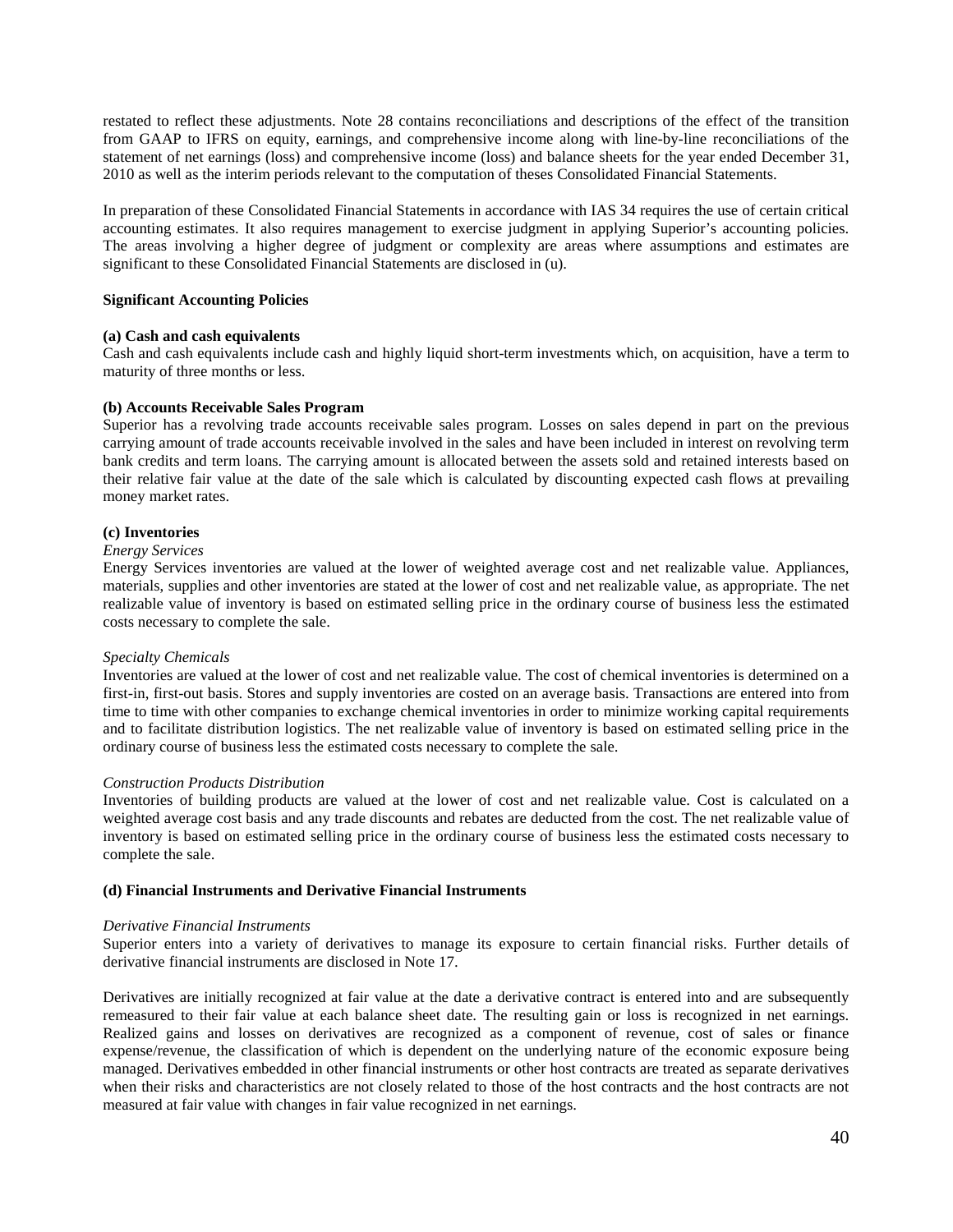Superior does not formally designate and document economic hedges in accordance with the requirements of applying hedge accounting under IFRS and therefore, does not apply hedge accounting.

## *Financial Assets*

A financial asset is classified at fair value through net earnings (loss) (FVTNL) if it is classified as held for trading or is designated as such upon initial recognition. Upon initial recognition attributable transaction costs are recognized in net earnings (loss) as incurred. Financial assets at FVTNL are measured at fair value, and changes therein are recognized in net earnings (loss).

#### *Loans and receivables*

Loans and receivables are financial assets with fixed or determinable payments that are not quoted in active market. Such assets are recognized initially at fair value plus any directly attributable transaction costs. Subsequent to initial recognition loans and receivables are measured at amortized cost using the effective interest method, less any impairment losses. Financial assets classified at fair value through net earnings (loss) (FVTNL) if it is classified as held for trading or is designated as such upon initial recognition. Upon initial recognition attributable transaction costs are recognized net earning as incurred. Financial assets at FVTNL are measured at fair value, and changes therein are recognized in net earnings (loss).

#### *Separable embedded derivatives*

Changes in the fair value of separable embedded derivatives are recognized immediately in net earnings (loss).

## *Effective Interest Method*

The effective interest method is a method of calculating the amortized cost of a financial asset and of recognizing interest income or expense over the relevant period. The effective interest rate is the rate that discounts estimated future cash receipts (including all fees on points paid or received that form an integral part of the effective interest rate, transaction costs and other premiums or discounts) through the expected life of the financial asset, or, where appropriate, a shorter period.

## *Impairment of Financial Assets*

Financial assets measured at amortized cost are assessed for indicators of impairment at each reporting date. Financial assets are impaired where there is objective evidence that, as a result of one or more events that occurred after the initial recognition of the financial asset, the estimated future cash flows of the investment have been negatively impacted.

For certain categories of financial assets, such as trade receivables, assets that are assessed not to be impaired individually are subsequently assessed for impairment on a collective basis. Objective evidence of impairment for a portfolio of receivables could include Superior's past experience of collecting payments, an increase in the number of delayed payments in the portfolio past the average credit period, in addition to changes in economic conditions that correlate with defaults on receivables. For financial assets carried at amortized cost, the amount of impairment recognized is the difference between the asset's carrying amount and the present value of estimated future cash flows, discounted at the financial asset's original effective interest rate.

The carrying amount of the financial asset is reduced by the impairment loss directly for all financial assets with the exception of trade receivables, where the carrying amount is reduced through the use of an allowance account. When a trade receivable is considered uncollectible, it is written off against the allowance account. Subsequent recoveries of amounts previously written off are credited to the statement of net earnings (loss) and comprehensive income (loss). Changes in the carrying amount of the allowance account are recognized in net earnings.

## *Classification as Debt or Equity*

Debt and equity instruments are classified as either financial liabilities or as equity in accordance with the substance of the contractual arrangement.

#### *Equity Instruments*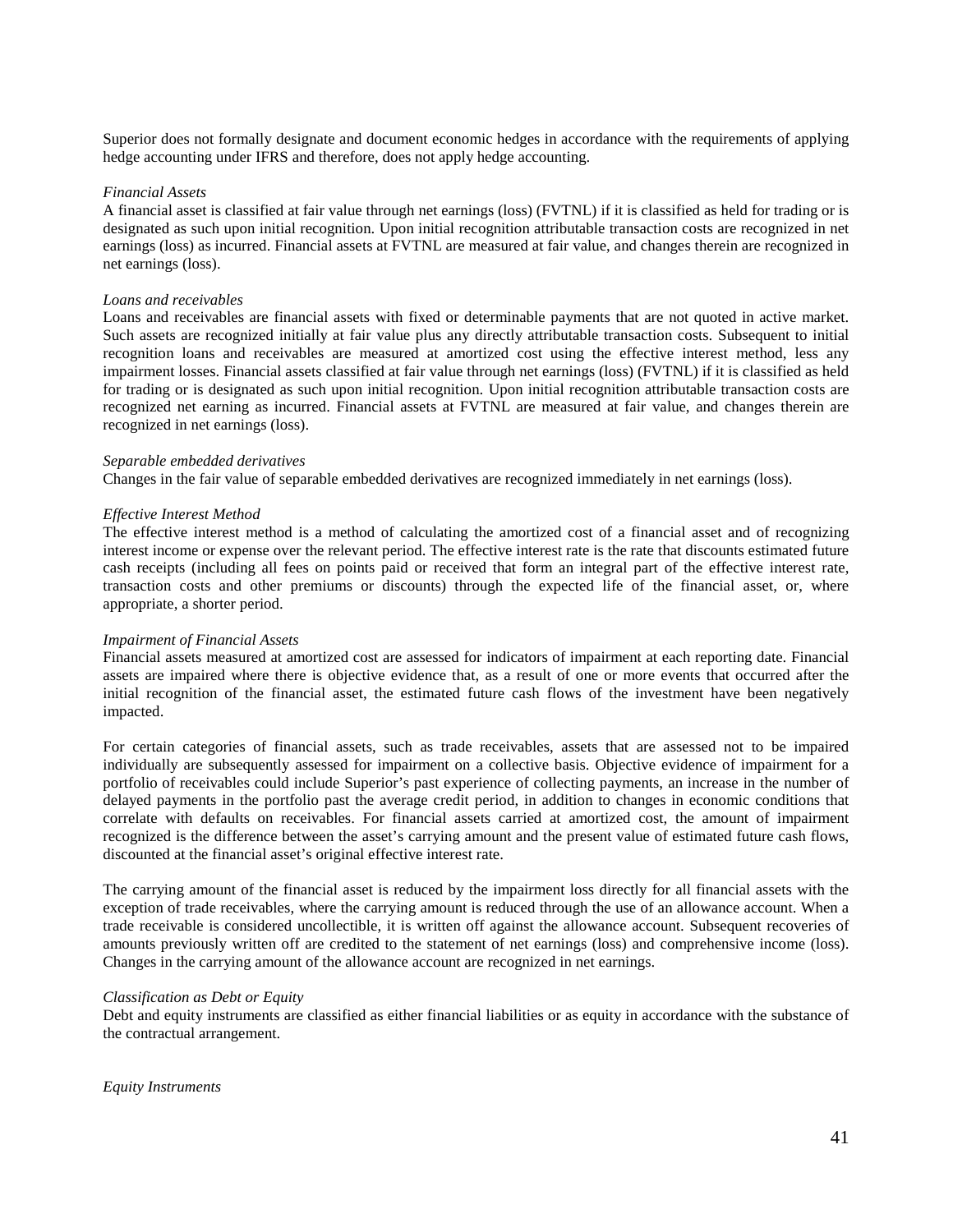An equity instrument is any contract that evidences a residual interest in the assets of an entity after deducting all of its liabilities. Equity instruments issued by Superior are recorded at the proceeds received, net of direct issue costs.

# *Compound Financial Instruments*

The component parts of compound instruments issued by Superior are classified separately as financial liabilities and equity in accordance with the substance of the contractual arrangement. At the date of issue, the fair value of the liability component is estimated using the prevailing market interest rate for a similar non-convertible instrument. This amount is recorded as a liability on an amortized cost basis using the effective interest method until extinguished upon conversion or at the instrument's maturity date. The equity component is determined by deducting the amount of the liability component from the fair value of the compound instrument as a whole. This is recognized and included in equity, net of income tax, and is not subsequently remeasured.

## *Financial Liabilities*

Financial liabilities are classified as either financial liabilities at FVTNL or other financial liabilities.

#### *Financial Liabilities at FVTNL*

Financial liabilities are classified as at FVTNL where the financial liability is held for trading or it is designated as FVTNL upon initial recognition. Financial liabilities at FVTNL are stated at fair value with any resulting gain or loss recognized in net earnings. The net gain or loss recognized in net earnings incorporates any interest expense relating to the financial liability. Upon initial recognition attributable transaction costs are recognized in net earnings or loss as incurred. Fair value is determined in the manner described in Note 17.

#### *Other Financial Liabilities*

Other financial liabilities, including borrowings, are initially measured at fair value, net of transaction costs. Other financial liabilities are subsequently measured at amortized cost using the effective interest method, with interest expense recognized on an effective interest basis.

#### *Derecognition of Financial Liabilities*

Superior derecognizes financial liabilities when, and only when, Superior's obligations are discharged, cancelled or they expire.

# **(e) Property, Plant and Equipment**

*Cost* 

Property, plant and equipment is recorded at cost less accumulated depreciation and impairment losses. Major renewals and improvements which provide future economic benefits and can be reliably measured are capitalized, while repair and maintenance expenses are charged to operations as incurred. Property, plant and equipment in the course of construction are carried at cost less any recognized impairment losses. Cost includes directly attributable expenses, professional fees and, for qualifying assets, borrowing costs capitalized in accordance with Superior's accounting policy. Depreciation of these assets, on the same basis as other property assets, commences when the assets are available for their intended use. Disposals are derecognized at carrying costs less accumulated depreciation and impairment losses with any resulting gain or loss reflected in net earnings (loss).

# *Borrowing Costs*

Borrowing costs directly attributable to the acquisition, construction or production of qualifying assets, which are assets that necessarily take a substantial period of time to get ready for their intended use or sale, are included in the cost of those assets, until such time as the assets are substantially available for their intended use. All other borrowing costs are recognized in net earnings (loss) in the period which they are incurred.

## *Depreciation*

Depreciation is calculated using the straight-line method, based on the estimated useful life. Land is not depreciated. Amortization of property in the course of construction commences when the assets are ready for their intended use. In the majority of cases, residual value is estimated to be insignificant. Depreciation by class of assets is as follows: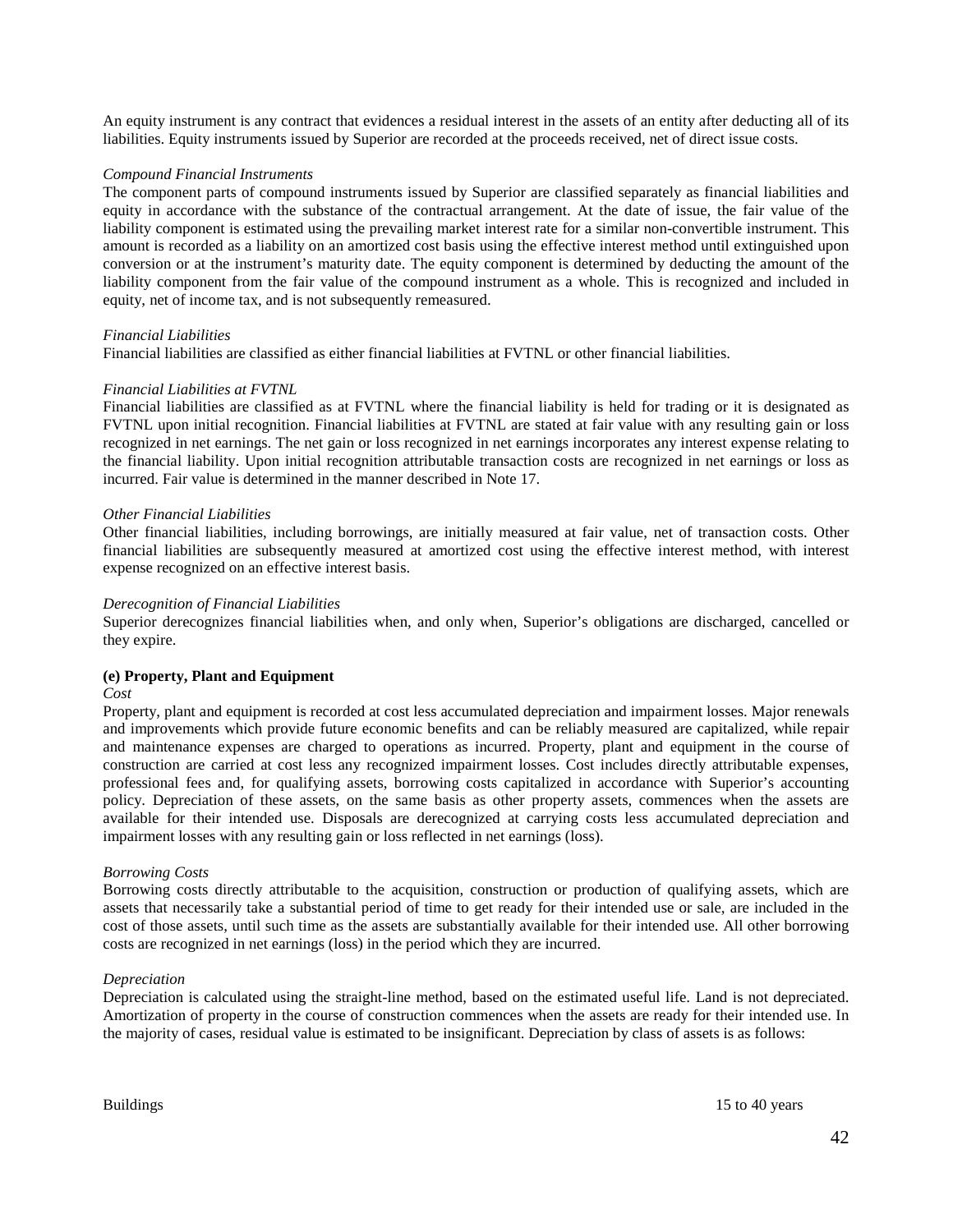| Leasehold improvements                                                                                          | 10 years      |
|-----------------------------------------------------------------------------------------------------------------|---------------|
| Energy Services tanks and cylinders                                                                             | 30 years      |
| Energy Services truck tank bodies, chassis and other Construction Products distribution equipment 5 to 15 years |               |
| Manufacturing equipment                                                                                         | 5 to 40 years |
| Furniture and fixtures                                                                                          | 10 years      |
| Computer equipment                                                                                              | 3 years       |

Deprecation rates, residual values and depreciation methods are reviewed at the end of each annual reporting period, with the effect of any changes in estimate being accounted for on a prospective basis.

## **(f) Intangible Assets**

Intangible assets are reported at cost less accumulated amortization and accumulated impairment losses. For intangible assets with a determinate life, amortization is charged on a straight-line basis over their estimated useful lives.

Intangible assets acquired in a business combination are identified and recognized separately from goodwill where they satisfy the recognition criteria. The initial cost of such intangible assets is their fair value at the acquisition date. Subsequent to initial recognition, intangible assets acquired in a business combination are reported at cost less accumulated amortization and accumulated impairment losses, on the same basis as intangible assets acquired separately.

Amortization rates, residual values and amortization methods are reviewed at least annually, with the effect of any changes in estimate being accounted for on a prospective basis.

## *Energy Services*

Costs incurred by Energy Services to acquire natural gas and electricity customer contracts are capitalized as deferred costs at the time the cost is incurred. The costs are recognized into net earnings (loss) as an operating and administrative expense over the term of the underlying contracts. The contracts range from one to five years with the average remaining life approximately three years.

A summary of Superior's other intangible assets and related amortization rates are as follows:

| Non-competition agreements | Term of the agreements (1-5 years) |
|----------------------------|------------------------------------|
| Royalty agreements         | $1 - 10$ years                     |
| Software                   | 1-3 years                          |
| Technology patents         | Approximately 10 years             |

## **Investment Properties**

Property that is held for a currently undetermined future use, long-term rental yields, or for capital appreciation, and that is not occupied by Superior is classified as investment property. Property that is being constructed or developed for future use as investment property is also classified as investment property.

#### *Cost*

Investment property is measured at cost, including related transaction costs and borrowing costs. After initial recognition, investment property is carried at cost less accumulated depreciation and any impairment losses.

Subsequent expenditure is capitalized to the investment property's carrying amount only when it is probable that future economic benefits associated with the expenditure will flow to Superior and the cost of the item can be measured reliably. Repair and maintenance costs are expensed when incurred. When part of an investment property is replaced, the carrying amount of the replaced part is derecognized.

## *Borrowing Costs*

Borrowing costs are incurred for the purpose of acquiring, constructing or producing a qualifying investment property are capitalized as part of its cost. Borrowing costs are capitalized while acquisition or construction is actively underway and cease once the asset is substantially complete or suspended if the development of the asset is suspended.

## *Depreciation*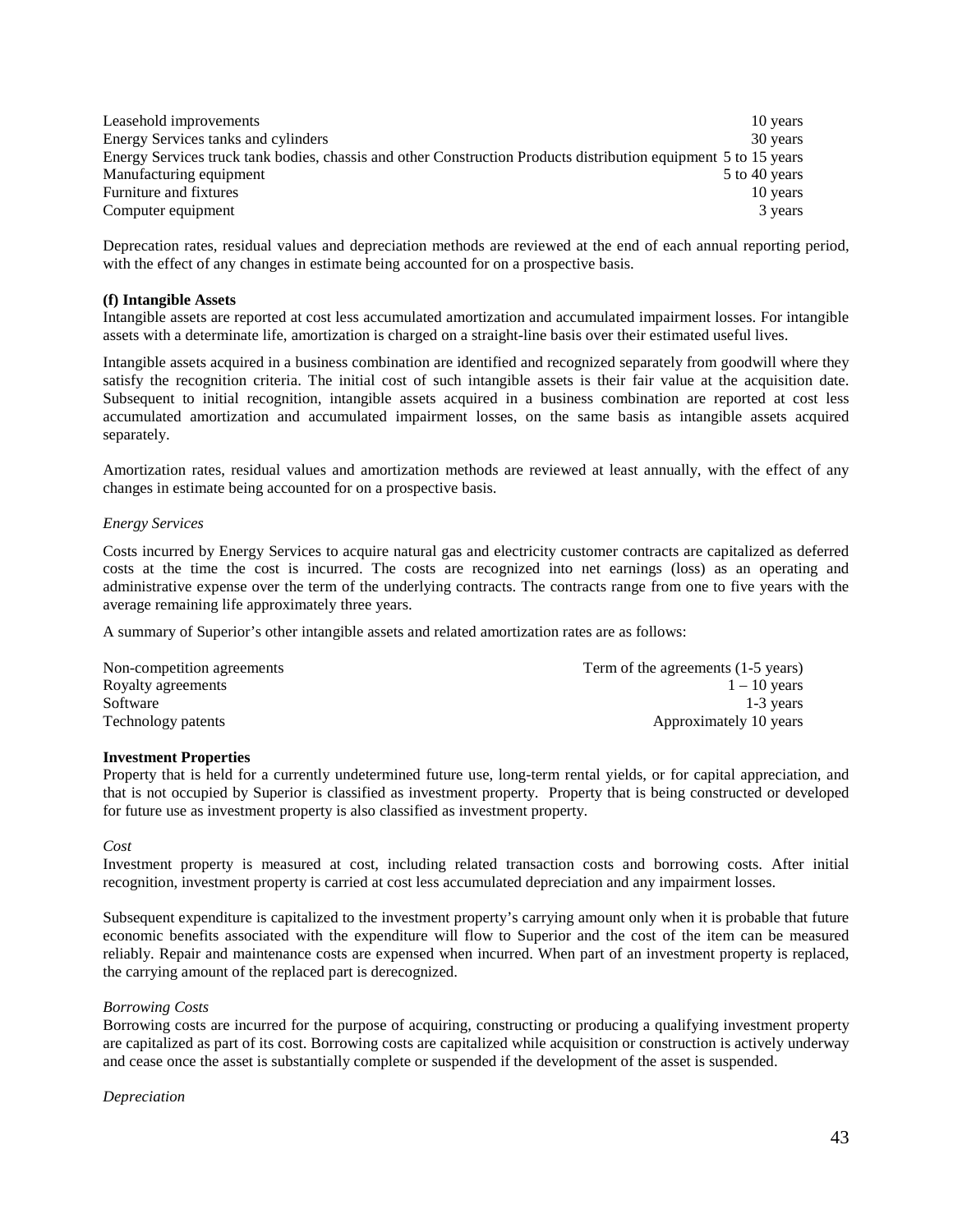Depreciation is calculated using the straight-line method, based on the estimated useful life. Land is not amortized. Depreciation of investment property in the course of construction commences when the assets are ready for their intended use. In the majority of cases, residual value is estimated to be insignificant. Investment properties are depreciated over 15 to 40 years. The estimated useful life, depreciation method, and residual values are reviewed at least annually, with the effect of any changes in estimate being accounted for on a prospective basis.

# *Disclosure of Fair Value*

Fair value is based on active market prices, adjusted, if necessary for any difference in the nature, location or condition of the specific asset. If this information is not available, Superior uses alternative valuation methods, such as recent prices in less active markets, discounted cash flow projections, or recent property tax assessments. Valuations performed by professional valuators can be used although Superior has sufficient internal resources to determine reliable fair values.

The fair value of investment property reflects, among other things, rental income from current leases and assumptions about rental income from future leases in the light of current market conditions. The fair value also reflects, on a similar basis, any cash outflows that could be expected in respect of the property.

The fair value of investment property does not reflect future capital expenditure that will improve or enhance the property and does not reflect the related future benefits from this future expenditure other than those a rational market participant would take into account when determining the value of the property.

# **(g) Impairment of Property, Plant and Equipment, Intangible Assets and Investment Properties**

At each balance sheet date and when circumstances indicate that the carrying value may be impaired, Superior reviews the carrying amounts of its tangible and intangible assets to determine whether there is any indication that those assets have suffered an impairment loss. If any such indication exists, the recoverable amount of the asset is estimated in order to determine the extent of the impairment loss, if any. Where it is not possible to estimate the recoverable amount of an individual asset, Superior estimates the recoverable amount of the cash-generating unit (CGU) to which the asset belongs. Where a reasonable and consistent basis of allocation can be identified, corporate assets are also allocated to the smallest group of CGU's for which a reasonable and consistent allocation basis can be identified.

Recoverable amount is the higher of fair value less costs to sell and value-in-use. In assessing value-in-use, the estimated future cash flows are discounted to their present value using a pre-tax discount rate that reflects current market assessments of the time value of money and the risks specific to the asset for which the estimates of future cash flows have not been adjusted.

If the recoverable amount of an asset or CGU is estimated to be less than its carrying amount, the carrying amount of the asset or CGU is reduced to its recoverable amount. An impairment loss is recognized immediately in net earnings (loss). Where an impairment loss, other than an impairment loss on goodwill, subsequently reverses, the carrying amount of the asset is increased to the revised estimate of its recoverable amount, which cannot exceed the original carrying amount less normal depreciation.

## **(h) Business Combinations**

All business combinations are accounted for using the acquisition method. The consideration transferred in a business combination is measured at fair values, at the acquisition date of the assets given up, the liabilities incurred or assumed and equity instruments issued by Superior in exchange for control of the acquiree. Transaction costs, other than those associated with the issue of debt or equity securities, that Superior incurs in connection with a business combination are expensed as incurred. The acquiree's identifiable assets, liabilities and contingent liabilities that meet the conditions for recognition under IFRS 3 *Business Combinations* are recognized at their fair values at the acquisition date, except for non-current assets that are classified as held for sale in accordance with IFRS 5 *Non-current Assets Held for Sale and Discontinued Operations*, which are recognized at fair values less costs to sell, except that:

- Deferred tax assets or liabilities and liabilities or assets related to employee benefit arrangements are recognized and measured in accordance with *IAS 12 Income taxes* and *IAS 19 Employee Benefits* respectively;
- Liabilities or equity instruments related to the replacement by Superior of an acquiree's share-based payment awards are measured in accordance with *IFRS 2 Share-based Payment*; and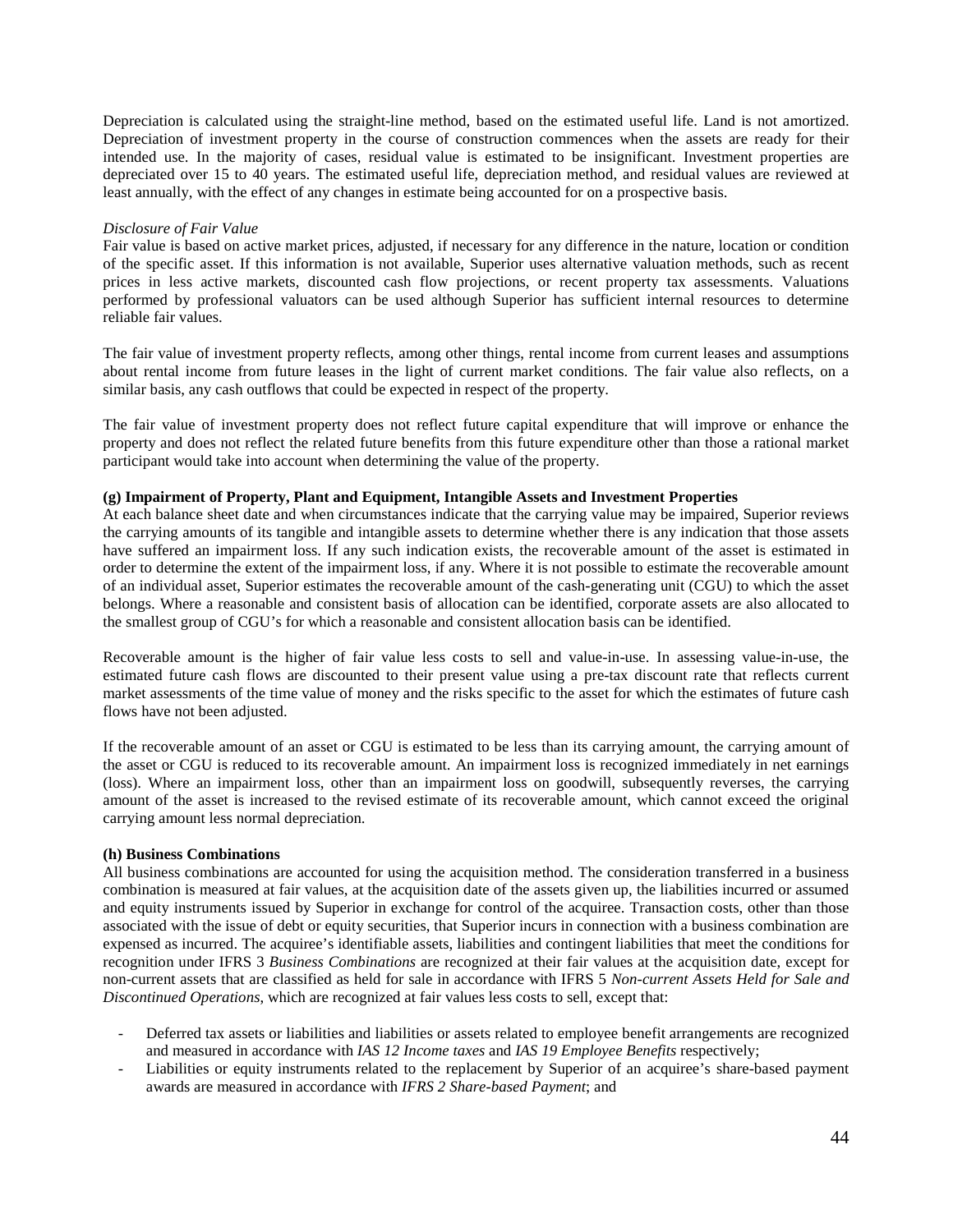- Assets (or disposals) that are classified as held for sale in accordance with *IFRS 5 Non-current Assets Held for Sale and Discontinued Operations* are measured in accordance with that standard.

Also contingent liabilities acquired in a business combination are initially measured at fair value at the date of acquisition. At subsequent reporting dates, such contingent liabilities are measured at the higher of the amount that would be recognized in accordance with IAS 37 *Provisions, Contingent Liabilities and Contingent Assets* and the amount initially recognized less cumulative amortization recognized in accordance with IAS 18 *Revenue*.

Goodwill arising on acquisition is recognized as an asset and initially measured at cost, being the excess of the cost of the business combination over Superior's interest in the net fair value of the identifiable assets, liabilities and contingent liabilities recognized. If the net amounts assigned to the assets acquired and liabilities assumed exceeds the cost of the purchase than Superior is required to reassess the value of the both the cost and net assets acquired and any excess remaining after this reassessment is recognized immediately in net earnings (loss). Goodwill is tested for impairment on an annual basis at the CGU level. Goodwill is initially recognized as an asset at cost and is subsequently measured at cost less any accumulated impairment losses.

If the initial accounting for a business combination is incomplete by the end of the reporting period in which the combination occurs, Superior will report provisional amounts for the items for which the accounting is incomplete. Those provisional amounts are adjusted during the measurement period (see below), or additional assets or liabilities are recognized, to reflect new information obtained about facts and circumstances that existed at the acquisition date that, if known, would have affected the amounts recognized at that date.

The measurement period is the period from the date of acquisition to the date Superior obtains complete information about facts and circumstances that existed as of the acquisition date and is subject to a maximum of one year.

# **(i) Goodwill**

Goodwill arising in a business combination is recognized as an asset at the date that control is acquired (the acquisition date). Goodwill is measured as the excess of the sum of the consideration transferred, the amount of any noncontrolling interests in the acquiree, and the fair value of the acquirer's previously held equity interest in the acquiree (if any) over the net of the acquisition-date amounts of the identifiable assets acquired and the liabilities assumed.

If, after reassessment, Superior's interest in the fair value of the acquiree's identifiable net assets exceeds the sum of the consideration transferred, the amount of any non-controlling interests in the acquiree, and the fair value of the previously held equity interest in the acquiree (if any), the excess is recognized immediately in net earnings (loss) as a bargain purchase gain.

Goodwill is not amortized but is reviewed for impairment at least annually. For purposes of impairment testing, goodwill is allocated to each of Superior's CGUs expected to benefit from the synergies of the combination. Cashgenerating units to which goodwill has been allocated are tested for impairment annually, or more frequently when there is an indication that the unit may be impaired. If the recoverable amount of the cash-generating unit is less than the carrying amount of the unit, the impairment loss is allocated first to reduce the carrying amount of any goodwill allocated to the unit and then to other assets of the unit pro-rata on the basis of the carrying amount of each asset in the unit. An impairment loss recognized for goodwill is not reversed in a subsequent period.

On disposal of a subsidiary, the attributable amount of goodwill is included in the determination of the net earnings (loss) on disposal.

## **(j) Revenue Recognition**

Revenue is measured at the fair value of the consideration received or receivable. Revenue is reduced for estimated customer returns, rebates and other similar allowances. Revenue from the sale of goods is recognized when all the following conditions are satisfied:

- Superior has transferred to the buyer the significant risks and rewards of ownership of the goods;
- Superior retains neither continuing managerial involvement to the degree usually associated with ownership nor effective control over the goods sold;
- The amount of revenue can be measured reliably;
- It is probable that the economic benefits associated with the transaction will flow to Superior; and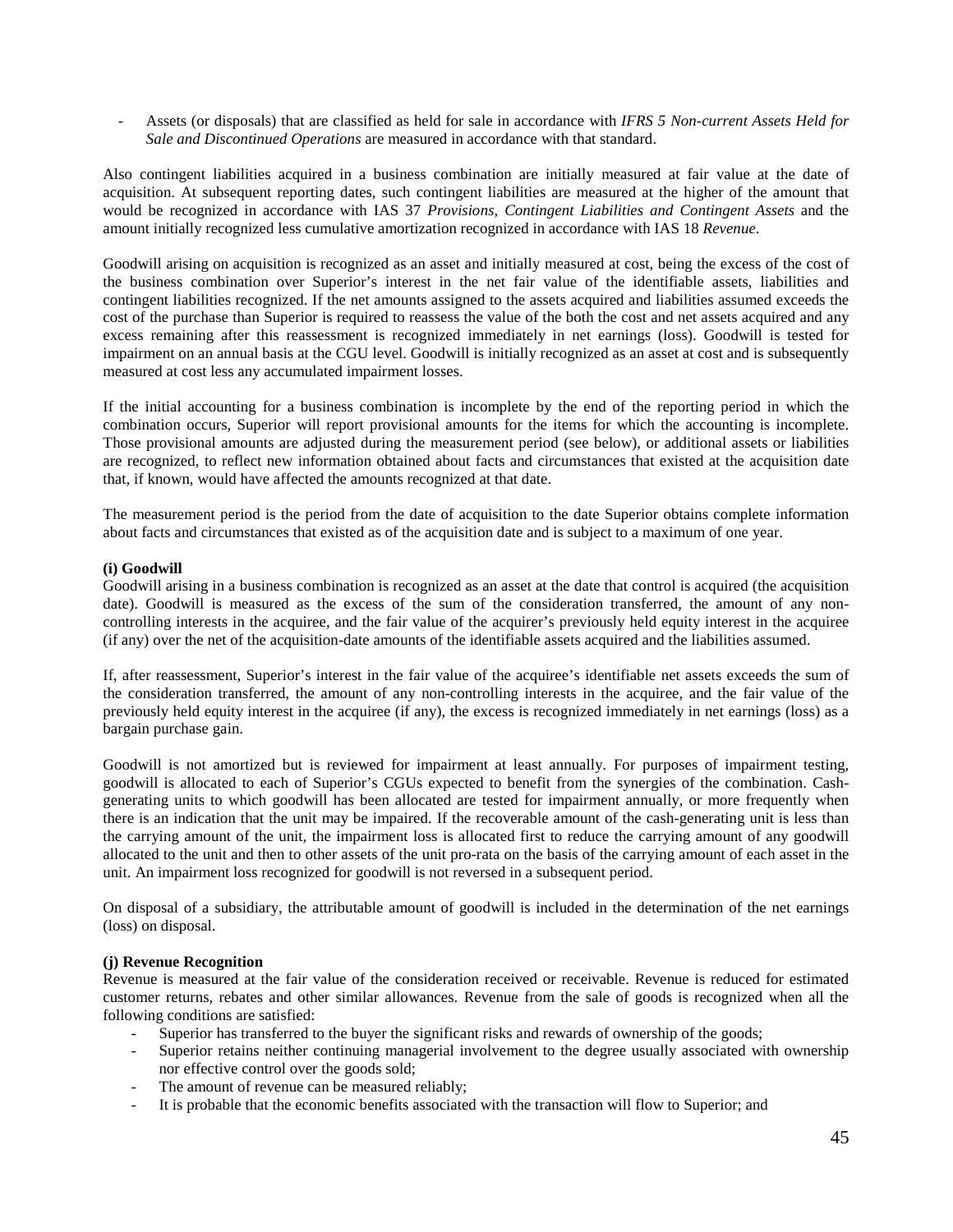- The costs incurred or to be incurred in respect of the transaction can be measured reliably.

# *Energy Services*

Revenues from sales are recognized at the time of delivery, or when related services are performed and the above conditions related to revenue from sale of goods are satisfied.

Natural gas revenues are recognized as gas is delivered to local natural gas distribution companies and when the above conditions related to revenue from sale of goods are satisfied. Costs associated with balancing the amount of gas used by Energy Services customers with the volumes delivered by Energy Services to the local distribution companies are recognized as period costs. Electricity revenues are recognized as the electricity is consumed by the end-use customer or sold to third parties.

Rental revenues arising from operating leases are accounted for based on the terms contained in the lease agreements as earned.

# *Specialty Chemicals*

Revenues from chemical sales are recognized at the time of delivery and when the above conditions related to revenue from sale of goods are satisfied.

# *Construction contracts*

Where the outcome of a construction contract for the construction of chlorine dioxide generators can be estimated reliably, revenues and costs are recognized by reference to the percentage of completion of the contract activity at the end of the reporting period, measured based on the proportion of contract costs incurred for work performed to date relative to the estimated total contract costs. Engineer reviews are used to determine the stage of completion of contracts in progress.

Where the outcome of a construction contract cannot be estimated reliably, contract revenue is recognized to the extent it is probable that contract costs incurred will be recoverable. Contract costs are recognized as expenses in the period which they are incurred.

When it is probable that total contract costs will exceed total contract revenue, the expected loss is recognized as an expense immediately.

## *Construction Products Distribution*

Revenue is recognized when products are delivered to the customer and when the above conditions related to revenue from sale of goods are satisfied. Revenue is stated net of discounts and rebates granted.

## **(k) Leases**

Leases are classified as finance leases whenever the terms of the lease transfer substantially all of the risks and rewards of ownership to the lessee. All other leases are classified as operating leases.

Assets held under finance leases are initially recognized as assets of Superior at their fair value at the inception of the lease or, if lower, at the present value of the minimum lease payments. The corresponding liability to Superior is included in the Balance Sheet as a finance lease obligation along with Borrowings.

Lease payments are apportioned between finance expenses and reduction of the lease obligation so as to achieve a constant rate of interest on the remaining balance of the liability. Finance expenses are recognized immediately in net earnings (loss), unless they are directly attributable to qualifying assets, in which case they are capitalized in accordance with Superior's general policy on borrowing costs (see (h) above). Contingent rentals are recognized as expenses in the periods in which they are incurred.

Operating lease payments are recognized as an expense based on terms contained in the lease agreements. Contingent rentals arising under operating leases are recognized as an expense in the period in which they are incurred.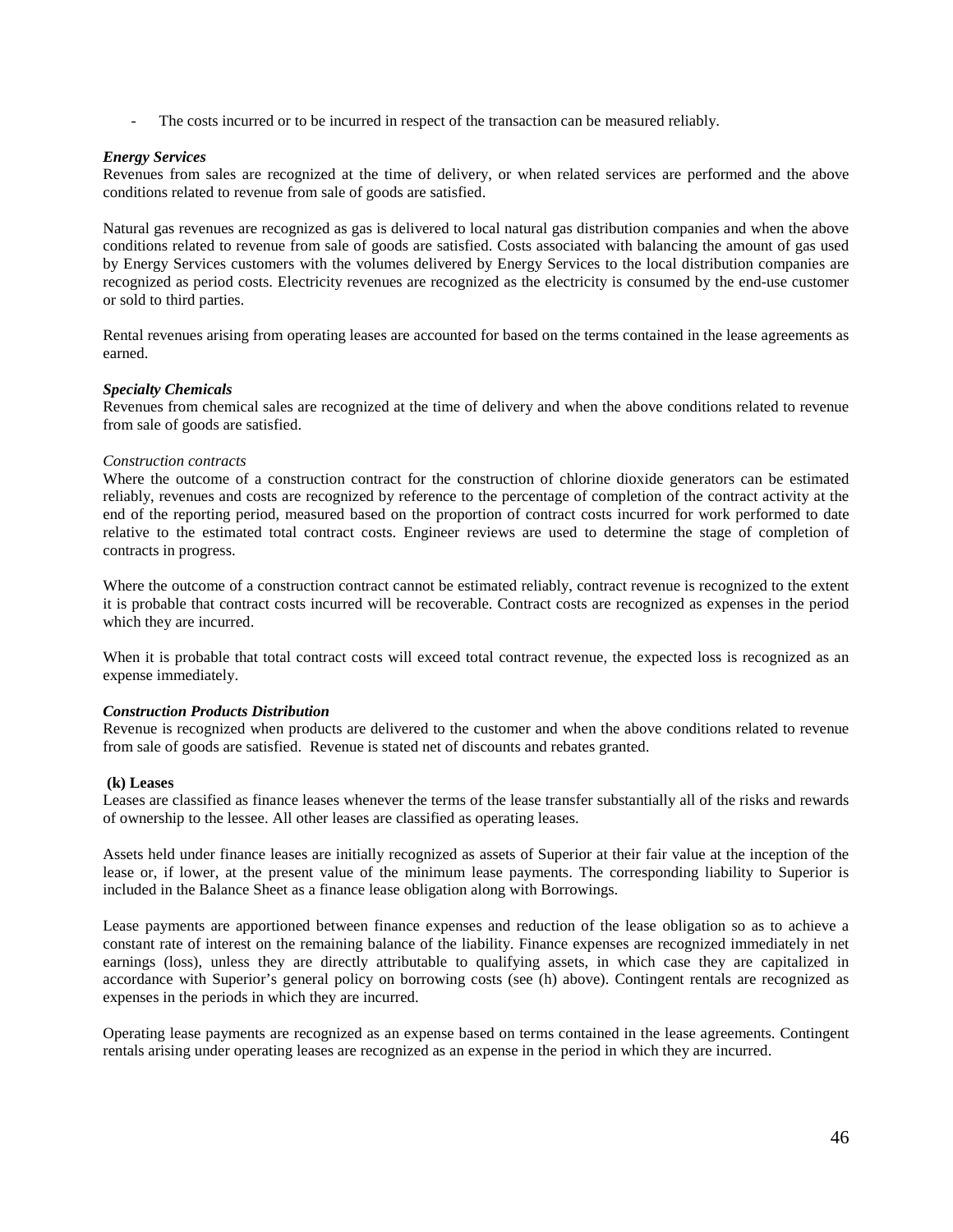In the event lease incentives are received to enter into operating leases, such incentives are recognized as a liability. The aggregate benefit of incentives is recognized as a reduction of rental expense and amortized over the term of the lease.

# **(l) Rebates – Construction Products Distribution**

Purchase rebates are recognized as a reduction of cost of goods sold when the related performance is completed and the inventory is sold. Vendor rebates that are contingent upon completing a specified level of purchases are recognized as a reduction of cost of goods sold based on a systematic and rational allocation of the cash consideration to each of the underlying transactions that results in progress toward earning that rebate or refund, assuming that the rebate can be reasonably estimated and it is probable that the specified target will be obtained. Otherwise, the rebate is recognized as the milestone is achieved and the inventory is sold.

## **(m) Provisions**

Provisions are recognized when there is a present legal or constructive obligation as a result of past events, for which it is probable that an outflow of economic benefit will be required to settle the obligation, and where the amount of the obligation can be reliably estimated.

The amount recognized as a provision is the best estimate of the consideration required to settle the present obligation at the reporting date, taking into account the risks and uncertainties surrounding the obligation. Where a provision is measured using the cash flows estimated to settle the present obligation, its carrying amount is the present value of those cash flows.

When some or all of the economic benefit required to settle a provision is expected to be recovered from a third party, the receivable is recognized as an asset if it is virtually certain that reimbursement will be received and the amount of the receivable can be measured reliably.

# *Decommissioning costs*

Liabilities for decommissioning costs are recognized when Superior has an obligation to dismantle and remove a facility or an item of plant and to restore the site on which it is located, and when a reliable estimate of that liability can be made. Generally, the costs relate to Specialty Chemicals facilities and Energy Services assets. Decommissioning costs are provided at the present value of expected costs to settle the obligation using estimated cash flows. The cash flows are discounted at a current pre-tax rate that reflects the risks specific to the decommissioning liability. The unwinding of the discount is expensed as incurred and recognized in net earnings (loss) as a finance cost. The estimated future costs of decommissioning are reviewed annually and adjusted as appropriate. A corresponding item of property, plant and equipment of an amount equal to the provision is also created. This is subsequently amortized as part of the asset. Changes in the estimated future costs or in the discount rate applied are added to or deducted from the cost of the asset.

## *Environment Expenditures and Liabilities*

Environmental expenditures that relate to current or future revenues are expensed or capitalized as appropriate. Expenditures that relate to an existing condition caused by past operations and do not contribute to current or future earnings are expensed.

Liabilities for environmental costs are recognized when a clean-up is probable and the associated costs can be reliably estimated. Generally, the timing of recognition of these provisions coincides with the commitment to a formal plan of action or, if earlier, on divestment or on closure of inactive sites.

The amount recognized is the best estimate of the expenditure required. Where the liability will not be settled for a number of years, the amount recognized is the present value of the estimated future expenditure.

## *Restructuring*

A restructuring provision is recognized when Superior has developed a detailed formal plan for the restructuring and has raised a valid expectation in those affected that it will carry out the restructuring by starting to implement the plan or announcing its main features to those affected by it. The measurement of a restructuring provision includes only the direct expenditures arising from the restructuring, which are those amounts that are both necessarily entailed by the restructuring and not associated with the ongoing activities of the entity.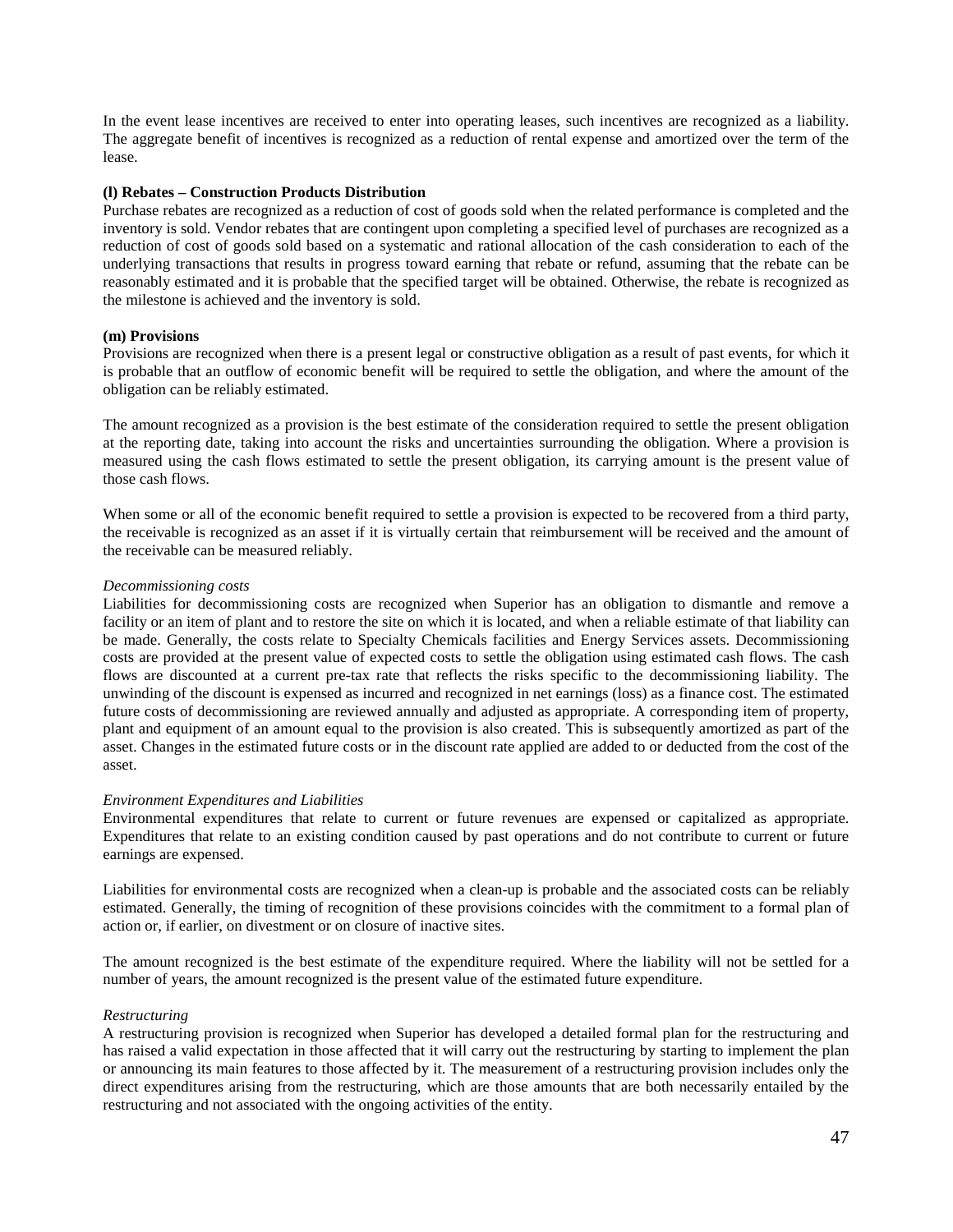## **(o) Employee Future Benefits**

Superior has a number of defined benefit and defined contribution plans providing pension and other post-employment benefits to most of its employees. Superior accrues its obligations under the plans and the related costs, net of plan assets.

Contributions to defined contribution plans are recognized as an expense when employees have rendered service entitling them to the contributions.

For defined benefit plans, the cost of providing benefits is determined using the Projected Unit Credit Method, with actuarial valuations being carried out at each balance sheet date. Actuarial gains and losses arising from experience adjustments and changes in actuarial assumptions are recognized in Other Comprehensive Income in the period in which they occur. The net obligation for each defined benefit plan is discounted to determine the present value using the yield at the reporting date on high quality Canadian corporate bonds. Past service costs are recognized immediately to the extent that the benefits are already vested, and otherwise are amortized on a straight-line basis over the average period until the benefits become vested.

The defined benefit obligation recognized in the balance sheet represents the present value of the defined benefit obligation as adjusted for unrecognized actuarial gains and losses and unrecognized past service cost, and as reduced by the fair value of plan assets. Any asset resulting from this calculation is limited to unrecognized actuarial losses and past service cost, plus the present value of available refunds and reductions in future contributions to the plan.

#### **(p) Income Taxes**

Income tax expense represents the sum of current income taxes payable and deferred income taxes.

#### *Current Income Taxes*

The income tax currently payable is based on taxable net earnings (loss) for the year. Taxable net earnings (loss) differs from net earnings (loss) as reported in the consolidated income statement because it excludes items of income or expense that are taxable or deductible in other years and it further excludes items that are never taxable or deductible. Superior's liability for current income tax is calculated using tax rates that have been enacted or substantively enacted by the balance sheet date.

## *Deferred Income Taxes*

Deferred income tax is recognized on differences between the carrying amounts of assets and liabilities in the financial statements and the corresponding tax basis used in the computation of taxable net earnings (loss), and is accounted for using the balance sheet liability method. Deferred income tax assets are generally recognized for all taxable temporary differences to the extent that it is probable that taxable net earnings (loss) will be available against which those deductible temporary differences can be utilized. Deferred tax liabilities are recognized for all taxable temporary differences, except for the following:

- When the deferred tax liability arises from the initial recognition of goodwill; or
- When an asset or liability in a transaction that is not a business combination and, at the time of the transaction, affects neither the accounting net earnings (loss) nor taxable net earnings (loss); and
- In respect of taxable temporary differences associated with investments in subsidiaries, associates and interests in joint ventures, where the timing of the reversal of the temporary differences can be controlled by Superior and it is probable that the temporary differences will not reverse in the foreseeable future.

Deferred tax assets arising from deductible temporary differences associated with such investments and interests are only recognized to the extent that they are expected to reverse in the foreseeable future and it is probable that there will be sufficient taxable net earnings (loss) against which to utilize the benefits of the temporary differences. A deferred tax asset may also be recognized for the benefit expected from unused tax losses available for carryforward, to the extent that it is probable that future taxable earnings will be available against which the tax losses can be applied.

The carrying amount of deferred tax assets is reviewed at each balance sheet date and reduced, via a valuation allowance, to the extent that it is no longer probable that sufficient taxable net earnings (loss) will be available to allow all or part of the asset to be recovered.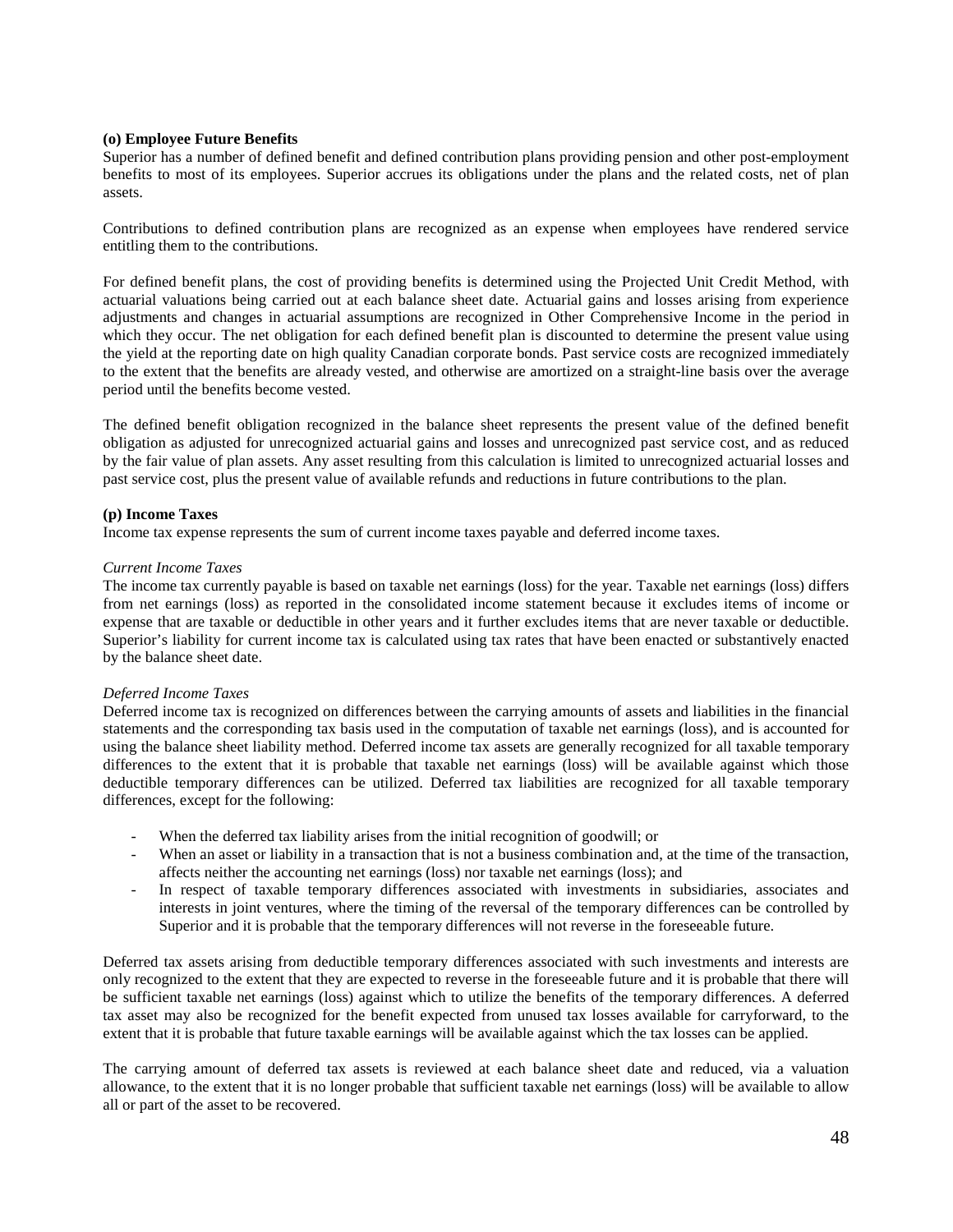Deferred tax assets and liabilities are measured at the tax rates that are expected to apply in the period in which the liability is settled or the asset realized, based on tax rates and tax laws that have been enacted or substantively enacted by the balance sheet date. The measurement of deferred tax liabilities and assets reflects the tax consequences that would follow from the manner in which Superior expects, at the reporting date, to recover or settle the carrying amount of its assets and liabilities.

Deferred tax assets and liabilities are offset when there is a legally enforceable right to offset current tax assets against current liabilities and when they are related to income taxes levied by the same taxation authority and Superior intends to settle its current tax assets and liabilities on a net basis. Also Superior recognizes any benefit associated with investment tax credits as deferred tax assets to the extent they are expected to be utilized in accordance with IAS 12 *Income Taxes*.

#### *Uncertain tax positions*

Superior is subject to taxation in numerous jurisdictions. There are many transactions and calculations during the course of business for which the ultimate tax determination is uncertain. Superior maintains provisions for uncertain tax positions that it believes appropriately reflect its risk. These provisions are made using the best estimate of the amount expected to be paid based on a qualitative assessment of all relevant factors. Superior reviews the adequacy of these provisions at the end of the reporting period. However, it is possible that at some future date, liabilities in excess of Superior's provisions could result from audits by, or litigation with tax authorities. Where the final outcome of these tax-related matters is different from the amounts that were initially recorded, such differences will affect the tax provisions in the period in which such determination is made.

#### *Current and deferred tax for the period*

Current and deferred tax are recognized as an expense in net earnings (loss), except where they relate to amounts recognized outside of net earnings (loss) (whether in other comprehensive income or directly in equity), in which case the tax is also recognized outside net earnings (loss), or where they arise from the initial accounting for a business combination. In the case of a business combination, the tax effect is included in the accounting for the business combination.

#### **(q) Foreign Currencies**

The financial statements of each subsidiary of Superior are translated into the currency of the primary economic environment in which the entity operates (its functional currency). For the purpose of the consolidated financial statements, the results and balance sheets of each subsidiary is expressed in Canadian dollars which is the functional currency of Superior.

The accounts of the foreign operations of Energy Services, Specialty Chemicals and Construction Products Distribution in the United States and Specialty Chemicals operations in Chile, translate all assets and liabilities at the exchange rate prevailing at the balance sheet date, and revenues and expenses at average rates of exchange during the period. Exchange gains and losses arising from this translation are recorded as a component of accumulated other comprehensive income. Other monetary assets and liabilities held by Superior are converted at the exchange rate prevailing at the balance sheet date. Gains and losses are recognized on monetary assets and liabilities when those items are settled.

Transactions denominated in a foreign currency, are translated into the functional currency at rates in effect at the date of the transaction. At the balance sheet date, monetary foreign currency assets and liabilities are translated at exchange rates then in effect. The resulting translation gains or losses are recognized in the determination of net earnings (loss).

#### **(r) Share-Based Payments**

Superior has established share-based compensation plans whereby notional restricted shares and/or notional performance shares may be granted to employees. The fair value of these notional shares is estimated as the period end quoted market price and recorded as an expense with an offsetting amount to accrued liabilities, re-measured at each balance sheet date. All share-based payments are settled in cash.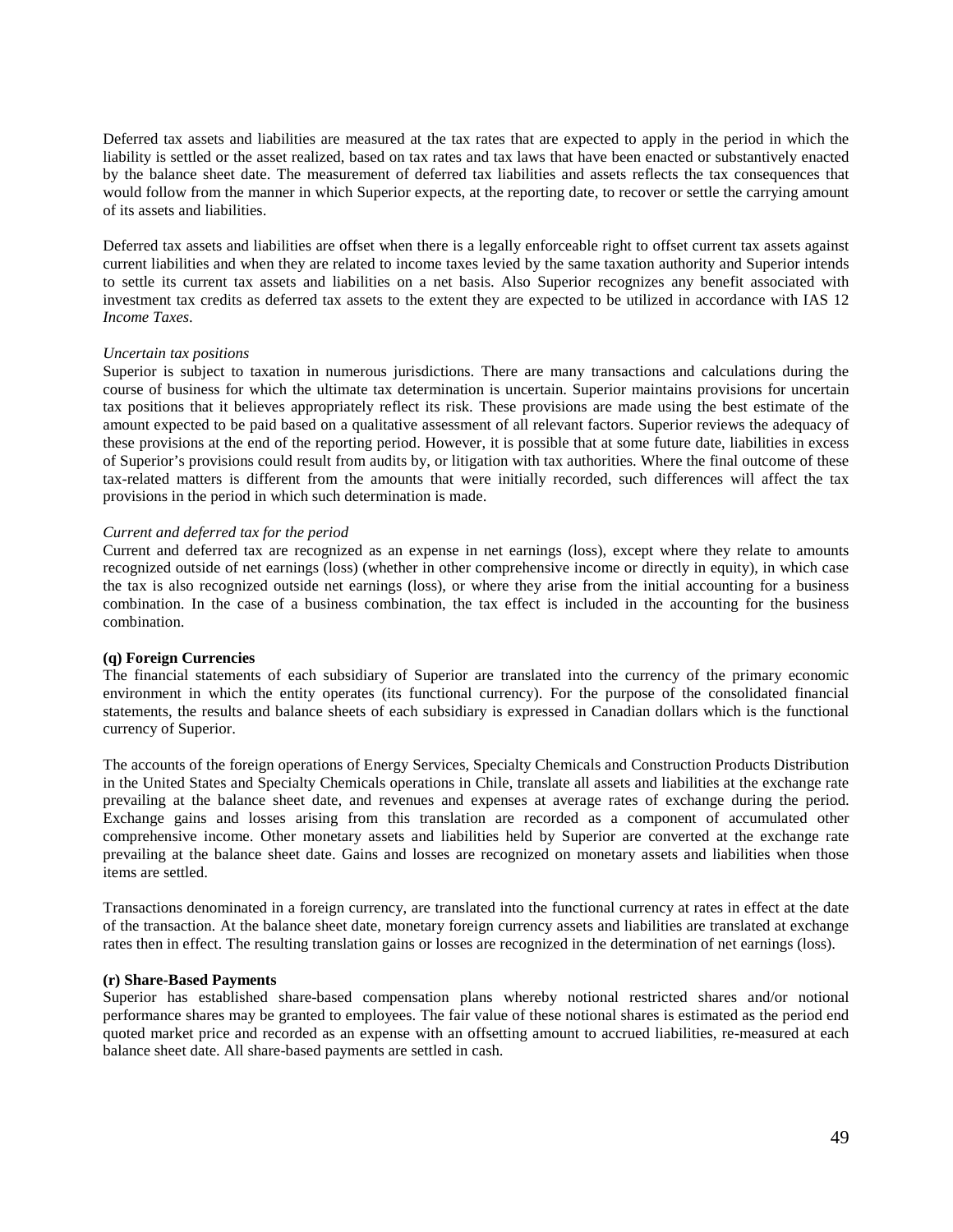#### **(s) Government Grants**

Government grants are not recognized until there is a reasonable assurance that Superior will comply with the conditions attaching to them and that the grants will be received.

Government grants whose primary condition is that Superior should purchase, construct or otherwise acquire noncurrent assets are recognized as a reduction of the carrying value of the related asset. Other government grants are recognized as income over the periods necessary to match them with the costs they are intended to compensate, on a systematic basis. Government grants that are receivable as compensation for expenses or losses already incurred or for the purpose of giving immediate financial support to Superior with no future related costs are recognized in net earnings (loss) in the period in which they become receivable.

# **(t) Net Earnings (Loss) per Share**

Basic net earnings (loss) per share is calculated by dividing the net earnings by the weighted average number of shares outstanding during the period. The weighted average number of shares outstanding during the year is calculated using the number of shares outstanding at the end of each month during the year. Diluted net earnings (loss) per share is calculated by factoring in the dilutive impact of the dilutive instruments, including the conversion of debentures to shares using the if converted method to assess the impact of dilution. Superior uses the treasury stock method to determine the impact of dilutive options, which assumes that the proceeds from in-the-money share options are used to repurchase shares at the average market price during the period.

## **(u) Significant Accounting Judgments, Estimates and Assumptions**

The preparation of Superior's Consolidated Financial Statements in accordance with IFRS requires management to make judgments, estimates and assumptions that affect the reported amounts of assets, liabilities, net earnings (loss) and related disclosures. The estimates and associated assumptions are based on historical experience and various other factors that are deemed to be reasonable under the circumstances, the results of which form the basis of making the judgments about carrying values of assets and liabilities that are not readily apparent from other sources. Actual results may differ from these estimates. The areas involving a higher degree of judgment or complexity, or areas where assumptions and estimates are significant to the financial statements are as follows:

# *Fair Value of Derivative and Non-Financial Derivative Instruments*

Where the fair value of derivatives and non-financial derivatives cannot be derived from active markets, they are determined using valuation techniques including the discounted cash flow model. This requires the use of assumptions concerning the amount and timing of estimated future cash flows and discount rates. Differences between actual values and assumed values will impact net earnings in the period when the determination of the difference is made.

#### *Allowance for Doubtful Accounts*

Superior recognizes an allowance for doubtful accounts based on historical customer collection history, general economic indicators and other customer specific information, all of which require Superior to make certain assumptions. Where the actual collectability of accounts receivable differs from these estimates, such differences will have an impact on net income in the period such a determination is made.

# *Property, Plant and Equipment and Intangible Assets*

Capitalized assets, including property, plant and equipment and intangible assets are amortized over their respective estimated useful lives. All estimates of useful lives are set out in Note 2(e) and 2(f).

# *Provisions*

Provisions have been estimated for decommissioning costs, restructuring and environmental expenditures. These provisions are estimates and the actual costs and timing of future cash flows are dependent on future events. Any differences between estimates and the actual future liability will be accounted for in the period when such determination is made.

## *Employee Future Benefits*

Superior has a number of defined benefits pension plans and other benefit plans. The cost of defined benefit pension plans and the present value of the pension obligation are determined using actuarial valuations. An actuarial valuation involves making various assumptions. These include the determination of the discount rate, future salary increases,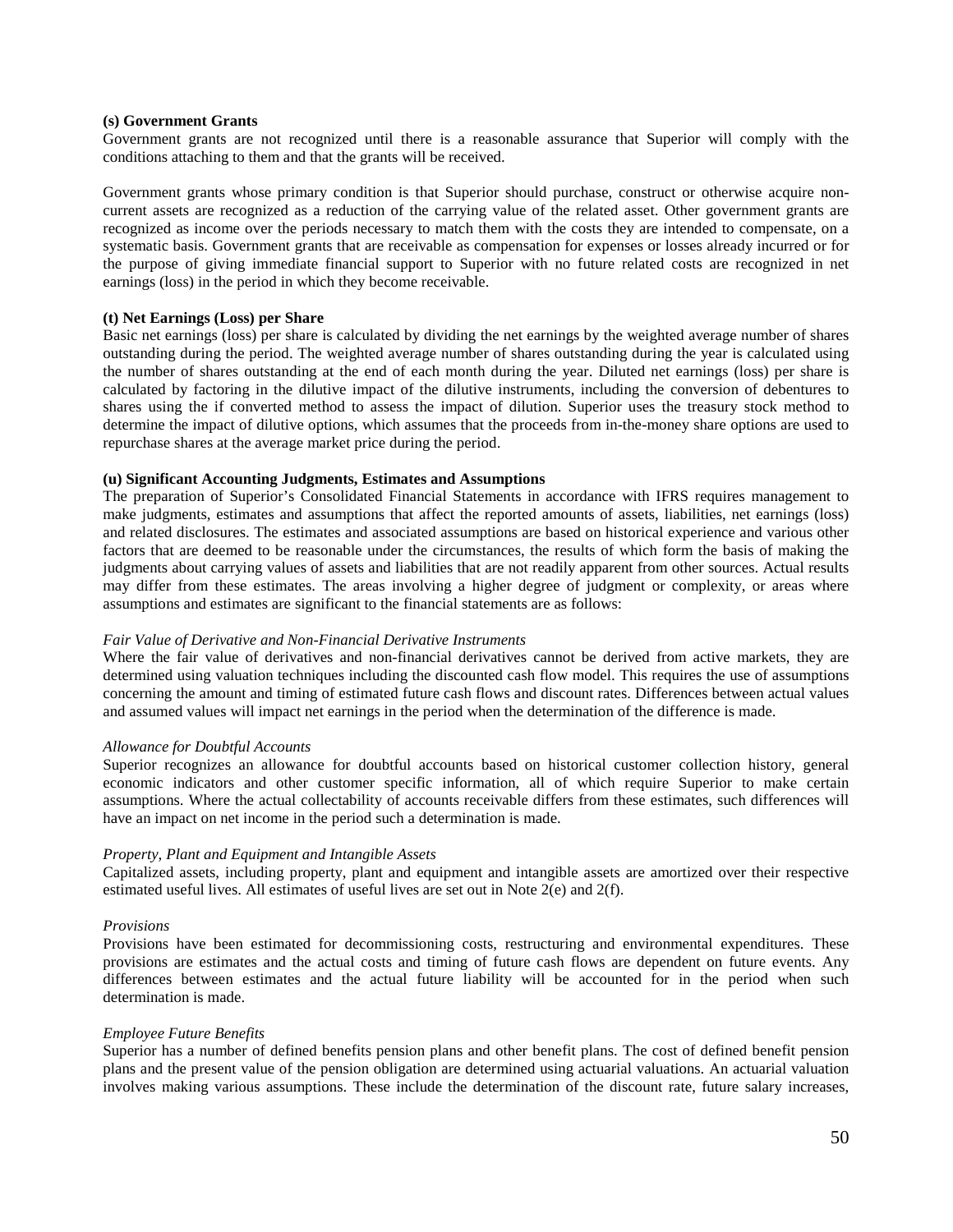mortality rates and future pension increases. Due to the complexity of the valuation, the underlying assumptions and its long term nature, a defined benefit obligation is highly sensitive to changes in these assumptions.

#### *Income Tax Assets and Liabilities*

Superior recognizes expected tax assets and liabilities based on estimates of current and future taxable net earnings, which may require significant judgment regarding the ultimate tax determination of certain items. If taxable net earnings differ from the estimates it may have an impact on current and future income tax provisions in the period when the determination of the difference is made.

#### *Decommissioning Liabilities*

The determination of decommissioning liabilities requires Superior to make estimates regarding the useful life of certain operating facilities, the timing and dollar value of future remediation activities, discount rates and the interpretation and changes to various environmental laws and regulations. Any differences between estimates and actual results will impact Superior's accrual for decommissioning liabilities and will result in an impact to net earnings.

#### *Asset Impairments*

Financial and non-financial assets are subject to impairment reviews based on whether current or future events and circumstances suggest that their recoverable amount may be less than their carrying value. Recoverable amounts are based on a calculation of expected future cash flows which include management assumptions and estimates of future performance.

## **Critical Judgments in Applying Accounting Policies**

In the process of applying Superior's accounting policies, which are described above, management makes judgments that could significantly affect the amounts recognized in the consolidated financial statements. The most critical of these judgments are:

#### *Impairment of Property, Plant and Equipment*

An evaluation of whether or not an asset is impaired involves consideration of whether indicators of impairment exist. Factors which could indicate that impairment exists include: significant underperformance relative to historical or projected operating results, significant changes in the manner in which an asset is used or in Superior's overall business strategy, or significant negative industry or economic trends. In some cases, these events are clear. However, in many cases, a clearly identifiable event indicating possible impairment does not occur. Instead, a series of individually insignificant events occur over a period of time leading to an indication that an asset may be impaired. Events can occur in these situations that may not be known until a date subsequent to their occurrence. Management continually monitors Superior's segments, the markets, and the business environment, and make judgments and assessments about conditions and events in order to conclude whether a possible impairment exists.

#### *Income Taxes*

Preparation of the consolidated financial statements involves determining an estimate of, or provision for, income taxes in each of the jurisdictions in which Superior operates. The process also involves making an estimate of taxes currently payable and taxes expected to be payable or recoverable in future periods, referred to as deferred income taxes. Deferred income taxes result from the effects of temporary differences due to items that are treated differently for tax and accounting purposes. The tax effects of these differences are reflected in the Balance Sheet as deferred income tax assets and liabilities. An assessment must also be made to determine the likelihood that Superior's future taxable income will be sufficient to permit the recovery of deferred income tax assets. To the extent that such recovery is not probable, recognized deferred income tax assets must be reduced. Judgment is required in determining the provision for income taxes and recognition of deferred income tax assets and liabilities. Management must also exercise judgment in its assessment of continually changing tax interpretations, regulations and legislation, to ensure deferred income tax assets and liabilities are complete and fairly presented. The effects of differing assessments and applications could be material.

#### *Financial Instruments*

The fair value of financial instruments are determined and classified within three categories, which are outlined below and discussed in more detail in Note 17.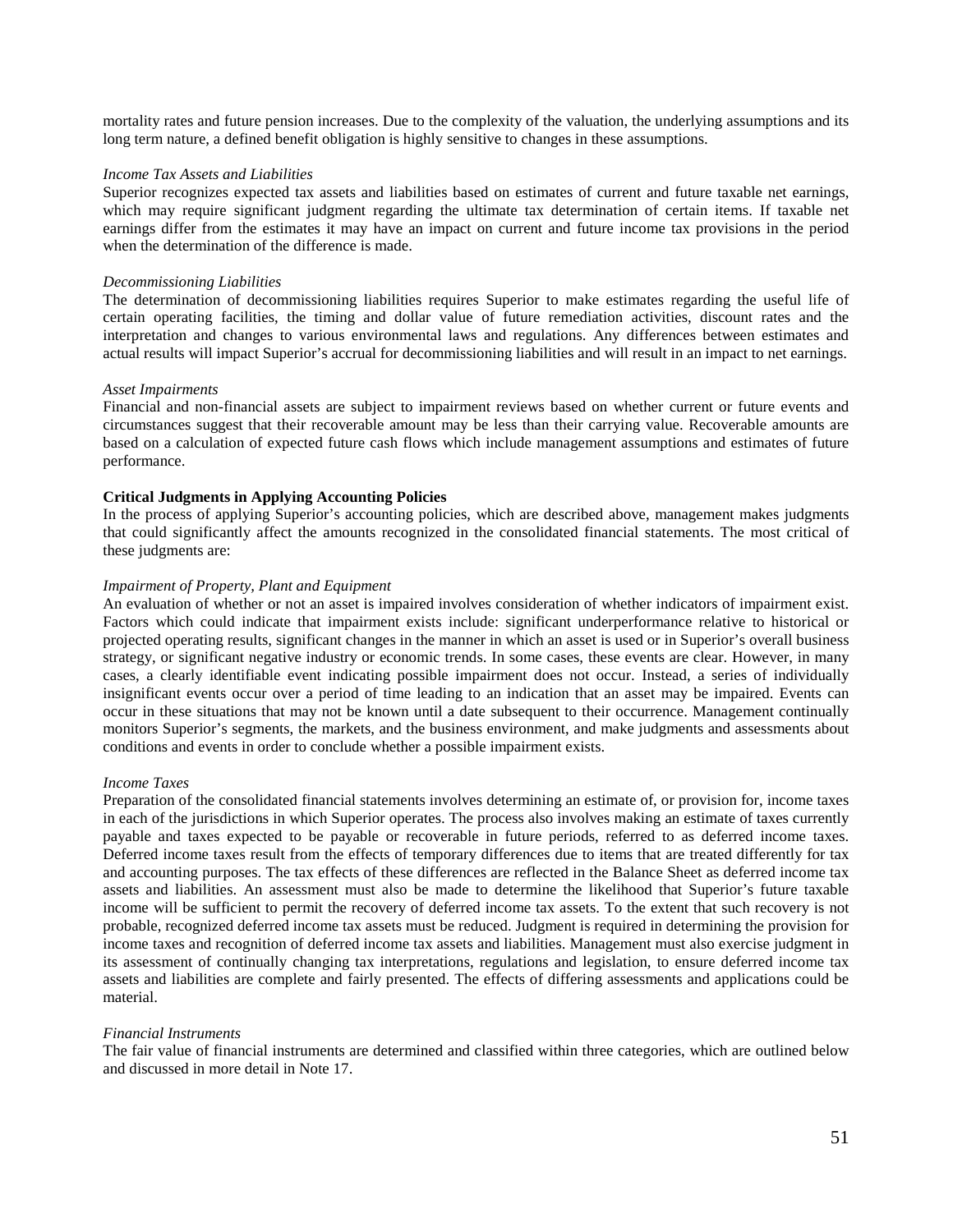# **Level I**

Fair values in Level I are determined using inputs that are unadjusted quoted prices in active markets for identical assets or liabilities that Superior has the ability to access.

# **Level II**

Fair values in Level II are determined, directly or indirectly, using inputs that are observable for the asset or liability.

# **Level III**

Fair values in Level III are determined using inputs for the asset or liability that are not readily observable.

The fair value measurement of a financial instrument is included in only one of the three levels, the determination of which is based upon the lowest level input that is significant to the derivation of the fair value. Classification of financial instruments requires management to use judgment in respect of both the determination of fair value and the lowest level input of significance.

## **Recent Accounting Pronouncements**

Certain new standards, interpretations, amendments and improvements to existing standards were issued by the IASB or International Financial Reporting Interpretations Committee ("IFRIC") that are mandatory for accounting periods beginning January 1, 2011 or later periods. The standards impacted that are applicable to Superior are as follows:

• IFRS 1 – *First-time Adoption of International Financial Reporting Standards, amendments regarding severe hyperinflation and Removal of Fixed Dates for First-time Adopters;* 

• IFRS 7 - *Financial Instruments: Disclosure, amendments regarding disclosures – Transfer of Financial Assets;* 

• IFRS 9 - *Financial Instruments: Classification and Measurement; and* 

• IAS 12 – *Income Taxes, amendments regarding Deferred Tax: Recovery of Underlying Assets.* 

Superior does not anticipate that any of these changes will have a material impact on its results of operations or financial position.

#### **3. Seasonality of Operations**

#### **Energy Services**

Energy Services sales typically peak in the first quarter when approximately one-third of annual propane and other refined fuels sales volumes and gross profits are generated due to the demand from heating end-use customers. They then decline through the second and third quarters rising seasonally again in the fourth quarter with heating demand. Similarly, net working capital levels are typically at seasonally high levels during the first and fourth quarter, and normally decline to seasonally low levels in the second and third quarters. Net working capital levels are also significantly influenced by wholesale propane prices and other refined fuels.

#### **Construction Products Distribution**

Construction Products Distribution sales typically peak during the second and third quarters with the seasonal increase in building and remodeling activities. They then decline through the first and fourth quarters. Similarly, net working capital levels are typically at seasonally high levels during the second and third quarters, and normally decline to seasonally low levels in the first and fourth quarters.

#### **4. Acquisitions**

On March 9, 2011, Superior completed the acquisition of certain assets (Propane Assets) which make up a propane distribution business for an aggregate purchase price of \$5.3 million including adjustments for working capital. The primary purposes of the acquisition are to expand Energy Services business in Ontario and benefit from synergies. The below noted fair values have been prepared on a provisional basis pending finalization of net working capital adjustments.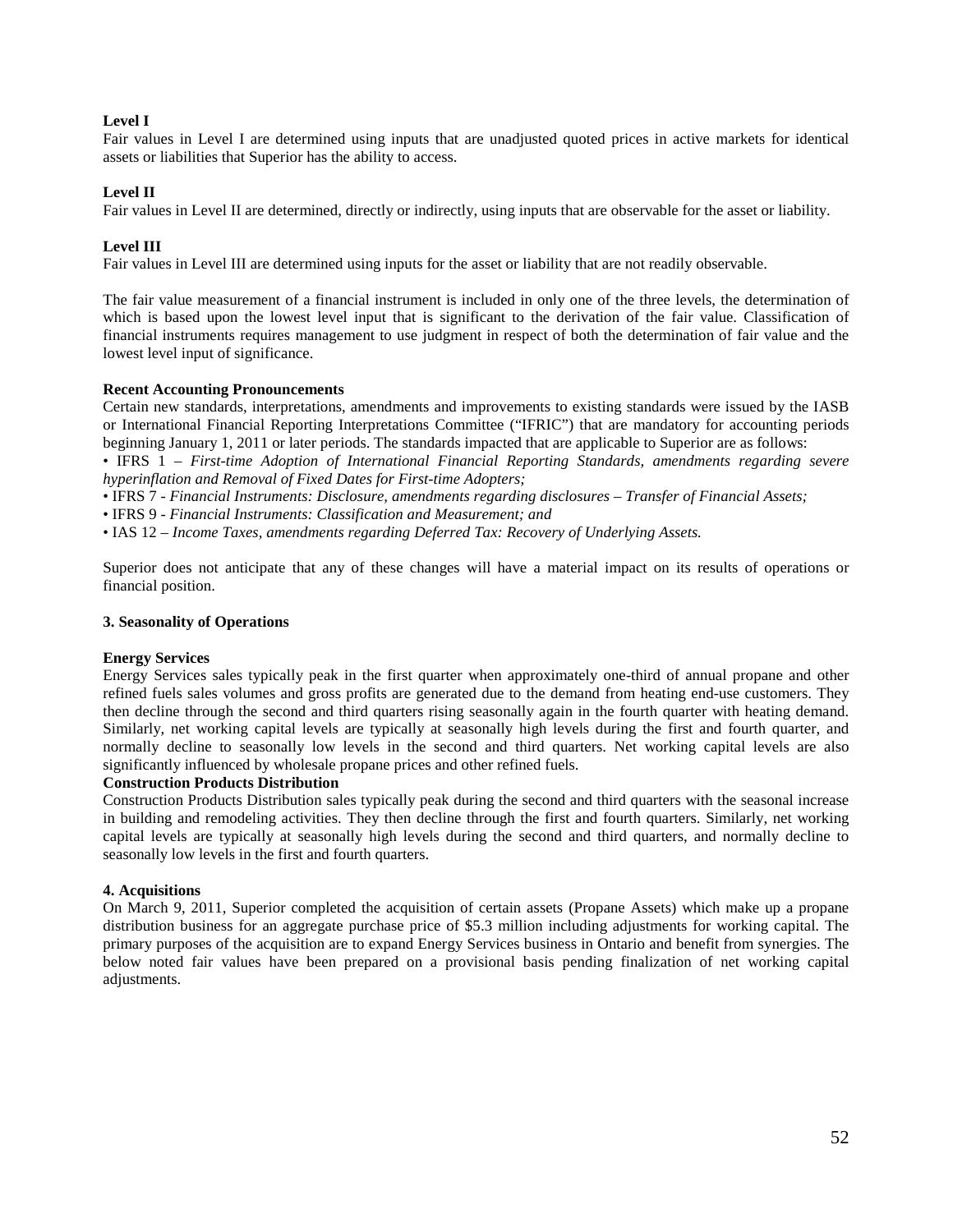|                                                              | Fair Value Recognized on |
|--------------------------------------------------------------|--------------------------|
| <b>Propane Assets Acquisition</b>                            | Acquisition              |
| Trade and other receivables                                  | 1.3                      |
| Inventories                                                  | 0.2                      |
| Property, plant and equipment                                | 1.1                      |
|                                                              | 2.6                      |
| Trade and other payables                                     | (0.4)                    |
|                                                              | (0.4)                    |
| Net identifiable assets and liabilities                      | 2.2                      |
| Goodwill arising on acquisition                              | 3.1                      |
| <b>Total consideration</b>                                   | 5.3                      |
| The components of the purchase consideration are as follows: |                          |
| Cash (paid on March 9, 2011)                                 | 4.3                      |
| Deferred consideration                                       | 1.0                      |
| <b>Total purchase consideration</b>                          | 5.3                      |

Subsequent to the acquisition date of March 9, 2011, the Propane Assets contributed revenue and net earnings of \$0.4 million to Energy Services and \$nil million, respectively for the three months ended March 31, 2011. Superior cannot reasonably determine the revenue and net earnings amount attributable to the Propane Assets had the acquisition closed on January 1, 2011.

On January 15, 2011, Superior completed the acquisition of certain assets which make up a refined fuel and propane distribution business (Butler Assets) for an aggregate purchase price of \$0.3 million including adjustments for working capital. Superior elected to not disclose a purchase price equation for the acquisition as it was considered immaterial. Superior cannot reasonably determine the net earnings amount attributable to Butler Assets had the acquisition closed on January 1, 2011 or from the date of acquisition as operations were integrated into Superior's existing operations.

On October 25, 2010, Superior completed the acquisition of certain assets which make up a US retail heating oil and propane distribution business (KW Assets) for an aggregate purchase price of \$4.9 million including adjustments for working capital. The assets provide a broad range of services, including heating, ventilation and air conditioning repair and other related services.

|                                                              | Fair Value Recognized on |
|--------------------------------------------------------------|--------------------------|
| <b>KW Assets Acquisition</b>                                 | Acquisition              |
| Inventories                                                  | 0.2                      |
| Property, plant and equipment                                | 3.3                      |
| Intangible assets                                            | 2.1                      |
|                                                              | 5.6                      |
| Trade and other payables                                     | (0.7)                    |
|                                                              | (0.7)                    |
| Net identifiable assets and liabilities                      | 4.9                      |
| Goodwill arising on acquisition                              |                          |
| <b>Total consideration</b>                                   | 4.9                      |
| The components of the purchase consideration are as follows: |                          |
| Cash (paid on October 25 and November 4, 2010)               | 4.4                      |
| Deferred consideration                                       | 0.5                      |
| <b>Total purchase consideration</b>                          | 4.9                      |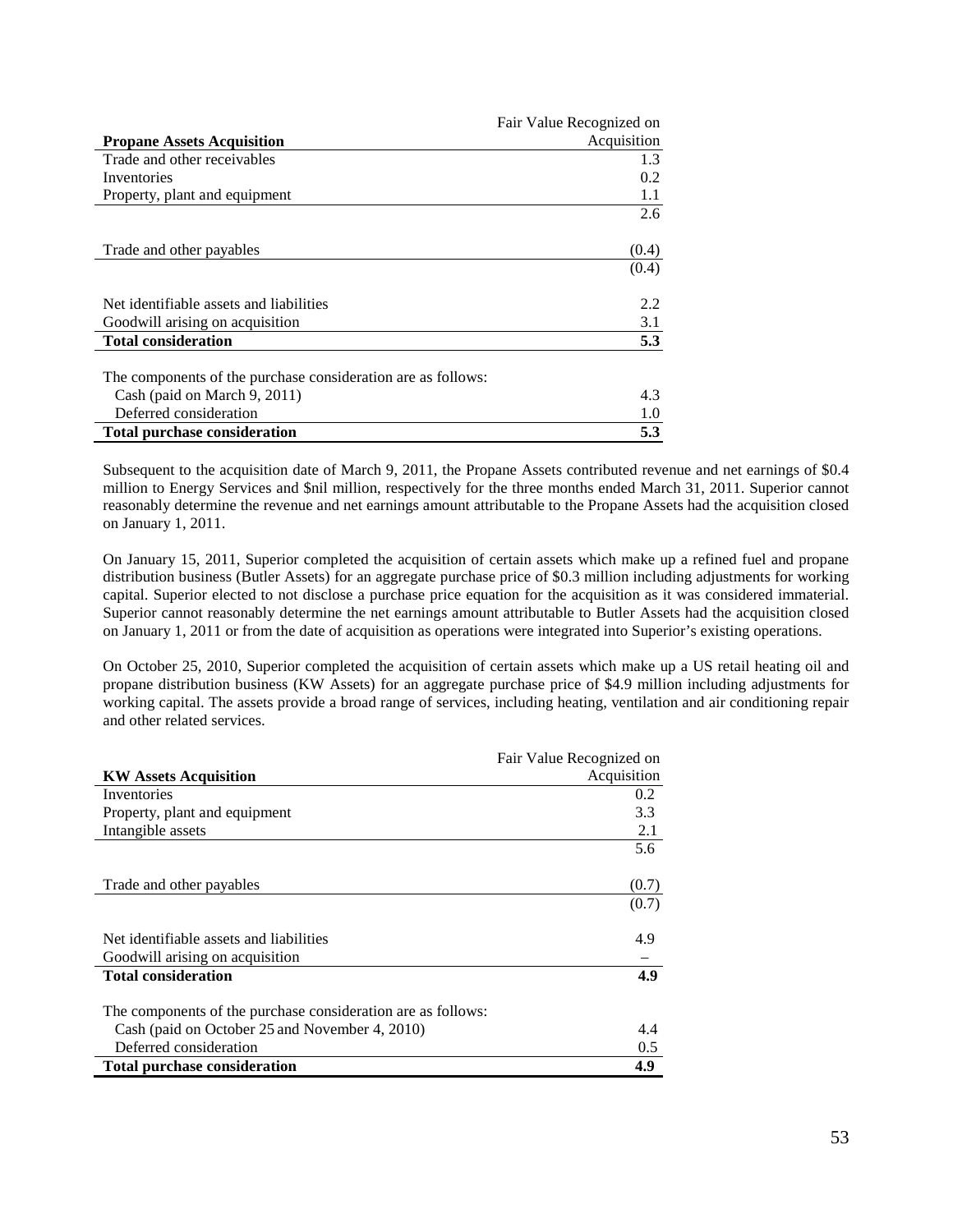Superior cannot reasonably determine the net earnings amount attributable to KW Assets had the acquisition closed on January 1, 2011 or from the date of acquisition as operations were integrated into Superior's existing operations.

On June 28, 2010, Superior completed the acquisition of certain assets of a Western Canadian commercial and industrial insulation distributor (Burnaby Assets) for an aggregate purchase price of \$17.7 million, inclusive of \$0.1 million in transaction costs which have been expensed through other expenses in the consolidated statement of comprehensive income. The assets acquired consist of three operating branches in Alberta and British Columbia and allows Construction Products Distribution to expand its commercial and industrial distribution business in Canada.

|                                                              | Fair Value Recognized on |                                     |
|--------------------------------------------------------------|--------------------------|-------------------------------------|
| <b>Burnaby Assets Acquisition</b>                            |                          | Acquisition Previous Carrying Value |
| Trade and other receivables                                  | 8.4                      | 8.6                                 |
| Inventories                                                  | 2.9                      | 2.9                                 |
| Property, plant and equipment                                | 0.5                      | 0.5                                 |
|                                                              | 11.8                     | 12.0                                |
|                                                              |                          |                                     |
| Trade and other payables                                     | (3.0)                    | (3.0)                               |
|                                                              | (3.0)                    | (3.0)                               |
|                                                              |                          |                                     |
| Net identifiable assets and liabilities                      | 8.8                      | 9.0                                 |
| Goodwill arising on acquisition                              | 8.9                      |                                     |
| <b>Total consideration</b>                                   | 17.7                     | 9.0                                 |
|                                                              |                          |                                     |
| The components of the purchase consideration are as follows: |                          |                                     |
| Cash (paid on June 28, 2010)                                 | 2.0                      |                                     |
| Common shares                                                | 15.7                     |                                     |
| <b>Total purchase consideration</b>                          | 17.7                     |                                     |

Superior completed the acquisition of the Burnaby Assets in order expand its commercial and industrial insulation business in Canada. The above noted fair values for the acquisition of Burnaby Assets has been prepared on a provisional basis pending finalization of the fair value determination of the separate identifiable intangible assets.

Revenue and net loss for the six months ended June 28, 2010 would have been \$21.1 million and \$2.8 million, respectively, if the Burnaby Asset acquisition had occurred on January 1, 2010. Superior cannot reasonably determine the amount of revenue and net earnings contributed by the Burnaby Assets to Construction Products Distribution since the closing date as the operations were integrated into Superior's operations.

On January 20, 2010, Superior acquired 100% of the shares of Griffith Holdings Inc. (Griffith) for consideration of \$142.6 million, net of \$2.5 million in cash assumed. Additionally, \$1.6 million in transaction costs were incurred during the course of this acquisition, which has been expensed through other expenses in the consolidated statement of comprehensive income. The fair value of the identifiable assets and liabilities of Griffith as at the date of acquisition and the corresponding carrying amounts immediately before the acquisition date were: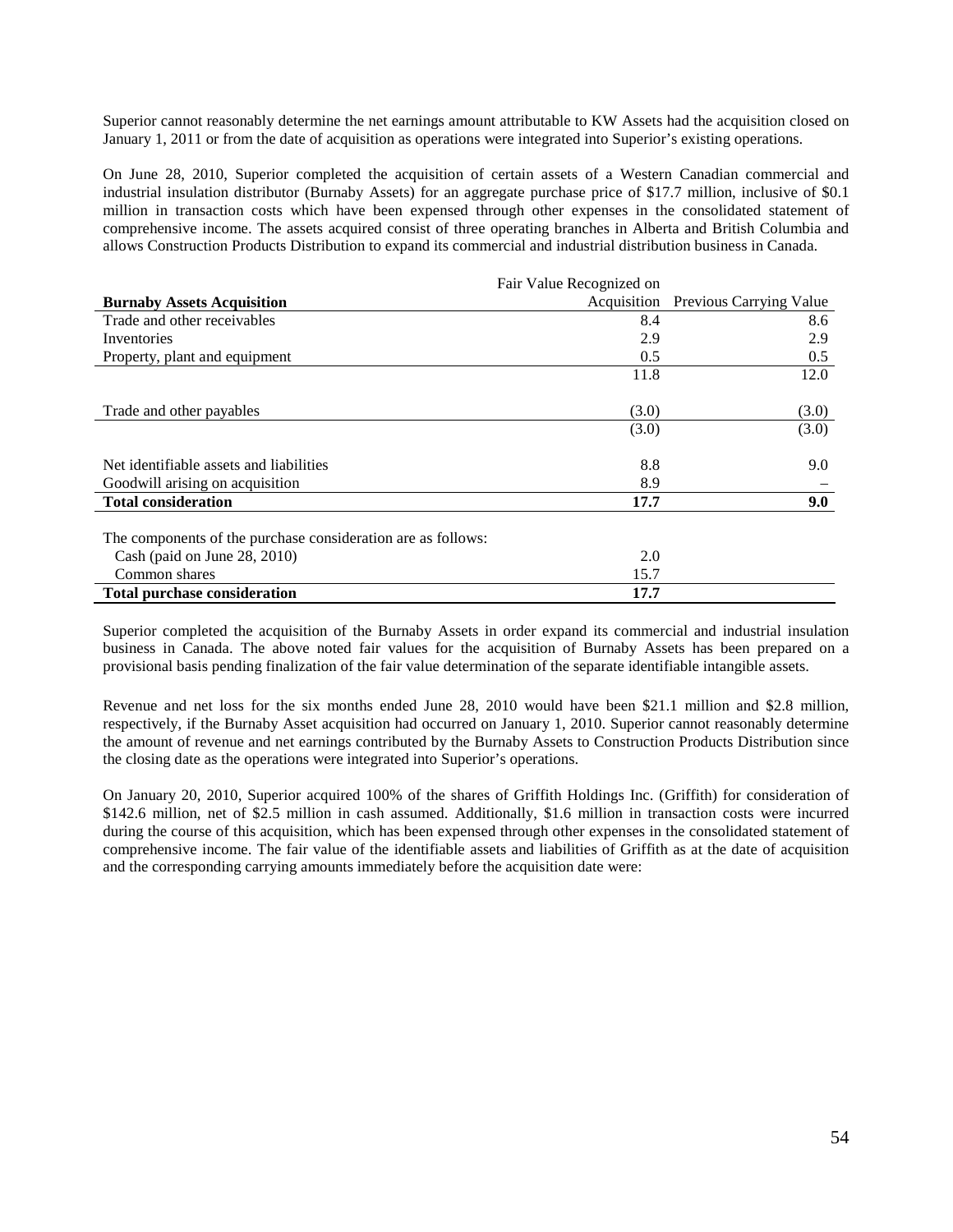|                                                              | Fair Value Recognized on |                                     |
|--------------------------------------------------------------|--------------------------|-------------------------------------|
| <b>Griffith Acquisition</b>                                  |                          | Acquisition Previous Carrying Value |
| Trade and other receivables                                  | 41.1                     | 42.5                                |
| Inventories                                                  | 23.2                     | 23.1                                |
| Unrealized gains on derivative financial instruments         | 1.2                      | 1.7                                 |
| Property, plant and equipment                                | 83.2                     | 51.3                                |
| Intangible assets                                            | 54.4                     | 5.1                                 |
|                                                              | 203.1                    | 123.7                               |
| Trade and other payables                                     | (32.8)                   | (32.8)                              |
| Provisions                                                   | (3.6)                    | (2.4)                               |
| Assumed deferred consideration obligations                   | (0.6)                    | (0.6)                               |
| Deferred tax liability                                       | (41.7)                   | (14.6)                              |
|                                                              | (78.7)                   | (50.4)                              |
| Net identifiable assets and liabilities                      | 124.4                    | 73.3                                |
| Goodwill arising on acquisition (1)                          | 18.2                     |                                     |
| <b>Total consideration</b>                                   | 142.6                    | 73.3                                |
| The components of the purchase consideration are as follows: |                          |                                     |
| Cash paid                                                    | 142.6                    |                                     |
| <b>Total purchase consideration</b>                          | 142.6                    |                                     |

(1) The amount of goodwill that is expected to be deductible for tax purposes is approximately \$7.0 million.

Superior completed the acquisition of Griffith in order expand its refined fuels distribution business into the north eastern U.S. The Company's business is complementary to Superior's other operations in New York state.

Revenue and net loss for the three months ended March 31, 2010 for energy Services would have included \$366.0 million and \$14.8 million, respectively, if the Griffith acquisition had occurred on January 1, 2010. Subsequent to the acquisition date of January 20, 2010, Griffith contributed to Energy Services revenue and net earnings was \$318.4 million and \$13.8 million, respectively for the three months ended March 31, 2010.

# **5. Trade and Other Receivables**

A summary of trade and other receivables are as follows:

|                                      | <b>Notes</b> | March 31, | December 31, | January 1, |
|--------------------------------------|--------------|-----------|--------------|------------|
|                                      |              | 2011      | 2010         | 2010       |
| Trade receivables, net of allowances | 17           | 531.5     | 501.1        | 331.2      |
| Accounts receivable – other          |              | 45.6      | 50.7         | 64.0       |
| Finance lease receivable             |              | 0.6       | 0.6          |            |
| Trade and other receivables          |              | 577.7     | 552.4        | 395.2      |

# **6. Inventories**

The cost of inventories recognized as an expense during the three months ended March 31, 2011 was \$820.2 million (2010 - \$652.9 million). No write-downs of inventory or reversals of write-downs were recorded during the three months ended March 31, 2010 and 2011.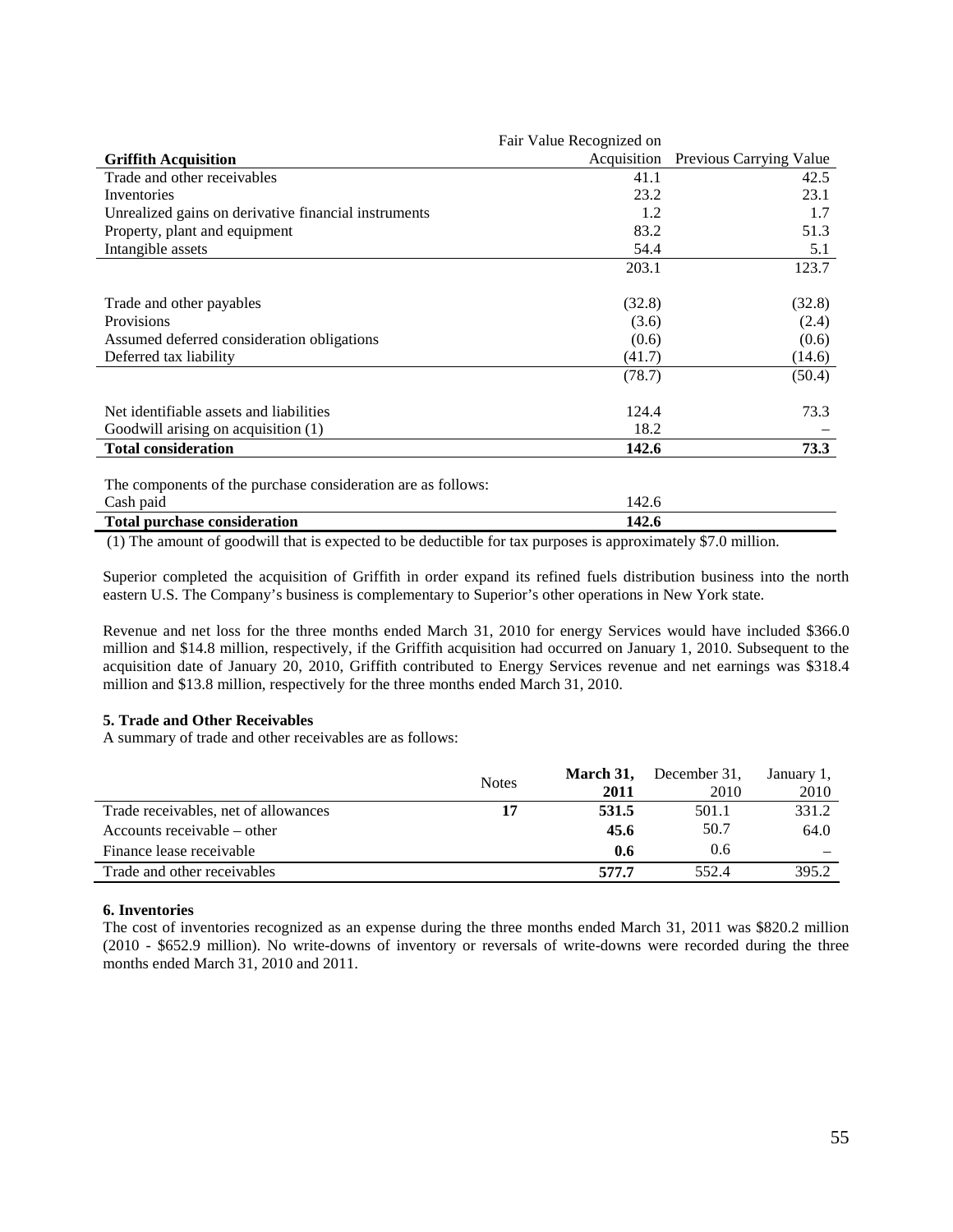# **7. Property, Plant and Equipment**

|                                                |      |                  | <b>Specialty</b> | <b>Energy</b>    | <b>Construction</b> |                     |              |
|------------------------------------------------|------|------------------|------------------|------------------|---------------------|---------------------|--------------|
|                                                |      |                  | <b>Chemicals</b> | <b>Services</b>  | <b>Products</b>     |                     |              |
|                                                |      |                  | Plant &          | <b>Retailing</b> | <b>Distribution</b> | Leasehold           |              |
|                                                | Land | <b>Buildings</b> | Equipment        | Equipment        | Equipment           | <b>Improvements</b> | <b>Total</b> |
| Cost                                           |      |                  |                  |                  |                     |                     |              |
| Balance at January 1, 2010                     | 22.2 | 129.0            | 719.1            | 481.4            | 45.9                | 2.6                 | 1,400.2      |
| Balance at December 31,                        |      |                  |                  |                  |                     |                     |              |
| 2010                                           | 37.1 | 140.3            | 713.8            | 568.4            | 38.6                | 8.8                 | 1,507.0      |
| <b>Balance at March 31,</b>                    |      |                  |                  |                  |                     |                     |              |
| 2011                                           | 37.1 | 139.7            | 710.7            | 564.2            | 38.3                | 8.8                 | 1,498.8      |
|                                                |      |                  |                  |                  |                     |                     |              |
| <b>Accumulated Depreciation and Impairment</b> |      |                  |                  |                  |                     |                     |              |
| Balance at January 1, 2010                     |      | 28.4             | 230.8            | 240.0            | 19.1                | 1.9                 | 520.2        |
| Balance at December 31,                        |      |                  |                  |                  |                     |                     |              |
| 2010                                           |      | 32.8             | 269.1            | 269.3            | 19.0                | 6.6                 | 596.8        |
| <b>Balance at March 31,</b>                    |      |                  |                  |                  |                     |                     |              |
| 2011                                           |      | 33.8             | 277.8            | 268.5            | 19.8                | 6.7                 | 606.6        |
|                                                |      |                  |                  |                  |                     |                     |              |
| <b>Carrying Value</b>                          |      |                  |                  |                  |                     |                     |              |
| As at January 1, 2010                          | 22.2 | 100.6            | 488.3            | 241.4            | 26.8                | 0.7                 | 880.0        |
| As at December 31, 2010                        | 37.1 | 107.5            | 444.7            | 299.1            | 19.6                | 2.2                 | 910.2        |
| As at March 31, 2011                           | 37.1 | 105.9            | 432.9            | 295.7            | 18.5                | 2.1                 | 892.2        |

Depreciation per cost category:

|                                                | March 31,                | March 31,                |
|------------------------------------------------|--------------------------|--------------------------|
|                                                | 2011                     | 2010                     |
| Cost of sales                                  | 11.4                     | 11.8                     |
| Selling, distribution and administrative costs | 12.2                     | 12.7                     |
| Other                                          | $\overline{\phantom{a}}$ | $\overline{\phantom{a}}$ |
| Total                                          | 23.6                     | 24.5                     |

Superior's carrying value of Superior's property, plant, and equipment includes \$73.9 million as at March 31, 2011 (December 31, 2010 - \$73.7 million and January 1, 2010 - \$59.5 million) leased assets.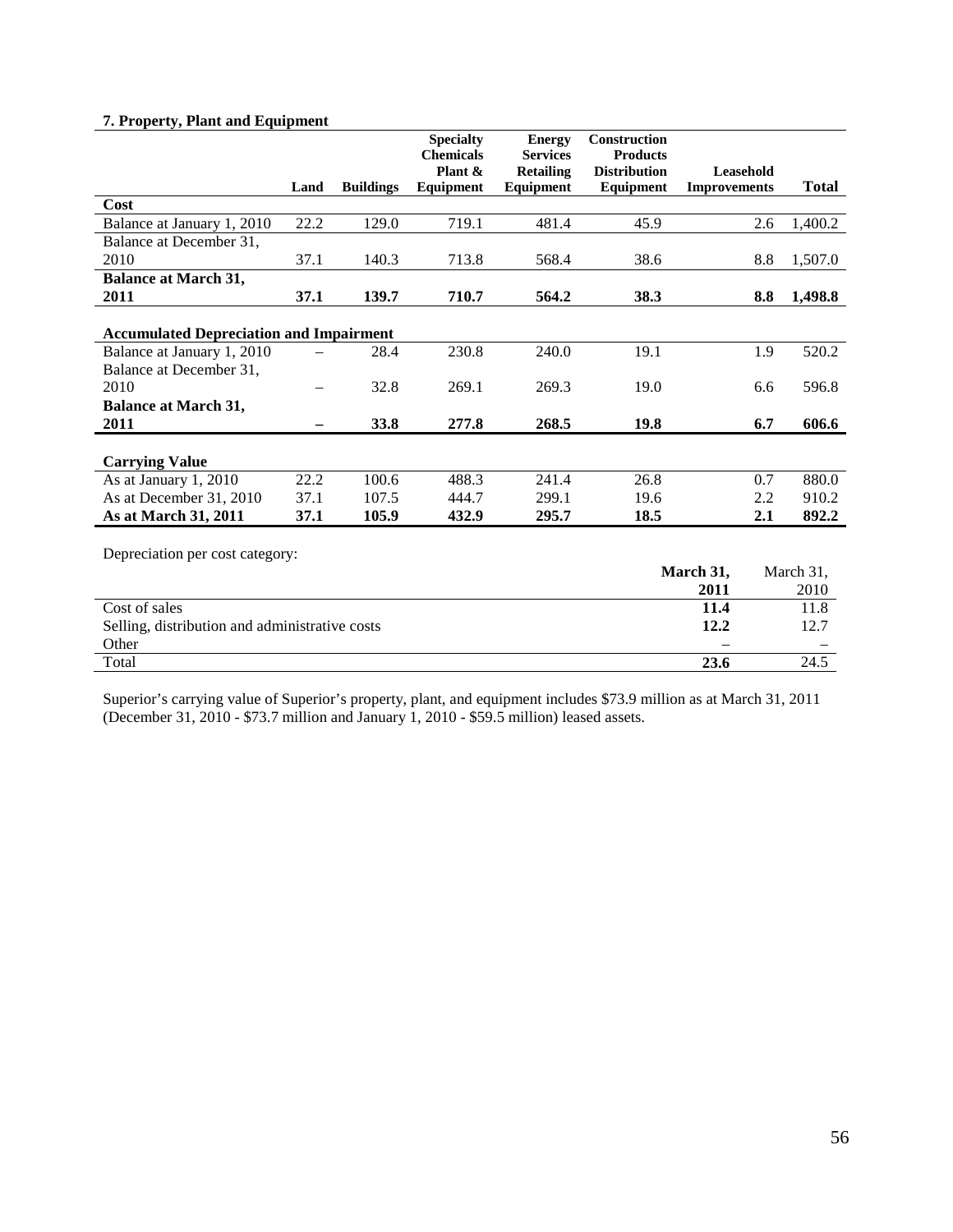# **8. Intangible Assets and Investment Property**

|                                                                          | <b>Customer</b><br>Contract | <b>Energy</b><br><b>Services</b><br><b>Trademarks</b><br>& Non- | Construction<br><b>Products</b><br><b>Distribution</b> | <b>Specialty</b><br><b>Chemicals</b>        |                   |                   |                   |
|--------------------------------------------------------------------------|-----------------------------|-----------------------------------------------------------------|--------------------------------------------------------|---------------------------------------------|-------------------|-------------------|-------------------|
|                                                                          | <b>Related</b>              | <b>Compete</b>                                                  | Intangible                                             | <b>Royalty</b><br><b>Assets and</b>         | <b>Investment</b> |                   |                   |
|                                                                          | Costs                       | <b>Agreements</b>                                               | <b>Assets</b>                                          | <b>Patents</b>                              | <b>Property</b>   |                   | <b>Total</b>      |
| Cost                                                                     |                             |                                                                 |                                                        |                                             |                   |                   |                   |
| Balance at January 1, 2010                                               | 36.5                        | 108.8                                                           | 46.1                                                   | 65.4                                        |                   | 1.0               | 257.8             |
| Balance at December 31,                                                  |                             |                                                                 |                                                        |                                             |                   |                   |                   |
| 2010                                                                     | 38.2                        | 163.3                                                           | 21.0                                                   | 65.4                                        |                   | 1.0               | 288.9             |
| <b>Balance at March 31, 2011</b>                                         | 39.0                        | 159.3                                                           | 21.2                                                   | 65.4                                        |                   | 1.0               | 285.9             |
| <b>Accumulated Amortization and</b><br>Impairment                        |                             |                                                                 |                                                        |                                             |                   |                   |                   |
| Balance at January 1, 2010                                               | 21.8                        | 2.0                                                             | 2.4                                                    | 46.0                                        |                   | $\qquad \qquad -$ | 72.2              |
| Balance at December 31,                                                  |                             |                                                                 |                                                        |                                             |                   |                   |                   |
| 2010                                                                     | 27.0                        | 23.7                                                            | 3.4                                                    | 52.6                                        |                   | -                 | 106.7             |
| <b>Balance at March 31, 2011</b>                                         | 28.1                        | 28.5                                                            | 4.0                                                    | 54.2                                        |                   | $\qquad \qquad -$ | 114.8             |
| <b>Carrying value</b>                                                    |                             |                                                                 |                                                        |                                             |                   |                   |                   |
| As at January 1, 2010                                                    | 14.7                        | 106.8                                                           | 43.7                                                   | 19.4                                        |                   | 1.0               | 185.6             |
| As at December 31, 2010                                                  | 11.2                        | 139.6                                                           | 17.6                                                   | 12.8                                        |                   | 1.0               | 182.2             |
| As at March 31, 2011                                                     | 10.9                        | 130.8                                                           | 17.2                                                   | 11.2                                        |                   | 1.0               | 171.1             |
| Amortization per cost category:                                          |                             |                                                                 |                                                        |                                             | March 31,<br>2011 |                   | March 31,<br>2010 |
| Cost of sales<br>Selling, distribution and administrative costs<br>Other |                             |                                                                 |                                                        |                                             | 6.5               |                   | 7.4               |
| Total                                                                    |                             |                                                                 |                                                        |                                             | 6.5               |                   | $\overline{7.4}$  |
| 9. Goodwill                                                              |                             |                                                                 |                                                        |                                             |                   |                   |                   |
|                                                                          |                             |                                                                 |                                                        | March 31,                                   | December 31,      |                   | January 1,        |
|                                                                          |                             |                                                                 |                                                        | 2011                                        | 2010              |                   | 2010              |
| Balance at beginning of period                                           |                             |                                                                 |                                                        | 471.7                                       | 527.5             |                   | 527.5             |
| Additional amounts recognized from business combinations                 |                             |                                                                 |                                                        |                                             | 38.3              |                   |                   |
| occurring during the period (Note 4)                                     |                             |                                                                 |                                                        | 3.1                                         |                   |                   |                   |
| <b>Impairment</b> losses<br>Effect of foreign currency differences       |                             |                                                                 |                                                        | (1.7)                                       | (88.4)<br>(5.7)   |                   |                   |
| Balance at end of period                                                 |                             |                                                                 |                                                        | 473.1                                       | 471.7             |                   | 527.5             |
|                                                                          |                             |                                                                 |                                                        |                                             |                   |                   |                   |
| 10. Provisions                                                           |                             |                                                                 |                                                        |                                             |                   |                   |                   |
|                                                                          |                             |                                                                 | Decommissioning<br><b>Costs</b>                        | <b>Environmental</b><br><b>Expenditures</b> |                   |                   | <b>Total</b>      |
| <b>Balance as at January 1, 2010</b>                                     |                             |                                                                 | 6.9                                                    |                                             | —                 |                   | 6.9               |
| <b>Balance as at December 31, 2010</b>                                   |                             |                                                                 | 8.0                                                    |                                             | 3.0               |                   | 11.0              |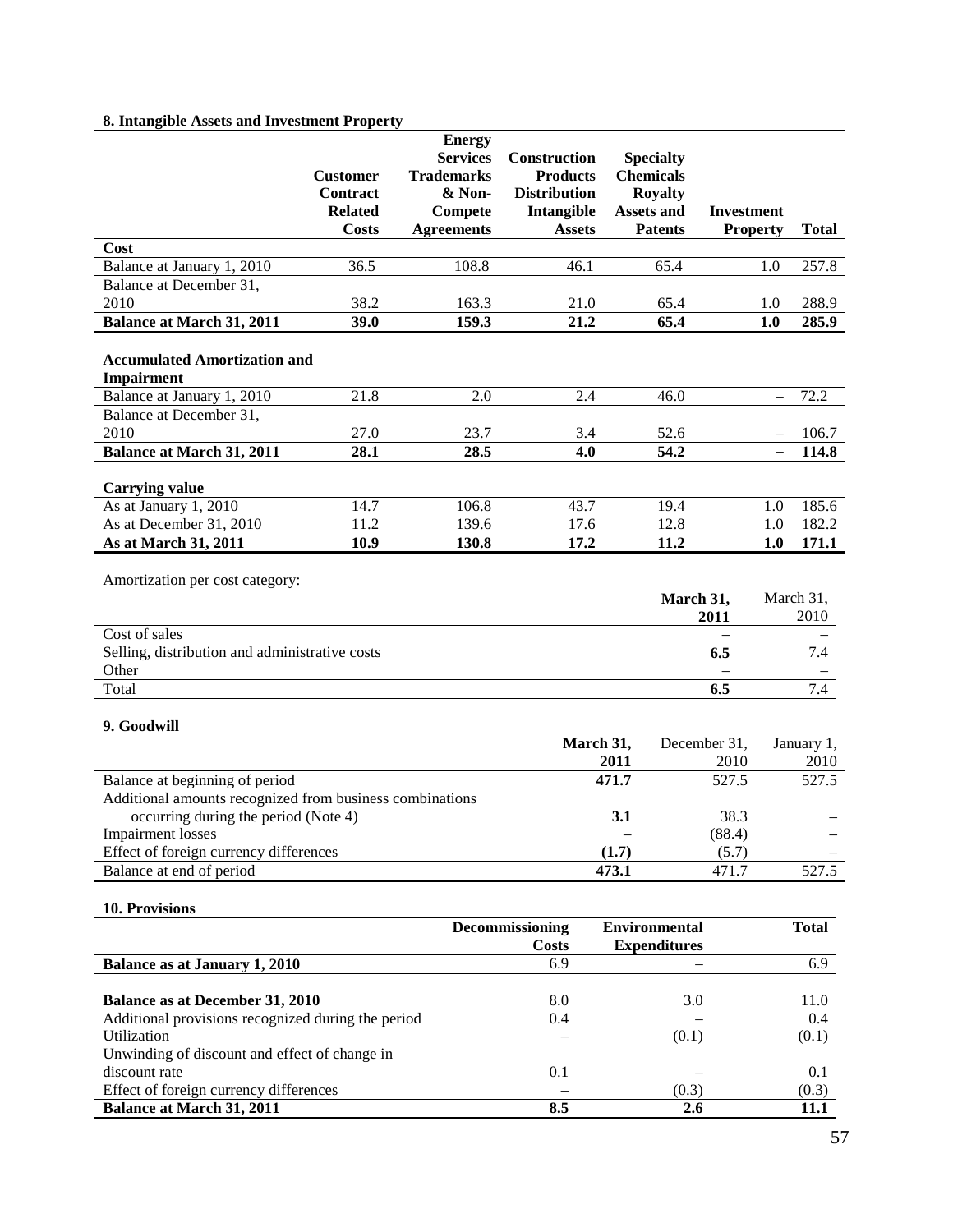# *Decommissioning costs Specialty Chemicals*

Superior makes full provision for the future cost of decommissioning Specialty Chemicals' chemical facilities. The provision for decommissioning costs is on a discounted basis and is based on existing technologies at current prices or long-term price assumptions, depending on the expected timing of the activity. The discount rate used in Superior's calculation was  $3.75\%$  (December 31, 2010 – 4.0%). Superior estimates the total undiscounted amount of expenditures required to settle its decommissioning liabilities is approximately \$19.9 million (December 31, 2010 - \$20.1 million) which will be paid out over the next twenty to twenty five years. While Superior's provision for decommissioning costs is based on the best estimate of future costs and the economic lives of the chemical facilities, there is uncertainty regarding both the amount and timing of incurring these costs.

# *Energy Services*

Superior makes full provision for the future costs of decommissioning certain assets associated with Superior's Energy Services operating segment. Superior estimates the total undiscounted amount of expenditures required to settle its decommissioning liabilities is approximately \$8.6 million (December 31, 2010 - \$9.8 million) which will be paid out over the next twenty to twenty five years. The risk-free rate of  $3.75\%$  (December 31, 2010 – 4.0%) was used to calculate the present value of the estimated cash flows.

# *Environmental Expenditures*

Provisions for environmental remediation are made when a clean-up is probable and the amount of the obligation can be reliably estimated. Generally, this coincides with commitment to a formal plan of action or, if earlier, on divestment or on closure of inactive sites. The provision for environmental liabilities has been estimated using existing technology, at current prices and discounted using a risk-free discount rate of 3.75% (December 31, 2010 4.0%). The majority of these costs are expected to be incurred over the next 10 years. The extent and cost of future remediation programs are inherently difficult to estimate. They depend on the scale of any possible contamination, the timing and extent of corrective actions, and also Superior's share of the liability.

# **11. Trade and Other Payables**

|                                                       |              | March 31, | December 31, | January 1, |
|-------------------------------------------------------|--------------|-----------|--------------|------------|
| A summary of trade and other payables are as follows: | <b>Notes</b> | 2011      | 2010         | 2010       |
| Trade payables                                        | 17           | 251.4     | 256.9        | 210.5      |
| Other payables                                        |              | 49.4      | 54.3         | 75.7       |
| Amounts due to customers under construction contacts  |              | 0.7       | 0.7          | 1.0        |
| Share based payments                                  |              | 8.4       | 8.8          | 9.1        |
| Trade and other payables                              |              | 309.9     | 320.7        | 296.3      |

# **12. Deferred Revenue**

|                                    |              | March 31, | December 31. | January 1, |
|------------------------------------|--------------|-----------|--------------|------------|
|                                    | <b>Notes</b> | 2011      | 2010         | 2010       |
| Balance at beginning of the period |              | 6.8       | 5.8          |            |
| Deferred during the period         |              | 1.9       | 15.0         |            |
| Released to the income statement   |              | (3.8)     | (14.0)       | -          |
| Balance at end of period           |              | 4.9       | 6.8          |            |

|                | March 31, | December 31, | January 1, |
|----------------|-----------|--------------|------------|
|                | 2011      | 2010         | 2010       |
| <b>Current</b> | 4.9       | 6.8          | 5.8        |
| Non-current    |           | -            | $-$        |
|                | 4.9       |              | 5.8        |

The deferred revenue relates to Energy Services unearned service revenue.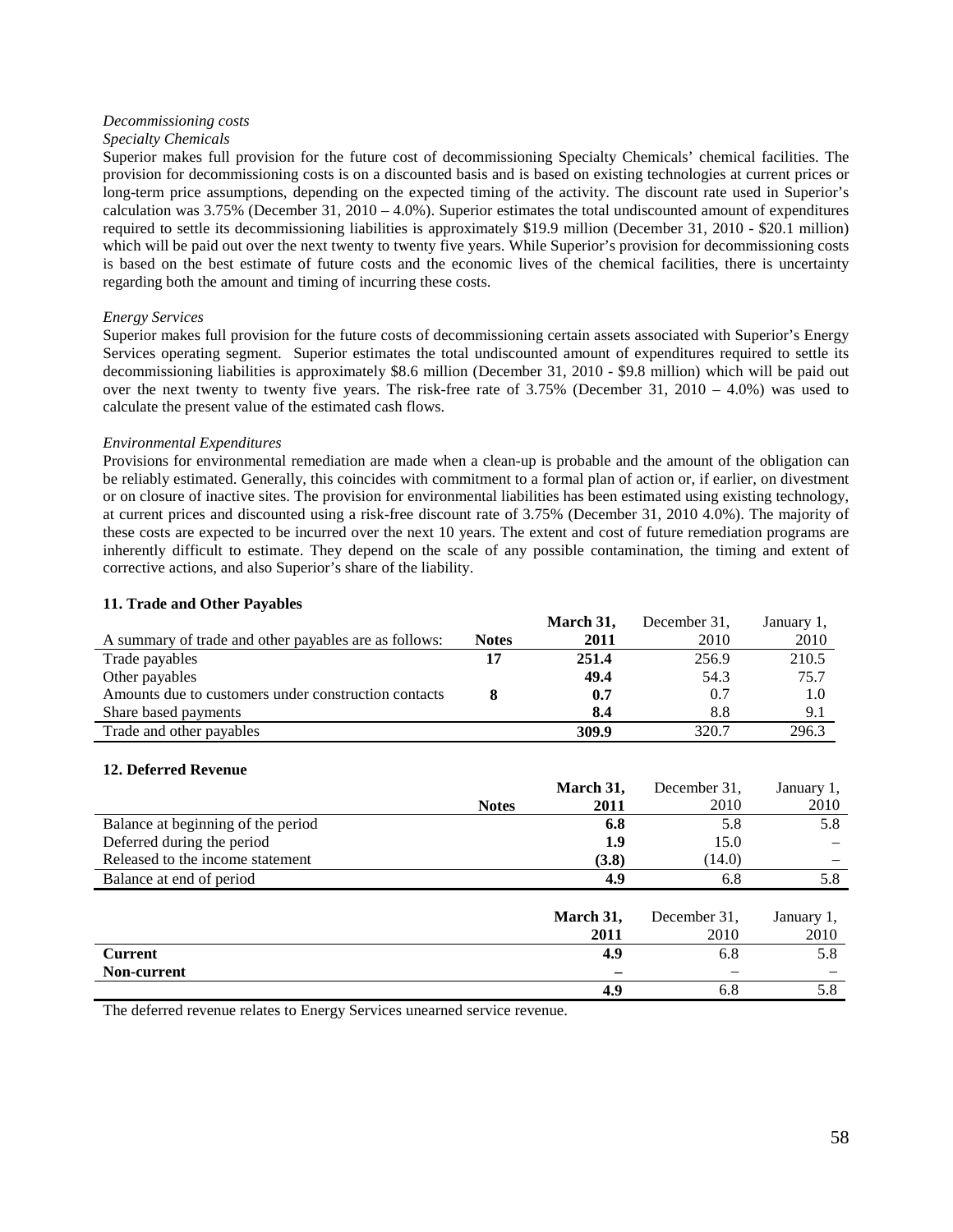# **13. Borrowings**

|                                                                                                          | Year of          |                                                                          | March 31, | December 31, | January 1, |
|----------------------------------------------------------------------------------------------------------|------------------|--------------------------------------------------------------------------|-----------|--------------|------------|
|                                                                                                          | Maturity         | <b>Effective Interest Rate</b>                                           | 2011      | 2010         | 2010       |
| Revolving term bank credits <sup>(1)</sup>                                                               |                  |                                                                          |           |              |            |
| Bankers Acceptances (BA)                                                                                 | 2013             | Floating BA rate plus<br>applicable credit spread<br>Floating LIBOR rate | 120.7     | 100.8        | 174.6      |
| <b>LIBOR Loans</b>                                                                                       |                  | plus                                                                     |           |              |            |
| (US\$162.0 million; 2010– US\$174.0 million)                                                             | 2013             | applicable credit spread                                                 | 157.4     | 173.1        | 152.4      |
|                                                                                                          |                  |                                                                          | 278.1     | 273.9        | 327.0      |
| <b>Other Debt</b>                                                                                        |                  |                                                                          |           |              |            |
| Notes payable                                                                                            | 2010<br>$2011 -$ | Prime                                                                    |           |              | 0.6        |
| Deferred consideration                                                                                   | 2012             | Non-interest bearing                                                     | 2.3       | 1.2          | 2.4        |
| Accounts receivable securitization <sup>(2)</sup>                                                        |                  |                                                                          | 89.3      | 90.1         | 92.7       |
|                                                                                                          |                  |                                                                          | 91.6      | 91.3         | 95.7       |
| Senior Secured Notes <sup>(3)</sup>                                                                      |                  |                                                                          |           |              |            |
| Senior secured notes subject to fixed interest<br>rates (US\$156.0 million; 2010 - US\$156.0<br>million) | $2011 -$<br>2015 | 7.65%                                                                    | 151.6     | 155.1        | 165.4      |
| <b>Senior Unsecured Debentures</b>                                                                       |                  |                                                                          |           |              |            |
| Senior unsecured debentures                                                                              | 2016             | 8.25%                                                                    | 150.0     | 150.0        | 150.0      |
| <b>Leasing Obligations</b>                                                                               |                  |                                                                          |           |              |            |
| Leasing obligations (see Note 14)                                                                        |                  |                                                                          | 68.6      | 69.7         | 58.0       |
|                                                                                                          |                  |                                                                          |           |              |            |
| Total Borrowings before deferred financing fees                                                          |                  |                                                                          | 739.9     | 740.0        | 796.1      |
| Deferred financing fees                                                                                  |                  |                                                                          | (6.5)     | (7.1)        | (7.1)      |
| <b>Borrowings</b>                                                                                        |                  |                                                                          | 733.4     | 732.9        | 789.0      |
| Current maturities                                                                                       |                  |                                                                          | (133.9)   | (136.2)      | (108.9)    |
| <b>Borrowings</b>                                                                                        |                  |                                                                          | 599.5     | 596.7        | 680.1      |

(1) Superior and its wholly-owned subsidiaries, Superior Plus US Holdings Inc. and Commercial e Industrial (Chile) Limitada, have revolving term bank credit borrowing capacity of \$450.0 million. The credit facilities mature on June 28, 2013. These facilities are secured by a general charge over the assets of Superior and certain of its subsidiaries. As at March 31, 2011, Superior had \$16.7 million of outstanding letters of credit (December 31, 2010 - \$28.6 million). The fair value of Superior's revolving term bank credits and other debt approximates its carrying value as a result of the market based interest rates and the short-term nature of the underlying debt instruments.

<sup>(2)</sup> Superior sells, with limited recourse, certain trade accounts receivable on a revolving basis to an entity sponsored by a Canadian chartered bank. The accounts receivable are sold at a discount to face value based on prevailing money market rates. The level of accounts receivable sold under the program fluctuates seasonally with the level of accounts receivable. As at March 31, 2011 proceeds of \$89.3 million (December 31, 2010 – \$90.1 million) had been received. The accounts receivable program matures on July 29, 2011. Under the accounts receivable securitization program, Superior is required to maintain a minimum secured credit rating of BB.

<sup>(3)</sup> Senior secured notes (the Notes) totaling US\$156.0 million and US\$156.0 million, respectively (Cdn\$151.6 million at March 31, 2011 and Cdn\$155.1 million at December 31, 2010) are secured by a general charge over the assets of Superior and certain of its subsidiaries. Principal repayments began in the fourth quarter of 2009. Management has estimated the fair value of the Notes based on comparisons to treasury instruments with similar maturities, interest rates and credit risk profiles. The estimated fair value of the Notes at March 31, 2011 was Cdn\$155.5 million (December 31, 2010 – Cdn\$156.6 million).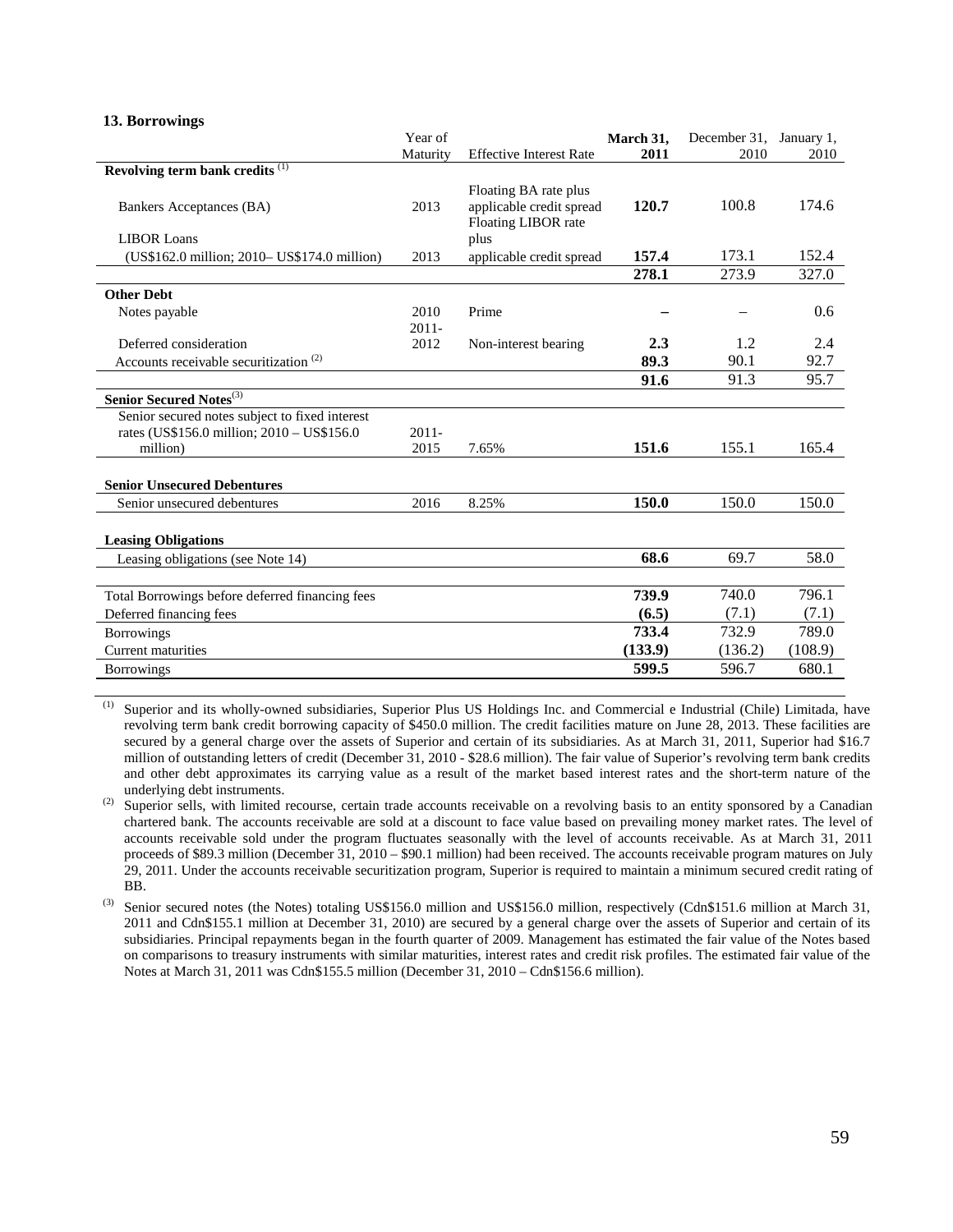Repayment requirements of Borrowings before deferred financing costs are as follows:

| Current maturities | 133.9 |
|--------------------|-------|
| Due in $2012$      | 43.6  |
| Due in $2013$      | 320.9 |
| Due in $2014$      | 43.2  |
| Due in $2015$      | 37.4  |
| Subsequent to 2015 | 160.9 |
| Total              | 739.9 |

## **14. Leasing Arrangements**

#### *Operating Lease Commitments*

Superior has entered into leases on certain vehicles, rail cars, premises and other equipment. These leases have an average life of between three and five years with no renewal option included in the contracts. There are no restrictions placed upon Superior by entering into these leases.

| Future minimum lease payments under non-cancellable operating leases are as follows: |
|--------------------------------------------------------------------------------------|
|--------------------------------------------------------------------------------------|

|                                                   | <b>March 31, 2011</b> | December 31, 2010 | January 1, 2010 |
|---------------------------------------------------|-----------------------|-------------------|-----------------|
| Not later than one year                           | 29.6                  | 27.7              | 26.5            |
| Later than one year and not later than five years | 64.2                  | 65.6              | 60.4            |
| Later than five years                             | 20.4                  | 20.7              | 15.8            |
|                                                   | 114.2                 | 114.0             | 102.7           |

# *Obligations under finance lease*

Finance leases relate to fuel distribution and construction products vehicles and equipment with lease terms of 5 years. Superior has options to purchase the assets for a nominal amount at the conclusion of the lease agreements. Superior's obligations under finance leases are secured by the lessor's title to the leased assets.

|                             | <b>Minimum Lease Payments</b> |              | <b>Present Value of Minimum Lease</b><br><b>Payments</b> |           |              |            |
|-----------------------------|-------------------------------|--------------|----------------------------------------------------------|-----------|--------------|------------|
|                             | March 31,                     | December 31. | January 1,                                               | March 31, | December 31, | January 1, |
|                             | 2011                          | 2010         | 2010                                                     | 2011      | 2010         | 2010       |
| Not later than one year     | 18.8                          | 17.4         | 14.1                                                     | 12.9      | 13.9         | 11.1       |
| Later than one year and not |                               |              |                                                          |           |              |            |
| later than five years       | 57.1                          | 55.2         | 45.0                                                     | 50.0      | 48.8         | 38.0       |
| Later than five years       | 6.0                           | 7.3          | 9.1                                                      | 5.7       | 7.0          | 8.9        |
| Less: future finance        |                               |              |                                                          |           |              |            |
| charges                     | (13.3)                        | (10.2)       | (10.2)                                                   |           |              |            |
| Present value of minimum    |                               |              |                                                          |           |              |            |
| lease payments              | 68.6                          | 69.7         | 58.0                                                     | 68.6      | 69.7         | 58.0       |
|                             |                               |              |                                                          |           |              |            |

Included in the financial statements as:

|                                            | <b>March 31, 2011</b> | December 31, 2010 | 2010<br>January 1 |
|--------------------------------------------|-----------------------|-------------------|-------------------|
| <b>Current portion leasing obligations</b> | 12.9                  | 13.9              |                   |
| Non-current portion of leasing obligations | 55.7                  | 55.8              | 46.9              |
|                                            | 68.6                  | 69.7              | 58.0              |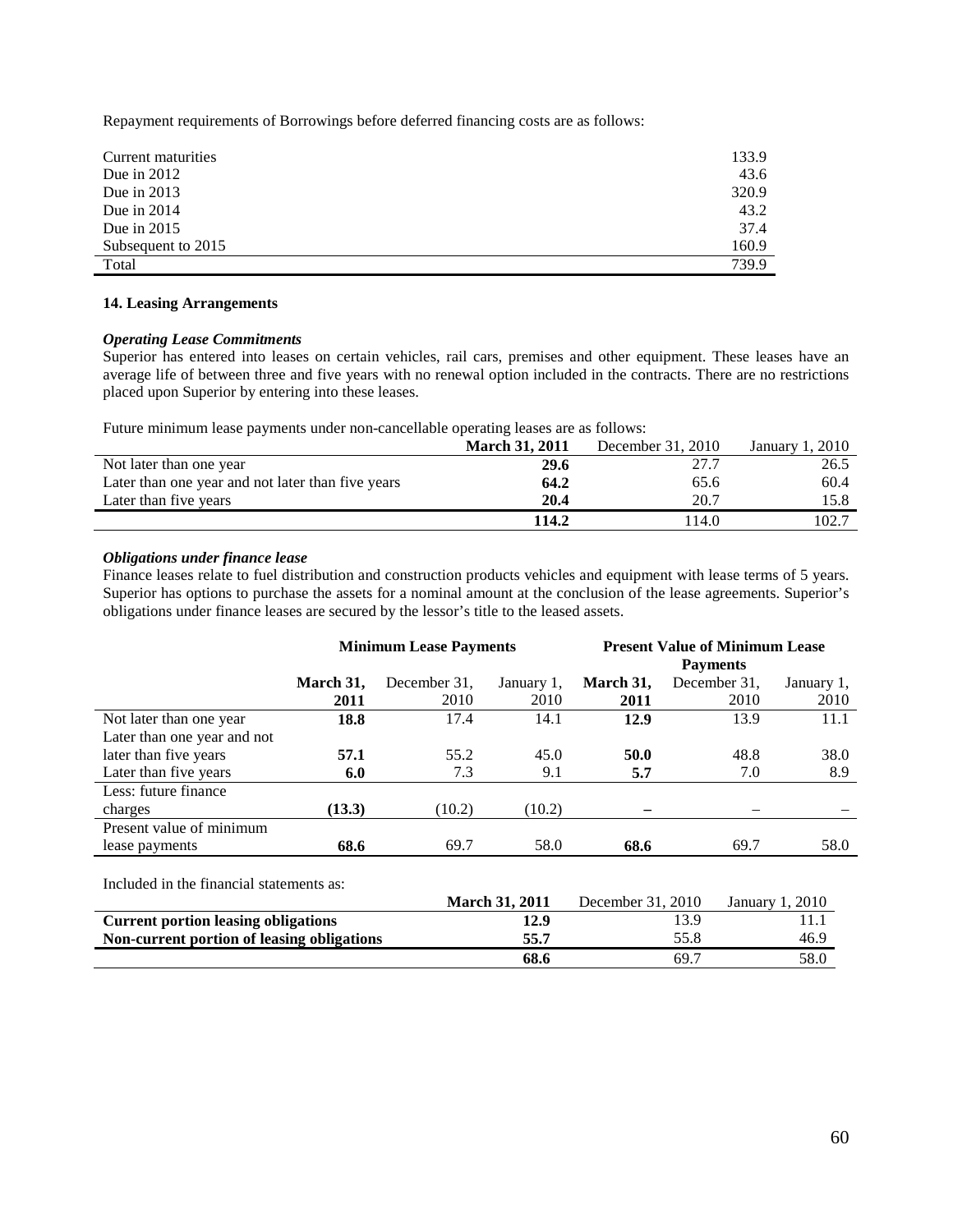# **15. Convertible Unsecured Subordinated Debentures**

Superior's debentures are as follows:

|                                           | December | October | December                 | June         | June         |                 |
|-------------------------------------------|----------|---------|--------------------------|--------------|--------------|-----------------|
| Maturity                                  | 2012     | 2015    | 2014                     | $2017^{(1)}$ | $2018^{(2)}$ | <b>Total</b>    |
| Interest rate                             | 5.75%    | 5.85%   | 7.50%                    | 5.75%        | 6.0%         | <b>Carrying</b> |
| Conversion price per share                | \$36.00  | \$31.25 | \$13.10                  | \$19.00      | \$15.10      | <b>Value</b>    |
| Face value, December 31, 2010             | 174.9    | 75.0    | 69.0                     | 172.5        | 150.0        | 641.4           |
| Debentures issued                         |          |         |                          |              |              |                 |
| Face value, March 31, 2011                | 174.9    | 75.0    | 69.0                     | 172.5        | 150.0        | 641.4           |
| Issue costs, December 31, 2010            | (2.8)    | (1.2)   | (2.7)                    | (6.5)        | (5.7)        | (18.9)          |
| Issue costs incurred                      |          |         |                          |              |              |                 |
| Accretion of issue costs                  | 0.3      | 0.1     | 0.1                      | 0.2          | 0.1          | $0.8\,$         |
| Issue costs, March 31, 2011               | (2.5)    | (1.1)   | (2.6)                    | (6.3)        | (5.6)        | (18.1)          |
| Discount value, December 31, 2010         | (0.9)    | (0.3)   | (0.4)                    | (0.2)        | (1.8)        | (3.6)           |
| Recognized discount value                 |          |         |                          |              |              |                 |
| Accretion of discount value               | 0.1      |         | $\overline{\phantom{0}}$ |              | 0.1          | 0.2             |
| Discount value, March 31, 2011            | (0.8)    | (0.3)   | (0.4)                    | (0.2)        | (1.7)        | (3.4)           |
| Debentures outstanding as at March 31,    |          |         |                          |              |              |                 |
| 2011                                      | 171.6    | 73.6    | 66.0                     | 166.0        | 142.7        | 619.9           |
| Debentures outstanding as at December     |          |         |                          |              |              |                 |
| 31, 2010                                  | 171.2    | 73.4    | 66.0                     | 165.9        | 142.6        | 619.1           |
| Debentures outstanding as at January 1,   |          |         |                          |              |              |                 |
| 2010                                      | 170.0    | 73.1    | 65.3                     |              |              | 308.4           |
| Quoted market value as at March 31,       |          |         |                          |              |              |                 |
| 2011                                      | 176.3    | 75.8    | 72.8                     | 170.5        | 148.1        | 643.5           |
| Quoted market value as at December 31,    |          |         |                          |              |              |                 |
| 2010                                      | 175.8    | 74.9    | 71.6                     | 162.6        | 144.6        | 629.5           |
| Quoted market value as at January 1, 2010 | 177.1    | 74.4    | 78.3                     |              |              | 329.8           |

 $(1)$  Superior issued \$172.5 million in 5.75% convertible unsecured subordinated debentures during the first quarter of 2010. In conjunction with the issuance of these debentures, Superior swapped \$150 million of the fixed rate obligation into a floating-rate obligation of floating BA rate plus 2.65%.

(2) Superior issued \$150.0 million in 6.0% convertible unsecured subordinated debentures during the fourth quarter of 2010.

The debentures may be converted into shares at the option of the holder at any time prior to maturity and may be redeemed by Superior in certain circumstances. Superior may elect to pay interest and principal upon maturity or redemption by issuing shares to a trustee in the case of interest payments, and to the debenture holders in the case of payment of principal. The number of any shares issued will be determined based on market prices for the shares at the time of issuance. Also Superior has a cash conversion put option which allows Superior to settle any conversion of debentures in cash, in lieu of delivering common shares to the debenture holders of the June 2018 convertible debentures. The cash conversion put option has been classified as an embedded derivative and measured at fair value through net earnings and loss (see Note 17 for further details).

## **16. Employee Future Benefits**

Amounts recognized in net earnings (loss) in respect of these defined benefit plans are as follows for the periods ended:

|                                | <b>March 31, 2011</b> | March 31, 2010 |
|--------------------------------|-----------------------|----------------|
| Current service cost           | 0.5                   | J.J            |
| Interest on obligation         |                       |                |
| Expected return on plan assets | (1.8)                 | 1.8)           |
|                                |                       | $0.8\,$        |

The total expense for the period is included in the "Selling, distribution and administrative costs" expense in the income statement.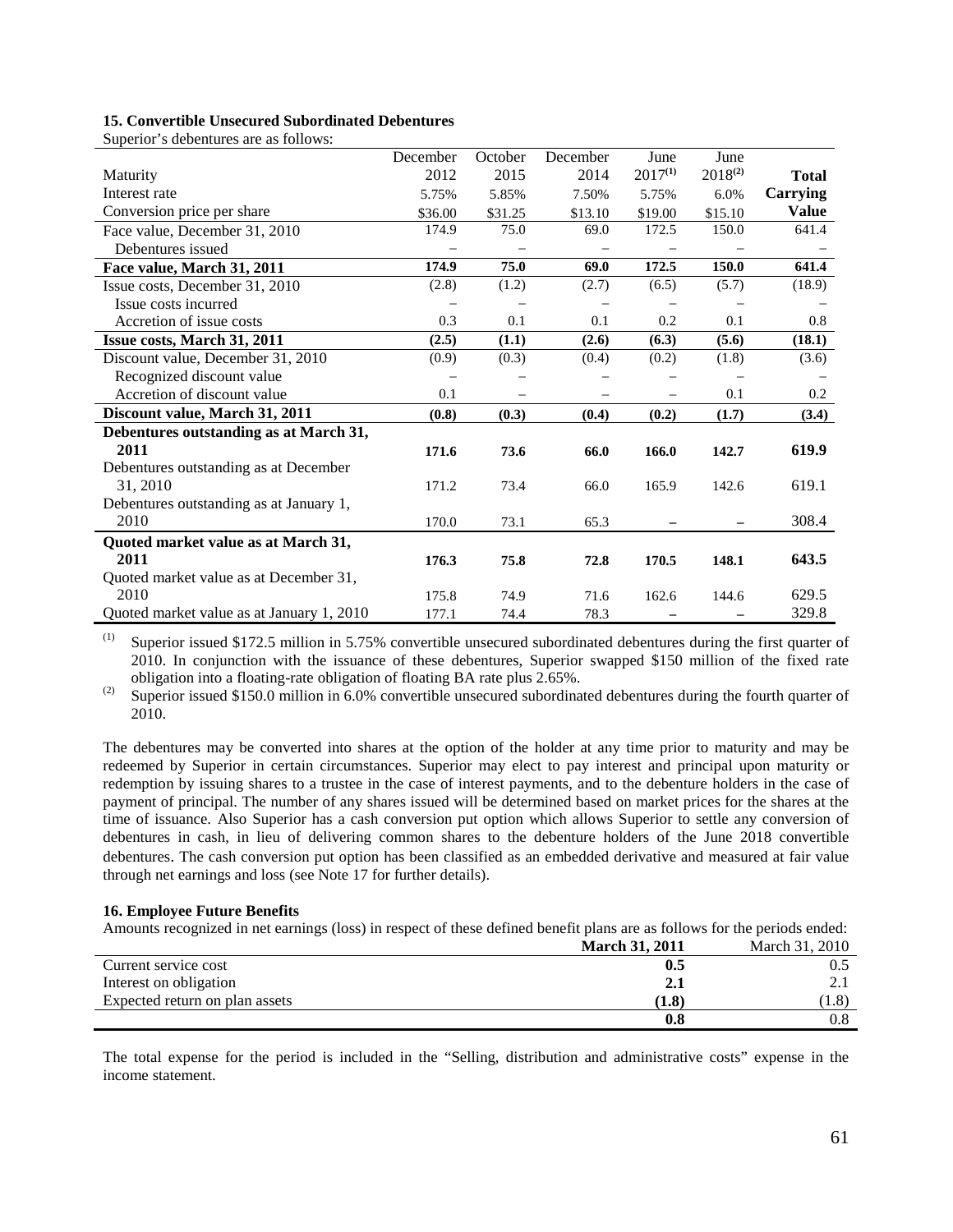The amount recognized in "Other Comprehensive Income" is as follows:

| March 31,                    | 2011   | 2010  |
|------------------------------|--------|-------|
| Actuarial gains and (losses) | 1.3    | (1.8) |
| Cumulative actuarial losses  | (18.7) | (1.8) |

# **17. Financial Instruments**

IFRS requires disclosure around fair value and specifies a hierarchy of valuation techniques based on whether the inputs to those valuation techniques are observable or unobservable. Observable inputs reflect market data obtained from independent sources, while unobservable inputs reflect Superior's market assumptions. These two types of inputs create the following fair value hierarchy:

- *Level 1* quoted prices in active markets for identical instruments.
- *Level 2* quoted prices for similar instruments in active markets; quoted prices for identical or similar instruments in markets that are not active; and model-derived valuations in which all significant inputs and significant value drivers are observable in active markets.
- *Level 3* valuations derived from valuation techniques in which one or more significant inputs or significant value drivers are unobservable.

The fair value of a financial instrument is the amount of consideration that would be estimated to be agreed upon in an arm's-length transaction between knowledgeable, willing parties who are under no compulsion to act. Fair values are determined by reference to quoted bid or asking prices, as appropriate, in the most advantageous active market for that instrument to which Superior has immediate access. Where bid and ask prices are unavailable, Superior uses the closing price of the most recent transaction of the instrument. In the absence of an active market, Superior estimates fair values based on prevailing market rates (bid and ask prices, as appropriate) for instruments with similar characteristics and risk profiles or internal or external valuation models, such as discounted cash flow analysis using, to the extent possible, observable market-based inputs.

Fair values determined using valuation models require the use of assumptions concerning the amount and timing of estimated future cash flows and discount rates. In determining those assumptions, Superior looks primarily to available readily observable external market inputs including factors such as forecast commodity price curves, interest rate yield curves, currency rates, and price and rate volatilities as applicable.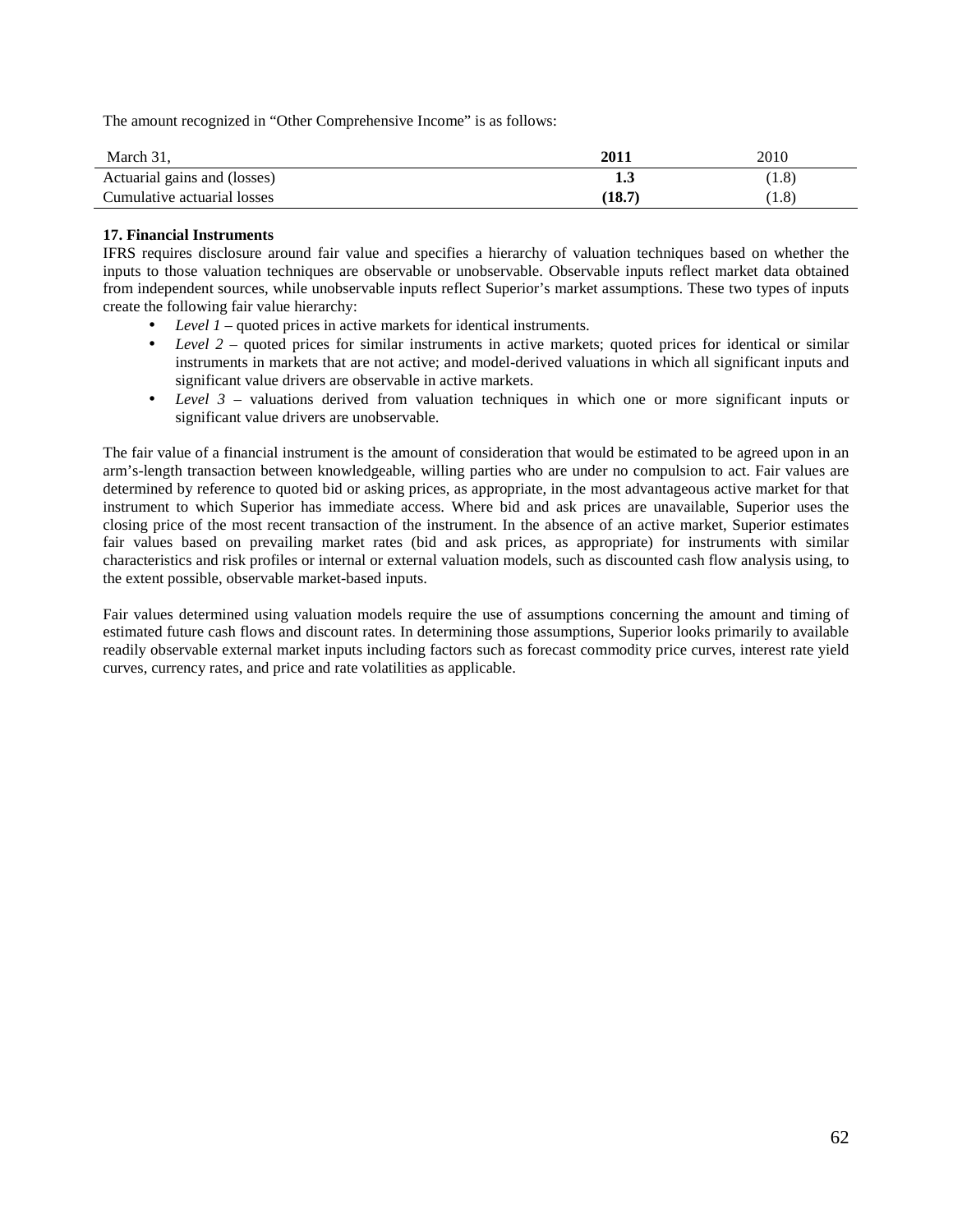| <b>Asset (Liability)</b>                                                                                                                                                                        |                    |
|-------------------------------------------------------------------------------------------------------------------------------------------------------------------------------------------------|--------------------|
| Fair                                                                                                                                                                                            |                    |
| <b>Value</b>                                                                                                                                                                                    |                    |
| <b>Effective</b><br>Input<br><b>March</b><br><b>December</b><br>Notional <sup>(1)</sup><br><b>Description</b><br><b>Term</b><br>Rate<br>Level<br>31, 2011<br>31, 2010                           | January 1,<br>2010 |
| $0.2 \text{ GJ}^{(2)}$<br>2011                                                                                                                                                                  |                    |
| Natural gas financial<br><b>US\$8.47/GJ</b><br>Level 1                                                                                                                                          |                    |
| (33.3)<br>(101.1)<br>swaps-NYMEX                                                                                                                                                                | (22.2)             |
| 34.3 $GI^{(2)}$<br>$2011 -$                                                                                                                                                                     |                    |
| Natural gas financial<br>CDN\$6.69/<br>2015<br>Level 1<br>swaps-AECO                                                                                                                            |                    |
| (56.8)<br>(2.9)<br>GJ                                                                                                                                                                           | (69.3)             |
| Foreign currency forward<br>$2011 -$<br>$US$508.1^{(3)}$<br>contracts, net sale<br>1.07<br>Level 1                                                                                              |                    |
| 2014<br>38.4<br>33.8                                                                                                                                                                            | 12.5               |
| <b>EURO</b>                                                                                                                                                                                     |                    |
| Foreign currency forward<br>2011<br>1.40<br>Level 1<br>$\epsilon$ 3.6 <sup>3</sup><br>contracts                                                                                                 |                    |
| 0.1                                                                                                                                                                                             | 0.4                |
| $US$150.0^{(3)}$<br>Interest rate swaps - CDN\$<br>$2011 -$<br>Six month                                                                                                                        |                    |
| 2017<br>BA rate plus                                                                                                                                                                            |                    |
| Level 2<br>(1.1)<br>1.6<br>2.65%                                                                                                                                                                |                    |
| $2011 -$<br><b>Energy Services Propane</b>                                                                                                                                                      |                    |
| $2.64$ USG <sup>(4)</sup><br>wholesale purchase and sale<br>\$1.74/USG<br>Level 2<br>2012                                                                                                       |                    |
| 0.9<br>(1.6)<br>contracts, net sale                                                                                                                                                             | (2.2)              |
| <b>Energy Services Butane</b>                                                                                                                                                                   |                    |
| $0.83$ USG <sup>(4)</sup><br>wholesale purchase and sale<br>$2011 -$<br>\$1.51/USG<br>Level 2<br>contracts, net sale                                                                            |                    |
| (0.2)<br>2012<br>$2011 -$                                                                                                                                                                       | (0.2)              |
| <b>Energy Services electricity</b><br>$1.2 \text{ MWh}^{(5)}$<br>2016<br>\$48.26/MW<br>Level 2                                                                                                  |                    |
| swaps<br>(12.4)<br>(13.0)<br>h                                                                                                                                                                  | (9.3)              |
| Energy Services swaps and<br>2011<br>\$3.01                                                                                                                                                     |                    |
| option purchase and sale<br>Level 2<br>8.2<br>US/Gallon                                                                                                                                         |                    |
| contracts<br>Gallons <sup>(4)</sup><br>1.2                                                                                                                                                      | 0.1                |
| Specialty Chemicals fixed-price<br>2010-                                                                                                                                                        |                    |
| electricity purchase agreement<br>12-45 MW<br>$$37-$<br>Level 3<br>2017                                                                                                                         |                    |
| (6)<br>5.3<br>59/MWh<br>$1.2010(2)$ $\sqrt{11}$<br>$1 \t1^{(3)} \t1^{(11)}$<br>$(1)$ $\mathbf{r}$ $\mathbf{r}$ $\mathbf{r}$ $\mathbf{r}$ $\mathbf{r}$ $\mathbf{r}$ $\mathbf{r}$<br>$TITDOC = 1$ | 10.5<br>(4)        |

<sup>(1)</sup> Notional values as at January 1, 2010<sup>(2)</sup> Millions of gigajoules purchased<sup>(3)</sup> Millions of dollars/EUROS purchased<sup>(4)</sup> Millions of United States gallons purchased <sup>(5)</sup> Millions of mega watt hours (MWh) <sup>(6)</sup> Mega watts (MW) on a 24/7 continual basis per year purchased

All financial and non-financial derivatives are designated as fair value through net earnings or loss upon their initial recognition.

| <b>Description</b>                                            | <b>Current</b><br><b>Assets</b> | Long-term<br><b>Assets</b> | Current<br><b>Liabilities</b> | Long-term<br><b>Liabilities</b> |
|---------------------------------------------------------------|---------------------------------|----------------------------|-------------------------------|---------------------------------|
| Natural gas financial swaps - NYMEX and AECO                  | 0.6                             |                            | 52.8                          | 37.9                            |
| Energy Services electricity swaps                             |                                 |                            | 5.8                           | 6.6                             |
| Foreign currency forward contracts, net                       | 15.1                            | 24.6                       | 1.3                           |                                 |
| Interest rate swaps                                           | 2.3                             | 1.0                        |                               | 4.4                             |
| Debenture embedded derivative                                 |                                 |                            |                               | 2.6                             |
| Energy Services propane wholesale purchase and sale contracts | 1.6                             |                            | 0.7                           |                                 |
| Energy Services butane wholesale purchase and sale contracts  |                                 |                            | 0.2                           |                                 |
| Energy Services heating oil purchase and sale contracts       | 0.4                             |                            | 0.4                           |                                 |
| As at March 31, 2011                                          | <b>20.0</b>                     | 25.6                       | 61.2                          | 51.5                            |
| As at December 31, 2010                                       | 31.4                            | 26.6                       | 78.6                          | 57.8                            |
| As at January 1, 2010                                         | 22.2                            | 28.5                       | 77.8                          | 52.6                            |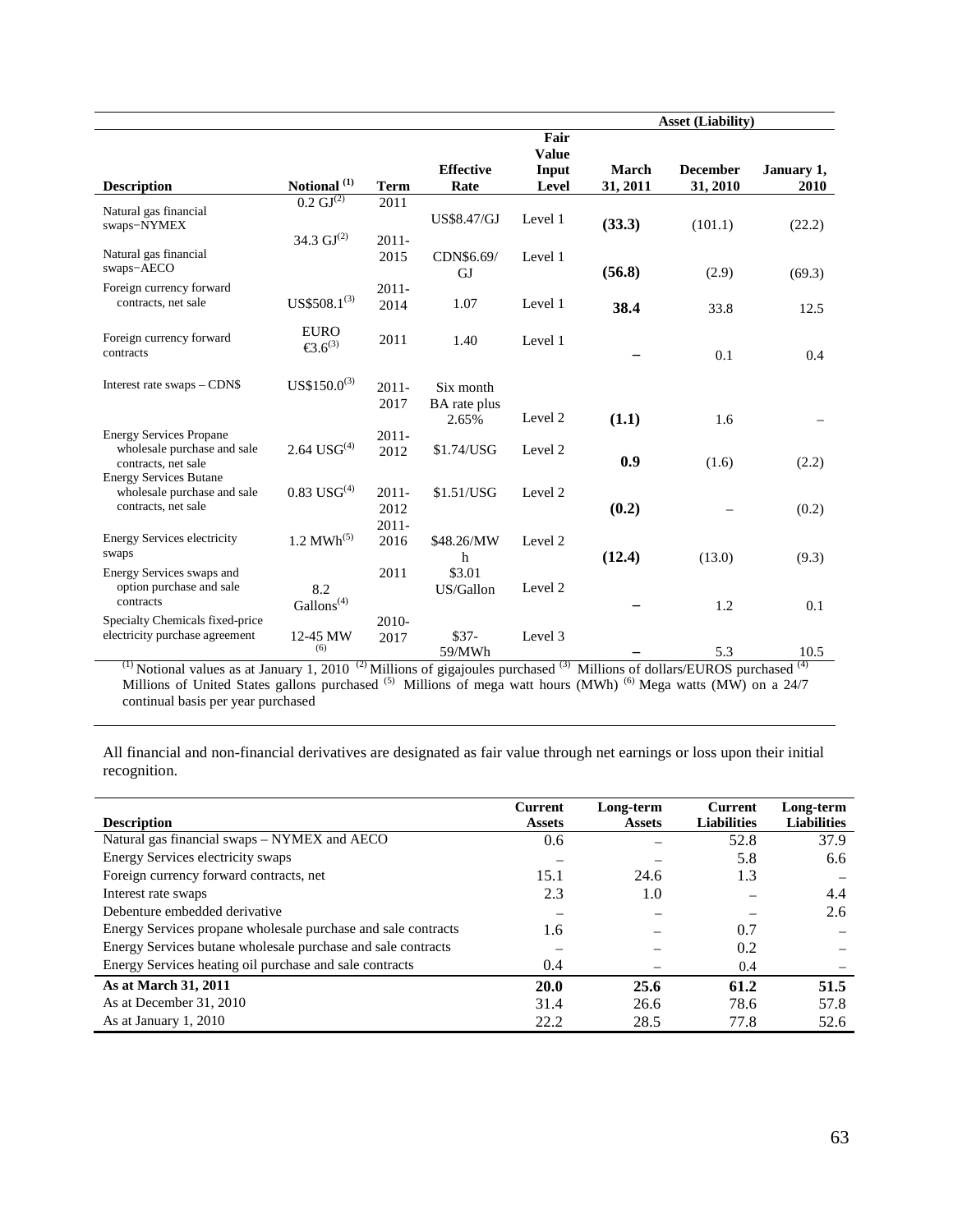|                                                           | For the three months ended |                   | For the three months ended |                |
|-----------------------------------------------------------|----------------------------|-------------------|----------------------------|----------------|
|                                                           | <b>March 31, 2011</b>      |                   |                            | March 31, 2010 |
|                                                           | <b>Realized gain</b>       | <b>Unrealized</b> | Realized                   | Unrealized     |
| <b>Description</b>                                        | $(\text{loss})$            | gain (loss)       | gain                       | gain (loss)    |
|                                                           |                            |                   | $(\text{loss})$            |                |
| Natural gas financial swaps – NYMEX and AECO              | (17.9)                     | 13.5              | (14.6)                     | (38.7)         |
| Energy Services electricity swaps                         | (1.4)                      | 0.6               | (1.3)                      | (3.9)          |
| Foreign currency forward contracts, net                   | 5.8                        | 4.5               | (1.0)                      | 14.1           |
| Interest rate swaps                                       |                            | (2.7)             |                            | (1.3)          |
| Energy Services propane wholesale purchase and sale       |                            |                   |                            |                |
| contracts                                                 |                            | 2.4               |                            | 2.3            |
| Energy Services butane wholesale purchase and sale        |                            |                   |                            |                |
| contracts                                                 |                            | (0.1)             |                            |                |
| Energy Services heating oil purchase and sale contracts   | (2.1)                      | (1.2)             |                            | (1.4)          |
| Specialty Chemicals fixed-price power purchase            |                            |                   |                            |                |
| agreements                                                | (0.9)                      | (5.4)             | (0.7)                      | (4.2)          |
| Total realized and unrealized gains (losses) on financial |                            |                   |                            |                |
| and non-financial derivatives                             | (16.5)                     | 11.6              | (17.6)                     | (33.1)         |
| Foreign currency translation of senior secured notes      |                            | 3.6               |                            | 4.9            |
| Change in fair value of debenture embedded derivative     |                            | (0.8)             |                            |                |
| Total realized and unrealized gains (losses)              | (16.5)                     | 14.4              | (17.6)                     | (28.2)         |

Realized gains (losses) on financial and non-financial derivatives and foreign currency translation gains (losses) on the revaluation of Canadian domiciled US-denominated working capital al have been classified on the statement of net earnings (loss) based on the underlying nature of the financial statement line item and/or the economic exposure being managed.

The following summarizes Superior's classification and measurement of financial assets and liabilities:

|                                               | <b>Classification</b> | <b>Measurement</b> |
|-----------------------------------------------|-----------------------|--------------------|
| <b>Financial Assets</b>                       |                       |                    |
| Cash and cash equivalents                     | Loans and receivables | Amortized cost     |
| Trade and other receivables                   | Loans and receivables | Amortized cost     |
| Inventories                                   | Loans and receivables | Amortized cost     |
| Derivative assets                             | <b>FVTNL</b>          | Fair Value         |
| Notes and finance lease receivable            | Loans and receivables | Amortized cost     |
| <b>Financial liabilities</b>                  |                       |                    |
| Trade and other payables                      | Other liabilities     | Amortized cost     |
| Provisions                                    | Other liabilities     | Amortized cost     |
| <b>Borrowings</b>                             | Other liabilities     | Amortized cost     |
| Convertible unsecured subordinated debentures | Other liabilities     | Amortized cost     |
| Derivative liabilities                        | <b>FVTNL</b>          | Fair Value         |

## **Non-Derivative Financial Instruments**

The fair value of Superior's cash and cash equivalents, trade and other receivables, trade and other payables, and dividends and interest payable to shareholders and debenture holders approximates their carrying value due to the short-term nature of these amounts. The carrying value and the fair value of Superior's borrowings and debentures, is provided in Notes 13 and 15.

#### **Financial Instruments – Risk Management**

Derivative and non-financial derivatives are used by Superior to manage its exposure to fluctuations in foreign currency exchange rates, interest rates and commodity prices. Superior assesses the inherent risks of these instruments by grouping derivative and non-financial derivatives related to the exposures these instruments mitigate. Superior's policy is not to use derivative or non-financial derivative instruments for speculative purposes. Superior does not formally designate its derivatives as hedges, as a result, Superior does not apply hedge accounting and is required to designate its derivatives and non-financial derivatives as fair value through profit or loss.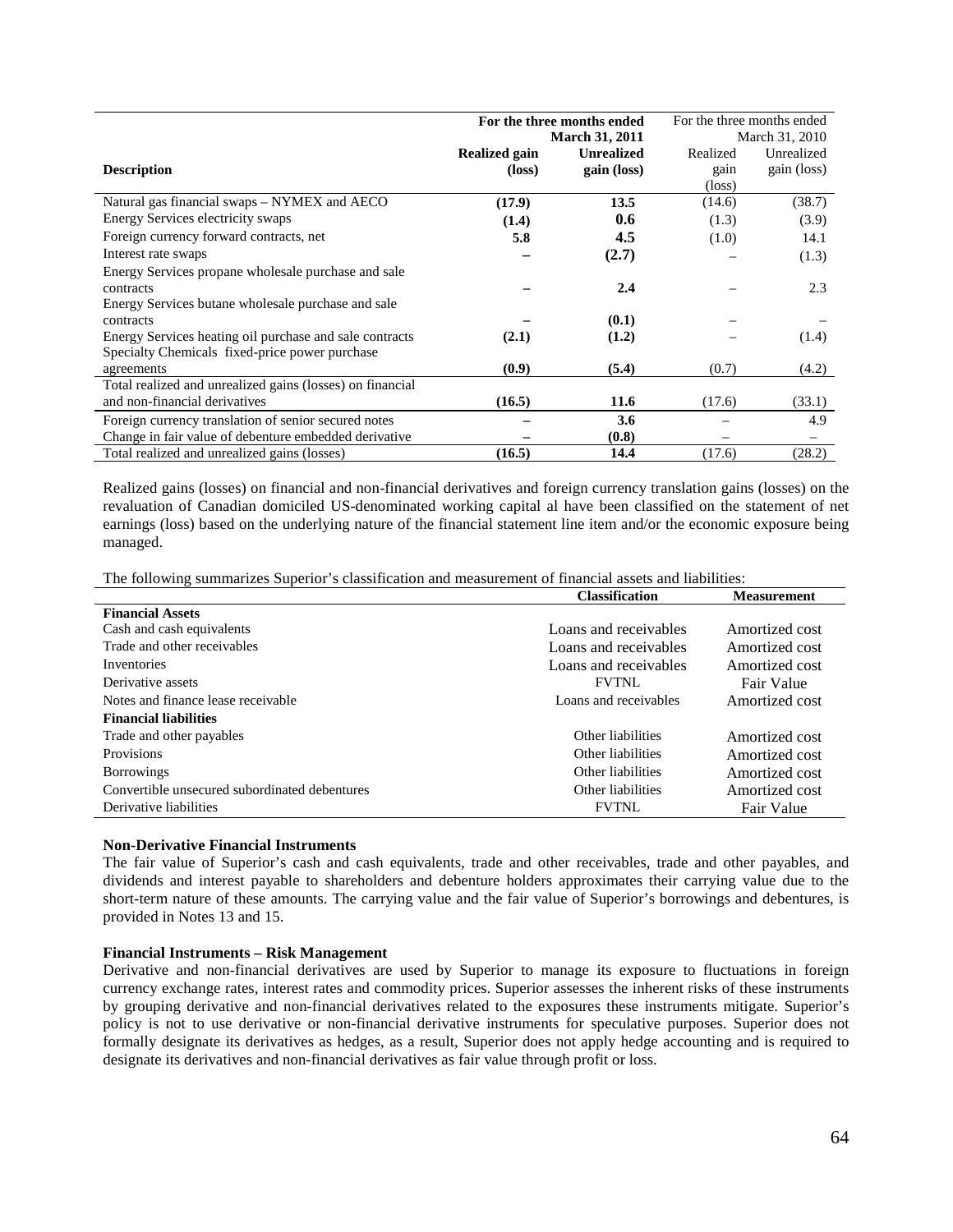Effective 2008, Energy Services enters into natural gas financial swaps primarily with Macquarie Cook Energy Canada Ltd. for distributor billed natural gas business in Canada to manage its economic exposure of providing fixed-price natural gas to its customers. Additionally, Energy Services continues to maintain its historical natural gas swap positions with seven additional counterparties. Energy Services monitors its fixed-price natural gas positions on a daily basis to monitor compliance with established risk management policies. Energy Services maintains a substantially balanced fixed-price natural gas position in relation to its customer supply commitments.

Energy Services enters into electricity financial swaps with three counterparties to manage the economic exposure of providing fixed-price electricity to its customers. Energy Services monitors its fixed-price electricity positions on a daily basis to monitor compliance with established risk management policies. Energy Services maintains a substantially balanced fixed-price electricity position in relation to its customer supply commitments.

Specialty Chemicals has entered into a fixed-price electricity purchase agreement to manage the economic exposure of certain chemical facilities to changes in the market price of electricity, in a market where the price of electricity is not fixed. The fair value with respect to this agreement is with a single counterparty.

Energy Services enters into various propane forward purchase and sale agreements with more than twenty counterparties to manage the economic exposure of its wholesale customer supply contracts. Energy Services monitors its fixed-price propane positions on a daily basis to monitor compliance with established risk management policies. Energy Services maintains a substantially balanced fixed-price propane gas position in relation to its wholesale customer supply commitments.

Superior, on behalf of its operating divisions, enters into foreign currency forward contracts with ten counterparties to manage the economic exposure of Superior's operations to movements in foreign currency exchange rates. Energy Services contract a portion of their fixed-price natural gas, and propane purchases and sales in US dollars and enter into forward US dollar purchase contracts to create an effective Canadian dollar fixed-price purchase cost. Specialty Chemicals enters into US dollar forward sales contracts on an ongoing basis to mitigate the impact of foreign exchange fluctuations on sales margins on production from its Canadian plants that is sold in US dollars. Interest expense on Superior's US dollar debt is also used to mitigate the impact of foreign exchange fluctuations.

Superior has interest rate swaps with a single counterparty to manage the interest rate mix of its total debt portfolio and related overall cost of borrowing. Superior manages its overall liquidity risk in relation to its general funding requirements by utilizing a mix of short-term and longer-term maturity debt instruments. Superior reviews its mix of short-term and longer-term debt instruments on an on-going basis to ensure it is able to meet its liquidity requirements.

Superior utilizes a variety of counterparties in relation to its derivative and non-financial derivative instruments in order to mitigate its counterparty risk. Superior assesses the credit worthiness of its significant counterparties at the inception and throughout the term of a contract. Superior is also exposed to customer credit risk. Energy Services deals with a large number of small customers, thereby reducing this risk. Specialty Chemicals, due to the nature of its operations, sells its products to a relatively small number of customers. Specialty Chemicals mitigates its customer credit risk by actively monitoring the overall credit worthiness of its customers. Energy Services has minimal exposure to customer credit risk as local natural gas and electricity distribution utilities have been mandated, for a nominal fee, to provide Energy Services with invoicing, collection and the assumption of bad debts risk for residential customers. Energy Services actively monitors the credit worthiness of its commercial customers.

Allowance for doubtful accounts and past due receivables are reviewed by Superior at each balance sheet reporting date. Superior updates its estimate of the allowance for doubtful accounts based on the evaluation of the recoverability of trade receivable balances of each customer taking into account historic collection trends of past due accounts and current economic conditions. Trade receivables are written-off once it is determined they are not collectable.

Pursuant to their respective terms, trade receivables, before deducting an allowance for doubtful accounts, are aged as follows: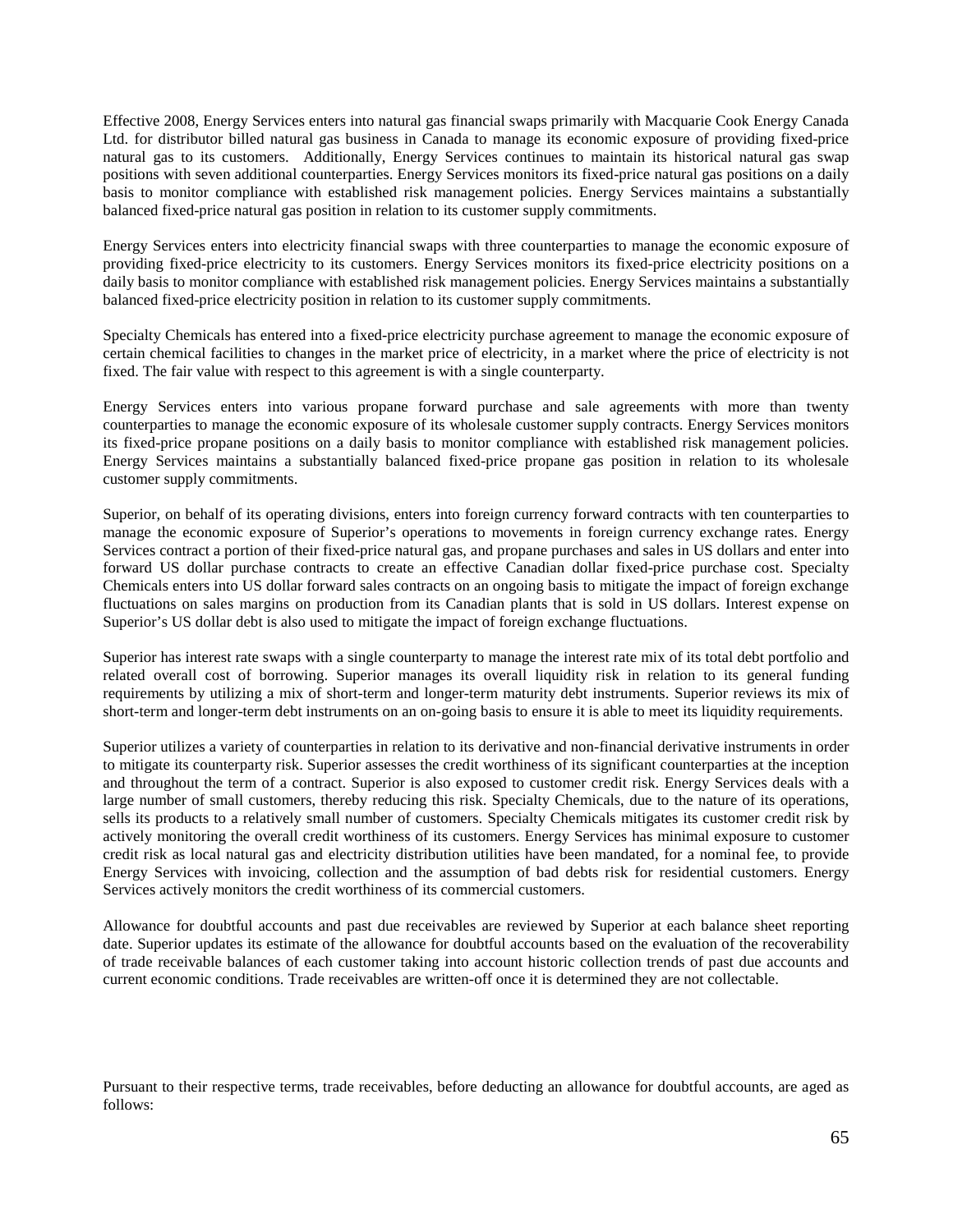|                            | <b>March 31, 2011</b> | December 31, 2010 | January 1, 2010 |
|----------------------------|-----------------------|-------------------|-----------------|
| Current                    | 296.7                 | 296.3             | 266.7           |
| Past due less than 90 days | 213.4                 | 182.3             | 63.7            |
| Past due over 90 days      | 36.1                  | 36.5              | 11.0            |
| Trade Receivable           | 546.2                 | 515.1             | 341.4           |

Superior's trade receivable are stated after deducting a provision of \$14.7 million as at March 31, 2011 (December 31, 2010 – \$14.0 million). The movement in the provision for doubtful accounts was as follows:

|                                             | Three months          | Twelve months     |                 |
|---------------------------------------------|-----------------------|-------------------|-----------------|
|                                             | ended                 | ended             |                 |
|                                             | <b>March 31, 2011</b> | December 31, 2010 | January 1, 2010 |
| Allowance for doubtful accounts, opening    | (14.0)                | (10.2)            | (10.2)          |
| Opening adjustment due to acquisitions      |                       | (1.0)             |                 |
| Impairment losses recognized on receivables | (1.4)                 | (6.3)             |                 |
| Amounts written off during the period as    |                       |                   |                 |
| uncollectible                               | 0.7                   | 3.5               |                 |
| Allowance for doubtful accounts, ending     | (14.7)                | (14.0)            | (10.2)          |

Superior's contractual obligations associated with its financial liabilities are as follows:

|                                                            |       |       |       |       | 2015 and          |       |
|------------------------------------------------------------|-------|-------|-------|-------|-------------------|-------|
|                                                            | 2011  | 2012  | 2013  | 2014  | <b>Thereafter</b> | Total |
| <b>Borrowings</b>                                          | 133.9 | 43.6  | 320.9 | 43.2  | 198.3             | 739.9 |
| Convertible unsecured subordinated debentures              |       | 174.9 |       | 69.0  | 397.5             | 641.4 |
| CDN\$ equivalent of US\$ foreign currency forward          |       |       |       |       |                   |       |
| purchase contracts                                         | 5.9   |       |       |       |                   | 5.9   |
| US\$ foreign currency forward sales contracts (US\$)       | 135.5 | 190.5 | 140.0 | 48.0  |                   | 514.0 |
| $\epsilon$ foreign currency forward sales contracts (EURO) | 5.0   |       |       |       |                   | 5.0   |
| Fixed-price electricity purchase commitments               | 10.8  |       |       |       |                   | 10.8  |
| CDN\$ natural gas purchases                                | 25.4  | 9.0   | 5.4   | (1.4) | (0.2)             | 38.2  |
| US\$ natural gas purchases (US\$)                          | 0.5   |       |       |       |                   | 0.5   |
| US\$ heating oil purchases (US\$)                          | 23.9  |       |       |       |                   | 23.9  |
| US\$ propane purchases (US\$)                              | 1.1   |       |       |       |                   | 1.1   |
| US\$ butane purchases (US\$)                               | 0.5   |       |       |       |                   | 0.5   |

Superior's contractual obligations are considered to be normal course operating commitments and do not include the impact of mark-to-market fair values on financial and non-financial derivatives. Superior expects to fund these obligations through a combination of cash flow from operations, proceeds on revolving term bank credits and proceeds on the issuance of share capital.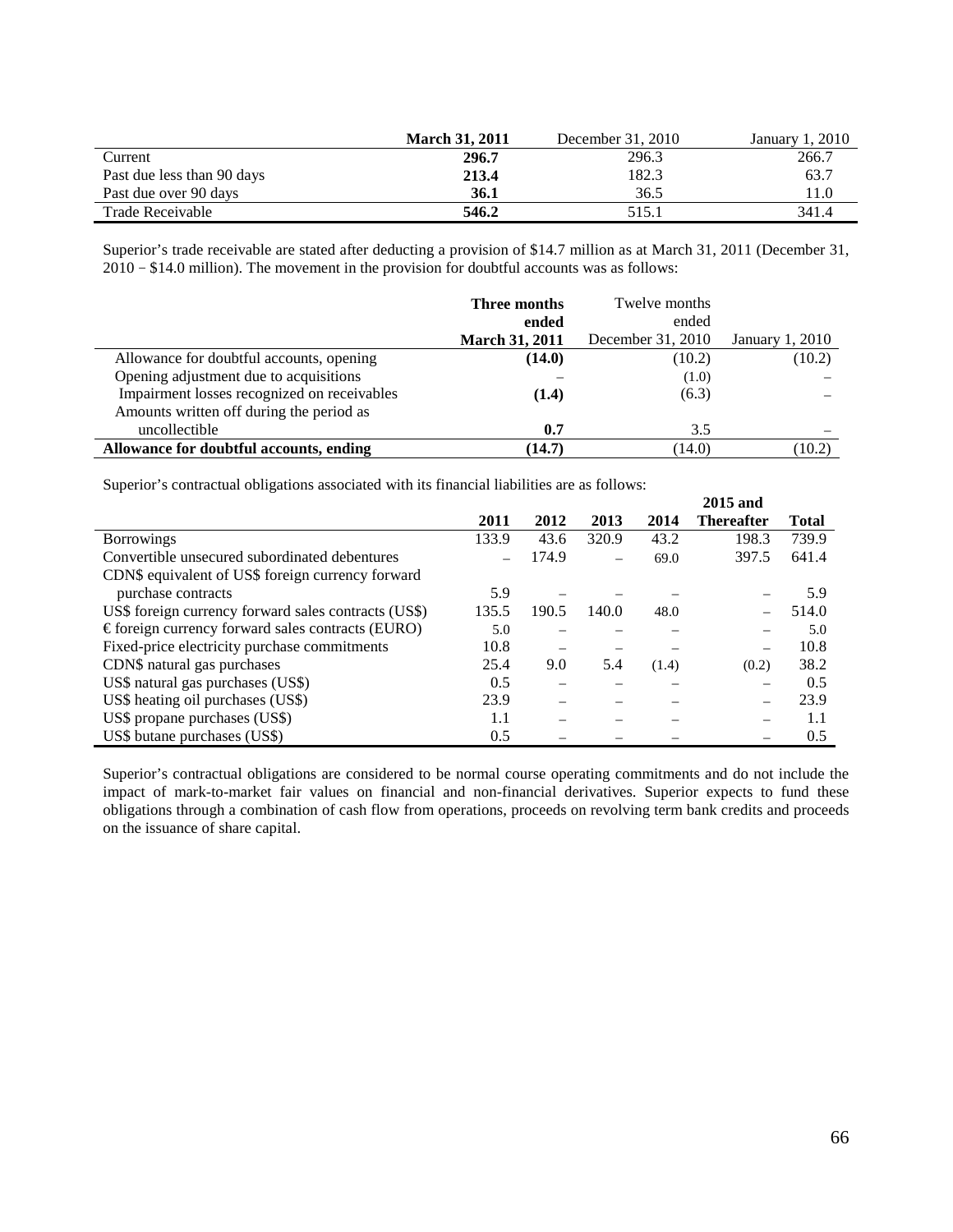Superior's financial instruments' sensitivities to changes in foreign currency exchange rates, interest rates and various commodity prices and the impact to net earnings are detailed below:

|                                                                                            | Three months ended    |
|--------------------------------------------------------------------------------------------|-----------------------|
|                                                                                            | <b>March 31, 2011</b> |
| Increase (decrease) to net earnings (loss) of a \$0.01 increase in the CDN\$ to the US\$   | (3.4)                 |
| Increase (decrease) to net earnings (loss) of a 0.5% increase in interest rates            | (0.5)                 |
| Increase (decrease) to net earnings (loss) of a \$0.40/GJ increase in the price of natural |                       |
| gas                                                                                        | 12.9                  |
| Increase (decrease) to net earnings (loss) of a \$0.04/litre increase in the price of      |                       |
| propane                                                                                    | 0.2                   |
| Increase (decrease) to net earnings (loss) of a \$0.10/gallon increase in the price of     |                       |
| heating oil                                                                                | 0.8                   |
| Increase (decrease) to net earnings (loss) of a \$1.00/KwH increase in the price of        |                       |
| electricity                                                                                | 1.1                   |
| Increase (decrease) to net earnings of a \$0.04/litre increase in the price of butane      |                       |

The calculation of Superior's sensitivity to changes in foreign currency exchange rates, interest rates and various commodity prices represent the change in fair value of the financial instrument without consideration of the value of the underlying variable, for example, the underlying customer contracts. The recognition of the sensitivities identified above would have impacted Superior's unrealized gain (loss) on financial instruments and would not have a material impact on Superior's cash flow from operations.

# **18. Income Taxes**

Consistent with prior periods, Superior recognizes a provision for income taxes for its subsidiaries that are subject to current and deferred income taxes, including United States income tax and Chilean income tax.

Total income tax expense, comprised of current and deferred taxes for the three months ended March 31, 2011 was a \$14.4 million expense compared to a \$2.2 million recovery in the comparative period. Income taxes were impacted by the unrealized losses on derivative financial instruments, increase in U.S based taxable income and the excess of accounting claims over the utilization of tax pools. For the three months ended March 31, 2011, deferred income tax expense from operations in Canada, the United States and Chile was \$14.3 million, which resulted in a corresponding total net deferred income tax asset of \$241.7 million. The deferred income tax recovery for the three ended March 31, 2010 was a \$2.7 million.

# **19. Shareholders' Equity**

Superior is authorized to issue an unlimited number of common shares and an unlimited number of preferred shares. The holders of common shares are entitled to dividends if, as and when declared by the Board of Directors; to one vote per share at meetings of the holders of common shares; and upon liquidation, dissolution or winding up of Superior to receive pro rata the remaining property and assets of Superior, subject to the rights of any shares having priority over the common shares, of which none are outstanding.

Preferred shares are issuable in series with each class of preferred share having such rights as the Board of Directors may determine. Holders of preferred shares are entitled, in priority to holders of common shares, to be paid rateably with holders of each other series of preferred shares the amount of accumulated dividends, if any, specified to be payable preferentially to the holders of such series upon liquidation, dissolution or winding up of Superior to be paid rateably with holders of each other series of preferred shares the amount, if any, specified as being payable preferentially to holders of such series. Superior does not have any preferred shares outstanding.

Common shares outstanding as at January 1, 2010, December 31, 2010 and March 31, 2011 have par value of \$nil million. No common shares have been reserved in relation to any share option programs.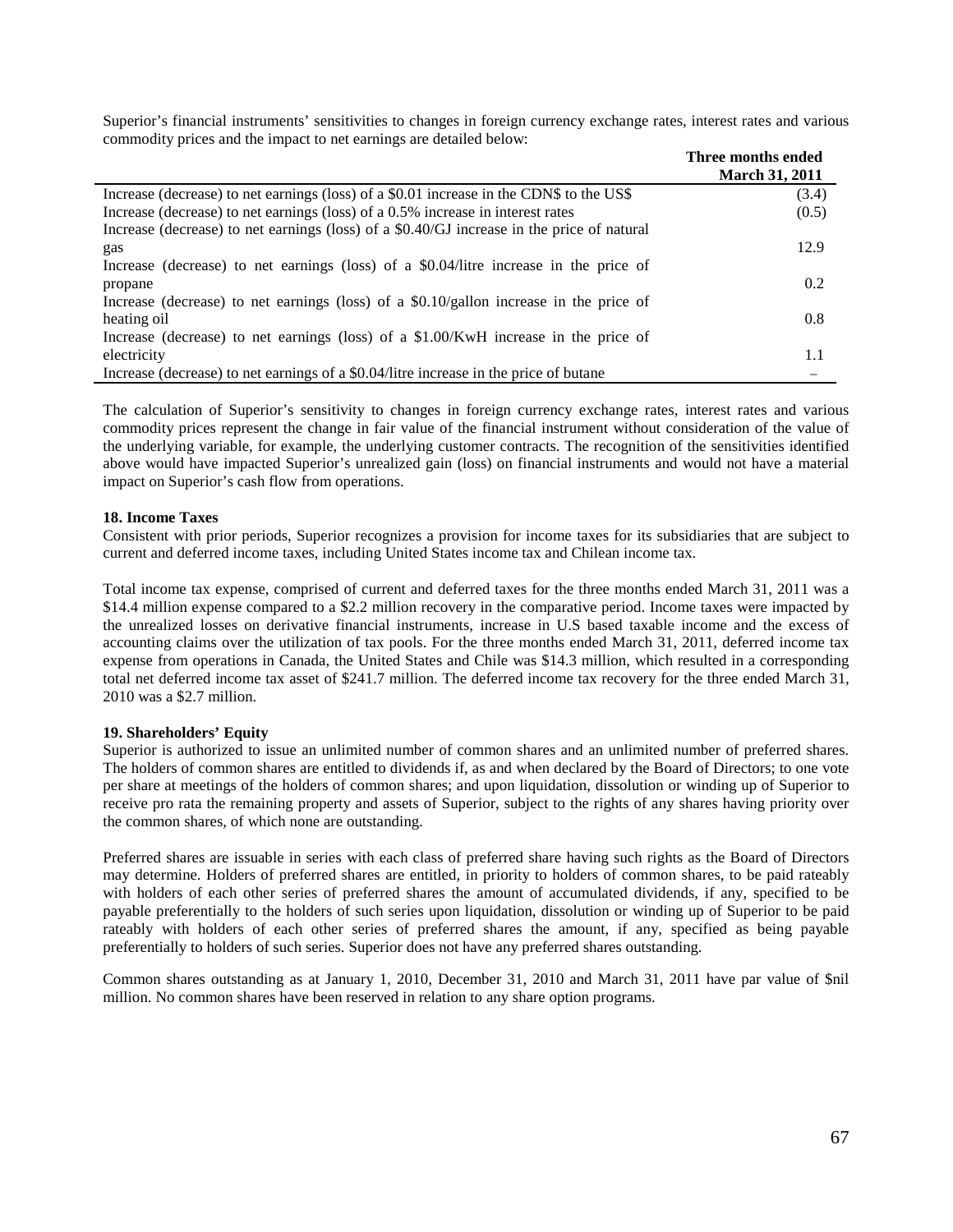|                                                              | Issued Number of     |               |
|--------------------------------------------------------------|----------------------|---------------|
|                                                              | <b>Common Shares</b> | Shareholders' |
|                                                              | (Millions)           | Equity        |
| Shareholders' equity, January 1, 2010                        | 99.9                 | 935.1         |
| <b>Shareholders' equity, December 31, 2010</b>               | 107.7                | 753.3         |
| Net earnings                                                 |                      | 41.1          |
| Other comprehensive loss                                     |                      | (11.9)        |
| Issuance of common shares                                    |                      |               |
| Issuance of common shares for the dividend reinvestment plan | 0.8                  | 9.2           |
| Dividends paid to shareholders <sup>(1)</sup>                |                      | (40.0)        |
| <b>Shareholders' equity, March 31, 2011</b>                  | 108.5                | 751.7         |

 $<sup>(1)</sup>$  Dividends to shareholders are declared at the discretion of Superior. During the three months ended March 31, 2011,</sup> Superior paid dividends of \$40.0 million or \$0.30 per share (2010: \$41.8 million or \$0.40 per share).

Accumulated other comprehensive income (loss) consisted of the following components:

|                                                              | March 31, | December 31, | January 1, |
|--------------------------------------------------------------|-----------|--------------|------------|
|                                                              | 2011      | 2010         | 2010       |
| <b>Currency translation adjustment</b>                       |           |              |            |
| Balance at beginning of period                               | (27.3)    |              |            |
| Unrealized foreign currency gains (losses) on translation of |           |              |            |
| self-sustaining foreign operations                           | (13.3)    | (27.3)       |            |
| Balance at end of period                                     | (40.6)    | (27.3)       |            |
| <b>Actuarial defined benefits</b>                            |           |              |            |
| Balance at beginning of period                               | (14.8)    |              |            |
| Amortization of actuarial defined benefit gains (losses)     | 1.3       | (19.9)       |            |
| Income tax                                                   | (0.4)     | 5.1          |            |
| Balance at end of period                                     | (13.9)    | (14.8)       |            |
| <b>Accumulated derivative gains (losses)</b>                 |           |              |            |
| Balance at beginning of period                               | (11.9)    | (21.1)       | (21.1)     |
| Reclassification of derivative gains previously deferred     | 0.6       | (2.9)        |            |
| Income tax                                                   | (0.1)     | 12.1         |            |
| Balance at end of period                                     | (11.4)    | (11.9)       | (21.1)     |
| Accumulated other comprehensive loss at end of               |           |              |            |
| period                                                       | (65.9)    | (54.0)       | (21.1)     |

# **Other Capital Disclosures**

# **Additional Capital Disclosures**

Superior's objectives when managing capital are: (i) to maintain a flexible capital structure to preserve its ability to meet its financial obligations, including potential obligations from acquisitions; and (ii) to safeguard Superior's assets while at the same time maximizing the growth of its businesses and returns to its shareholders.

In the management of capital, Superior includes shareholders' equity (excluding accumulated other comprehensive income) (AOCI), current and long-term debt, convertible debentures, securitized accounts receivable and cash and cash equivalents.

Superior manages its capital structure and makes adjustments in light of changes in economic conditions and nature of the underlying assets. In order to maintain or adjust the capital structure, Superior may adjust the amount of dividends to Shareholders, issue additional share capital, issue new debt or convertible debentures, issue new debt or convertible debentures with different characteristics and/or increase or decrease the amount of securitized accounts receivable.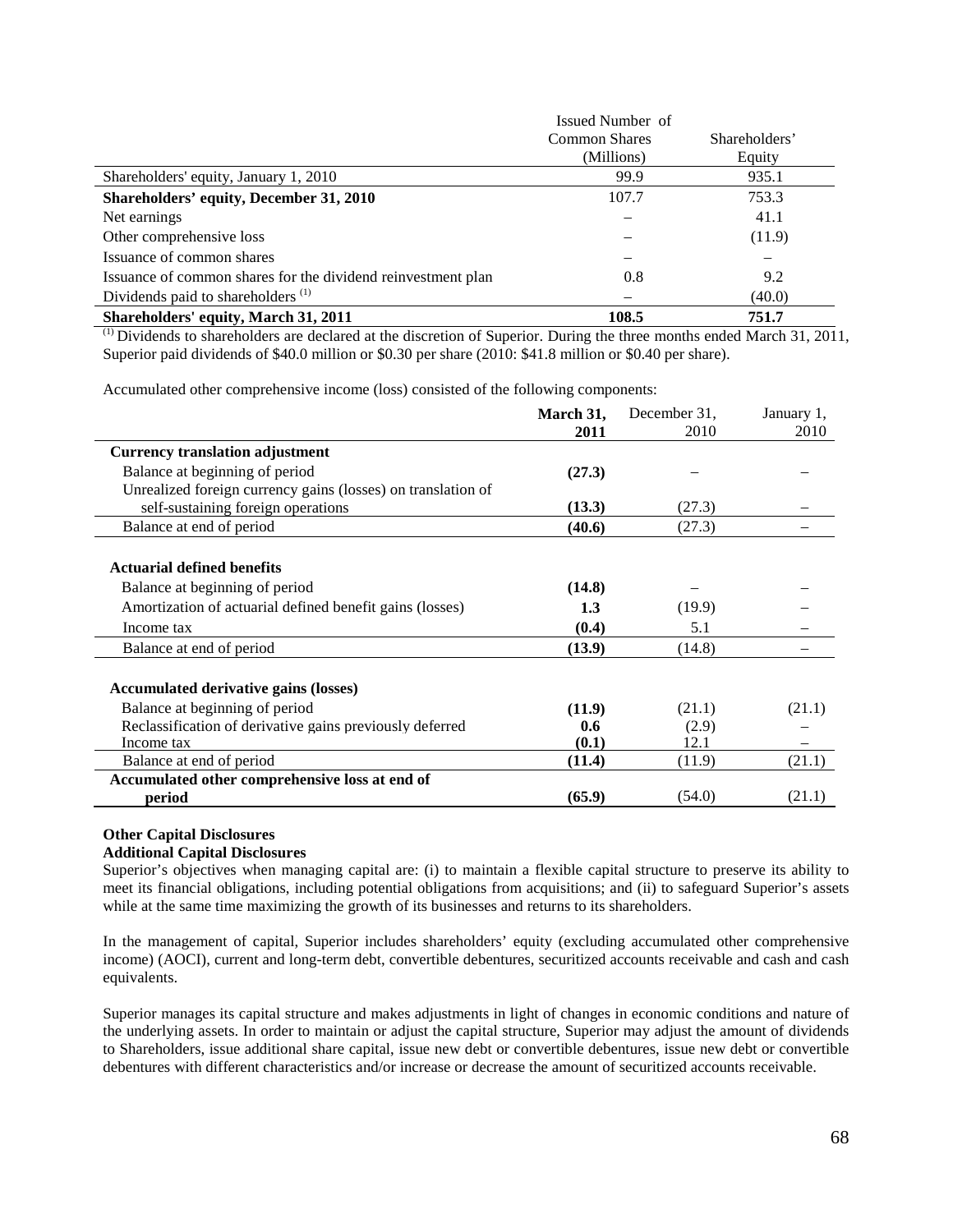Superior monitors its capital based on the ratio of senior debt outstanding to net earnings before interest, taxes, depreciation, amortization and other non-cash expenses (EBITDA), as defined by its revolving term credit facility, and the ratio of total debt outstanding to EBITDA. Superior's reference to EBITDA as defined by its revolving term credit facility may be referred to as compliance EBITDA in other public reports of Superior.

Superior is subject to various financial covenants in its credit facility agreements, including senior debt and total debt to EBITDA ratios, which are measured on a quarterly basis. As at March 31, 2011 and December 31, 2010, Superior was in compliance with all of its financial covenants.

Superior's financial objectives and strategy related to managing its capital as described above have remained unchanged from the prior fiscal year. Superior believes that its debt to EBITDA ratios are within reasonable limits, in light of Superior's size, the nature of its businesses and its capital management objectives.

# **Non-IFRS Financial Measures utilized for bank covenant purposes**

## *Compliance EBITDA*

Compliance EBITDA represents earnings before interest, taxes, depreciation, amortization and other non-cash expenses calculated on a 12 month trailing basis giving pro forma effect to acquisitions and divestitures and is used by Superior to calculate its debt covenants and other credit information. Compliance EBITDA is not a defined performance measure under IFRS. Superior's calculation of compliance EBITDA may differ from similar calculations used by comparable entities.

The capital structure of Superior and the calculation of its key capital ratios are as follows:

|                                                              |         | As at March 31, As at December 31, |
|--------------------------------------------------------------|---------|------------------------------------|
|                                                              | 2011    | 2010                               |
| Total shareholders' equity                                   | 751.7   | 753.3                              |
| Exclude accumulated other comprehensive loss                 | 65.9    | 54.0                               |
| Shareholders' equity (excluding AOCI)                        | 817.6   | 807.3                              |
| Current borrowings                                           | 133.9   | 136.2                              |
| Borrowings <sup>(1)</sup>                                    | 606.0   | 603.8                              |
| Less: Senior unsecured debentures                            | (150.0) | (150.0)                            |
| Consolidated secured debt                                    | 589.9   | 590.0                              |
| Add: Senior unsecured debentures                             | 150.0   | 150.0                              |
| Consolidated debt                                            | 739.9   | 740.0                              |
| Convertible unsecured subordinated debentures <sup>(1)</sup> | 638.0   | 638.0                              |
| Total debt                                                   | 1,377.9 | 1,378.0                            |
| Total capital                                                | 2,195.5 | 2,185.3                            |

|                                                               | <b>Twelve months ended</b> Twelve months ended<br>March 31,<br>2011 | December 31,<br>2010 |
|---------------------------------------------------------------|---------------------------------------------------------------------|----------------------|
| Net earnings (loss)                                           | (27.0)                                                              | (77.0)               |
| Adjusted for:                                                 |                                                                     |                      |
| Finance expense                                               | 75.4                                                                | 72.4                 |
| Depreciation of property, plant and equipment                 | 50.9                                                                | 51.4                 |
| Depreciation and amortization included in cost of sales       | 46.0                                                                | 46.4                 |
| Amortization of intangible assets                             | 27.1                                                                | 28.0                 |
| Impairment of goodwill and intangible assets                  | 89.5                                                                | 89.5                 |
| Income tax expense                                            | 15.0                                                                | 6.5                  |
| Unrealized (gains) losses on derivative financial instruments | (40.4)                                                              | 2.2                  |
| Non-cash pension expense                                      |                                                                     | 0.8                  |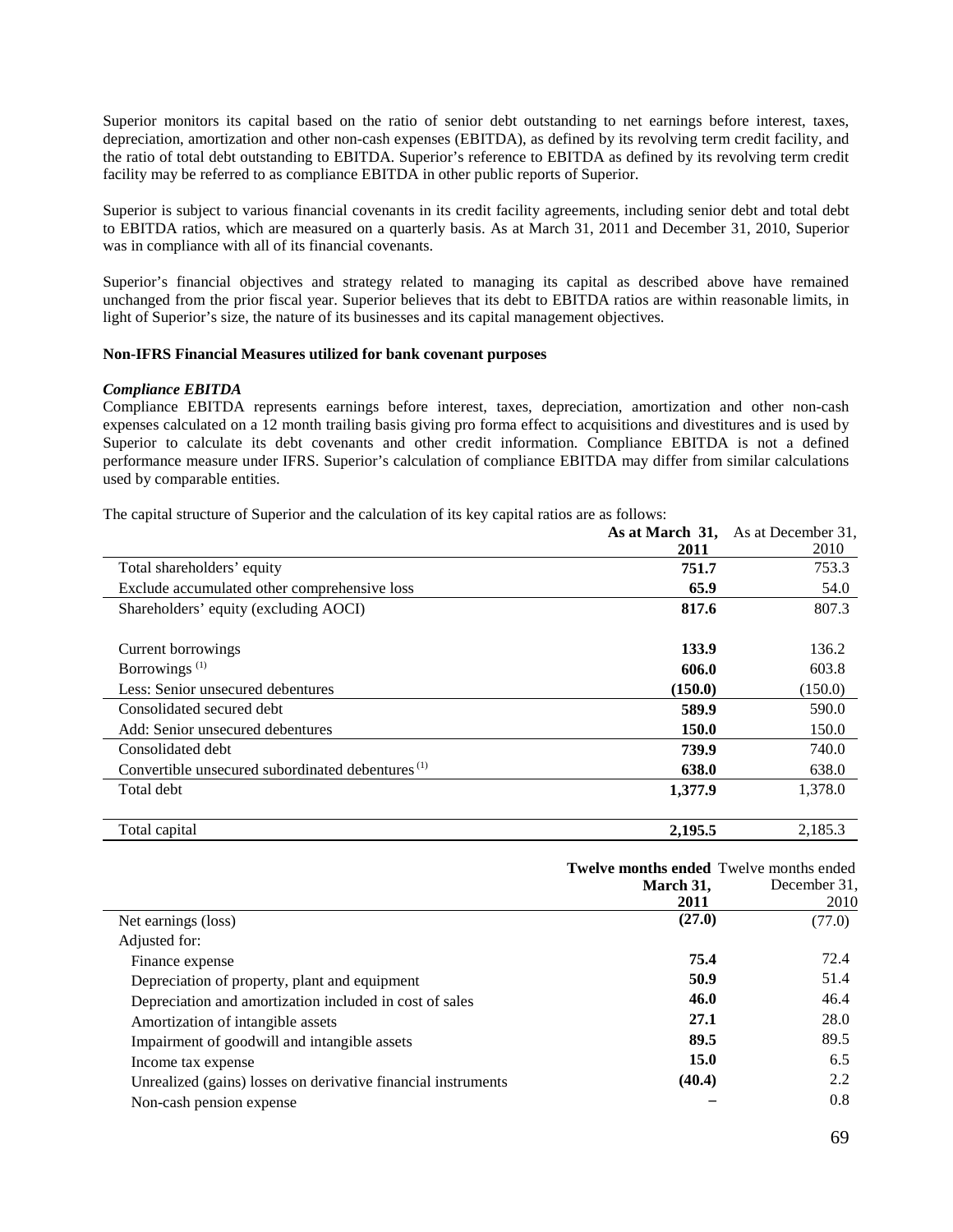| Proforma impact of acquisitions                | 2.1               | 4.8                  |
|------------------------------------------------|-------------------|----------------------|
| Compliance EBITDA $^{(2)}$                     | 238.6             | 225.0                |
|                                                | March 31,<br>2011 | December 31.<br>2010 |
| Consolidated debt to Compliance $EBITDA(2)$    | 3.1:1             | 3.3:1                |
| Total debt to Compliance EBITDA <sup>(2)</sup> | 5.8:1             | 6.1:1                |

(1) Borrowings and convertible unsecured subordinated debentures are before deferred issue costs.

 $^{(2)}$  EBITDA, as defined by Superior's revolving term credit facility, is calculated on a trailing 12-month basis taking into consideration the proforma impact of acquisitions and dispositions in accordance with the requirements of Superior's credit facility. Superior's calculation of EBITDA and debt to EBITDA ratios may differ from those of similar entities.

# **20. Net Earnings (loss) per Share**

|                                                                             |              | Three months | Three months |
|-----------------------------------------------------------------------------|--------------|--------------|--------------|
|                                                                             |              | ended March  | ended March  |
|                                                                             | <b>Notes</b> | 31, 2011     | 31, 2010     |
| Net earnings (loss) per share computation, basic and diluted <sup>(1)</sup> |              |              |              |
| Net earnings (loss) for the period                                          |              | 41.1         | (0.5)        |
| Weighted average shares outstanding                                         |              | 108.1        | 103.3        |
| Net earnings (loss) per share, basic and diluted                            |              | \$0.38       | $\$$ $-$     |

(1) All outstanding convertible debentures have been excluded from this calculation as they were anti-dilutive.

The following potential ordinary shares are anti-dilutive and are therefore excluded from the weighted average number of ordinary shares for the purposes of diluted earnings per share.

|                                 |              | Three months | Three months |
|---------------------------------|--------------|--------------|--------------|
|                                 |              | ended March  | ended March  |
|                                 | <b>Notes</b> | 31, 2011     | 31, 2010     |
| Convertible Debentures          |              |              |              |
| 5.75% Series III                | 15           | 4.9          | 4.9          |
| 5.85% Series IV                 | 15           | 2.4          | 2.4          |
| 7.50% Series V                  | 15           | 5.3          | 5.3          |
| 5.75% Series VI                 | 15           | 9.1          | 9.1          |
| 6.00% Series VII                | 15           | 9.9          |              |
| Total anti-dilutive instruments |              | 31.6         | 21.6         |

# **21. Share Based Compensation**

# **Restricted/Performance Shares**

Under the terms of Superior's long-term incentive program, restricted shares (RSs) and/or performance shares (PSs) can be granted to directors, senior officers and employees of Superior. Both types of shares entitle the holder to receive cash compensation in relation to the value of a specified number of underlying notional shares. RSs vest evenly over a period of three years commencing from the date of grant, except for RSs issued to directors which vest three years from the date of grant. Payments are made on the anniversary dates of the RS to the holders entitled to receive them on the basis of a cash payment equal to the value of the underlying notional shares. PSs vest three years from the date of grant and their notional value is dependent on Superior's performance vis-à-vis other companies/trusts' performance based on certain benchmarks. As at March 31, 2011 there were 947,461 RSs outstanding (2010 – 936,637RSs) and 899,561 PSs outstanding (2010 – 1,006,400PSs). For the three months ended March 31, 2011 total compensation expense related to RSs and PSs was \$1.5 million (2010 - \$6.3 million). For the three months ended March 31, 2011 the total carrying amount of the liability related to RSs and PSs was \$49.9 million (2010 - \$37.5 million).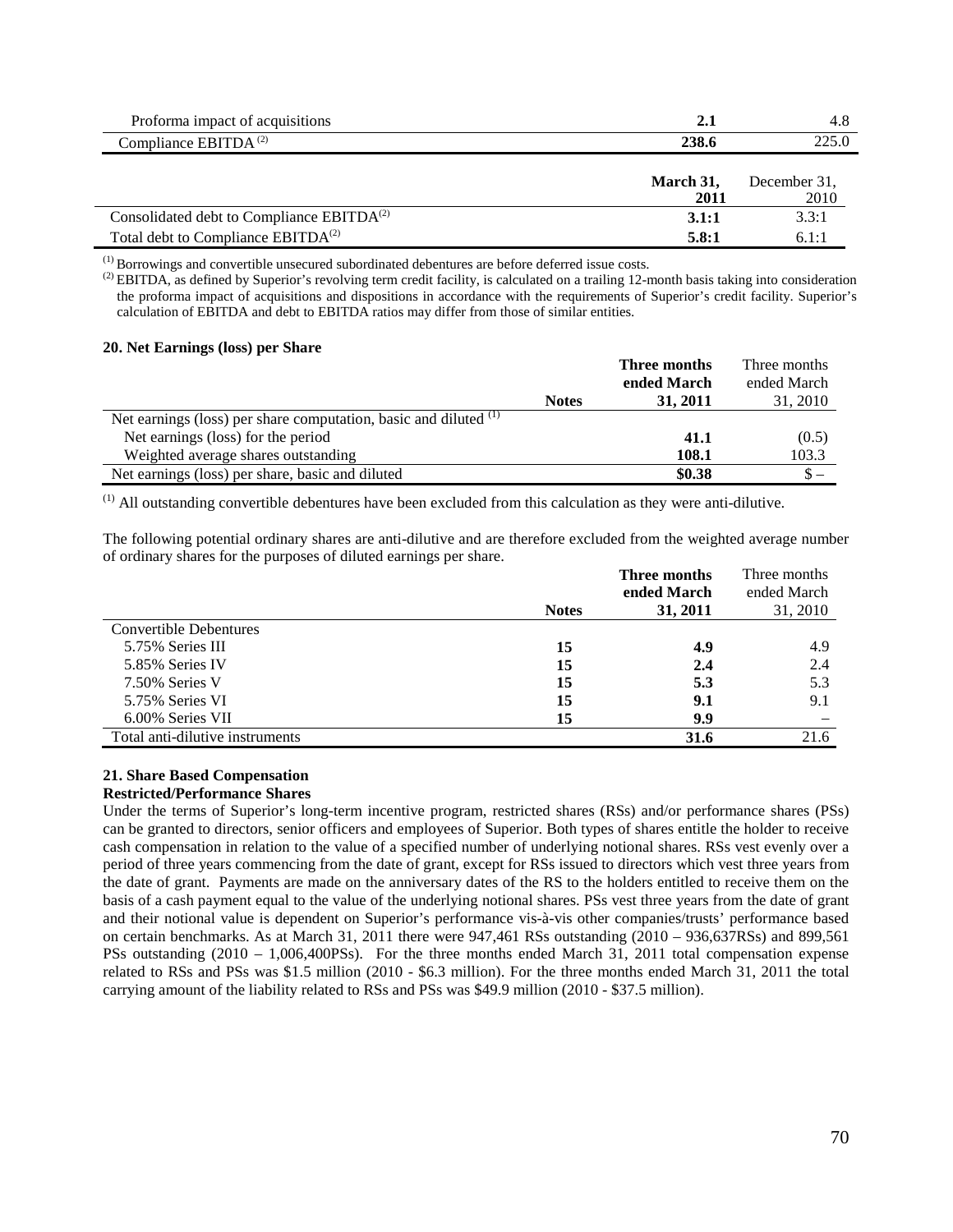# **22. Supplemental Disclosure of Non-Cash Operating Working Capital Changes**

|                                     | Three months<br>ended March<br>31, 2011 | Three months<br>ended March<br>31, 2010 |
|-------------------------------------|-----------------------------------------|-----------------------------------------|
| Changes in non-cash working capital |                                         |                                         |
| Trade receivable and other          | (21.4)                                  | (171.3)                                 |
| Inventories                         | 10.9                                    | (23.6)                                  |
| Trade and other payables            | (18.3)                                  | 25.4                                    |
| Purchased working capital           | 1.1                                     | 39.1                                    |
| Other                               | (7.8)                                   | 159.4                                   |
|                                     | (35.5)                                  | 29.0                                    |

# **23. Supplemental Disclosure of Condensed Consolidated Statement of Comprehensive Income**

|                                                           | Three months | Three months |
|-----------------------------------------------------------|--------------|--------------|
|                                                           | ended March  | ended March  |
|                                                           | 31, 2011     | 31, 2010     |
| <b>Revenues</b>                                           |              |              |
| Revenue from products and services                        | 1,134.6      | 964.5        |
| Finance income                                            | 0.1          |              |
| Realized gains on derivative financial instruments        | 4.1          | 1.4          |
|                                                           | 1,138.8      | 965.9        |
|                                                           |              |              |
| Cost of sales (includes products and services)            |              |              |
| Cost of products and services                             | (868.4)      | (717.5)      |
| Depreciation of property, plant and equipment             | (11.4)       | (11.8)       |
| Realized losses on derivative financial instruments       | (20.6)       | (19.0)       |
|                                                           | (900.4)      | (748.3)      |
|                                                           |              |              |
| Selling, distribution and administration costs            |              |              |
| Other selling, distribution and administrative costs      | (156.2)      | (151.0)      |
| Employee future benefit expense                           | (0.8)        | (0.8)        |
| Depreciation of property, plant and equipment             | (12.2)       | (12.7)       |
| Amortization of intangible assets                         | (6.5)        | (7.4)        |
|                                                           | (175.7)      | (171.9)      |
| <b>Finance expense</b>                                    |              |              |
| Interest on borrowings                                    | (9.2)        | (10.8)       |
| Interest on obligations under finance leases              | (1.3)        |              |
| Interest on convertible unsecured subordinated debentures |              | (1.1)        |
|                                                           | (9.3)        | (5.2)        |
| Unwind of discount on debentures, borrowing and           |              |              |
| decommissioning liabilities                               | (1.8)        | (1.5)        |
|                                                           | (21.6)       | (18.6)       |

# **24. Related-Party Transactions**

Transactions between Superior and its subsidiaries, which are related parties, have been eliminated on consolidation and are not disclosed in this note.

For the three months ended March 31, 2010 and 2011, Superior incurred \$0.9 million and \$0.2 million in legal fees respectively, with Macleod Dixon LLP. Macleod Dixon LLP is a related party with Superior as a board member is a Partner at the law firm.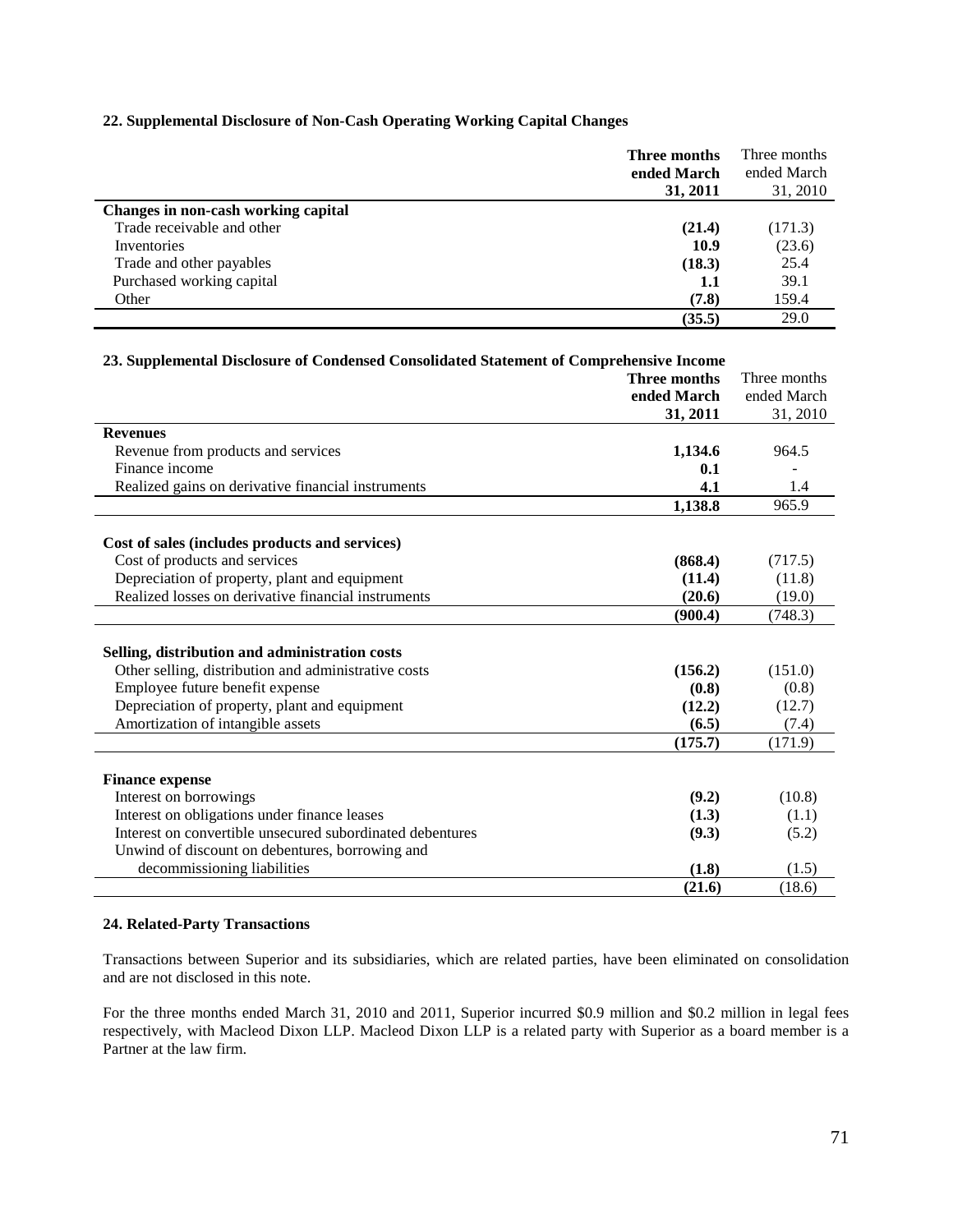# **25. Reportable Segment Information**

Superior has adopted IFRS 8 *Operating Segments*, which requires operating segments to be identified on the basis of internal reports about components of the Company that are regularly reviewed by the chief operating decision maker in order to allocate resources to the segments and to assess their performance.

|                                                   | <b>Construction</b>              |                                      |                                        |           |                                     |
|---------------------------------------------------|----------------------------------|--------------------------------------|----------------------------------------|-----------|-------------------------------------|
| For the three months ended March 31, 2011         | <b>Energy</b><br><b>Services</b> | <b>Specialty</b><br><b>Chemicals</b> | <b>Products</b><br><b>Distribution</b> | Corporate | <b>Total</b><br><b>Consolidated</b> |
| <b>Revenues</b>                                   | 841.6                            | 131.1                                | 166.1                                  |           | 1,138.8                             |
| Cost of sales (includes product $\&$ services)    | (688.1)                          | (85.9)                               | (126.4)                                |           | (900.4)                             |
| <b>Gross Profit</b>                               | 153.5                            | 45.2                                 | 39.7                                   |           | 238.4                               |
| <b>Expenses</b>                                   |                                  |                                      |                                        |           |                                     |
| Selling, distribution and administrative costs    | 102.5                            | 32.5                                 | 37.5                                   | 3.2       | 175.7                               |
| Finance expense                                   | 1.0                              | 0.1                                  | 0.3                                    | 20.2      | 21.6                                |
| Unrealized losses (gains) on derivative financial |                                  |                                      |                                        |           |                                     |
| instruments                                       | (15.2)                           | 5.4                                  |                                        | (4.6)     | (14.4)                              |
|                                                   | 88.3                             | 38.0                                 | 37.8                                   | 18.8      | 182.9                               |
| Net earnings (loss) before income taxes           | 65.2                             | 7.2                                  | 1.9                                    | (18.8)    | 55.5                                |
| Income tax recovery (expense)                     |                                  |                                      | $\overline{\phantom{m}}$               | (14.4)    | (14.4)                              |
| Net earnings (loss)                               | 65.2                             | 7.2                                  | 1.9                                    | (33.2)    | 41.1                                |

| For the three months ended March 31, 2010         | <b>Energy</b><br><b>Services</b> | <b>Specialty</b><br><b>Chemicals</b> | <b>Construction</b><br><b>Products</b><br><b>Distribution</b> | Corporate | Total<br><b>Consolidated</b> |
|---------------------------------------------------|----------------------------------|--------------------------------------|---------------------------------------------------------------|-----------|------------------------------|
| <b>Revenues</b>                                   | 688.1                            | 110.8                                | 167.0                                                         |           | 965.9                        |
| Cost of sales (includes products $\&$ services)   | (549.7)                          | (70.7)                               | (127.9)                                                       |           | (748.3)                      |
| <b>Gross Profit</b>                               | 138.4                            | 40.1                                 | 39.1                                                          |           | 217.6                        |
| <b>Expenses</b>                                   |                                  |                                      |                                                               |           |                              |
| Selling, distribution and administrative costs    | 97.5                             | 32.2                                 | 38.1                                                          | 4.1       | 171.9                        |
| Other expenses                                    | 1.6                              |                                      | $\overline{\phantom{0}}$                                      |           | 1.6                          |
| Finance expense                                   | 1.0                              | 0.1                                  | 0.1                                                           | 17.4      | 18.6                         |
| Unrealized losses (gains) on derivative financial |                                  |                                      |                                                               |           |                              |
| instruments                                       | 41.8                             | 4.2                                  |                                                               | (17.8)    | 28.2                         |
|                                                   | 141.9                            | 36.5                                 | 38.2                                                          | 3.7       | 220.3                        |
| Net earnings (loss) before income taxes           | (3.5)                            | 3.6                                  | 0.9                                                           | (3.7)     | (2.7)                        |
| Income tax recovery (expense)                     | $\overline{\phantom{0}}$         |                                      |                                                               | 2.2       | 2.2                          |
| Net earnings (Loss)                               | (3.5)                            | 3.6                                  | 0.9                                                           | (1.5)     | (0.5)                        |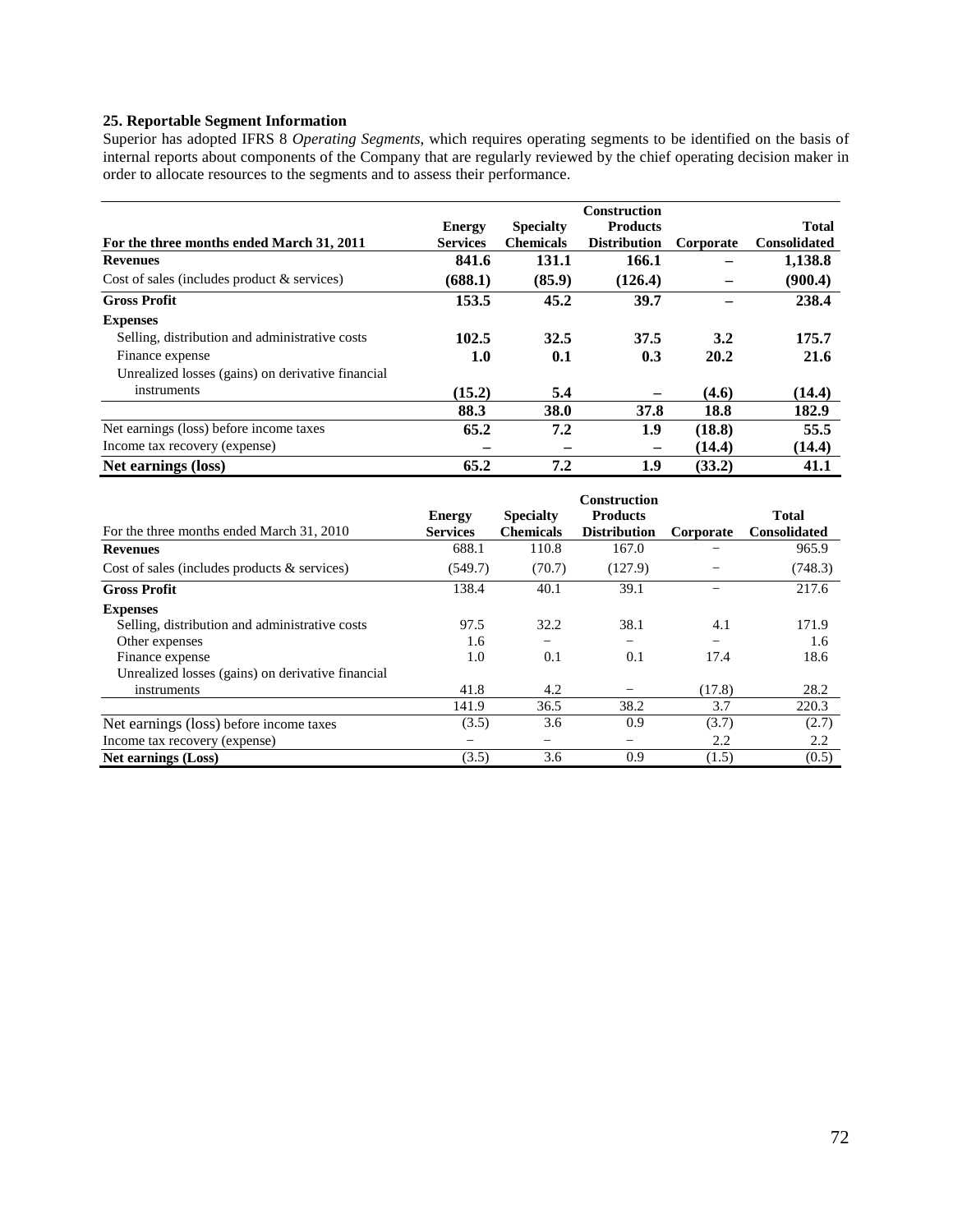|                                           |                 |                  | <b>Construction</b><br><b>Products</b> |           | <b>Total</b>        |
|-------------------------------------------|-----------------|------------------|----------------------------------------|-----------|---------------------|
|                                           | Energy          | <b>Specialty</b> |                                        |           |                     |
|                                           | <b>Services</b> | <b>Chemicals</b> | <b>Distribution</b>                    | Corporate | <b>Consolidated</b> |
| As at March 31, 2011                      |                 |                  |                                        |           |                     |
| Net working capital <sup>(1)</sup>        | 315.7           | 32.9             | 105.8                                  | (38.3)    | 416.1               |
| Total assets                              | 1.121.1         | 632.9            | 280.7                                  | 657.1     | 2.691.8             |
| Total liabilities                         | 401.4           | 172.1            | 79.5                                   | 1.287.1   | 1,940.1             |
| As at December 31, 2010                   |                 |                  |                                        |           |                     |
| Net working capital $(1)$                 | 290.2           | 33.5             | 107.2                                  | (31.1)    | 399.8               |
| Total assets                              | 1.406.7         | 653.1            | 280.8                                  | 385.4     | 2,726.0             |
| Total liabilities                         | 447.2           | 177.3            | 76.4                                   | 1,271.8   | 1,972.7             |
| For the three months ended March 31, 2011 |                 |                  |                                        |           |                     |
| Acquisitions                              | 4.6             |                  |                                        |           | 4.6                 |
| Purchase of property, plant and equipment | 4.1             | 2.8              | 0.9                                    |           | 7.8                 |
| For the three months ended March 31, 2010 |                 |                  |                                        |           |                     |
| Acquisitions                              | 142.6           |                  | 0.4                                    |           | 143.0               |
| Purchase of property, plant and equipment | 3.6             | 3.2              | 0.2                                    |           | 7.0                 |

**Net working capital, Total assets, Total liabilities, Acquisitions and Purchase of property, plant and equipment** 

 (1) Net working capital reflects amounts as at the quarter end and is comprised of trade and other receivables, prepaid expenses and inventories, less trade and other payables, deferred revenue and dividends and interest payable to shareholders and debentureholders.

# **26. Geographic Information**

|                                                       |         | <b>United</b> |              | <b>Total</b>        |
|-------------------------------------------------------|---------|---------------|--------------|---------------------|
|                                                       | Canada  | <b>States</b> | <b>Other</b> | <b>Consolidated</b> |
| Revenues for the three months ended March 31, 2011    | 515.1   | 601.9         | 21.8         | 1,138.8             |
| Property, plant and equipment as at March 31, 2011    | 502.1   | 341.2         | 48.9         | 892.2               |
| Goodwill as at March 31, 2011                         | 394.6   | 78.5          |              | 473.1               |
| Total assets as at March 31, 2011                     | 1,776.1 | 843.6         | 72.1         | 2,691.8             |
| Revenues for the three months ended March 31, 2010    | 477.6   | 466.1         | 22.2         | 965.9               |
| Property, plant and equipment as at December 31, 2010 | 503.0   | 352.5         | 54.7         | 910.2               |
| Goodwill as at December 31, 2010                      | 391.9   | 79.8          |              | 471.7               |
| Total assets as at December 31, 2010                  | 1.932.0 | 737.3         | 56.7         | 2.726.0             |

# **27. Comparative Figures**

Certain reclassifications of prior year amounts have been made to conform to current period presentation. Specifically, \$17.0 million, \$13.0 million and \$16.8 million have been reclassified to trade and other receivables from trade and other payables to provide comparative presentation of certain of Construction Products Distribution vendor rebates as at January 1, 2010, March 31, 2010 and December 31, 2010, respectively.

### **28. Explanation of transition to IFRS**

Superior's financial statements for the year ending December 31, 2011 will be the first annual financial statements that comply with IFRS and these financial statements were prepared as described in Note 2, including the application of IFRS 1. IFRS 1 requires an entity to adopt IFRS in its first annual financial statements prepared under IFRS by making an explicit and unreserved statement in those financial statements of compliance with IFRS. Superior will make this statement when it issues its 2011 annual financial statements.

IFRS also requires that comparative financial information be provided. As a result, the first date at which Superior has applied IFRS was January 1, 2010 (Transition Date). IFRS 1 requires first-time adopters to retrospectively apply all effective IFRS standards as of the reporting date, which for Superior will be December 31, 2011. However, it also provides for certain optional exemptions and certain mandatory exceptions for first time IFRS adopters.

### **First-time adoption of IFRS**

Set forth below are the applicable IFRS 1 elective exemptions and exceptions applied in the conversion from GAAP to IFRS.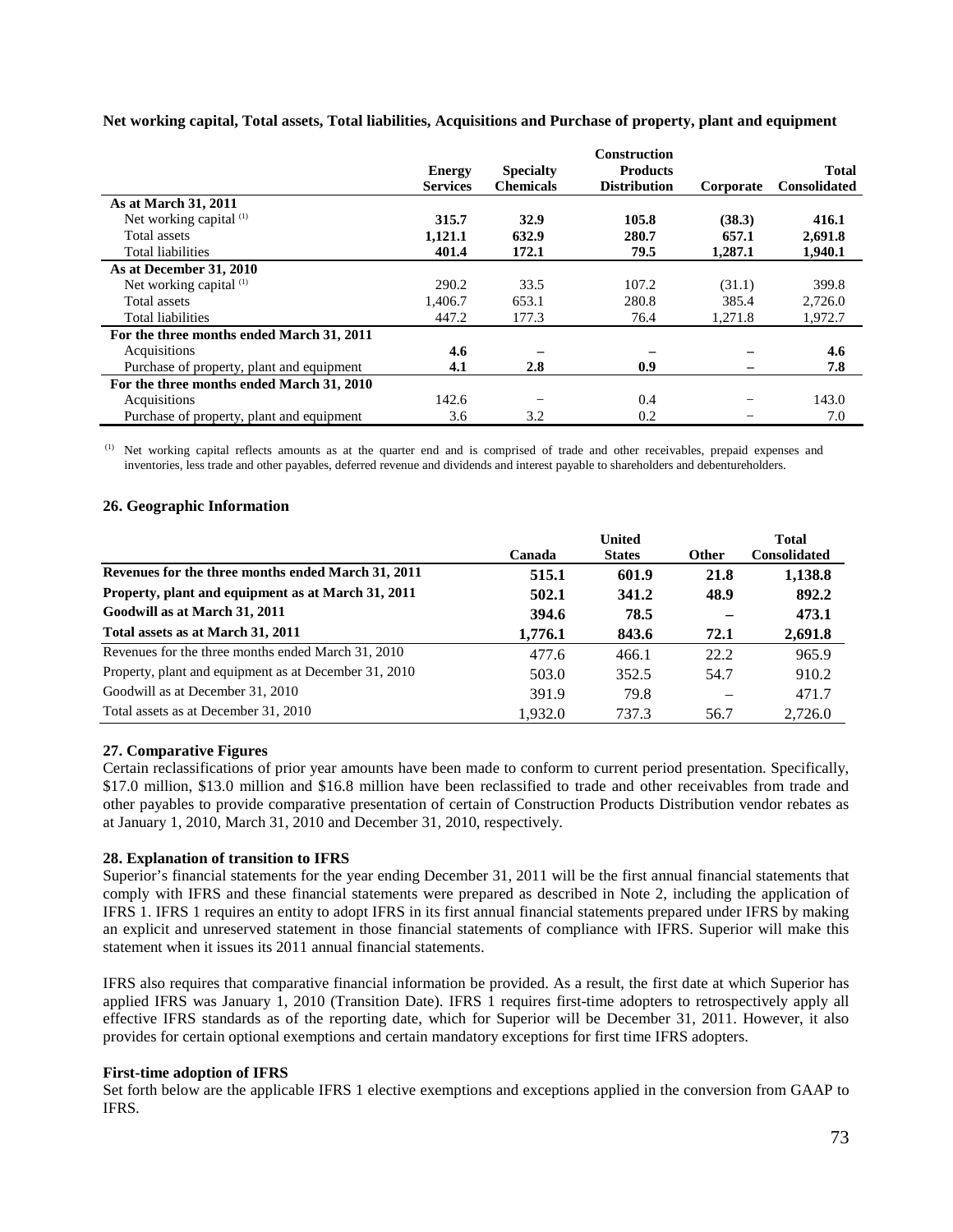### *IFRS Exemption Options*

### *Share-Based Payment Transactions*

IFRS 2, *Share-based Payments*, encourages application of its provisions to equity instruments granted on or before November 7, 2002, but requires the application only to equity instruments granted after November 7, 2002 that had not vested by the Transition Date. Superior has elected to utilize this exemption to avoid applying IFRS 2 *Share-Based Payments* retrospectively and restate all share-based liabilities that were settled before the date of transition to IFRS. Accordingly, all unsettled liabilities arising from share-based payment transactions are in compliance with the principles of IFRS after the Transition Date.

#### *Changes in the Decommissioning Liabilities Included in the Cost of Property, Plant and Equipment*

Superior as elected to utilize this exemption to avoid retrospective restatement of all changes in decommissioning, restoration, and similar liabilities that are included in property, plant and equipment prior to the Transition Date.

#### *Leases*

Superior has elected to apply the transitional provisions of IFRIC 4 *Determining Whether an Arrangement Contains a Lease* to determine only whether any existing contract or arrangements at the Transition Date contains a lease under IFRIC 4 and if so, to apply IAS 17 *Leases* from the inception of that arrangement. Furthermore, Superior has elected to utilize the leases exemption to avoid the reassessment of determining whether an arrangement contained a lease at the Transition Date for all arrangements assessed prior to the Transition Date which resulted in the same outcome under IFRS and previous GAAP.

#### *Fair Value or Revaluation as Deemed Cost*

Generally, for Energy Services, Specialty Chemicals and Construction Products Distribution property, plant, equipment, Superior has elected to use the fair value as deemed cost exemption. Deemed cost will be the cost under previous GAAP that was established by measuring items at fair value due to business combinations. For certain Energy Services property, plant and equipment, Superior has revalued assets at deemed cost and recorded accumulated depreciation and amortization of its property, plant and equipment in accordance with its IFRS policies.

#### *Business Combinations*

A first-time adopter may elect not to apply IFRS 3 *Business Combinations*, retrospectively to business combinations completed before the Transition Date. However, if a first-time adopter restates any business combinations to comply with IFRS 3, it shall restate all later business combinations and shall also apply IAS 27 from that same date. Superior has elected not to apply IFRS 3 to business combinations completed before the Transition Date. Superior has applied IFRS 3, *Business Combinations*, to all acquisitions completed during 2010 in accordance with IFRS. Superior has also tested all goodwill for impairment from acquisitions completed in 2010 and restated under IFRS 3. Superior also tested goodwill for impairment at the Transition Date to IFRS which resulted in no adjustments to goodwill.

### *Employee Benefits*

IFRS 1 provides the option to retrospectively apply the corridor approach under IAS 19, *Employee Benefits*, for the recognition of actuarial gains and losses, or recognize all cumulative gains and losses deferred under GAAP in opening retained earnings at the Transition Date. Superior elected to recognize all cumulative actuarial gains and losses that existed at its Transition Date in opening deficit for all of its employee benefit plans.

### *Cumulative Translation Differences*

Retrospective application of IFRS would require Superior to determine cumulative currency translation differences in accordance with IAS 21, *The Effects of Changes in Foreign Exchange Rates*, from the date a subsidiary or equity method investee was formed or acquired. IFRS 1 permits cumulative translation gains and losses to be reset to zero at the Transition Date. Superior elected to reset all cumulative translation gains and losses to zero in opening deficit at its Transition Date.

#### *Borrowing Costs*

IAS 23, *Borrowing Costs*, requires an entity to capitalize the borrowing costs related to all qualifying assets for which the commencement date for capitalization is on or after January 1, 2009 or date of transition whichever is later. Superior has applied the transitional provisions prescribed in IAS 23, which has constituted a change in accounting policy. All borrowing costs related to qualifying assets for which the commencement date for capitalization is on or after the Transition Date have been capitalized.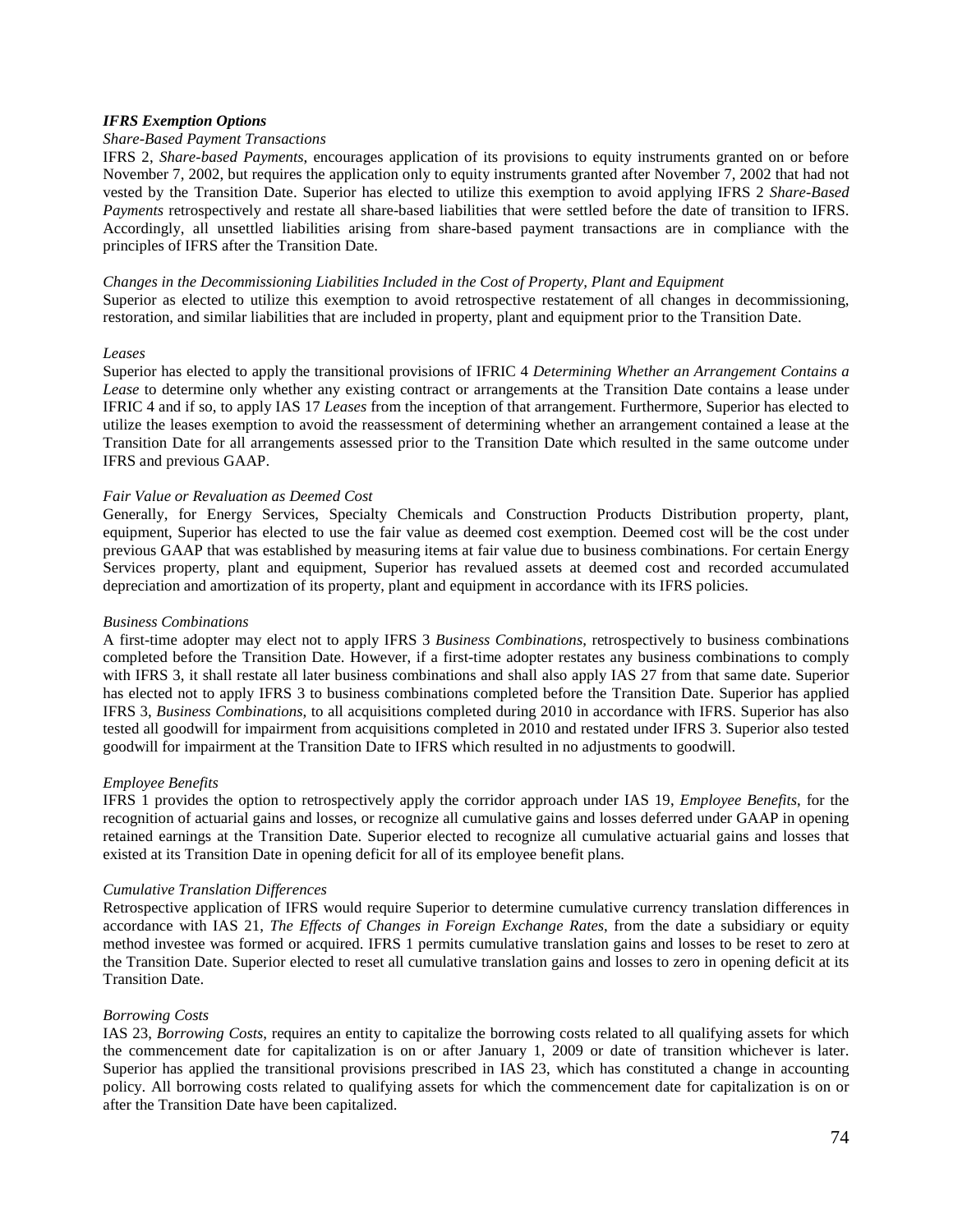# *IFRS Mandatory Exceptions*

# *Derecognition of financial assets and liabilities*

A first-time adopter should apply the derecognition requirements in IAS 39 *Financial Instruments: Recognition and Measurement,* prospectively to transactions occurring on or after January 1, 2004. Superior has applied this mandatory exception which did not impact any of Superior's previously reported results.

# *Hedge Accounting*

Hedge accounting can only be applied prospectively from the Transition Date to transactions that satisfy the hedge accounting criteria in IAS 39 at that date. Hedging relationships cannot be designated retrospectively and the supporting documentation cannot be created retrospectively. Superior has applied this mandatory exception which did not impact any of Superior's previously reported results.

# *Non-controlling Interests*

A first-time adopter that applies IAS 27 *Consolidated and Separate Financial Statements*, should apply the standard retrospectively, with the exception of the following requirements which are applied prospectively from the Transition Date:

- o The requirement that total comprehensive income is attributed to the owners of the parent and to the noncontrolling interests have a deficit balance;
- o The requirements on accounting for changes in the parent's ownership interest in a subsidiary that do not results in a loss of control; and
- o The requirements on accounting for a loss of control over a subsidiary, and the related requirements of IFRS 5 *Non-current Assets Held for Sale and Discontinued Operations.*

# *Estimates*

An entity's estimates in accordance with IFRS (at the date of transition to IFRS) shall be consistent with estimates made for the same date in accordance with previous GAAP (after adjustment to reflect any difference in accounting policies), unless there is objective evidence that those estimates were in error. Superior has applied this mandatory exception which did not impact any of Superior's previously reported results.

Superior has applied these mandatory exceptions which did not impact any of Superior's previously reported results.

# **Reconciliations between GAAP and IFRS**

IFRS 1 requires an entity to reconcile equity, net earnings (loss) and comprehensive income and cash flows for prior periods. The Company's first time adoption of IFRS did not have a material impact on the total operating, investing or financing cash flows. The following represents the reconciliations from GAAP to IFRS for the respective periods noted for equity, earnings and comprehensive income.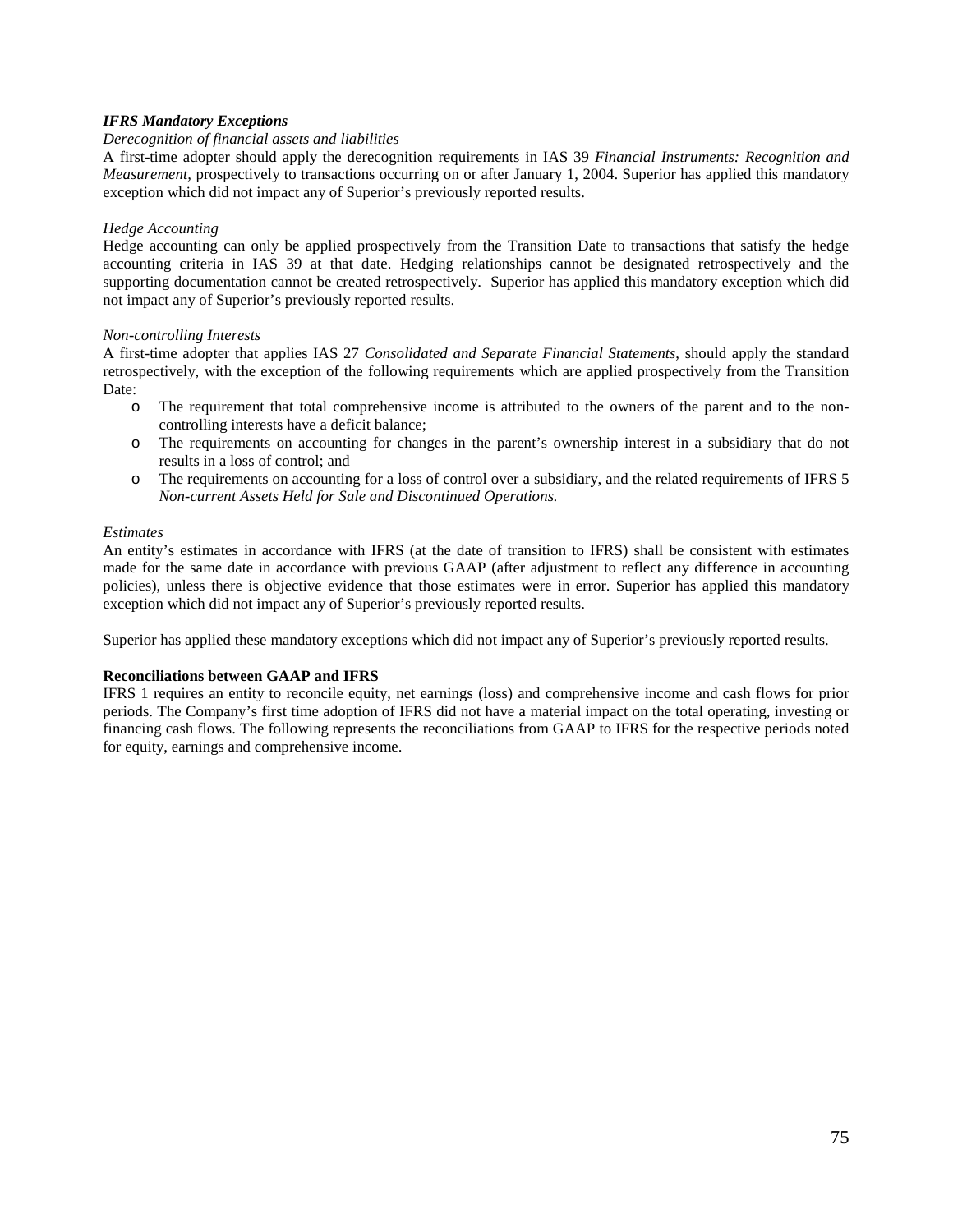| Reconciliation of equity as at January 1, 2010 |              |               |             |                                      |                          |                                                                      |
|------------------------------------------------|--------------|---------------|-------------|--------------------------------------|--------------------------|----------------------------------------------------------------------|
| GAAP accounts (millions of dollars)            | <b>Notes</b> | <b>GAAP</b>   | Adjustments | Reclassifications                    | <b>IFRS</b>              | <b>IFRS</b> accounts                                                 |
| <b>Assets</b>                                  |              |               |             |                                      |                          |                                                                      |
| <b>Current Assets</b>                          |              |               |             |                                      |                          | <b>Current Assets</b>                                                |
| Cash and cash equivalents                      |              | 24.3          |             | $\overline{\phantom{0}}$             |                          | 24.3 Cash and cash equivalents                                       |
| Accounts receivable and other                  | $(a)$ $(i)$  | 330.8         | 85.7        | (21.3)                               |                          | 395.2 Trade and other receivables                                    |
|                                                |              | $\equiv$      |             | 21.3                                 |                          | 21.3 Prepaid expenses                                                |
| Inventories                                    | (k)          | 145.7         | (2.2)       | $\equiv$                             |                          | 143.5 Inventories                                                    |
| Future income tax asset                        |              | 59.0          |             | (59.0)                               |                          |                                                                      |
| Current portion of unrealized gains on         |              |               |             |                                      |                          | Unrealized gains on derivative                                       |
| derivative financial instruments               |              | 22.2          |             | $\overline{\phantom{m}}$             |                          | 22.2 financial instruments                                           |
|                                                |              | 582.0         | 83.5        | (59.0)                               | 606.5                    |                                                                      |
|                                                |              |               |             |                                      |                          | <b>Non Current Assets</b>                                            |
| Property, plant and equipment                  | $(b)$ $(d)$  | 668.0         | 213.6       | (1.6)                                |                          | 880.0 Property, plant and equipment                                  |
| Intangible assets                              | (1)          | 180.0         | 4.0         | 1.6                                  |                          | 185.6 Intangible assets and investment                               |
|                                                |              |               |             |                                      |                          | property                                                             |
| Goodwill<br>Accrued pension asset              | (m)          | 528.4<br>18.2 | (0.9)       | $\overline{\phantom{0}}$<br>$\equiv$ | 527.5 Goodwill           | - Pension Asset                                                      |
|                                                | (c)          |               | (18.2)      |                                      |                          |                                                                      |
| Deferred income tax asset                      | (g)          | 165.7         | (18.3)      | 179.2                                |                          | 326.6 Deferred tax                                                   |
| Investment tax credits                         |              | 120.2         |             | (120.2)                              |                          | - Deferred tax                                                       |
| Long-term portion of unrealized gains on       |              |               |             |                                      |                          | Unrealized gains on derivative                                       |
| derivative financial instruments               |              | 28.5          |             | $\overline{\phantom{m}}$             |                          | 28.5 financial instruments                                           |
|                                                |              | 2.291.0       | 263.7       |                                      | 2,554.7                  |                                                                      |
| <b>Liabilities and Shareholders' Equity</b>    |              |               |             |                                      |                          |                                                                      |
| <b>Current Liabilities</b>                     |              |               |             |                                      |                          | <b>Current Liabilities</b>                                           |
| Accounts payable and accrued liabilities       | (n)          | 297.7         | (1.4)       |                                      |                          | 296.3 Trade and other payables                                       |
| Unearned revenue                               |              | 5.8           |             |                                      |                          | 5.8 Deferred revenue                                                 |
| Current portion of term loans                  | $(a)$ $(d)$  | 5.1           | 103.8       | $\equiv$                             |                          | 108.9 Borrowings                                                     |
| Dividends and interest payable to              |              |               |             |                                      |                          | Dividends and interest payable                                       |
| shareholders and debentureholders              |              | 14.2          |             |                                      |                          | 14.2 to shareholders and                                             |
| Current portion of deferred credit             | (e)          | 24.5          | (24.5)      | L,                                   | $\overline{\phantom{0}}$ | debentureholders                                                     |
| Current portion of unrealized losses on        |              |               |             |                                      |                          |                                                                      |
| derivative financial instruments               |              | 77.8          |             | $\overline{\phantom{0}}$             |                          | Unrealized losses on derivative<br><b>77.8</b> financial instruments |
|                                                |              | 425.1         | 77.9        |                                      | 503.0                    |                                                                      |
|                                                |              |               |             |                                      |                          | <b>Non Current Liabilities</b>                                       |
| Revolving term bank credits and term loans     | (d)          | 633.2         | 46.9        |                                      |                          | 680.1 Borrowings                                                     |
| Convertible unsecured subordinated             | $\circ$      | 309.0         | (0.6)       |                                      |                          | 308.4 Convertible unsecured                                          |
| debentures                                     |              |               |             |                                      |                          | subordinated debentures                                              |
| Asset retirement obligations and               | (f)          | 0.9           | 6.0         |                                      |                          | 6.9 Provisions                                                       |
| environmental liabilities                      |              |               |             |                                      |                          |                                                                      |
| Employee future benefits                       | (c)          | 17.2          | 12.9        |                                      |                          | 30.1 Employee future benefits                                        |
| Future income tax liability                    | (g)          | 22.1          | 16.4        |                                      |                          | 38.5 Deferred income tax liability                                   |
| Deferred credit                                | (e)          | 246.4         | (246.4)     |                                      |                          |                                                                      |
| Long-term portion of unrealized losses on      |              |               |             |                                      |                          | Unrealized losses on derivative                                      |
| derivative financial instruments               |              | 52.6          |             |                                      |                          | 52.6 financial instruments                                           |
| <b>Total Liabilities</b>                       |              | 1.706.5       | (86.9)      | $\equiv$                             | 1,619.6                  |                                                                      |
| <b>Shareholders' Equity</b>                    |              |               |             |                                      |                          |                                                                      |
| Shareholders' capital                          |              | 1,502.0       |             | 5.3                                  | 1,507.3 Capital          |                                                                      |
| Contributed surplus                            |              | 5.3           |             | (5.3)                                |                          |                                                                      |
| Deficit                                        |              | (883.3)       | 332.2       | $\qquad \qquad -$                    | $(551.1)$ Deficit        |                                                                      |
| Accumulated other comprehensive loss           | (h)          | (39.5)        | 18.4        | $\qquad \qquad$                      |                          | (21.1) Accumulated other                                             |
|                                                |              |               |             |                                      |                          | comprehensive loss                                                   |
| <b>Total Shareholders' Equity</b>              |              | 584.5         | 350.6       | $\overline{\phantom{m}}$             | 935.1                    |                                                                      |

# 76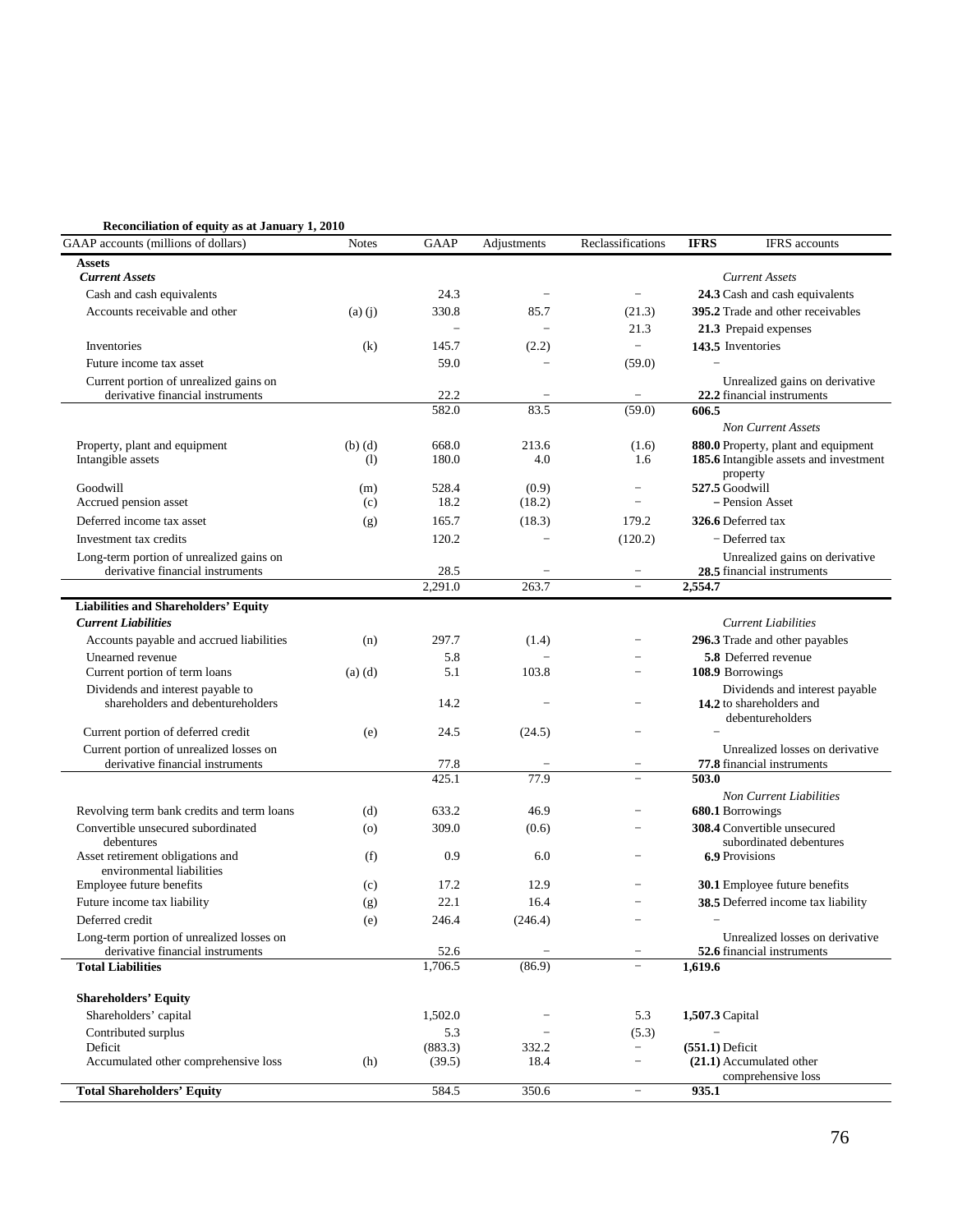# **Reconciliation of equity as at December 31, 2010 (balance sheet last reported under GAAP)**

| GAAP accounts (millions of dollars)                                          | <b>Notes</b> | GAAP           | Adjustments                        | <b>Reclassifications</b> | <b>IFRS</b> | <b>IFRS</b> accounts                                    |
|------------------------------------------------------------------------------|--------------|----------------|------------------------------------|--------------------------|-------------|---------------------------------------------------------|
| Assets                                                                       |              |                |                                    |                          |             |                                                         |
| <b>Current Assets</b>                                                        |              |                |                                    |                          |             |                                                         |
| Cash and cash equivalents                                                    |              | 8.9            |                                    | $\qquad \qquad -$        | 8.9         | Cash and cash equivalents                               |
| Accounts receivable and other                                                | (a)(j)       | 488.6          | 87.1                               | (23.3)                   | 552.4       | Trade and other receivables                             |
|                                                                              |              |                | $\equiv$                           | 23.3                     | 23.3        | Prepaid expenses                                        |
| Inventories                                                                  | (k)          | 173.3          | (6.2)                              | $\equiv$                 | 167.1       | Inventories                                             |
| Future income tax asset                                                      |              | 48.6           | $\equiv$                           | (48.6)                   |             |                                                         |
| Current portion of unrealized gains on                                       |              |                |                                    |                          |             | Unrealized gains on                                     |
| derivative financial instruments                                             |              | 31.4           | $\qquad \qquad -$                  | $\overline{\phantom{m}}$ | 31.4        | derivative financial                                    |
|                                                                              |              |                |                                    |                          |             | instruments                                             |
|                                                                              |              | 750.8          | 80.9                               | (48.6)                   | 783.1       |                                                         |
|                                                                              |              |                |                                    |                          |             |                                                         |
| Property, plant and equipment                                                | (b)(d)       | 687.7          | 223.7                              | (1.2)                    | 910.2       | Property, plant and                                     |
| Intangible assets                                                            |              | 181.0          | $\qquad \qquad$                    | 1.2                      | 182.2       | equipment<br>Intangible assets and                      |
|                                                                              |              |                |                                    |                          |             | investment property                                     |
| Goodwill                                                                     | (i)(m)       | 478.7          | (7.0)                              | $\overline{\phantom{0}}$ | 471.7       | Goodwill                                                |
| Accrued pension asset                                                        | (c)          | 21.0           | (21.0)                             | $\overline{\phantom{0}}$ | $\equiv$    | Employee future benefits                                |
| Long-term portion of notes and finance lease                                 |              | 12.1           | $\overline{\phantom{0}}$           | $\overline{\phantom{0}}$ | 12.1        | Notes and finance lease                                 |
| receivable                                                                   |              |                |                                    |                          |             | receivables                                             |
| Future income tax asset<br>Investment tax credits                            | (g)          | 191.1<br>117.4 | (17.0)<br>$\overline{\phantom{0}}$ | 166.0<br>(117.4)         | 340.1       | Deferred tax                                            |
|                                                                              |              |                |                                    |                          |             |                                                         |
| Long-term portion of unrealized gains on<br>derivative financial instruments |              | 26.6           |                                    | $\overline{\phantom{a}}$ | 26.6        | Unrealized gains on derivative<br>financial instruments |
|                                                                              |              | 2,466.4        | 259.6                              | $\equiv$                 | 2,726.0     |                                                         |
| Liabilities and Shareholders' Equity                                         |              |                |                                    |                          |             |                                                         |
| <b>Current Liabilities</b>                                                   |              |                |                                    |                          |             |                                                         |
| Accounts payable and accrued liabilities                                     |              | 319.2          | 1.5                                |                          | 320.7       |                                                         |
|                                                                              | (n)          | 6.8            |                                    |                          | 6.8         | Trade and other payables                                |
| Unearned revenue                                                             |              |                |                                    |                          |             | Deferred revenue                                        |
| Current portion of term loans and other debt                                 | (a)(d)       | 32.2           | 104.0                              | $\overline{\phantom{0}}$ | 136.2       | <b>Borrowings</b>                                       |
| Dividends and interest payable to<br>shareholders and debentureholders       |              | 15.5           |                                    | $\equiv$                 | 15.5        | Dividends and interest<br>payable to shareholders and   |
|                                                                              |              |                |                                    |                          |             | debentureholders                                        |
| Current portion of deferred credit                                           | (e)          | 18.2           | (18.2)                             |                          |             |                                                         |
| Future income tax liability                                                  |              | 1.3            |                                    | (1.3)                    |             |                                                         |
| Current portion of unrealized losses on                                      |              |                |                                    |                          |             | Unrealized losses on                                    |
| derivative financial instruments                                             |              | 78.6           |                                    | $\qquad \qquad -$        | 78.6        | derivative financial                                    |
|                                                                              |              |                |                                    |                          |             | instruments                                             |
|                                                                              |              | 471.8          | 87.3                               | (1.3)                    | 557.8       |                                                         |
|                                                                              |              |                |                                    |                          |             |                                                         |
| Revolving term bank credits and term loans                                   | (d)          | 540.9          | 55.8                               |                          | 596.7       | <b>Borrowings</b>                                       |
| Convertible unsecured subordinated debentures                                | $\circ$      | 621.7          | (0.8)                              | (1.8)                    | 619.1       | Convertible unsecured                                   |
| Employee future benefits                                                     | (c)          | 19.2           | 26.3                               |                          | 45.5        | subordinated debentures<br>Employee future benefits     |
| Asset retirement obligations and environmental                               | (f)          | 7.1            | 3.9                                | $\overline{\phantom{0}}$ | 11.0        | Provisions                                              |
| liabilities                                                                  |              |                |                                    |                          |             |                                                         |
| Future income tax liability                                                  | (g)          | 70.0           | 13.5                               | 1.3                      | 84.8        | Deferred tax                                            |
| Deferred credit                                                              | (e)          | 229.6          | (229.6)                            | $\qquad \qquad -$        |             |                                                         |
| Long-term portion of unrealized losses on                                    |              |                |                                    |                          |             | Unrealized losses on                                    |
| derivative financial instruments                                             |              | 56.0           | $\overline{\phantom{0}}$           | 1.8                      | 57.8        | derivative financial                                    |
|                                                                              |              |                |                                    |                          |             | instruments                                             |
| <b>Total Liabilities</b>                                                     |              | 2,016.3        | (43.6)                             | $\overline{\phantom{0}}$ | 1,972.7     |                                                         |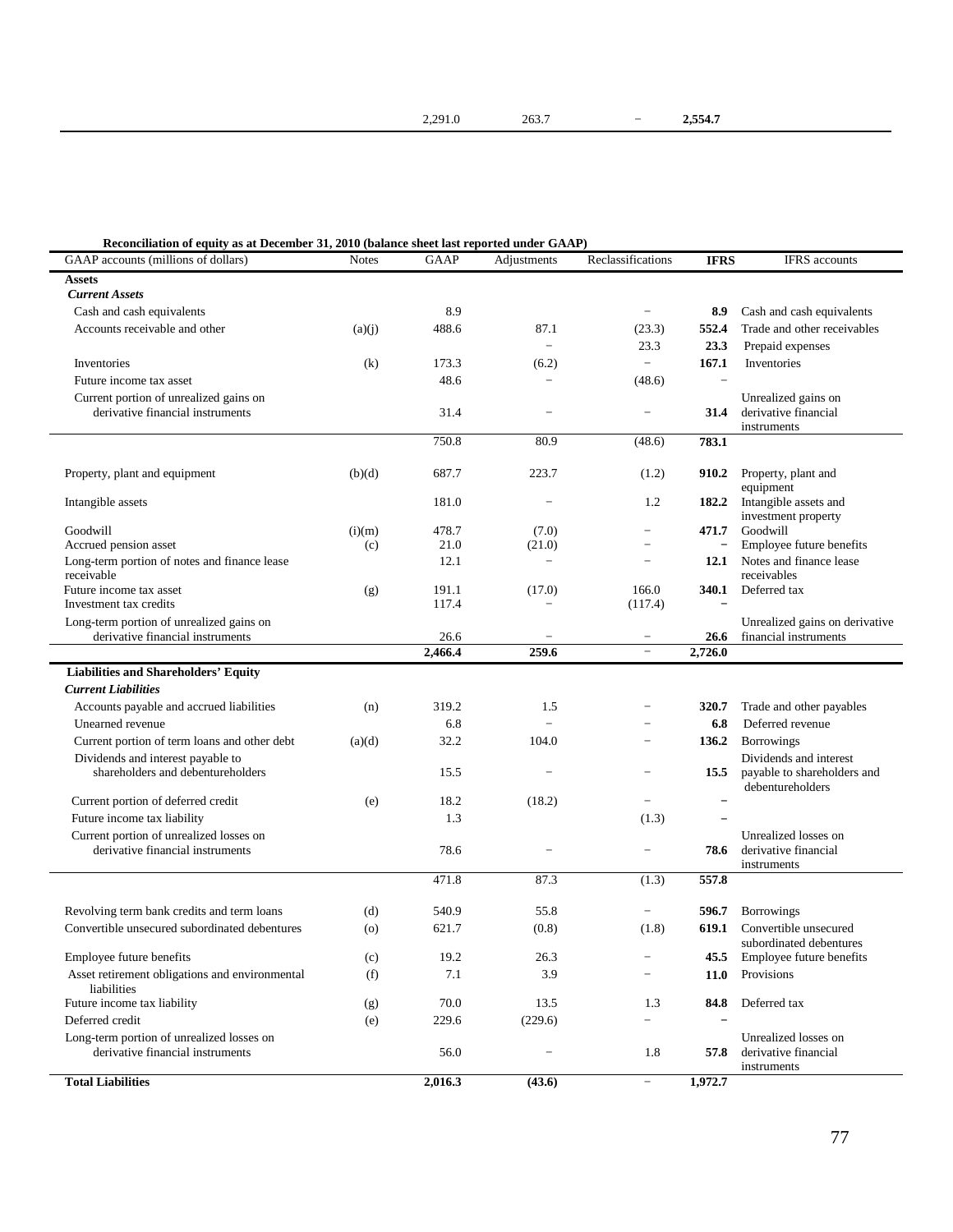| <b>Shareholders' Equity</b>                                                            |                    |                |                                   |                          |                   |                                                         |
|----------------------------------------------------------------------------------------|--------------------|----------------|-----------------------------------|--------------------------|-------------------|---------------------------------------------------------|
| Shareholders' capital                                                                  | (i)                | 1,601.2        | (0.3)                             | 5.5                      | 1,606.4           | Capital                                                 |
| Contributed surplus                                                                    |                    | 5.5            |                                   | (5.5)                    |                   |                                                         |
| Deficit                                                                                |                    | (1,101.3)      | 302.2                             | $\overline{\phantom{0}}$ | (799.1)           | Deficit                                                 |
| Accumulated other comprehensive loss                                                   | (h)                | (55.3)         | 1.3                               | $\overline{\phantom{0}}$ | (54.0)            | Accumulated other<br>comprehensive loss                 |
| <b>Total Shareholders' Equity</b>                                                      |                    | 450.1          | 303.2                             | $\overline{\phantom{0}}$ | 753.3             |                                                         |
|                                                                                        |                    | 2,466.4        | 259.6                             | $\overline{\phantom{a}}$ | 2,726.0           |                                                         |
| Reconciliation of equity as at March 31, 2010 (balance sheet last reported under GAAP) |                    |                |                                   |                          |                   |                                                         |
| GAAP accounts (millions of dollars)                                                    | <b>Notes</b>       | <b>GAAP</b>    | Adjustments                       | Reclassifications        | <b>IFRS</b>       | IFRS accounts                                           |
| <b>Assets</b>                                                                          |                    |                |                                   |                          |                   |                                                         |
| <b>Current Assets</b>                                                                  |                    |                |                                   |                          |                   |                                                         |
| Cash and cash equivalents                                                              |                    | 11.9           |                                   | $\overline{\phantom{0}}$ | 11.9              | Cash and cash equivalents                               |
| Accounts receivable and other                                                          | $(a)$ $(i)$        | 305.4          | 103.1                             | (17.7)                   | 390.8             | Trade and other receivables                             |
|                                                                                        |                    |                | $\overline{\phantom{0}}$          | 17.7                     | 17.7              | Prepaid expenses                                        |
| Inventories                                                                            | (k)                | 131.3          | (2.9)                             | $-$                      | 128.4             | Inventories                                             |
| Future income tax asset                                                                |                    | 57.3           | $\overline{\phantom{0}}$          | (57.3)                   |                   |                                                         |
| Current portion of unrealized gains on                                                 |                    |                |                                   |                          |                   | Unrealized gains on                                     |
| derivative financial instruments                                                       |                    | 29.8           | $\overline{\phantom{0}}$          | $\overline{\phantom{0}}$ | 29.8              | derivative financial<br>instruments                     |
|                                                                                        |                    | 535.7          | 100.2                             | (57.3)                   | 578.6             |                                                         |
|                                                                                        |                    |                |                                   |                          |                   |                                                         |
| Property, plant and equipment                                                          | (b)(d)             | 726.0          | 223.6                             | (1.0)                    | 948.6             | Property, plant and<br>equipment                        |
| Intangible assets                                                                      | (1)                | 221.4          | 4.0                               | 1.0                      | 226.4             | Intangible assets and                                   |
|                                                                                        |                    |                |                                   |                          |                   | investment property                                     |
| Goodwill                                                                               | (i)(m)             | 547.9          | (6.7)                             |                          | 541.2             | Goodwill                                                |
| Accrued pension asset                                                                  | (c)                | 18.0           | (18.0)                            | $\equiv$                 | $\qquad \qquad -$ | Employee future benefits                                |
| Long-term portion of notes and finance lease<br>receivable                             |                    | 4.4            | $\overline{\phantom{0}}$          |                          | 4.4               | Notes and lease receivables                             |
| Future income tax asset                                                                | (g)                | 176.6<br>117.4 | (7.4)<br>$\overline{\phantom{0}}$ | 174.7                    | 343.9             | Deferred tax                                            |
| Investment tax credits                                                                 |                    |                |                                   | (117.4)                  |                   |                                                         |
| Long-term portion of unrealized gains on<br>derivative financial instruments           |                    | 33.0           | $\overline{\phantom{0}}$          |                          | <b>33.0</b>       | Unrealized gains on derivative<br>financial instruments |
|                                                                                        |                    | 2,380.4        | 295.7                             | $\equiv$                 | 2,676.1           |                                                         |
| <b>Liabilities and Shareholders' Equity</b>                                            |                    |                |                                   |                          |                   |                                                         |
| <b>Current Liabilities</b>                                                             |                    |                |                                   |                          |                   |                                                         |
| Accounts payable and accrued liabilities                                               | $(i)$ $(n)$        | 286.5          | (5.6)                             |                          | 280.9             | Trade and other payables                                |
| Unearned revenue                                                                       |                    | 7.1            | $\equiv$                          |                          | 7.1               | Deferred revenue                                        |
|                                                                                        |                    |                |                                   |                          |                   |                                                         |
| Current portion of term loans and other debt<br>Dividends and interest payable to      | $(a)$ $(d)$        | 3.1            | 123.1                             |                          | 126.2             | <b>Borrowings</b>                                       |
| shareholders and debentureholders                                                      |                    | 20.1           |                                   |                          | 20.1              | Dividends and interest<br>payable to shareholders and   |
|                                                                                        |                    |                |                                   |                          |                   | debentureholders                                        |
| Current portion of deferred credit                                                     | (e)                | 18.2           | (18.2)                            |                          |                   |                                                         |
| Current portion of unrealized losses on                                                |                    |                |                                   |                          |                   | Unrealized losses on                                    |
| derivative financial instruments                                                       |                    | 100.3          |                                   |                          | 100.3             | derivative financial                                    |
|                                                                                        |                    | 435.3          | 99.3                              |                          | 534.6             | instruments                                             |
|                                                                                        |                    |                |                                   |                          |                   |                                                         |
| Revolving term bank credits and term loans                                             | (d)                | 459.6          | 56.3                              |                          | 515.9             | <b>Borrowings</b>                                       |
| Convertible unsecured subordinated debentures                                          | $\left( 0 \right)$ | 475.3          | (0.6)                             |                          | 474.7             | Convertible unsecured                                   |
| Asset retirement obligations and environmental                                         | (f)                | 3.6            | 7.2                               | $\overline{\phantom{0}}$ | 10.8              | subordinated debentures<br>Provisions                   |
| liabilities                                                                            |                    |                |                                   |                          |                   |                                                         |
| Employee future benefits                                                               | (c)                | 18.5           | 21.5                              |                          | 40.0              | Employee future benefits                                |
| Future income tax liability                                                            | (g)                | 72.4           | 17.5                              |                          | 89.9              | Deferred tax                                            |
| Deferred credit                                                                        | (e)                | 239.1          | (239.1)                           |                          |                   |                                                         |
| Long-term portion of unrealized losses on                                              |                    |                |                                   |                          |                   | Unrealized losses on                                    |
| derivative financial instruments                                                       |                    | 74.7           | $\overline{\phantom{0}}$          | $\overline{\phantom{0}}$ | 74.7              | derivative financial                                    |
|                                                                                        |                    |                |                                   |                          |                   | instruments                                             |
| <b>Total Liabilities</b>                                                               |                    | 1,778.5        | (37.9)                            | $\overline{\phantom{0}}$ | 1,740.6           |                                                         |

**Shareholders' Equity**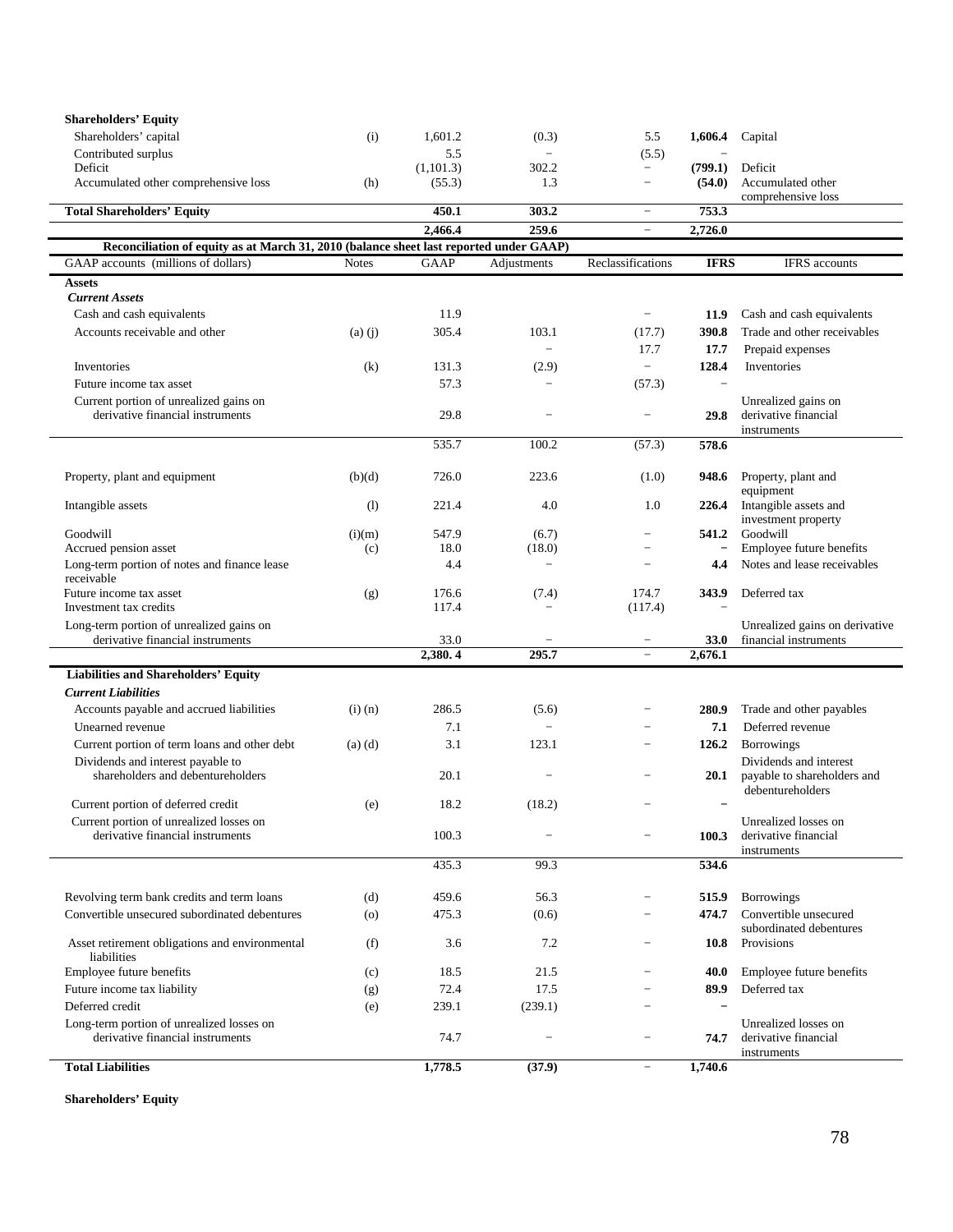|                                      |     | 2,380.4 | 295.7                    |                          | 2,676.1 |                    |
|--------------------------------------|-----|---------|--------------------------|--------------------------|---------|--------------------|
| <b>Total Shareholders' Equity</b>    |     | 601.9   | 333.6                    | $\overline{\phantom{m}}$ | 935.5   |                    |
|                                      |     |         |                          |                          |         | comprehensive loss |
| Accumulated other comprehensive loss | (h) | (55.7)  | 11.1                     | $\overline{\phantom{m}}$ | (44.6)  | Accumulated other  |
| Deficit                              |     | (915.9) | 322.5                    | $\overline{\phantom{m}}$ | (593.4) | Deficit            |
| Contributed surplus                  |     | 5.5     | -                        | (5.5)                    |         |                    |
| Shareholders' capital                |     | 1,568.0 | $\overline{\phantom{0}}$ | 5.5                      | 1,573.5 | Capital            |
|                                      |     |         |                          |                          |         |                    |

The following narratives explain the significant differences between the previous historical GAAP accounting policies and the current IFRS policies applied by Superior.

### *(a) Derecognition of Financial Assets*

**GAAP:** Certain financial assets are derecognized under GAAP when entities do not retain access to all the economic benefits of the asset after a transfer of the receivable to a third party, including the accounts receivable securitization program.

**IFRS:** Under IFRS only certain financial assets can be derecognized when the related criteria are met. Based on a review of the IFRS criteria Superior's accounts receivable securitization program does not qualify for derecognition. As such the previously derecognized balances have been recognized under IFRS and included under trade and other receivables and borrowings.

#### **(b)** *Property, Plant and Equipment*

#### *Componentization and Major inspection and repairs*

**GAAP:** The cost of an item of property, plant and equipment made up of significant separable component parts should be allocated to the component parts when practicable. Costs meeting the criteria to be classified as a betterment are capitalized. GAAP specifies that the costs incurred in the maintenance of the service potential of an item of property, plant and equipment is a repair, not a betterment.

**IFRS:** An entity is required to separately depreciate each part of property, plant and equipment that is significant in relation to the total cost of the property, plant and equipment item. Also, major inspections or overhauls required at regular intervals over the useful life of an item of property, plant and equipment which allows the continued use of the asset are required to be capitalized. As a result, Superior adjusted its depreciation of property, plant and equipment based on the each item's component parts and capitalized certain recertifications, inspections and overhauls related to certain Energy Services assets.

#### *Reversal of Prior Asset Impairment*

**GAAP:** An impairment loss recognized in a prior period shall not be reversed if the fair value of the asset subsequently increases.

**IFRS:** An impairment loss recognized in a prior period for an asset other than goodwill may be reversed if, and only if, there has been a change in the estimates used to determine the recoverable amount of the asset since the last impairment loss was recognized. Under previous GAAP, Superior recognized an impairment loss on a Specialty Chemicals' facility. Upon transition to IFRS, Superior has reversed this impairment based on several market factor developments including the lower power rate trend in the facility's region, major cell upgrade investments made between the time the impairment was recognized and the Transition Date and improved North American pulp and paper fundamentals.

#### *Capitalized assets related to finance leases*

**GAAP:** To determine the appropriate classification of a lease as either capital or operating, an entity uses the following tests: the fair value versus the present value of the minimum lease payments, the lease term versus economic useful life, and the transfer or risks and rewards.

**IFRS:** To determine the appropriate classification of a lease as either finance or operating, an entity uses the same tests as under GAAP keeping in mind that IFRS adds an additional criterion noting that leased assets of a highly specialized nature might also be an indicator of a capital lease. Although the tests are consistent with GAAP and IFRS, the criteria in IAS 17 *Leases* is not framed in the same context as they do not provide a "bright line" and leaves more room for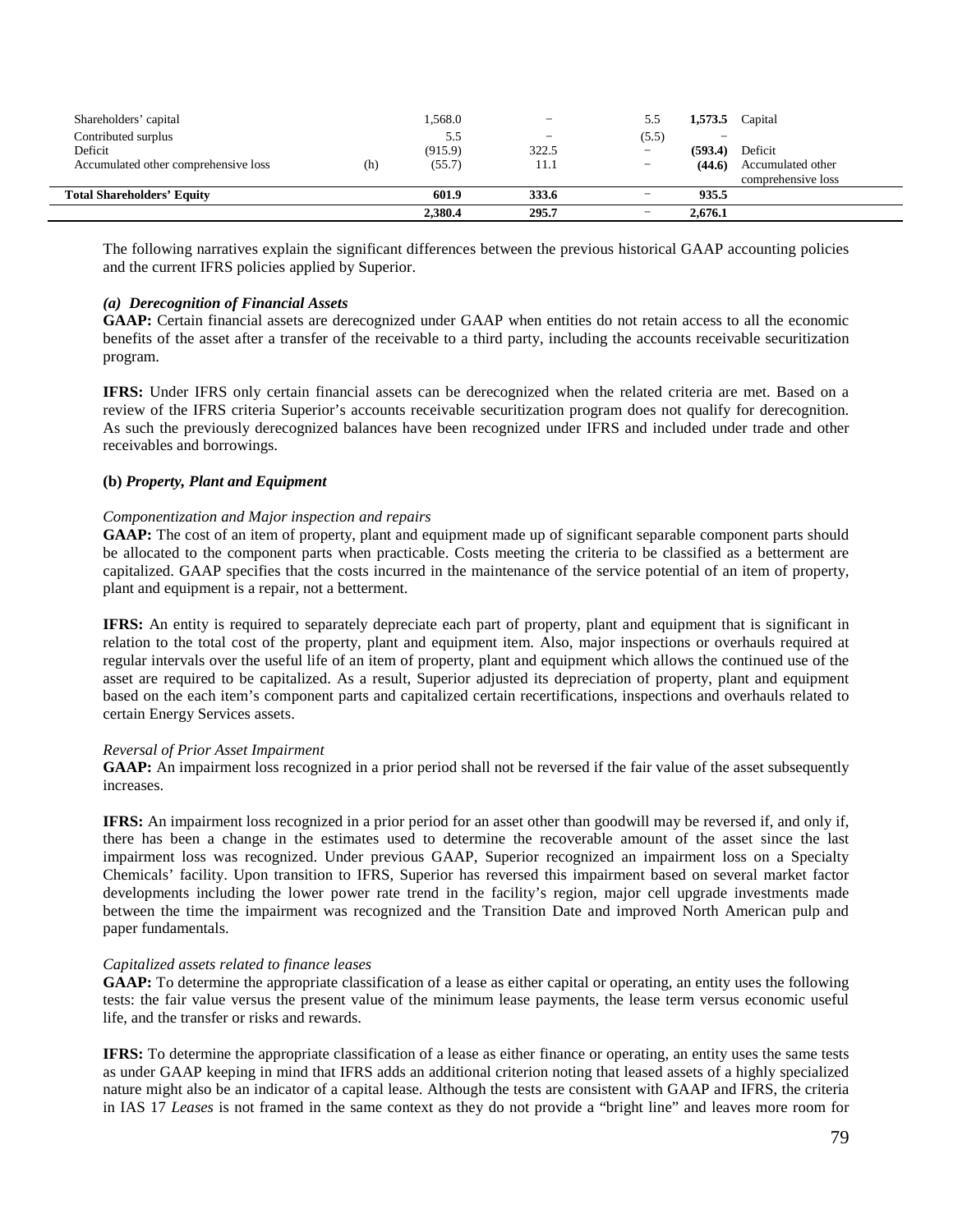judgment when assessing when a lease transfers substantially all of the risks and rewards incidental to ownership. As a result, on transition to IFRS, Superior re-evaluated its leases and determined the appropriate classification between finance and operating leases. For those resulting finance leases, certain assets were capitalized and associated liabilities were recorded related to Energy Services and Construction Products Distribution.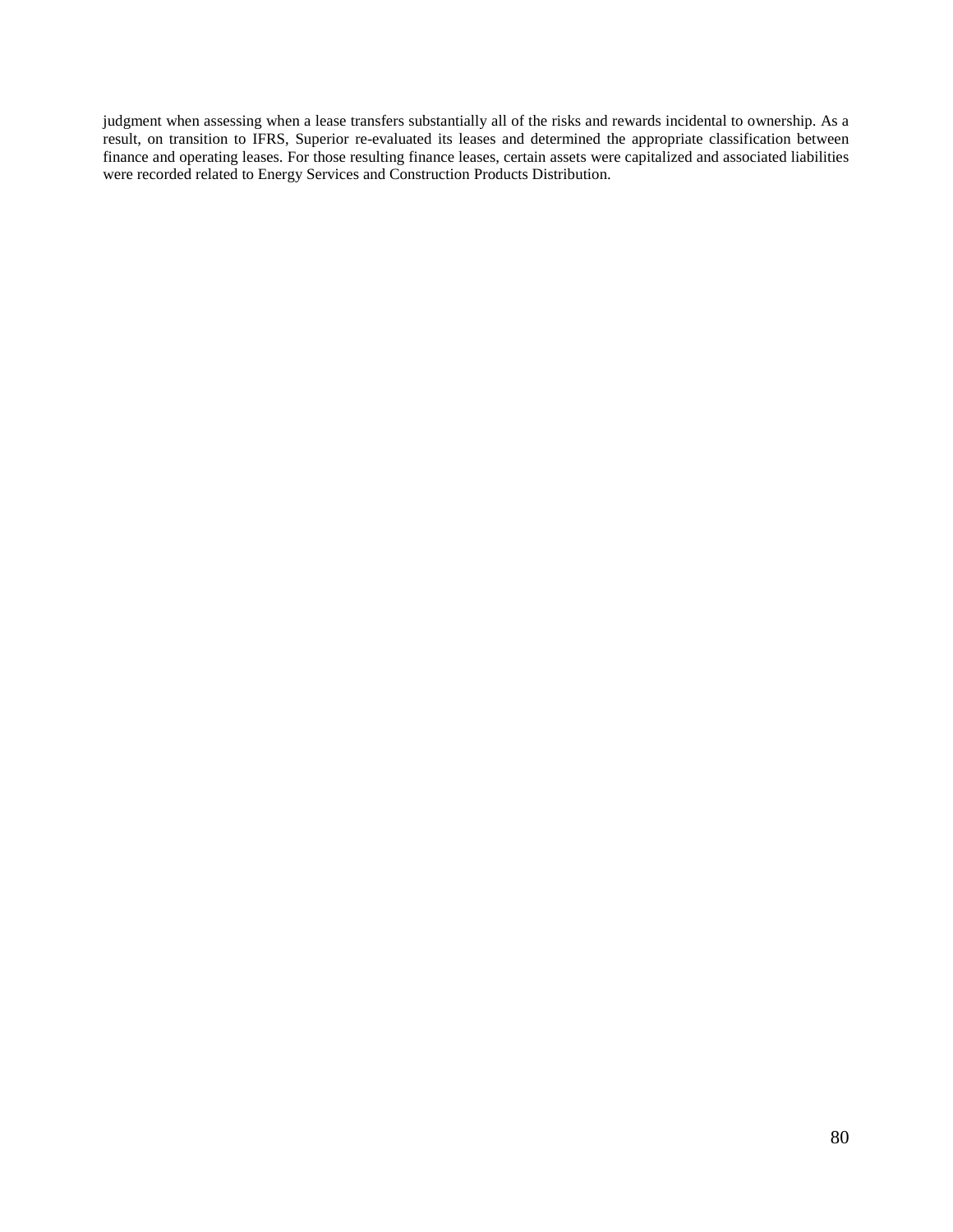# **(c)** *Accrued Pension Asset and Employee Future Benefits*

As noted in the section discussing the IFRS applicable elective exemptions applied in the conversion from GAAP to IFRS, Superior has elected to recognize all cumulative actuarial gains and losses that existed at the Transition Date in opening retained earnings for all of its employee future benefit plans.

### *Actuarial Gains and Losses*

**GAAP:** Actuarial gains and losses that arise in calculating the present value of the defined benefit obligation and the fair value of plan assets are recognized on a systematic and consistent basis, subject to a minimum required amortization based on a "corridor" approach. The corridor was 10% of the greater of the accrued benefit obligation at the beginning of the year and the fair value of plan assets at the beginning of the year. This excess is amortized as a component of pension expense into net earnings (loss) over the expected average remaining life of the active employees participating in the plans. Actuarial gains and losses below the 10% corridor are deferred.

**IFRS:** Superior has elected to recognize all actuarial gains and losses immediately in a separate statement of comprehensive income without recycling to the income statement in subsequent periods. As a result, actuarial gains and losses are not amortized to net earnings (loss) but rather are recorded directly to other comprehensive income at the end of each period. As a result, Superior adjusted its pension expense to remove the amortization of actuarial gains and losses. Also Superior reclassified any accrued pension asset related to actuarial gains (loss) to Deficit at the Transition Date.

# *Measurement Date*

**GAAP:** The measurement date of the defined benefit and plan assets can be a date up to three months prior to the date of the financial statements, provided the entity adopted this practice consistently from year to year. Superior used a measurement date of November 30<sup>th</sup> for the pension plans and December 31<sup>st</sup> for the other post employment plans.

**IFRS:** An entity is required to determine the present value of the pension obligation and the fair value of plan assets with sufficient regularity such that the amounts recognized in the financial statements do not differ materially from the amounts that would be determined at the balance sheet date. As a result, on transition to IFRS, Superior re-measured its pension obligations and plan assets as of January 1, 2010, which impacted the calculation of the pension expense.

### *Fair Value of Expected Return on Plan Assets*

**GAAP:** The expected return on plan assets is the product of the expected long-term rate of return on plan assets and a market-related fair value of plan assets. The market-related fair value recognized changes in the fair value of plan assets over a five year period.

**IFRS:** The expected return on plan assets is a product of the expected long-term rate of return on plan assets and the fair value of plan assets on the balance sheet date. As a result, Superior adjusted its pension expense to reflect an expected return on plan assets using the fair value of its plan assets at the end of each reporting period.

### **(d)** *Finance Leasing Obligations*

**GAAP:** To determine the appropriate classification of a lease as either capital or operating, an entity uses the following tests: the fair value versus the present value of the minimum lease payments, the lease term versus economic useful life, and the transfer or risks and rewards.

**IFRS:** To determine the appropriate classification of a lease as either finance or operating, an entity uses the same tests as under GAAP keeping in mind that IFRS adds an additional criterion noting that leased assets of a highly specialized nature might also be an indicator of a capital lease. Although the tests are consistent with GAAP and IFRS, the criteria in IAS 17 *Leases* is not framed in the same context as they do not provide a "bright line" and leaves more room for judgment when assessing when a lease transfers substantially all of the risks and rewards incidental to ownership. As a result, on transition to IFRS, Superior re-evaluated its leases and determined the appropriate classification between finance and operating leases. Any finance lease obligations have been grouped with current and non current borrowings. For those resulting finance leases, certain assets were capitalized and associated liabilities were recorded related to Energy Services and Construction Products Distribution.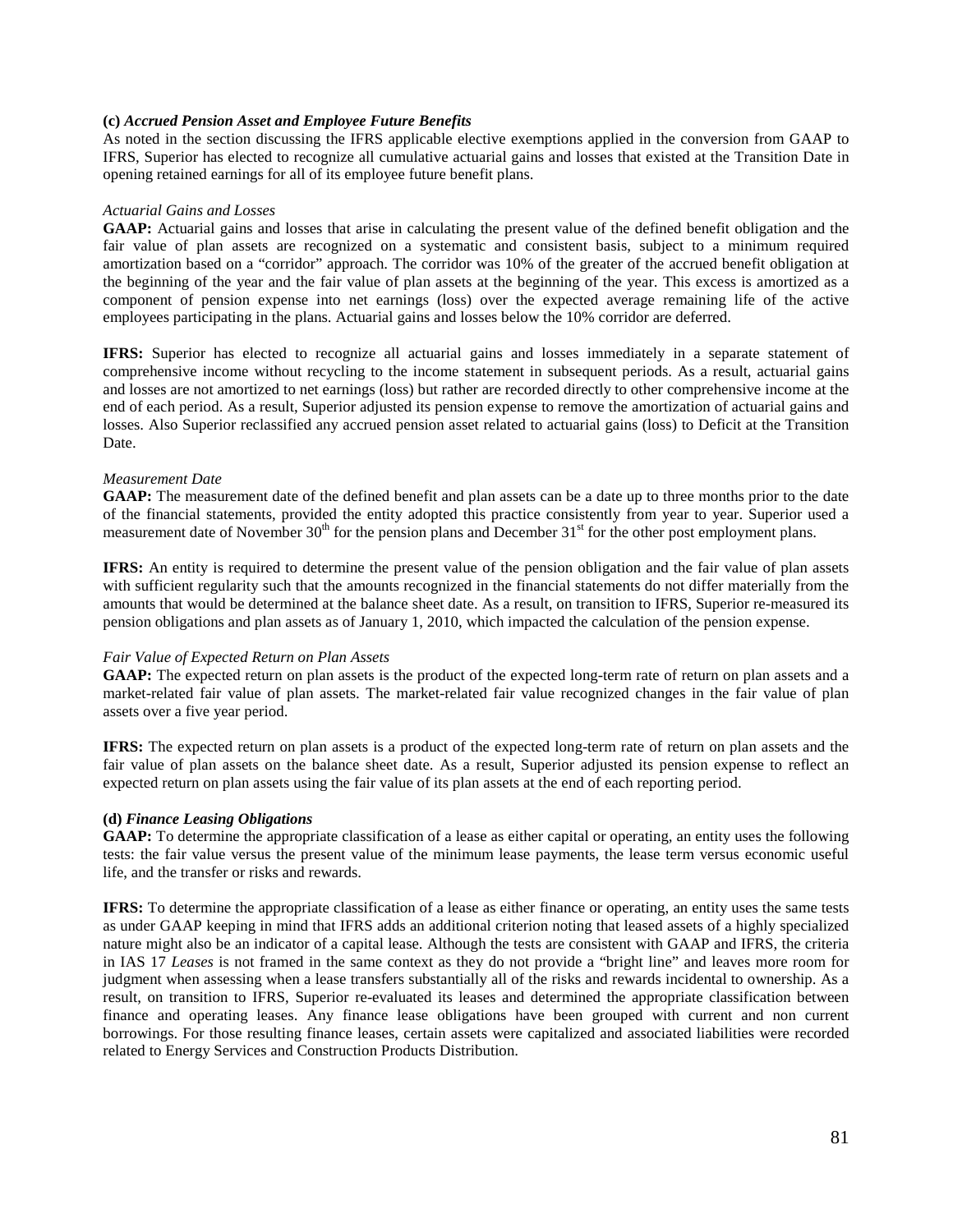### **(e)** *Deferred Credit*

**GAAP:** When, through a business combination or reorganization, an entity obtains tax basis that can be used to offset future income taxes payable, EIC-110 stipulates that these future tax benefits should be recorded as future tax assets on the balance sheet. Any excess of the amounts assigned to the acquired assets over the consideration paid should be allocated pro rata to reduce the values assigned to any non-monetary assets acquired. If the allocation reduces the nonmonetary assets to zero, then the remainder should be classified as a deferred credit and amortized to net earnings (loss) over the life of the tax asset.

**IFRS:** When, through a business combination or reorganization, an entity obtains tax basis that can be used to offset future income taxes payable, IFRS stipulates that the difference between the recognized tax asset and the consideration paid to a third party to obtain those benefits is to be fully recognized in the income statement during the period in which the transaction occurred. As a result, on transition to IFRS, all deferred credits related to prior acquisitions were reclassified to opening deficit.

# **(f)** *Provisions*

**GAAP:** An entity is required to recognize a liability for an asset retirement obligation in the period in which it is incurred when a reasonable estimate of the amount of the obligation can be made. If a reasonable estimate of the amount of the obligation cannot be made in the period the asset retirement obligation is incurred, the liability shall be recognized when a reasonable estimate of the amount of the obligation can be made. Additionally, only a legal obligation associated with the retirement of a tangible long-lived asset establishes a clear duty or responsibility to another party that justifies the recognition of the liability.

**IFRS:** An entity is required to recognize a provision for obligations arising from both legal and constructive obligations regardless of the uncertainty of the nature or timing of the provision. As a result, on transition to IFRS, a provision for decommissioning costs related to certain Specialty Chemicals facilities has been recorded.

Also restructuring provisions are only included as part of acquired liabilities when the acquiree has recognized an existing liability for restructuring in accordance with application IFRS standards. As a result, restructuring provisions recorded as part of the purchase price allocation under GAAP are charged to earnings under IFRS. Superior recognized various restructuring provisions related to business combinations completed in 2010 which could not be recognized under IFRS, as such the related amounts were adjusted through retained earnings.

# **(g)** *Deferred Income taxes*

Superior has adjusted both deferred tax assets and liabilities due to recognizing deferred income taxes on the various adjustments made to Superior balance sheet due to the transition to IFRS.

### **(h)** *Accumulated Other Comprehensive Income (Loss)*

As noted in the section discussing the IFRS applicable elective exemptions applied in the conversion from GAAP to IFRS, Superior has applied the one-time exemption to set the unrealized foreign currency gains (losses) on translation of self-sustaining foreign operations ("currency cumulative translation adjustment" or "CTA") to zero as of January 1, 2010. The cumulative translation adjustment balance as of January 1, 2010 of \$22.1 million was recognized as an adjustment to opening deficit. The application of the exemption had no impact on net equity.

### *(i) Goodwill*

# *Business Combinations*

As stated in the section entitled "IFRS Exemption Options", Superior did not early adopt IFRS 3 for business combination completed during 2010. Consequently, business combinations completed prior to January 1, 2010 have not been restated and the carrying amount of goodwill under IFRS as of January 1, 2010 is equal to the carrying amount under GAAP as of that date. The IFRS adjustments below relate to acquisitions completed on or after January 1, 2010.

# **Measurement of Purchase Price**

GAAP: Share issued as consideration to complete a business combination are measured at their market price a few days before and after the date the parties reached an agreement on the purchase price and the proposed transaction is announced.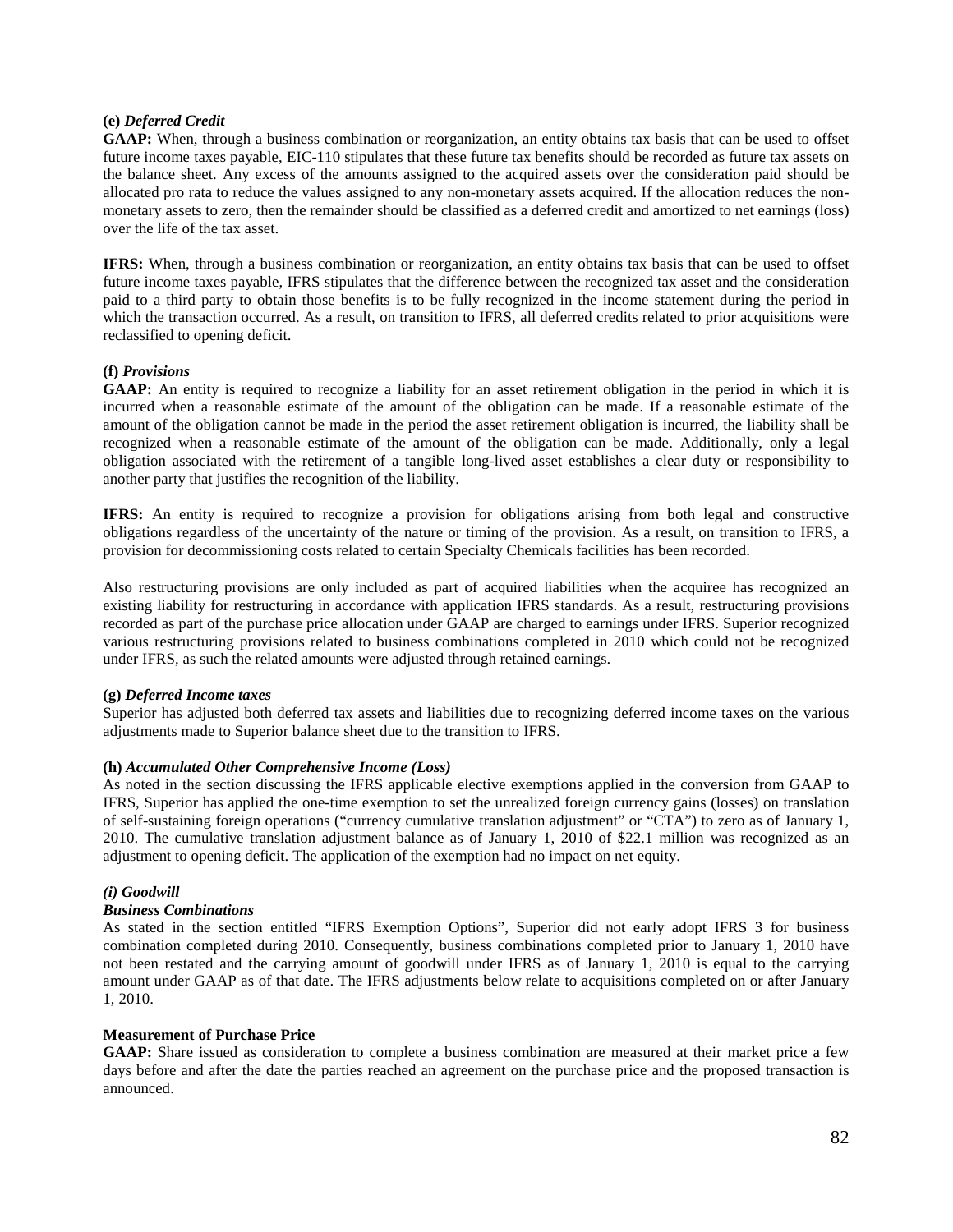**IFRS:** Shares issued as consideration to complete a business combination are measured at their market value at the acquisition closing date. As a result, goodwill and shareholders' capital were reduced relative to the re-measurement of the shares issued as consideration for the Burnaby Assets acquisition.

# **Acquisition related costs**

**GAAP:** If certain conditions are met, the costs of restructuring an acquisition can be included in the purchase price and the allocation of the acquisition costs. Also direct costs incurred to complete an acquisition can be included in the allocation of acquisition costs to the assets acquired.

**IFRS:** Restructuring provisions are only included as part of the acquired liabilities when the acquiree has recognized an existing liability for restructuring in accordance with application IFRS standards. As a result, restructuring provisions recorded as part of the purchase price allocation under GAAP are charged to earnings under IFRS. Superior recognized various restructuring provisions which could not be recognized under IFRS, as such the related amounts were adjusted through goodwill and other payables.

Under IFRS all direct acquisition costs incurred to complete a business combination are charged to earnings. As such, Superior has adjusted goodwill and earnings due to previously capitalizing acquisition costs under GAAP.

# **Correction of historical GAAP differences**

The net impact of correcting the historical GAAP differences was a decrease of \$3.2 million in total assets, a \$2.0 million increase in total liabilities and a \$5.2 million decrease in total equity, as at January 1, 2010. The net impact on March 31, 2010 and December 31, 2010 was consistent with the above noted amounts. See below for further details on the corrected items.

(j) Superior has reduced accounts receivables within the Specialty Chemicals segment due to previous revenue recognition differences with GAAP. Also Superior has reduced accounts receivables within the Specialty Chemicals segment due to previous revenue recognition differences with GAAP.

(k) Superior has reduced inventories in order adjust for previous reconciliation issues associated with inventory balances within the Energy Services segment. Also inventories have been reduced due to a reclassification of parts related inventory within Specialty Chemicals into property, plant and equipment and retained earnings.

(l) Superior has increased the value of its intangible assets in order to correct a previous revaluation issue under GAAP.

(m) Superior has reclassified a portion of the Sunoco purchase equation under GAAP into property, plant and equipment as certain amounts were previously incorrectly grouped with goodwill.

(n) Superior has increased trade and other payables as certain liabilities under GAAP were not properly recognized.

(o) Superior has adjusted the outstanding convertible debentures in order to comply with the effective interest rate method under GAAP.

### **Presentation Reclassifications**

### 1) *Prepaid expenses*

All prepaid expenses are presented separately on the face of the balance sheet.

### 2) *Investment property*

Under GAAP investment properties can be grouped with property, plant and equipment and under IFRS any amounts associated with investment property should be reclassified. Superior has grouped all investment property with intangible assets and investment property.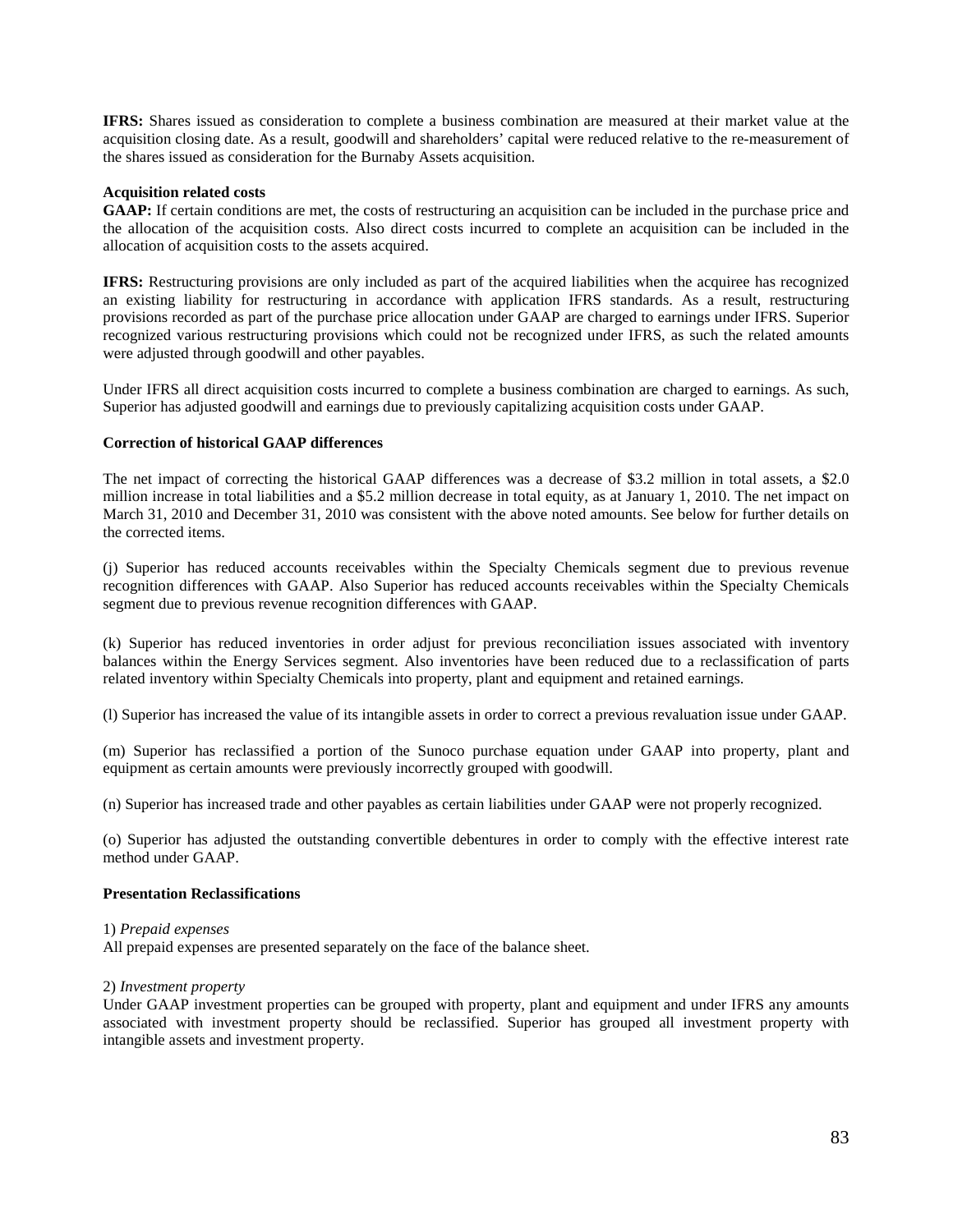# 3) *Deferred taxes and Investment tax credits*

Superior has reclassified all current deferred tax amounts and investment tax credits with non-current deferred taxes on the face of the balance sheet.

# 4) *Contributed Surplus*

Superior has reclassified all contributed surplus with share capital on the face of the balance sheet.

### **Reconciliation of Net Earnings (Loss) and Comprehensive Income (Loss) for the Three Months Ended March 31, 2010**

| (millions of dollars except per share amounts)   | <b>Notes</b> | <b>GAAP</b>       | Adjustments | Reclassifications | <b>IFRS</b>              | <b>IFRS</b> Accounts             |
|--------------------------------------------------|--------------|-------------------|-------------|-------------------|--------------------------|----------------------------------|
| Revenues                                         | (i)          | 964.6             | 0.8         | 0.5               | 965.9                    | Revenues                         |
| Cost of products sold                            | $(a)$ $(i)$  | (728.4)           | (1.8)       | (18.1)            | (748.3)                  | Cost of sales                    |
| Realized gains (losses) on derivative financial  |              |                   |             |                   |                          |                                  |
| instruments                                      |              | (17.6)            |             | 17.6              |                          |                                  |
| Gross profit                                     |              | 218.6             | (1.0)       | $\equiv$          | 217.6                    | <b>Gross Profit</b>              |
| Operating and administrative costs               | (b)          | 157.5             | (5.6)       | 20.0              | 171.9                    | Selling, distribution and        |
|                                                  |              |                   |             |                   |                          | administrative costs             |
| Deprecation of property, plant and               | (c)          | $\qquad \qquad -$ | 1.6         | $\qquad \qquad -$ | 1.6                      | Other expenses                   |
| equipment                                        | (d)          | 8.6               | 4.1         | (12.7)            | $\overline{\phantom{m}}$ |                                  |
| Amortization of intangible assets                | (i)          | 6.9               | 0.5         | (7.4)             |                          |                                  |
| Interest on revolving term bank credits          | (e)          | 10.8              | 1.2         | 6.6               | 18.6                     | Finance expense                  |
| and term loan                                    |              |                   |             |                   |                          |                                  |
| Interest on convertible unsecured                |              |                   |             |                   |                          |                                  |
| subordinated debt                                |              | 5.2               |             | (5.2)             |                          |                                  |
| Accretion of convertible debenture issue         |              |                   |             |                   |                          |                                  |
| costs                                            |              | 1.4               |             | (1.4)             |                          |                                  |
| Unrealized losses (gains) on derivative          |              | 28.2              |             |                   | 28.2                     | Unrealized losses (gains) on     |
| financial instruments                            |              |                   |             |                   |                          | derivative financial             |
|                                                  |              |                   |             |                   |                          | instruments                      |
|                                                  |              | 218.6             | 1.8         | (0.1)             | 220.3                    |                                  |
|                                                  |              |                   |             |                   |                          |                                  |
| Net earnings (loss) before income taxes          |              |                   | (2.8)       | 0.1               | (2.7)                    | Net earnings (loss) before       |
|                                                  |              |                   |             |                   |                          | income taxes                     |
|                                                  |              |                   |             |                   |                          | Income tax recovery              |
| Income tax recovery (expense)                    | (f)          | 9.2               | (6.9)       | (0.1)             | 2.2                      | (expense)                        |
| <b>Net Earnings (Loss)</b>                       |              | 9.2               | (9.7)       | $\equiv$          | (0.5)                    | <b>Net Earnings (Loss)</b>       |
| Net Earnings (Loss)                              |              | 9.2               | (9.7)       |                   | (0.5)                    | Net Earnings (Loss)              |
| Other comprehensive income (loss):               |              |                   |             |                   |                          |                                  |
| Unrealized foreign currency gains (losses) on    |              |                   |             |                   |                          | Unrealized foreign currency      |
| translation of foreign operations                |              |                   |             |                   |                          | gains (losses) on translation of |
|                                                  |              | (15.9)            | (0.4)       |                   | (16.3)                   | foreign operations               |
| Amortization of actuarial defined benefit gains  | (g)          |                   |             |                   |                          | Amortization of actuarial        |
|                                                  |              |                   |             |                   |                          |                                  |
| (losses)                                         | (h)          |                   | (6.9)       |                   | (6.9)                    | defined benefit gains            |
|                                                  |              |                   |             |                   |                          | $(\text{losses})$                |
| Reclassification of derivative losses previously |              |                   |             |                   |                          | Reclassification of              |
| deferred                                         |              | (0.3)             |             |                   | (0.3)                    | derivative losses previously     |
|                                                  |              |                   |             |                   |                          | deferred                         |
| <b>Comprehensive Loss</b>                        |              | (7.0)             | (17.0)      |                   | (24.0)                   | <b>Comprehensive Loss</b>        |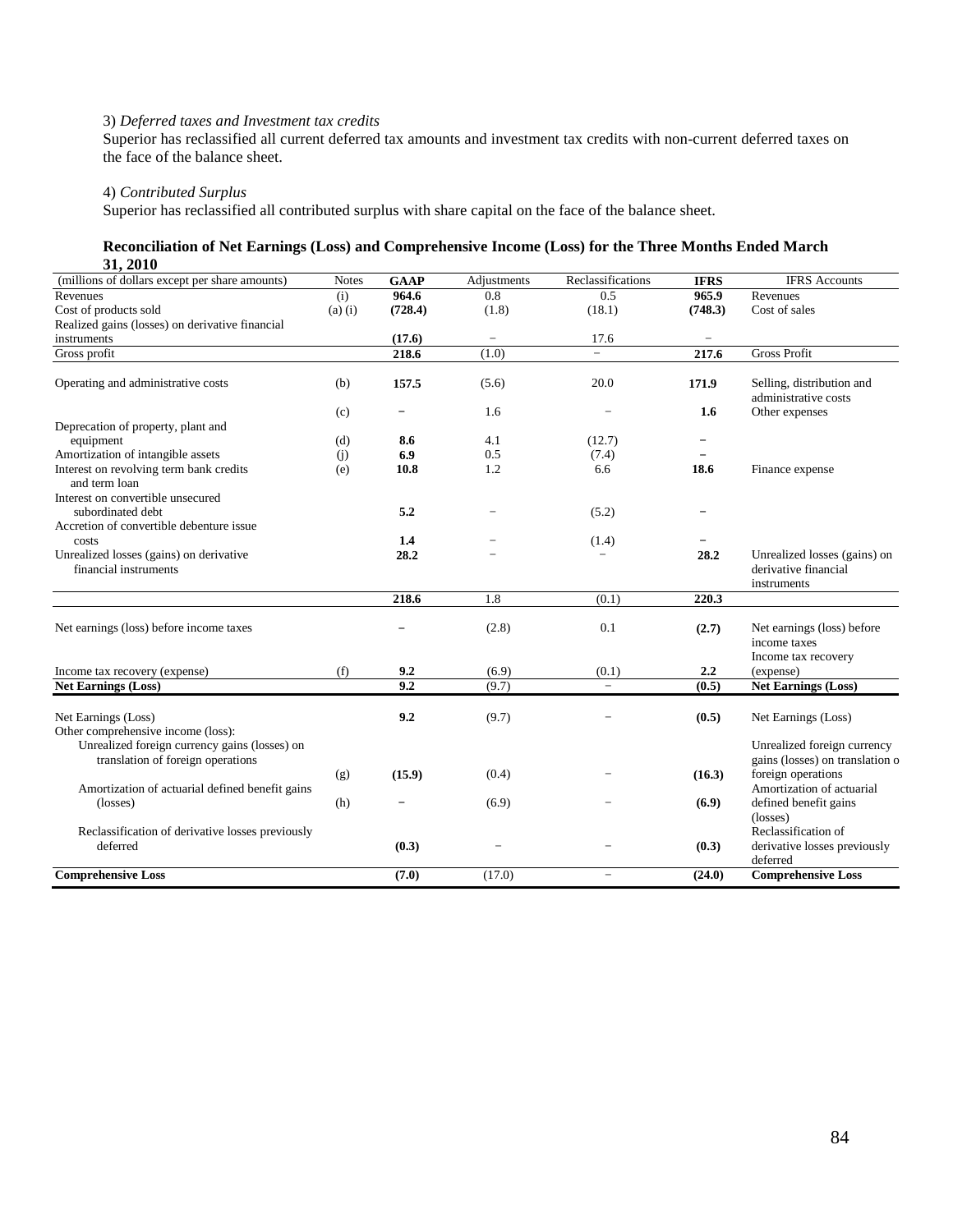| Reconcination of two earnings (E0ss) and Comprendisive income (E0ss) for the Fear Ended December 91, 2010<br>(millions of dollars except per share amounts) | <b>Notes</b> | <b>GAAP</b> | Adjustments              | Reclassifications        | <b>IFRS</b> | <b>IFRS</b> Accounts                                              |
|-------------------------------------------------------------------------------------------------------------------------------------------------------------|--------------|-------------|--------------------------|--------------------------|-------------|-------------------------------------------------------------------|
| Revenues                                                                                                                                                    | (i)          | 3,529.2     |                          | 8.2                      | 3,537.4     | Revenues                                                          |
| Cost of products sold                                                                                                                                       | $(a)$ $(i)$  | (2,661.3)   | (1.3)                    | (94.2)                   | (2,756.8)   | Cost of sales                                                     |
| Realized gains (losses) on derivative financial                                                                                                             |              |             |                          |                          |             |                                                                   |
| instruments                                                                                                                                                 |              | (80.3)      |                          | 80.3                     |             |                                                                   |
| Gross profit                                                                                                                                                |              | 787.6       | (1.3)                    | (5.7)                    | 780.6       | <b>Gross Profit</b>                                               |
| Operating and administrative costs                                                                                                                          | (b)          | 624.4       | (22.2)                   | 78.2                     | 680.4       | Selling, distribution and<br>administrative costs                 |
|                                                                                                                                                             | (c)          | -           | 5.4                      | 1.2                      | 6.6         | Other expenses                                                    |
| Deprecation of property, plant and                                                                                                                          |              |             |                          |                          |             |                                                                   |
| equipment                                                                                                                                                   | (d)          | 37.7        | 13.7                     | (51.4)                   |             |                                                                   |
| Amortization of intangible assets                                                                                                                           | (i)          | 25.0        | 3.0                      | (28.0)                   | $\equiv$    |                                                                   |
| Interest on revolving term bank credits<br>and term loan                                                                                                    | (e)          | 39.6        | 4.4                      | 28.4                     | 72.4        | Finance expense                                                   |
| Interest on convertible unsecured                                                                                                                           |              |             |                          |                          |             |                                                                   |
| subordinated debt                                                                                                                                           |              | 27.6        |                          | (27.6)                   |             |                                                                   |
| Accretion of convertible debenture and borrowings                                                                                                           |              |             |                          |                          |             |                                                                   |
| issue costs and decommissioning liability                                                                                                                   | (k)          | 6.7         | (0.4)                    | (6.3)                    |             |                                                                   |
| Impairment of goodwill and intangible assets                                                                                                                |              | 89.5        |                          |                          | 89.5        | Impairment of goodwill and                                        |
|                                                                                                                                                             |              |             |                          |                          |             | intangible assets                                                 |
| Unrealized losses (gains) on derivative                                                                                                                     |              | 2,2         | $\overline{\phantom{0}}$ | $\overline{\phantom{0}}$ | 2.2         | Unrealized losses (gains) on                                      |
| financial instruments                                                                                                                                       |              |             |                          |                          |             | derivative financial<br>instruments                               |
|                                                                                                                                                             |              | 852.7       | 3.9                      | (5.5)                    | 851.1       |                                                                   |
|                                                                                                                                                             |              |             |                          |                          |             |                                                                   |
| Net earnings (loss) before income taxes                                                                                                                     |              | (65.1)      | (5.2)                    | (0.2)                    | (70.5)      | Net earnings (loss) before<br>income taxes<br>Income tax recovery |
| Income tax recovery (expense)                                                                                                                               | (f)          | 18.1        | (24.8)                   | 0.2                      | (6.5)       | (expense)                                                         |
| <b>Net Earnings (Loss)</b>                                                                                                                                  |              | (47.0)      | (30.0)                   | $\equiv$                 | (77.0)      | <b>Net Earnings (Loss)</b>                                        |
|                                                                                                                                                             |              |             |                          |                          |             |                                                                   |
| Net Earnings (Loss)                                                                                                                                         |              | (47.0)      | (30.0)                   |                          | (77.0)      | Net Earnings (Loss)                                               |
| Other comprehensive income (loss):                                                                                                                          |              |             |                          |                          |             |                                                                   |
| Unrealized foreign currency gains (losses) on                                                                                                               |              |             |                          |                          |             | Unrealized foreign currency                                       |
| translation of foreign operations                                                                                                                           |              |             |                          |                          |             | gains (losses) on translation o                                   |
|                                                                                                                                                             | (g)          | (25.0)      | (2.3)                    |                          | (27.3)      | foreign operations                                                |
| Amortization of actuarial defined benefit gains                                                                                                             |              |             |                          |                          |             | Amortization of actuarial                                         |
| (losses)                                                                                                                                                    | (h)          |             | (14.8)                   |                          | (14.8)      | defined benefit gains                                             |
|                                                                                                                                                             |              |             |                          |                          |             | $(\text{losses})$                                                 |
| Reclassification of derivative losses previously                                                                                                            |              |             |                          |                          |             | Reclassification of                                               |
| deferred                                                                                                                                                    |              | 9.2         |                          |                          | 9.2         | derivative losses previously                                      |
|                                                                                                                                                             |              |             |                          |                          |             | deferred                                                          |
|                                                                                                                                                             |              | (62.8)      | (47.1)                   | $\equiv$                 | (109.9)     |                                                                   |
| <b>Comprehensive Loss</b>                                                                                                                                   |              |             |                          |                          |             | <b>Comprehensive Loss</b>                                         |

|  | Reconciliation of Net Earnings (Loss) and Comprehensive Income (Loss) for the Year Ended December 31, 2010 |
|--|------------------------------------------------------------------------------------------------------------|
|--|------------------------------------------------------------------------------------------------------------|

The following narratives explain the significant differences between the previous historical GAAP accounting policies and the current IFRS policies applied by Superior.

### **(a)** *Cost of products sold*

GAAP: Under GAAP, all manufacturing costs are absorbed into the carrying cost of manufactured inventory and flow through the income statement only once the related inventory has been sold. These manufacturing costs (deprecation and amortization included) will then become part of the entity's cost of products sold.

**IFRS:** Under IFRS, inventory is accounted for in the same manner as under GAAP, with manufacturing costs being absorbed into the inventory's carrying value and expensed through the income statement as a cost of product sold. The depreciation and amortization component of inventory is larger under IFRS than GAAP, due to the componentization of Superior's property, plant & equipment described and the impairment reversal detailed above in note (b).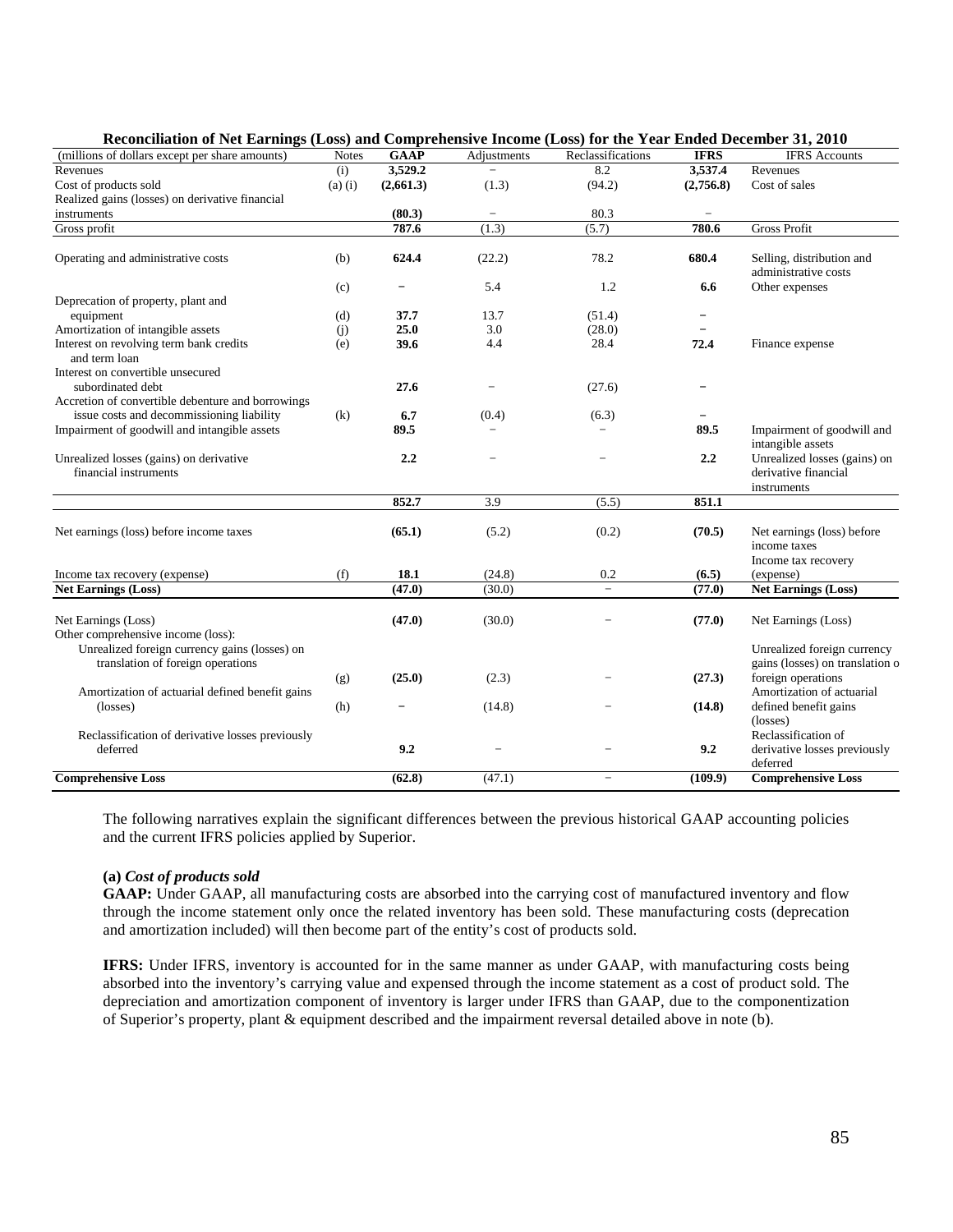### **(b)** *Operating and administrative costs & selling, distribution and administrative costs*

# *Leases*

**GAAP:** To determine the appropriate classification of a lease as either capital or operating, an entity uses the following tests: the fair value versus the present value of the minimum lease payments, the lease term versus economic useful life, and the transfer or risks and rewards.

**IFRS:** To determine the appropriate classification of a lease as either finance or operating, an entity uses the same tests as under GAAP keeping in mind that IFRS adds an additional criterion noting that leased assets of a highly specialized nature might also be an indicator of a capital lease. Although the tests are consistent with GAAP and IFRS, the criteria in IAS 17 *Leases* is not framed in the same context as they do not provide a "bright line" and leaves more room for judgment when assessing when a lease transfers substantially all of the risks and rewards incidental to ownership. As a result, on transition to IFRS, Superior re-evaluated its leases and determined the appropriate classification between finance and operating leases, any finance lease obligations have been grouped with current and non current borrowings. The classification of a number of leases as finance type has resulted in decrease in operating costs as lease payments are now broken into principal repayments and interest costs.

### *Componentization and Major inspection and repairs*

**GAAP:** The cost of an item of property, plant and equipment made up of significant separable component parts should be allocated to the component parts when practicable. Costs meeting the criteria to be classified as a betterment are capitalized. GAAP specifies that the costs incurred in the maintenance of the service potential of an item of property, plant and equipment is a repair, not a betterment.

**IFRS:** An entity is required to separately depreciate each part of property, plant and equipment that is significant in relation to the total cost of the property, plant and equipment item. Also, major inspections or overhauls required at regular intervals over the useful life of an item of property, plant and equipment which allows the continued use of the asset are required to be capitalized. As a result operating costs were reduced due to the capitalization of various expenditures for major inspections and overhauls.

### *Employee benefit expense*

### *Fair Value of Expected Return on Plan Assets*

**GAAP:** The expected return on plan assets is the product of the expected long-term rate of return on plan assets and a market-related fair value of plan assets. The market-related fair value recognized changes in the fair value of plan assets over a five year period.

**IFRS:** The expected return on plan assets is a product of the expected long-term rate of return on plan assets and the fair value of plan assets on the balance sheet date. As a result, Superior adjusted its pension expense to reflect an expected return on plan assets using the fair value of its plan assets at the end of each reporting period. This adjustment has resulted in a reduction of the annual employee benefits expense during the period.

### **(c) Other expenses**

### *Acquisition related costs*

GAAP: If certain conditions are met, the costs of restructuring an acquisition can be included in the purchase price and the allocation of the acquisition costs. Also direct costs incurred to complete an acquisition can be included in the allocation of acquisition costs to the assets acquired.

**IFRS:** Under IFRS all direct acquisition costs incurred to complete a business combination are charged to earnings. As such, Superior has increased other expenses due to the recognition in earnings of previously capitalizing acquisition costs under GAAP.

### **(d)** *Depreciation of property, plant and equipment*

GAAP: When an entity owns complex assets that are comprised of numerous parts, each of the asset's major components must be separated and depreciated over its particular useful life. A component should be separately tracked if its individual cost is significant in relation to the total cost of the asset. Although this concept was theoretically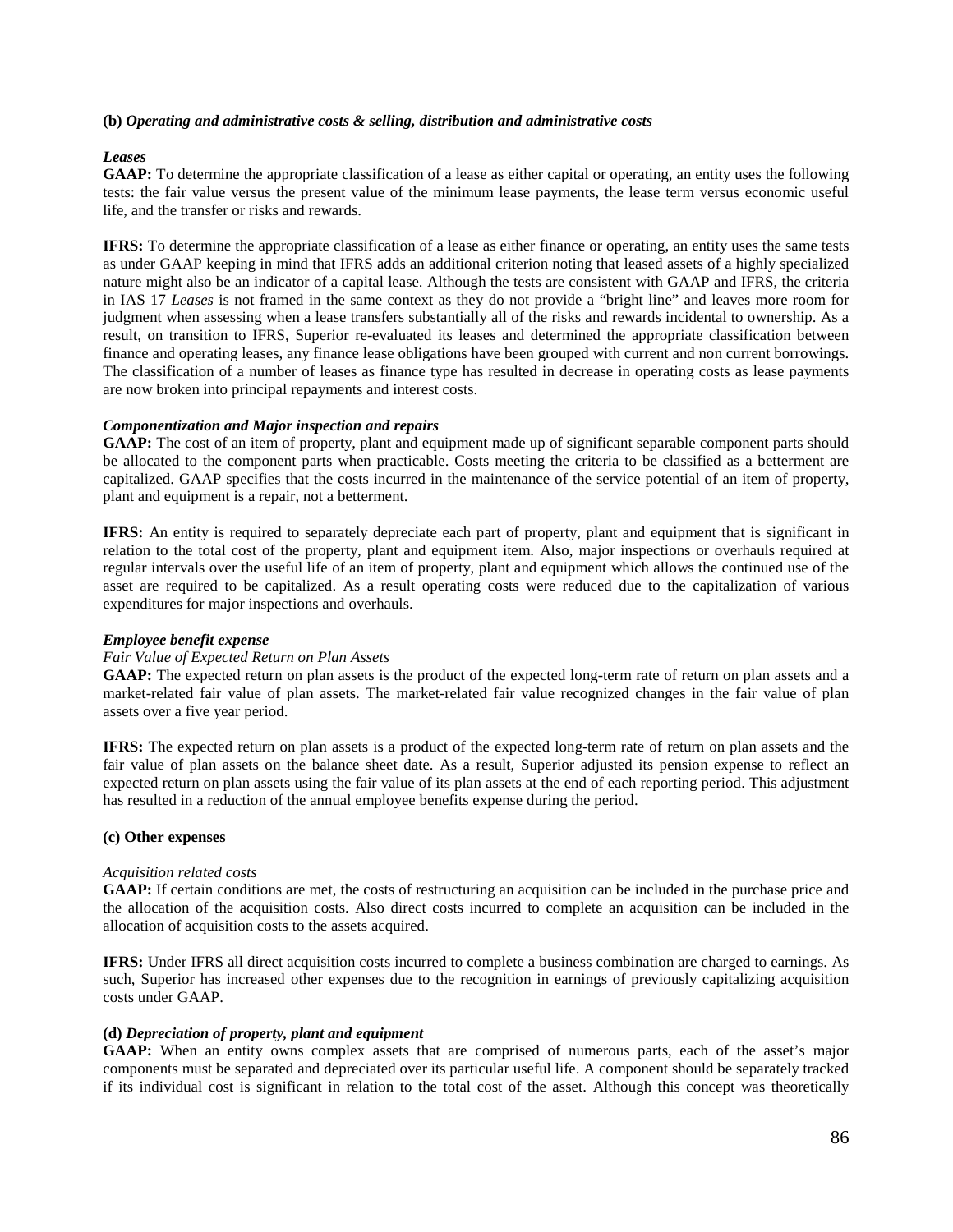included in Canadian GAAP, it was only required to be applied when practical to do so.

**IFRS:** In contrast to GAAP's treatment of limiting the application of componentization to situations where such application is practical, IFRS requires that an entity will apply componentization to all of its assets.

### *Reversal of impairment of property, plant and equipment*

**GAAP:** Reversal of impairment losses in not permitted.

IFRS: Reversal of impairment losses is required for assets other than goodwill if certain criteria are met. As a result, Superior reversed the impairment on Specialty Chemicals Valdosta, Georgia sodium chlorate facility due changes in the North American chlorate market. The reversal of the impairment has increased the amount of depreciation of property, plant and equipment.

### *Capitalized assets related to finance leases*

**GAAP:** To determine the appropriate classification of a lease as either capital or operating, an entity uses the following tests: the fair value versus the present value of the minimum lease payments, the lease term versus economic useful life, and the transfer or risks and rewards.

**IFRS:** To determine the appropriate classification of a lease as either finance or operating, an entity uses the same tests as under GAAP keeping in mind that IFRS adds an additional criterion noting that leased assets of a highly specialized nature might also be an indicator of a capital lease. Although the tests are consistent with GAAP and IFRS, the criteria in IAS 17 *Leases* is not framed in the same context as they do not provide a "bright line" and leaves more room for judgment when assessing when a lease transfers substantially all of the risks and rewards incidental to ownership. As a result, on transition to IFRS, Superior re-evaluated its leases and determined the appropriate classification between finance and operating leases. For those resulting finance leases, certain assets were capitalized and associated liabilities were recorded related to Energy Services and Construction Products Distribution. Depreciation of property, plant and equipment has increased due to the capitalization of various finance type leases as part of the transition to IFRS.

### **(e)** *Finance expense*

**GAAP:** Consistent with note (d) to the above reconciliation of comprehensive income (loss), the criteria for capitalization of leases are narrower and less judgmental than under IFRS. Consequently, fewer leases were capitalized under GAAP as compared to IFRS, resulting in a smaller interest expense on Superior's leasing obligations.

**IFRS:** Consistent with note (d) to the above reconciliations of financial position, the criteria for capitalization of leases are broader and more judgmental under IFRS than GAAP. Consequently, upon transition to IFRS, Superior has capitalized numerous Energy Services and Construction Products Distribution leases under IFRS that were classified as operating leases under IFRS. The increased interest expense is reflective of the interest incurred on these additional leasing obligations.

### **(f)** *Income tax recovery (expense)*

Superior has adjusted income tax recovery (expense) due to the impact of the various adjustments made to Superior balance sheet as a result of the transition to IFRS. Specifically, the changes to income taxes are primarily related to the impact of reversing any amounts associated with previously recognized deferred credits and adjustments to property, plant and equipment.

### **(g) Unrealized foreign currency gains (losses) on translation of foreign operations**

The change in unrealized foreign currency gains (losses) on translation of foreign operations is due to the revaluation of IFRS related adjustments recognized in Superior's foreign operations.

# **(h)** *Amortization of actuarial defined benefit gains (losses)*

**Canadian GAAP:** Actuarial gains and losses that arise in calculating the present value of the defined benefit obligation and the fair value of plan assets are recognized on a systematic and consistent basis, subject to a minimum required amortization based on a "corridor" approach. The corridor was 10% of the greater of the accrued benefit obligation at the beginning of the year and the fair value of plan assets at the beginning of the year, with the excess being amortized into the income statement over the expected average remaining life of the active employees participating in the plans.